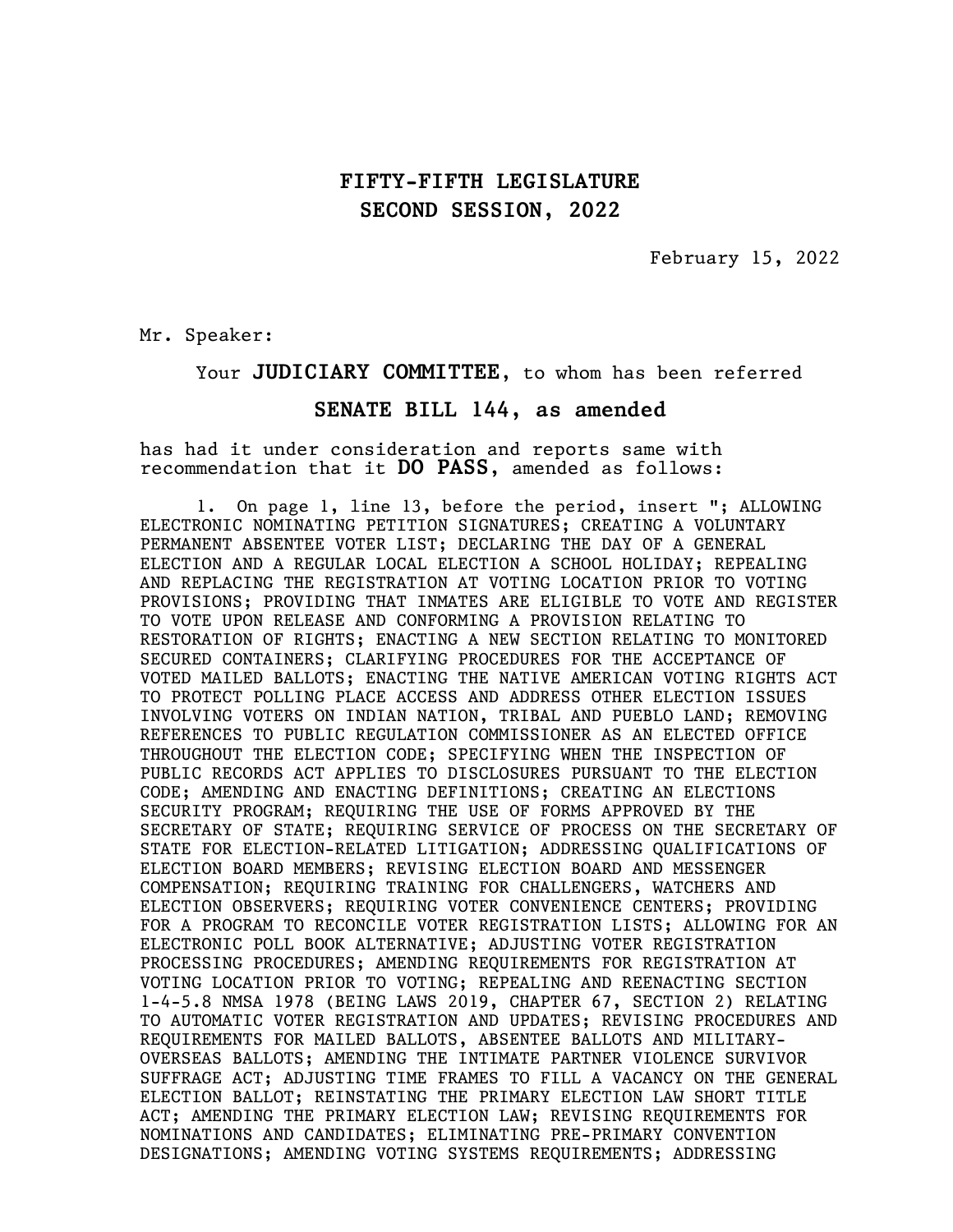HJC/SB 144 Page 2

BALLOT PREPARATION; ADDRESSING MAINTENANCE OF BALLOT BOXES AND MONITORED SECURED CONTAINERS; CORRECTING AND PRESCRIBING THE ORDER OF OFFICES ON BALLOTS; REQUIRING THE SENDING OF A NOTICE OF ELECTION; REQUIRING THE CERTIFICATION OF VOTING MACHINES; AMENDING THE ELECTION FUND; DIRECTING THE ESTABLISHMENT OF COUNTY ELECTION FUNDS; ADDRESSING PROVISIONAL BALLOTS; ADDRESSING THE COUNTING AND DISPOSITION OF PAPER BALLOTS; ADDRESSING POST-ELECTION DUTIES; REVISING REQUIREMENTS FOR THE IMPOUNDMENT OF BALLOTS, AUDITS AND RECOUNTS; AMENDING THE PRESIDENTIAL PRIMARY ACT; REVISING PROVISIONS RELATED TO FILLING A VACANCY IN THE OFFICE OF UNITED STATES REPRESENTATIVE; REVISING TIME FRAMES FOR REFERENDUM PETITIONS; AMENDING THE CAMPAIGN REPORTING ACT; RECOMPILING A SECTION AUTHORIZING LEGISLATIVE CAUCUS COMMITTEES INTO THE CAMPAIGN REPORTING ACT; AMENDING THE LEGISLATIVE SESSION FUNDRAISING PROHIBITION; CONFORMING THE MEANINGS OF UNLAWFUL POSSESSION OF KEYS AND UNLAWFUL POSSESSION OF ABSENTEE BALLOT; AMENDING THE CRIME OF OBSTRUCTING THE POLLING PLACE; AMENDING THE CRIME OF UNLAWFUL POSSESSION OF ALCOHOLIC LIQUORS; AMENDING THE LOCAL ELECTION ACT; AMENDING THE LOBBYIST REGULATION ACT; PROVIDING FOR THE ELECTION OF LOCAL PUBLIC BODIES AT LARGE OR FROM DISTRICTS; PROVIDING REQUIREMENTS FOR MUNICIPALITIES TO HOLD ORGANIZATIONAL MEETINGS AFTER NEW TERMS BEGIN; DIRECTING DEPOSITS INTO THE COUNTY ELECTION FUND; DIRECTING THE ESTABLISHMENT OF REQUIREMENTS FOR CLERK'S CERTIFICATES AND AUTHORIZING ADDITIONAL COMPENSATION FOR HOLDING A CERTIFICATE; AUTHORIZING TAXPAYER INFORMATION TO BE REVEALED TO THE SECRETARY OF STATE FOR PURPOSES OF MAINTAINING VOTER REGISTRATION RECORDS; AMENDING THE CONFIDENTIAL SUBSTITUTE ADDRESS ACT; MAKING TECHNICAL AND CONFORMING CHANGES; REPEALING SESSION LAWS; AMENDING, REPEALING AND ENACTING SECTIONS OF THE NMSA 1978".

2. On page 1, between lines 15 and 16, insert the following new sections:

"SECTION 1. A new section of Chapter 1, Article 1 NMSA 1978 is enacted to read:

"[NEW MATERIAL] REAL-TIME SYNCHRONIZATION.--As used in the Election Code, "real-time synchronization" means that the internet connection at a voting location is able to synchronize voting data with the office of the county clerk in real time."

SECTION 2. A new Section 1-1-3.4 NMSA 1978 is enacted to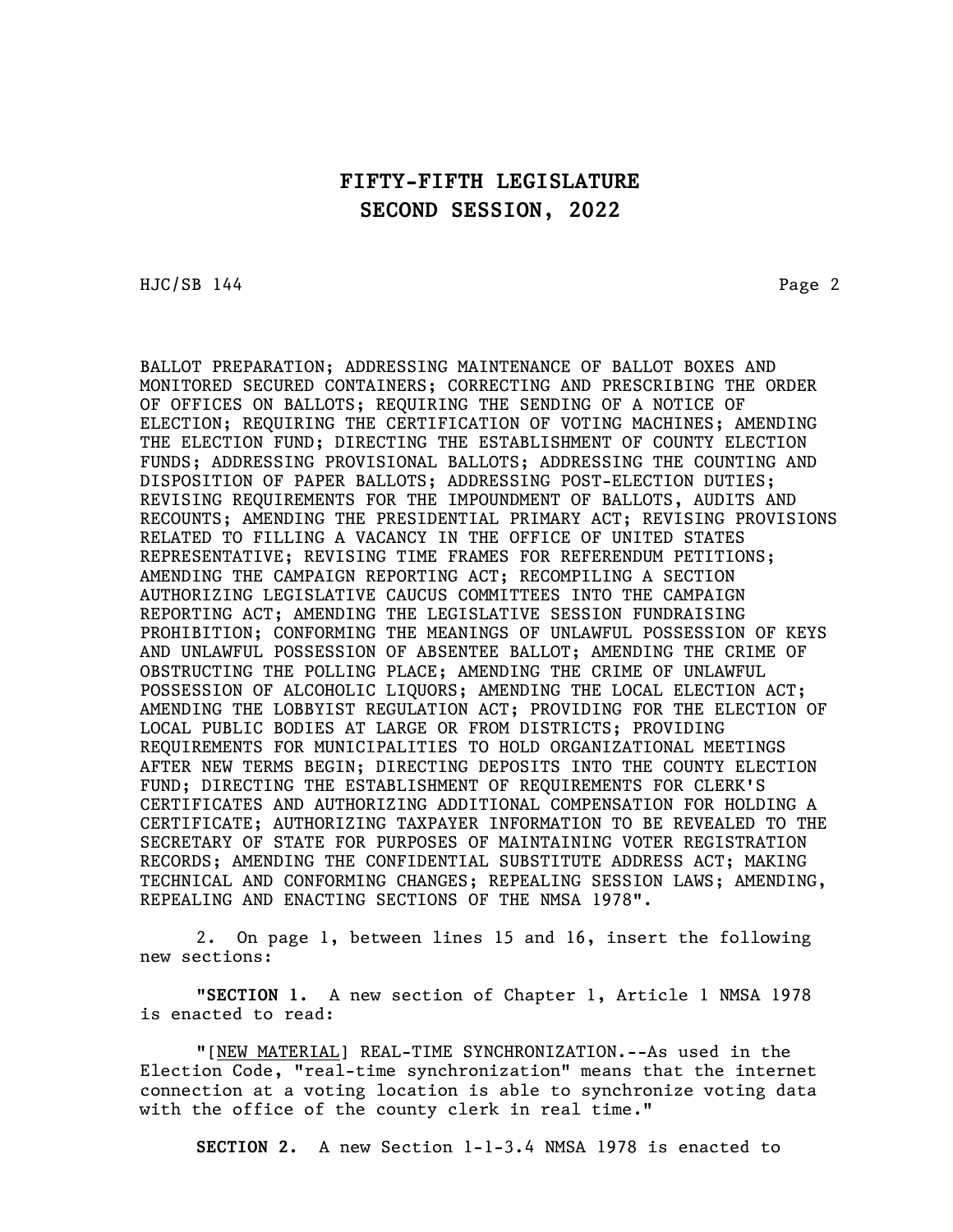HJC/SB 144 Page 3

read:

"1-1-3.4. [NEW MATERIAL] ELECTION-RELATED ORGANIZATION-- REGISTRATION REQUIRED.--An election-related organization shall register with the secretary of state at least seventy days before a regularly scheduled statewide election or forty-two days before a special election or an election to fill a vacancy in the United States house of representatives."

SECTION 3. Section 1-1-5.2 NMSA 1978 (being Laws 2003, Chapter 356, Section 9, as amended) is amended to read:

"1-1-5.2. DEFINITION OF A VOTE--MACHINE-TABULATED--HAND-TALLIED--WRITE-IN.--

A. For a [paper ballot] candidate contest or ballot question that is machine-tabulated on a vote tabulation system certified for use in this state, a vote shall be counted if the:

(1) voter's selection of a candidate or answer to a ballot question is indicated in the voting response area of the paper ballot; and

(2) ballot is marked in accordance with the instructions for that ballot type.

B. For a [paper ballot] candidate contest or ballot question that is hand-tallied, a vote shall be counted if:

(1) the ballot is marked in accordance with the instructions for that ballot type;

(2) the preferred candidate's name or answer to a ballot question is circled;

(3) there is a distinct marking, such as a cross or check, within the voting response area for the preferred candidate or answer to a ballot question; or

(4) the presiding judge and election judges handtallying the ballot unanimously agree that the voter's intent is clearly discernable.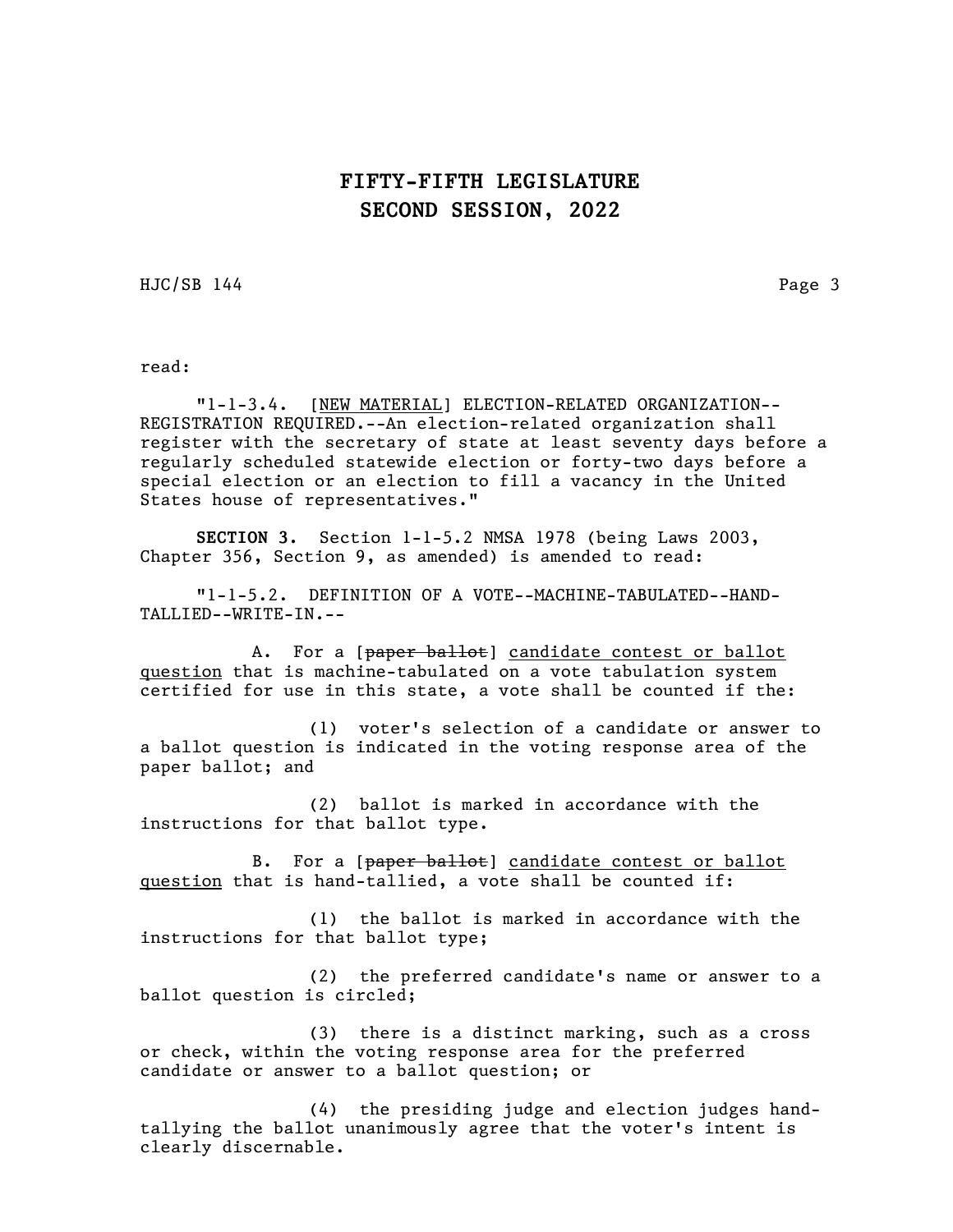HJC/SB 144 Page 4

C. For a [paper ballot that is machine-tabulated or hand-tallied and that contains] candidate contest in which there is a declared write-in candidate and a write-in vote is cast, the write-in vote shall be counted if the name is:

(1) the name of a declared write-in candidate for that office and position and is on the proper line provided for a write-in vote for that office and position; and

(2) written as first and last name; first name, middle name or initial and last name; one or two initials and last name; or last name alone if there is no other declared write-in candidate for the office or position that is the same or so similar as to tend to confuse the candidates' identities; provided that:

(a) when the presiding judge and election judges reviewing the write-in vote unanimously agree that the voter's intent is clearly discernable, an abbreviation, misspelling or other minor variation in the form of the name of a declared write-in candidate shall be accepted as a valid vote; and

(b) as used in this subsection, "write-in" and "written" do not include the imprinting of any name by stamp or similar method or device or the use of a stencil or a preprinted sticker or label."

SECTION 4. Section 1-1-7.2 NMSA 1978 (being Laws 1973, Chapter 228, Section 5, as amended) is amended to read:

"1-1-7.2. PETITIONS--NOMINATIONS--SIGNATURES TO BE COUNTED.--

A. A person who signs a nominating petition shall sign only one petition for the same office unless more than one candidate is to be elected to that office, and in that case, a person may sign not more than the number of nominating petitions equal to the number of candidates to be elected to the office.

B. A person who signs a nominating petition shall indicate the person's registration address. If the person does not have a standard street address, the person may provide the mailing address as shown on the person's certificate of registration.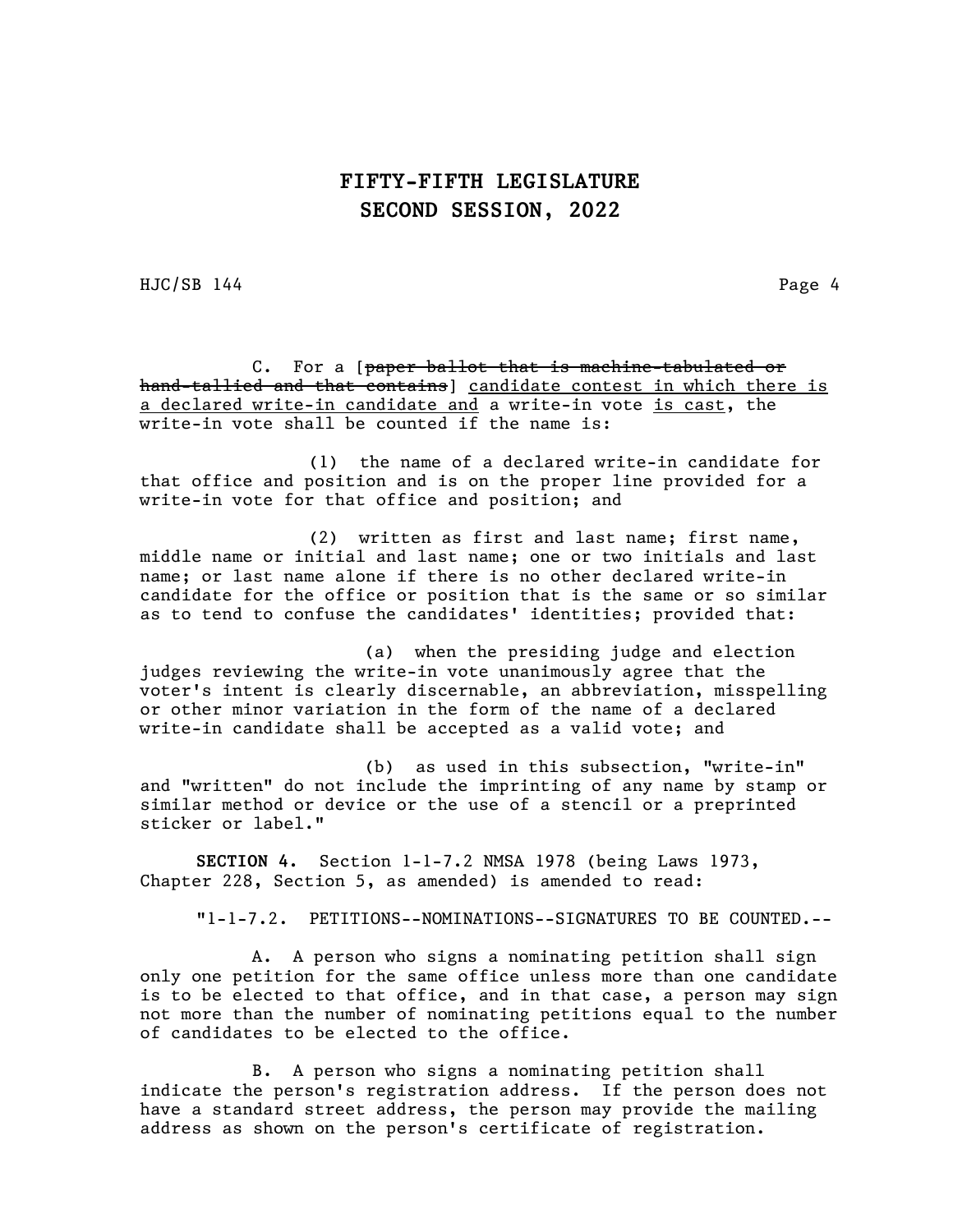HJC/SB 144 Page 5

C. A signature shall be counted on a nominating petition unless there is evidence presented that the petition does not provide the information required by the nominating petition for each person signing or the person signing:

(1) is not a voter of the state, district, county or area to be represented by the office for which the person seeking the nomination is a candidate;

(2) has signed more than one petition for the same office, except as provided in Subsection A of this section, and if the person has signed more than one petition for the same office and in the same election cycle, none of the challenged signatures from that person shall count toward the total number of signatures required for any candidate for that office;

(3) has signed one petition more than once, in which case only one signature from that person shall count toward the total number of signatures required for that candidate for office;

(4) in a primary election, is not of the same political party as the candidate named in the nominating petition as shown by the signer's certificate of registration; or

(5) is not the person whose name appears on the nominating petition.

D. The procedures set forth in this section shall be used to validate signatures on any petition required by the Election Code, except that Paragraph (4) of Subsection C of this section shall not apply to petitions filed by unaffiliated candidates or petitions filed by candidates of minor political parties.

E. No later than January 1, 2023, the secretary of state shall implement a secure internet application, in addition to the paper circulation process, to gather electronic signatures in accordance with rules developed by the secretary of state. The secure internet application shall provide for the ability to verify that a person signing the petition is a registered voter and is eligible to sign the petition for a particular candidate."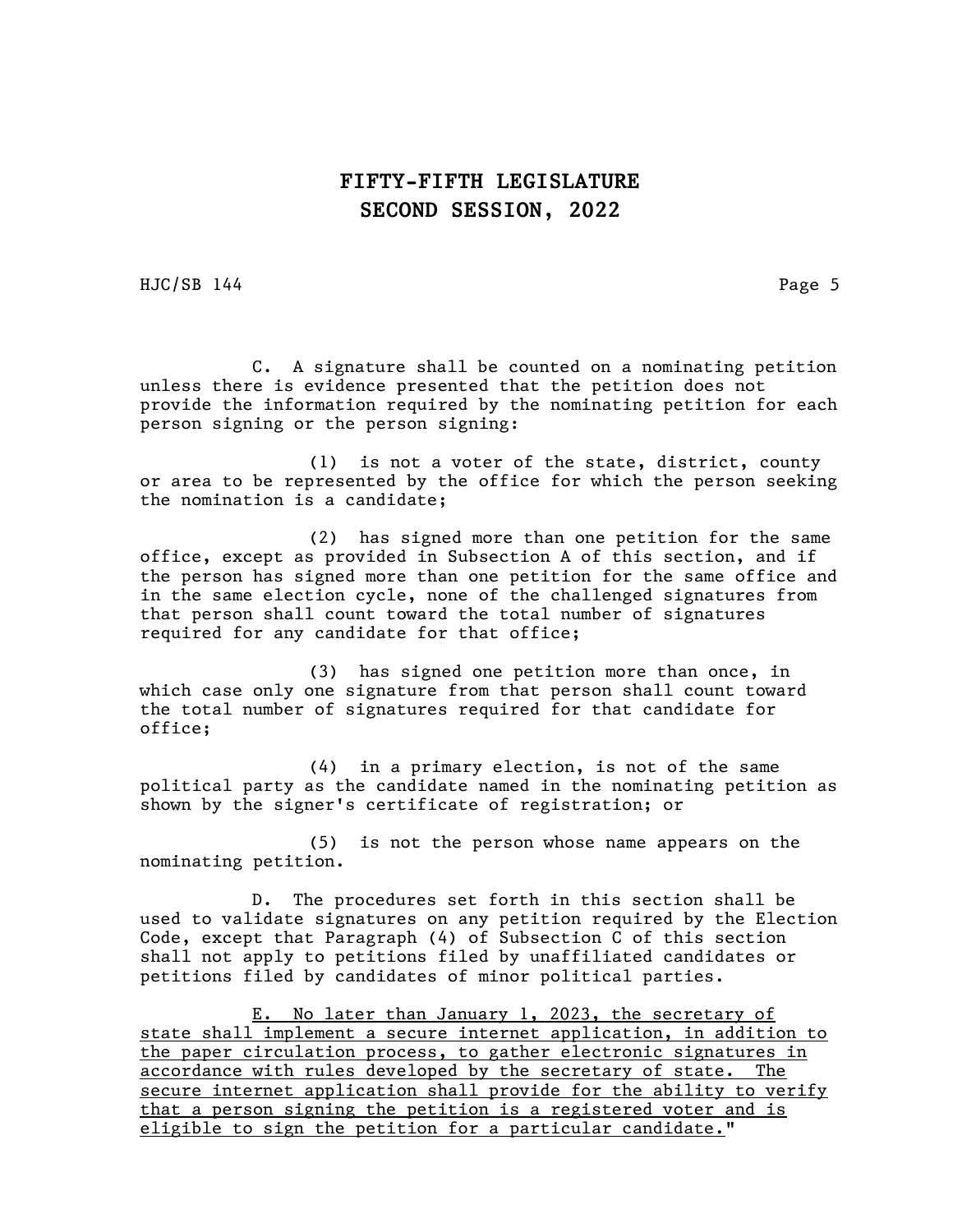HJC/SB 144 Page 6

SECTION 5. Section 1-1-16 NMSA 1978 (being Laws 1969, Chapter 240, Section 16, as amended) is amended to read:

"1-1-16. REGISTRATION OFFICER.--As used in the Election Code, "registration officer" means the secretary of state, a county clerk,  $[**or**]$  a clerk's authorized deputy, a clerk-authorized member of  $[**the**]$ an election board [of registration] or a state employee performing registration duties in accordance with the federal National Voter Registration Act of 1993 or Section 1-4-5.2 NMSA 1978."

SECTION 6. A new Section 1-1-27 NMSA 1978 is enacted to read:

"1-1-27. [NEW MATERIAL] PUBLIC RECORDS--DISCLOSURE-- PROCEDURE.--

A. Where the Election Code provides for disclosure or nondisclosure of public records relating to elections, the provisions of the Election Code shall apply, and the provisions of the Inspection of Public Records Act shall not be applicable to the disclosure or nondisclosure.

B. For any public records relating to elections where the Election Code does not provide for disclosure or nondisclosure of the public records, the provisions of the Inspection of Public Records Act shall apply."

SECTION 7. A new section of Chapter 1, Article 2 NMSA 1978 is enacted to read:

"[NEW MATERIAL] ELECTIONS SECURITY PROGRAM--GENERAL RESPONSIBILITIES.--

A. The secretary of state shall maintain an elections security program within the bureau of elections. The program shall have the general responsibility of advising the secretary of state, county clerks and the voting system certification committee regarding voting system and cybersecurity requirements and ensuring their implementation and shall be the primary liaison working with federal oversight and intelligence agencies regarding electionscritical infrastructure.

B. The elections security program may conduct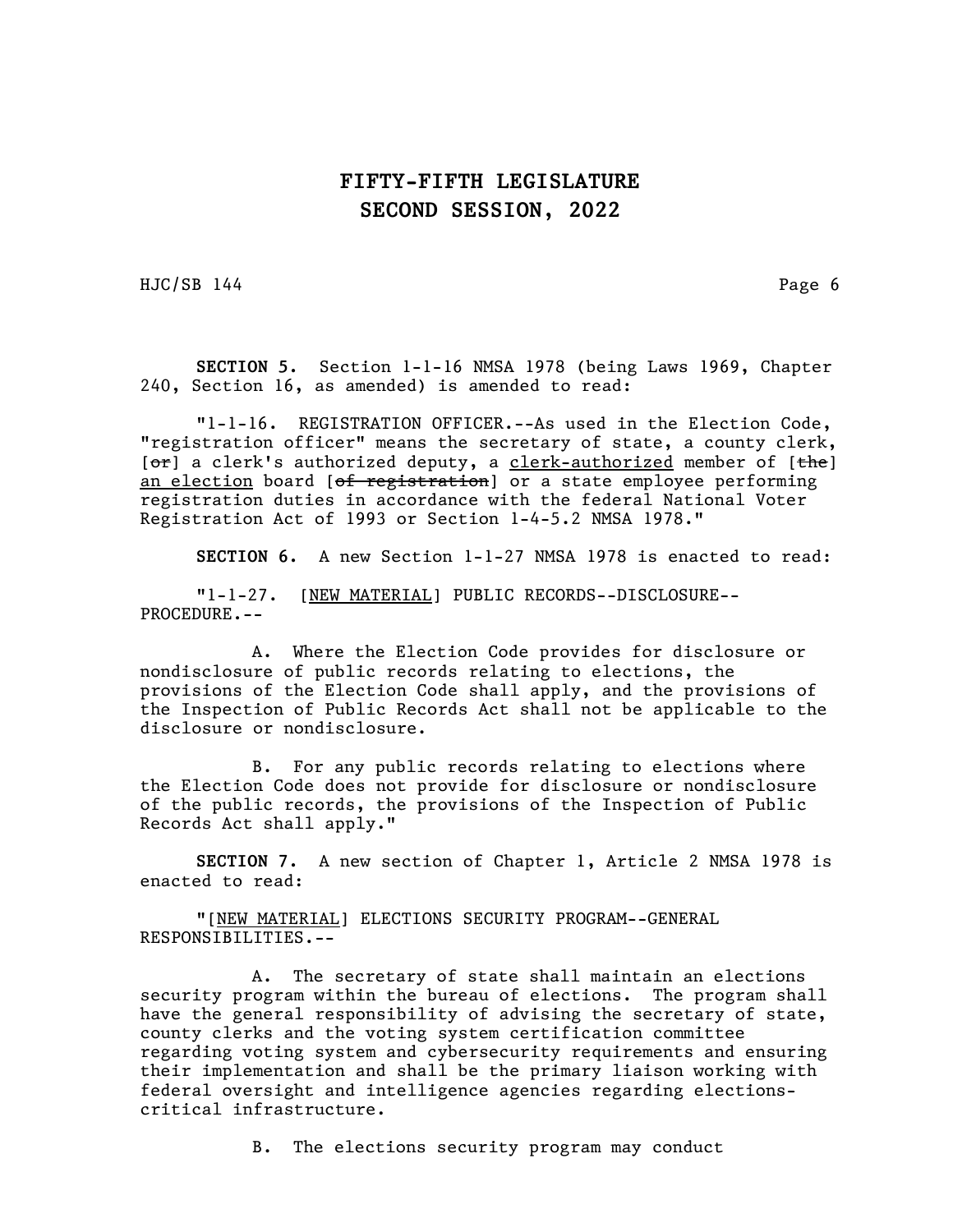HJC/SB 144 Page 7

assessments, inspections and incident response in relation to networks and equipment deemed to be elections-critical infrastructure, both at the state and county levels.

C. The elections security program shall monitor the functionality of voting systems certified for use in the state to ensure compliance with the security requirements provided for in Chapter 1, Article 9 NMSA 1978 and administrative rules adopted pursuant to that article.

D. Documents and communications related to election security or that could put elections-critical infrastructure at risk are exempt from disclosure.

E. As used in this section, "elections-critical infrastructure" means those assets, systems and networks, whether physical or virtual, that are considered so vital to elections in this state that their infiltration, incapacitation or destruction would have a debilitating effect on the administration of elections, the secrecy of the ballot and the efficient reporting of accurate results for any election conducted pursuant to the Election Code."

SECTION 8. Section 1-2-1 NMSA 1978 (being Laws 1969, Chapter 240, Section 22, as amended) is amended to read:

"1-2-1. SECRETARY OF STATE--CHIEF ELECTION OFFICER--RULES.--

A. The secretary of state is the chief election officer of the state.

B. The secretary of state shall:

(1) obtain and maintain uniformity in the application, operation and interpretation of the Election Code; and

(2) subject to the State Rules Act, make rules pursuant to the provisions of, and necessary to carry out the purposes of, the Election Code and shall furnish to the county clerks copies of such rules; provided that no rule is adopted or amended within the sixty-three days before a primary or a general election.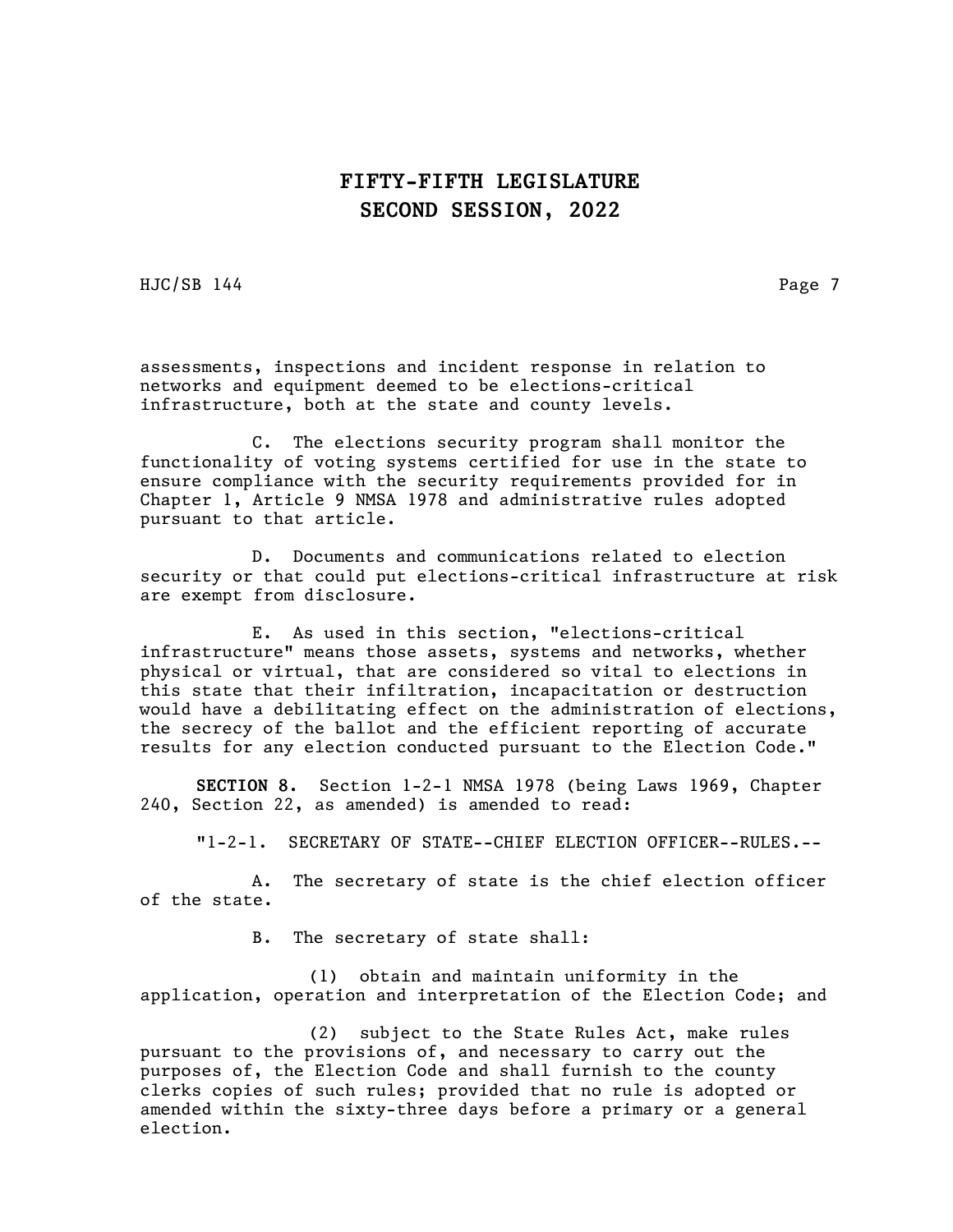HJC/SB 144 Page 8

C. No forms or procedures shall be used in any election held pursuant to the Election Code without prior approval of the secretary of state. If a form is authorized or required by the Election Code and issued or approved by the secretary of state, only the form issued or approved by the secretary may be used."

SECTION 9. A new Section 1-2-1.2 NMSA 1978 is enacted to read:

"1-2-1.2. [NEW MATERIAL] SECRETARY OF STATE--SERVICE OF PROCESS--ACTIONS RELATED TO ELECTIONS.--For the purposes of any action filed in court challenging a procedure or provision of the Election Code, a petition or a candidacy or a post-election action initiated by any person, the secretary of state shall receive service of process, regardless of whether the secretary of state is a party to the action."

SECTION 10. Section 1-2-7 NMSA 1978 (being Laws 1969, Chapter 240, Section 29, as amended) is amended to read:

"1-2-7. ELECTION BOARD--QUALIFICATION OF MEMBERS-- QUALIFICATION OF PRESIDING JUDGES--QUALIFICATION OF [MINORS] QUALIFIED RESIDENTS.--

A. In order to qualify for appointment by the county clerk as a member of the election board, a person shall:

(1) be a voter of the county in which the person is appointed to serve;

(2) be able to read and write;

(3) have the necessary capacity to carry out an election board member's functions with acceptable skill and dispatch; and

office.

(4) execute the election board member's oath of

B. Before serving as a presiding judge of an election board, a person shall receive training in the duties of that position [and be certified for the position] by the county clerk.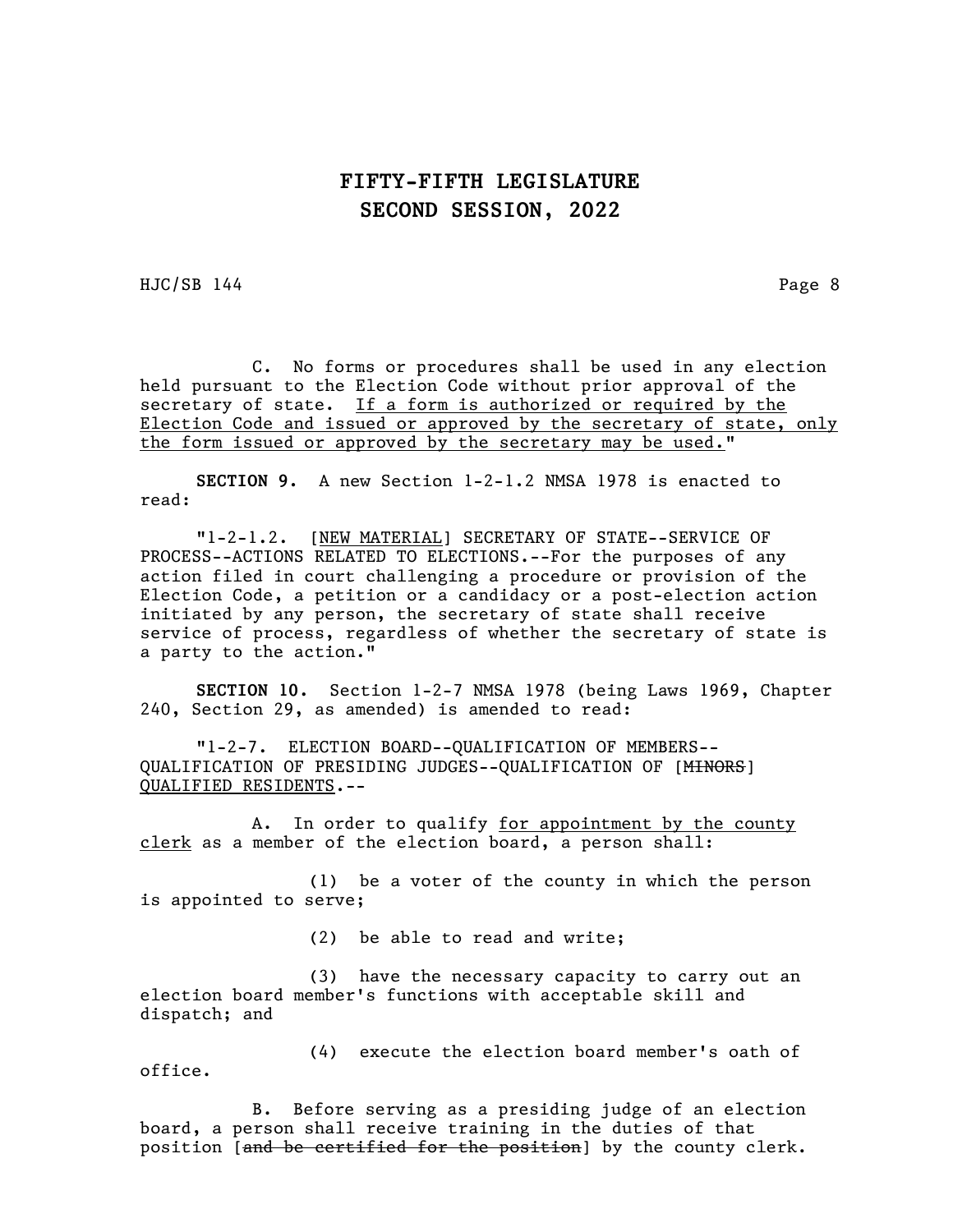HJC/SB 144 Page 9

C. No person shall be qualified for appointment or service on an election board:

(1) who is a candidate to be voted for at the election;

(2) who is a spouse, domestic partner, parent, child, brother or sister of any candidate to be voted for at the election;

(3) who is married to a parent, child, brother or sister of any candidate to be voted for at the election or who is the parent of the spouse or domestic partner of any candidate to be voted for at the election; or

(4) who is a sheriff, deputy sheriff, marshal, deputy marshal or state or municipal police officer.

D. A county clerk may appoint [not more than two minors] qualified residents to serve on an election board under the direct supervision of the presiding judge. A [minor] qualified resident appointed by the county clerk shall:

(1) meet the qualifications set forth in Paragraphs (2) through (4) of Subsection A of this section [except the minor need not be eligible to vote];

(2) be registered to vote; and

 $[\frac{1}{2}]$  (3) be sixteen or seventeen years of age at the time of the election in which the [minor] qualified resident is serving as a member of an election board

 $(3)$  be a citizen at the time of the election for which the minor will be serving as a member of an election board;

(4) have the approval of the minor's parent or legal guardian, unless the minor is emancipated;

(5) attend at least one school of instruction in accordance with the provisions of Section 1-2-17 NMSA 1978; and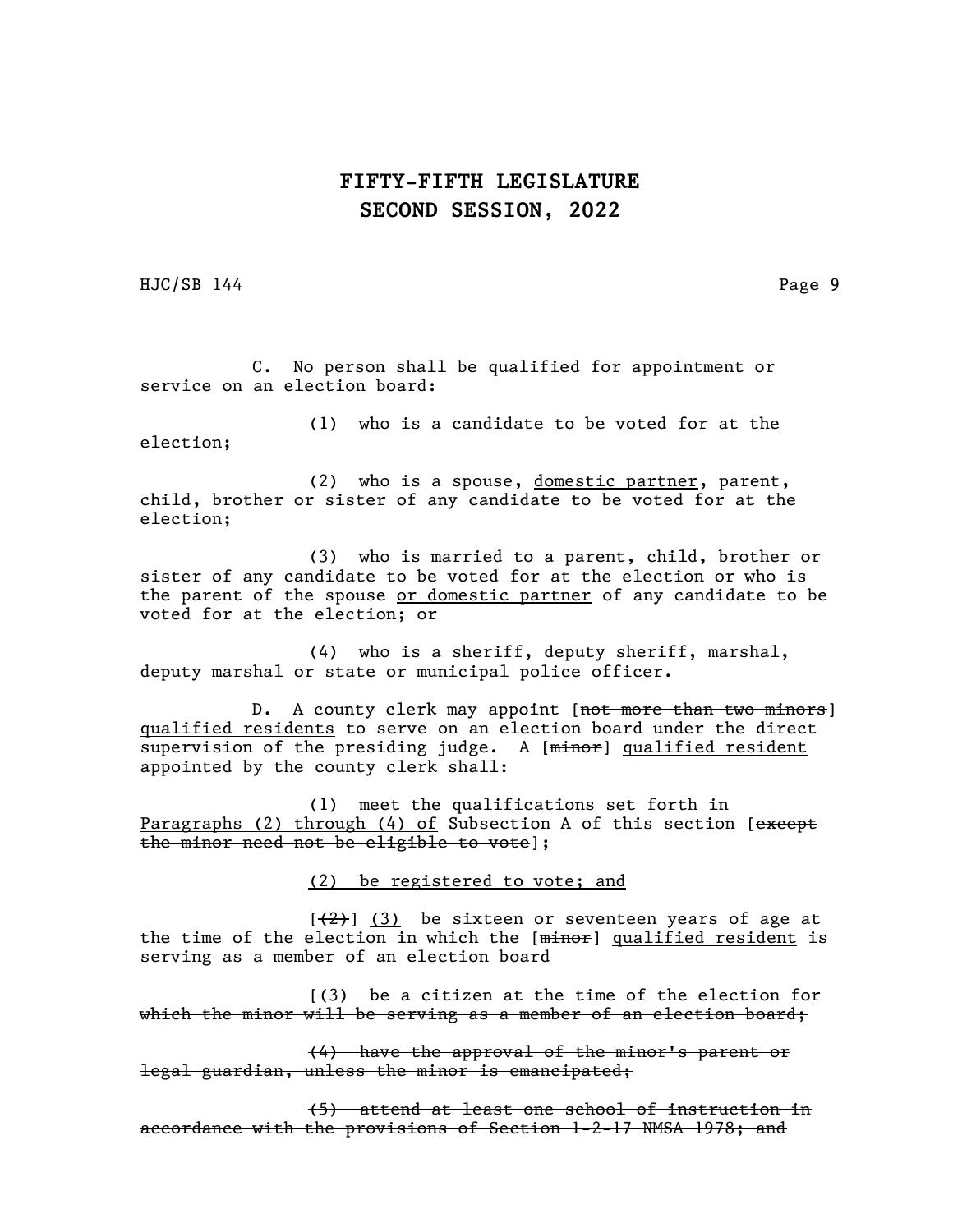HJC/SB 144 Page 10

(6) be appointed to an election board in the county in which the minor's parent or legal guardian resides, in accordance with the provisions of Section 1-2-11 NMSA 1978].

E. A [minor] qualified resident appointed to an election board shall not serve as the presiding judge or as an election judge."

SECTION 11. Section 1-2-12 NMSA 1978 (being Laws 1969, Chapter 240, Section 32, as amended) is amended to read:

"1-2-12. ELECTION BOARD--POSITIONS ON EACH BOARD.--

A. Each election board shall consist of:

(1) a presiding judge;

(2) two election judges; and

(3) election clerks who are appointed to assist the presiding judge and election judges.

B. The county clerk shall appoint presiding judges and election judges so that not more than two of the three judges belong to the same political party at the time of their appointment; provided that:

(1) a judge of an election board shall not have changed party registration in the two years next preceding the judge's appointment in such a manner that the judge's prior party registration would make the judge ineligible to serve on the assigned election board; and

(2) a judge of an election board shall not continue to serve on an election board if the judge changes party registration after the date of appointment in such a manner to make the judge ineligible to serve on the assigned election board.

C. The county clerk may appoint teams of [presiding judges and] election judges <u>under the supervision of one or more</u> presiding judges for [alternate voting locations] absent voter precincts, recounts and special elections; provided that each team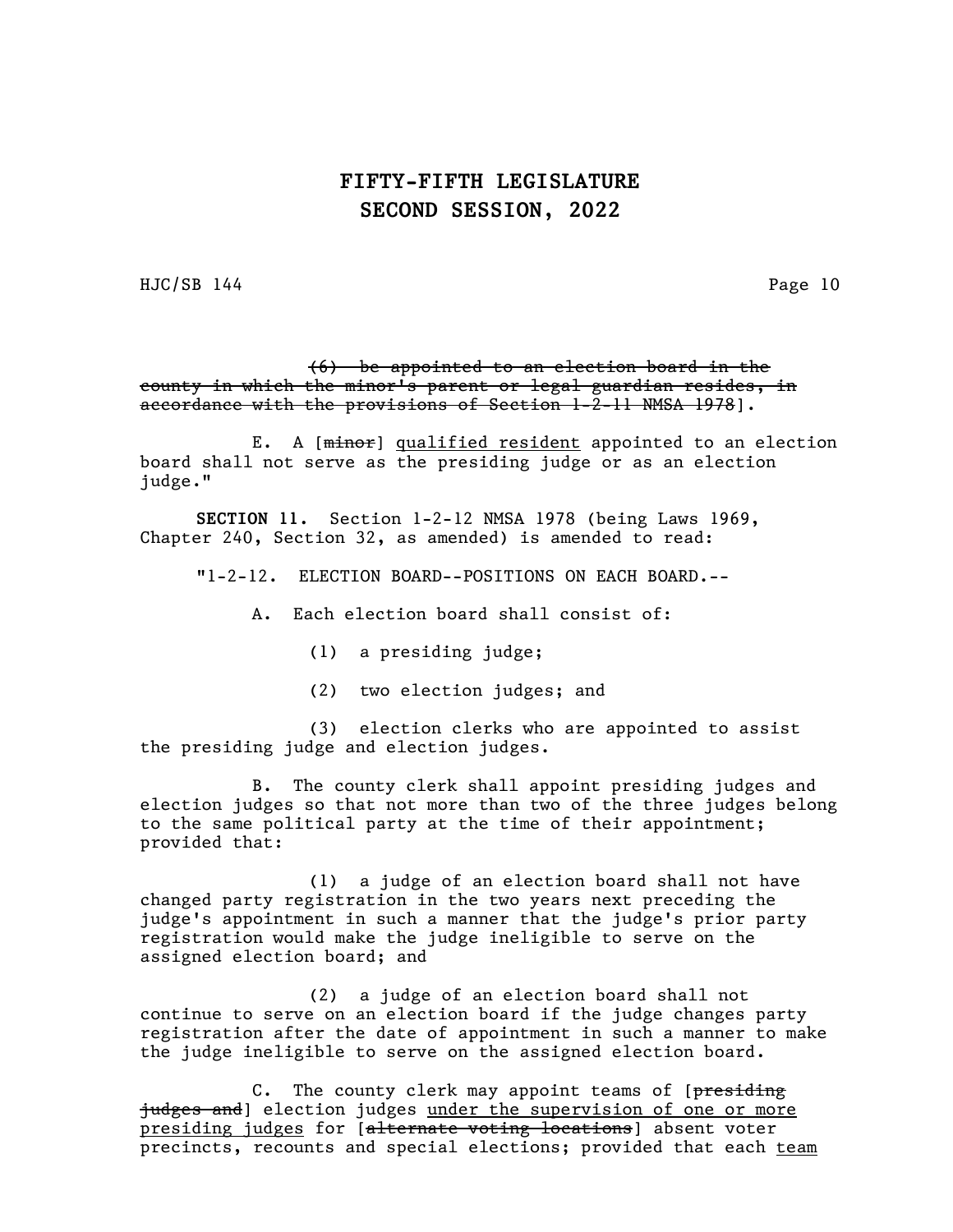HJC/SB 144 Page 11

shall consist of two election judges and that each election judge on a team [meets the requirements of Subsection B of this section] shall not belong to the same political party as any other election judge on the team at the time of the appointment; and provided further that an election judge shall not have changed party registration in the two years next preceding the judge's appointment in such manner that the judge's prior party registration would make the judge ineligible to serve on the assigned team.

D. The county clerk may appoint election clerks to [the] an election board as necessary to assist the presiding judge and election judges if the county clerk determines that additional election board members are needed.

E. County clerk employees may be assigned by the county clerk to provide support to an election board or polling location."

SECTION 12. Section 1-2-16 NMSA 1978 (being Laws 1969, Chapter 240, Section 36, as amended) is amended to read:

"1-2-16. ELECTION BOARD--MESSENGERS--COMPENSATION.--

A. Members of an election board and messengers shall be compensated for their services at an hourly rate set by the secretary of state; provided that the rate  $[ $\theta$  +  $\theta$ ]$  in each county shall not <u>be</u> less than twice the [<del>federal</del>] minimum hourly wage rate [<del>nor</del> more than two hundred dollars (\$200) for an election day] set by federal or state law or by the laws of the county or of the municipality in which the county seat is situated, whichever is highest; and provided further that the rate may differentiate among the presiding judge, election judges, election clerks and messengers. Election board members and messengers shall be paid for training and may additionally be paid mileage as provided in the Per Diem and Mileage Act each way over the usually traveled route when an election board member or messenger travels by private vehicle.

[B. Members of an election board assigned to alternate voting or alternate mobile voting locations or absent voter precincts may be compensated at an hourly rate set by the county clerk.

 $\leftarrow$ ] B. Compensation shall be paid by the secretary of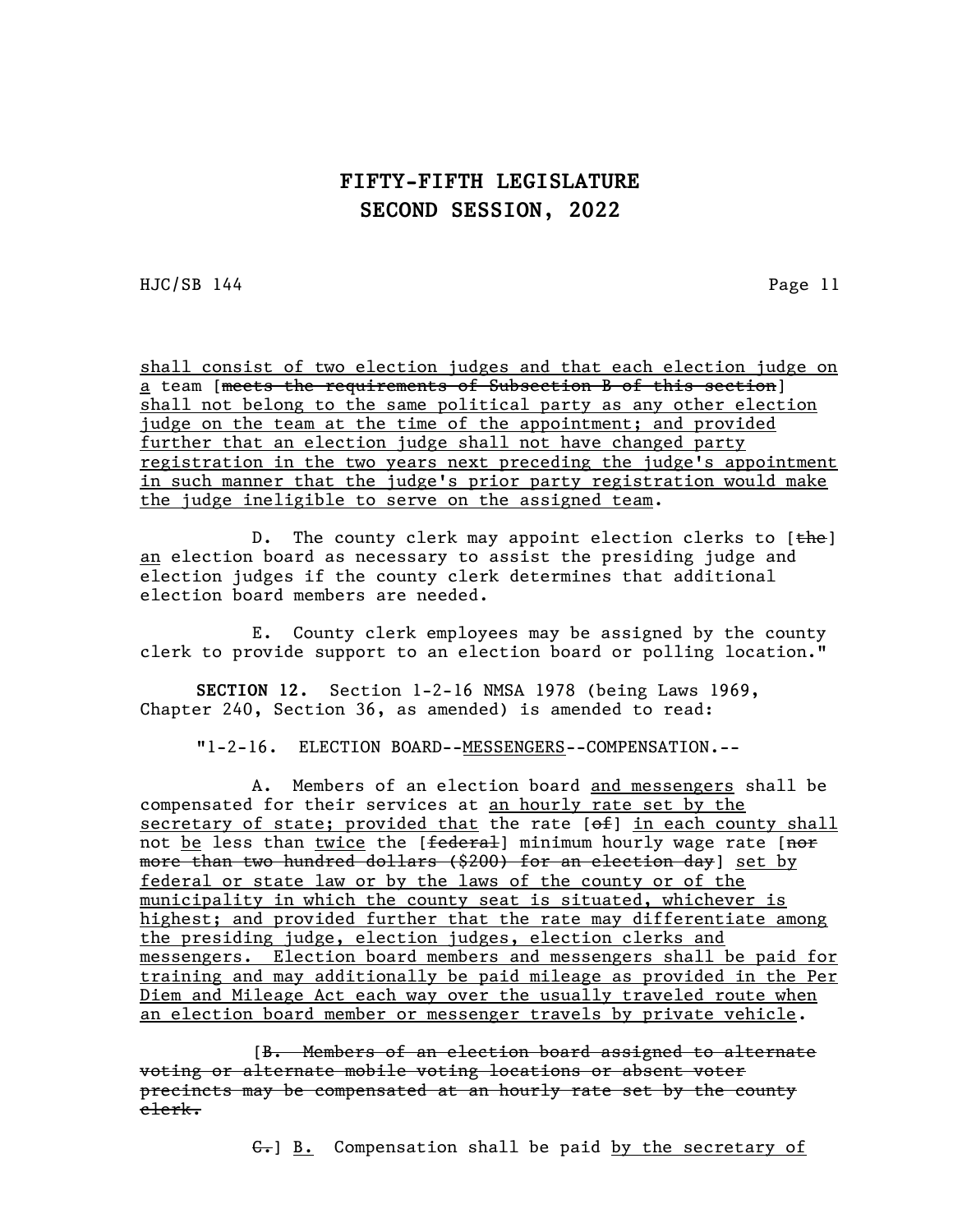HJC/SB 144 Page 12

state within thirty days following the date of election.

C. The secretary of state shall determine if payment is made to each county through a direct payment process to election board members and messengers or by means of a grant or reimbursement to the county election fund.

D. For purposes of determining eligibility for membership in the public employees retirement association and pursuant to the provisions of Subsection B of Section 10-11-3 NMSA 1978, election board members and messengers are designated as seasonal employees."

SECTION 13. Section 1-2-20 NMSA 1978 (being Laws 1969, Chapter 240, Section 39, as amended) is amended to read:

"1-2-20. MESSENGERS--[<del>COMPENSATION</del>] APPOINTMENT.--

A. The county clerk may appoint messengers to deliver ballot boxes, poll books, keys, election supplies and other materials pertaining to the election. Messengers may also be authorized to collect [absentee] mailed ballots from polling places or secured containers and removable media storage devices from polling places and deliver [them] each to locations designated by the county clerk.

[B. Messengers may be compensated at the same daily or hourly rate as provided for election board members or at a rate established by the county clerk. Messengers may be paid mileage as provided in the Per Diem and Mileage Act each way over the usually traveled route when the messenger travels by private vehicle. The compensation and mileage shall be paid within thirty days following the date of election.

 $G_r$ ] B. Messengers shall take an oath of office before entering into service as a messenger. No person shall serve as a messenger unless the person would also meet the requirements to be a challenger, watcher or election observer pursuant to Paragraphs (1) through (4) and (6) of Subsection C of Section 1-2-22 NMSA 1978. Messengers may be appointed to serve solely in that capacity or may be election board members or county employees also appointed to serve as messengers."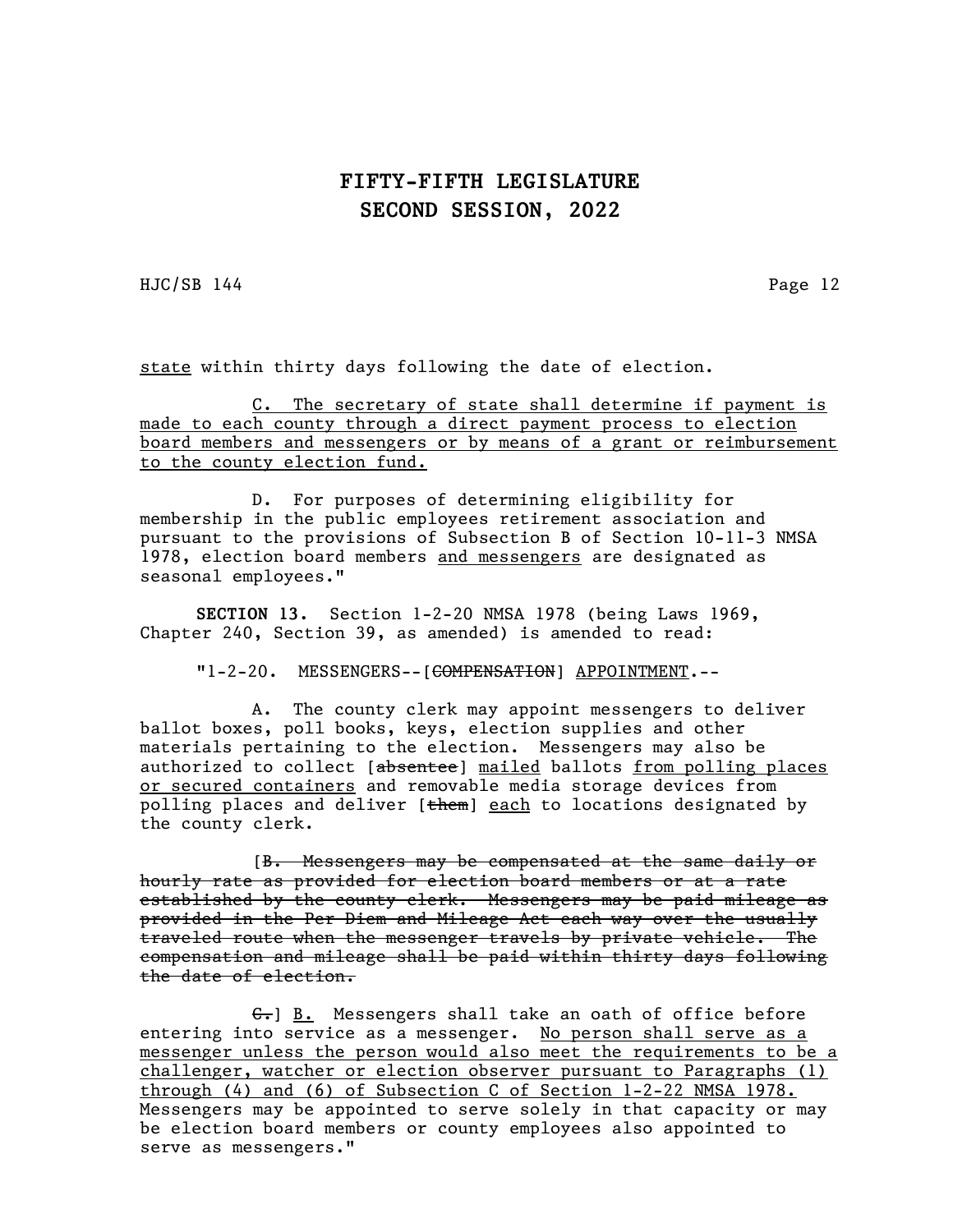HJC/SB 144 Page 13

SECTION 14. Section 1-2-22 NMSA 1978 (being Laws 1969, Chapter 240, Section 41, as amended) is amended to read:

"1-2-22. CHALLENGERS, WATCHERS AND ELECTION OBSERVERS-- TRAINING--QUALIFICATIONS--RESTRICTIONS.--[<del>Challengers and watchers</del> shall be voters of a precinct located in that county to which they are appointed. No]

A. Before accepting an appointment or entering into service as a challenger or watcher for an election, a person shall attend a training session in advance of that election. The training shall be provided by the county clerk based on a uniform curriculum provided by the secretary of state. The county clerk shall offer the training between thirty-six and twenty-nine days before the election and at least once per week prior to the election through the Thursday before election day. At the end of the training session, each person in attendance shall sign a form provided by the secretary of state indicating an understanding of the permitted and prohibited activities by challengers and watchers. The county clerk shall provide a certificate to each person who completes the training in advance of an election and shall keep and maintain in the office of the county clerk a list of those voters who have completed the training in advance of each election. The list shall be available to be viewed in the office of the county clerk at any time during the regular hours and days of business beginning with the first day following the first training for an election and concluding with the adjournment of the state or county canvass board for that election, whichever is later. The training shall be open to any interested person, and the county clerk shall post notice of each training at least four days before the training is to be held.

B. Challengers shall be voters of a precinct located in the county to which the challenger is appointed. Watchers shall be voters of a precinct in this state.

C. A person shall not be qualified for appointment or service as a challenger, watcher or election observer if the person:

 $[A. \quad \text{whe}]$  (1) is a candidate for any office to be voted for at the election;

 $[\frac{B.}{b.}$  who]  $(2)$  is a spouse, domestic partner,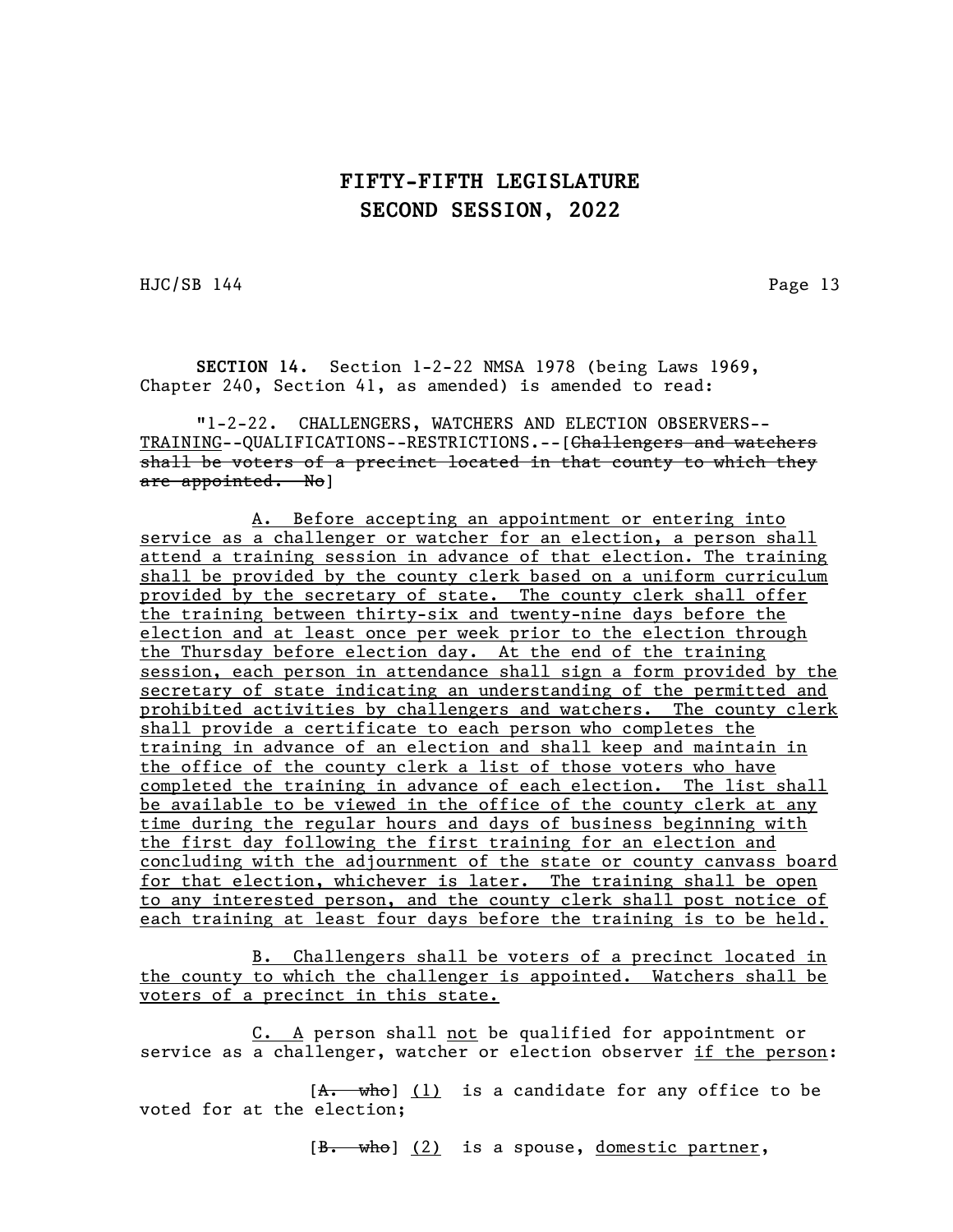HJC/SB 144 Page 14

parent, child, brother or sister of any candidate to be voted for at the election;

 $[G. \twhich is married to a parent, child,$ brother or sister of any candidate to be voted for at the election or [who] is the parent of the spouse or domestic partner of any candidate to be voted for at the election;  $[ $\sigma$  r]$ 

 $\theta$ . who]  $(4)$  is a sheriff, deputy sheriff, marshal, deputy marshal or state or municipal police officer;

(5) has accepted an appointment to serve as an election board member in the same election;

(6) has been removed from service as a challenger, watcher, election observer or county canvass observer in the current or immediately preceding election cycle by unanimous vote of the presiding judge and election judges of an election board for violating the permitted or prohibited activities of challengers, watchers, election observers or county canvass observers; provided that the election board detailed with reasonable specificity the conduct that led to the violation on a form prescribed by the secretary of state and the form is retained by the county clerk; or

(7) has not completed the training and received a certificate from the county clerk pursuant to Subsection A of this section."

SECTION 15. Section 1-3-4 NMSA 1978 (being Laws 1975, Chapter 255, Section 30, as amended) is amended to read:

"1-3-4. CONSOLIDATION OF PRECINCTS--VOTER CONVENIENCE CENTERS.--

A. The board of county commissioners [may permit voters] in the county to cast ballots in statewide elections at] shall establish voter convenience centers through the use of consolidated precincts [authorized pursuant to this section] for voting in a statewide election.

B. When precincts are consolidated and voter convenience centers are established for statewide elections: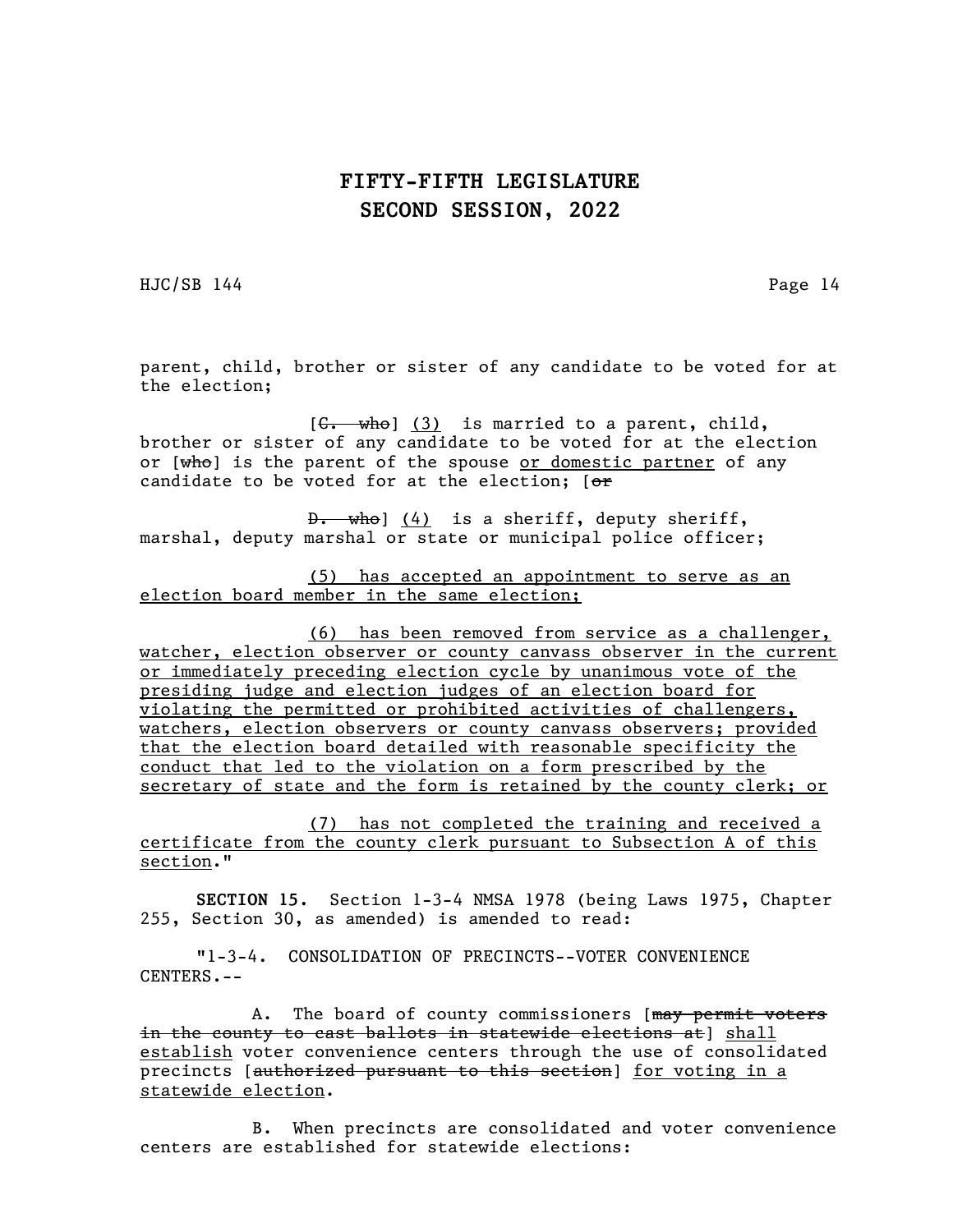HJC/SB 144 Page 15

(1) the resolution required by Section 1-3-2 NMSA 1978, in addition to the other matters required by law, shall state therein which precincts have been consolidated and the location of the voter convenience center within that consolidated precinct;

(2) any voter of the county shall be allowed to vote on a regular ballot at any voter convenience center in the county;

(3) each voter convenience center shall be a consolidated precinct composed of no more than ten precincts;

(4) each voter convenience center shall comply with the provisions of Section 1-3-7 NMSA 1978;

(5) each voter convenience center shall have a broadband internet connection and real-time synchronization to access  $[t\Theta]$  the voter registration electronic management system;

(6) the county clerk may maintain any alternate voting locations or mobile alternate voting locations previously used in the same election open for voting on election day as a voter convenience center, in addition to the voter convenience center established within each consolidated precinct; provided that the locations otherwise meet the requirements of a voter convenience center; and

(7) the board of county commissioners may permit certain precincts to be exempted from operating as a voter convenience center or being a part of a consolidated precinct [provided that] if the precinct is [not] designated as a mail ballot election precinct pursuant to Section 1-6-22.1 NMSA 1978 [and the polling place for that precinct does not have real-time access to the voter registration electronic management system, voters registered in a precinct as described in this paragraph are permitted to vote at any voter convenience center on election day only by use of a provisional paper ballot, which shall be counted after the county clerk confirms that the voter did not also vote in the same election on any other ballot].

C. Unless the county clerk receives a written waiver from the secretary of state specifying the location and specific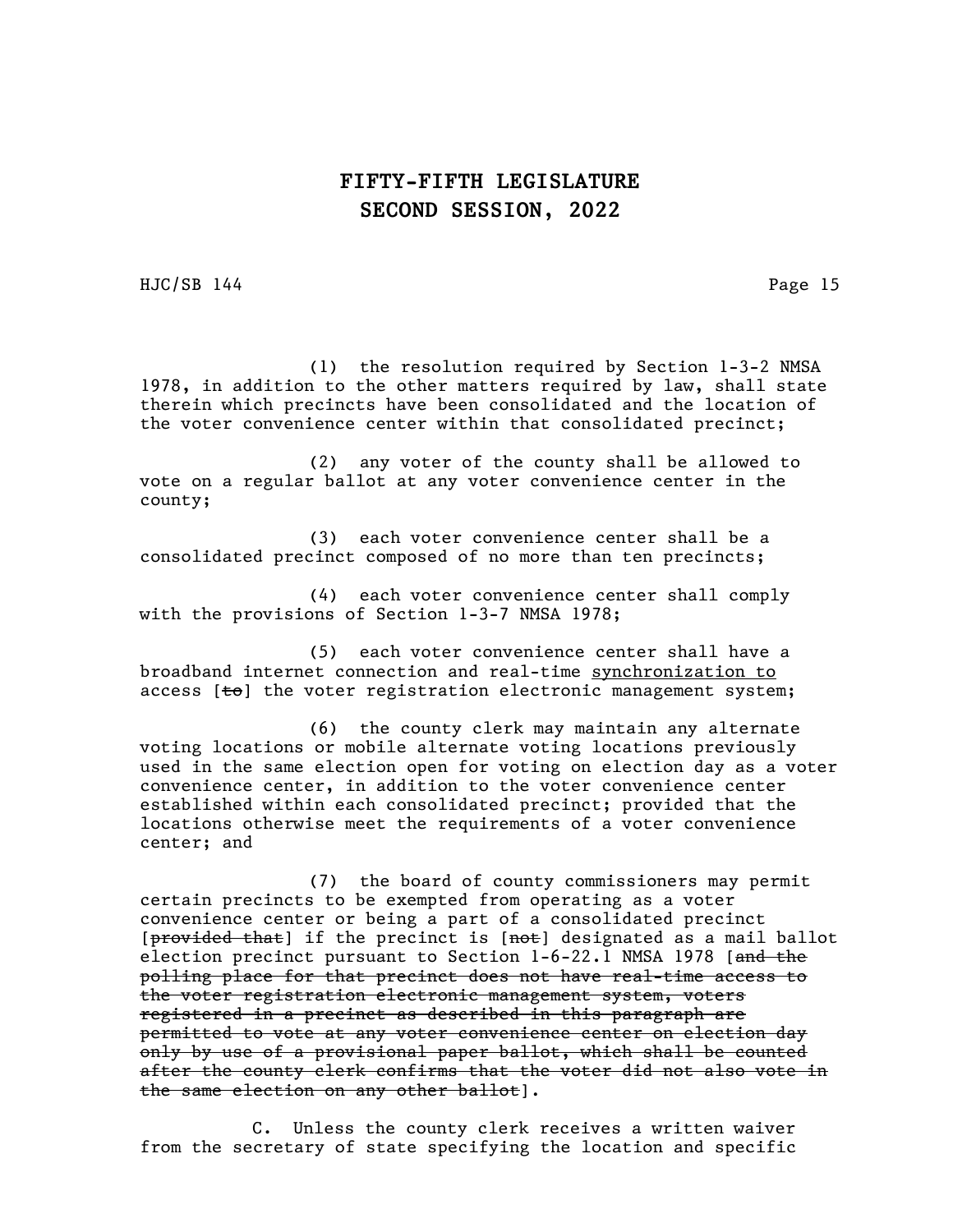HJC/SB 144 Page 16

provision being waived, each voter convenience center shall:

(1) have ballots available for voters from every precinct authorized to vote at that voter convenience center;

(2) have at least one optical scan tabulator programmed to read every ballot style able to be cast at that voter convenience center;

(3) have at least one voting system available to assist disabled voters to cast and record their votes;

(4) have sufficient spaces for at least five voters to simultaneously and privately mark their ballots, with at least one of those spaces wheelchair-accessible;

(5) have sufficient check-in stations to accommodate voters throughout the day as provided in Section 1-9-5 NMSA 1978;

(6) have a secure area for storage of preprinted ballots or for storage of paper ballot stock and a system designed to print ballots [at a polling location];

(7) issue a ballot to voters who have provided the required voter identification after the voter has signed a signature roster or an electronic equivalent approved by the voting system certification committee or after the voter has subscribed an application to vote on a form approved by the secretary of state; and

(8) be in a location that is accessible and compliant with the requirements of the federal Americans with Disabilities Act of 1990.

[D. As a prerequisite to consolidation, the authorizing resolution must find that consolidation will make voting more convenient and accessible to voters of the consolidated precinct and will not result in delays for voters in the voting process and that the voter convenience center will be centrally located within the consolidated precinct. The board of county commissioners shall give due consideration to input received from any local public body in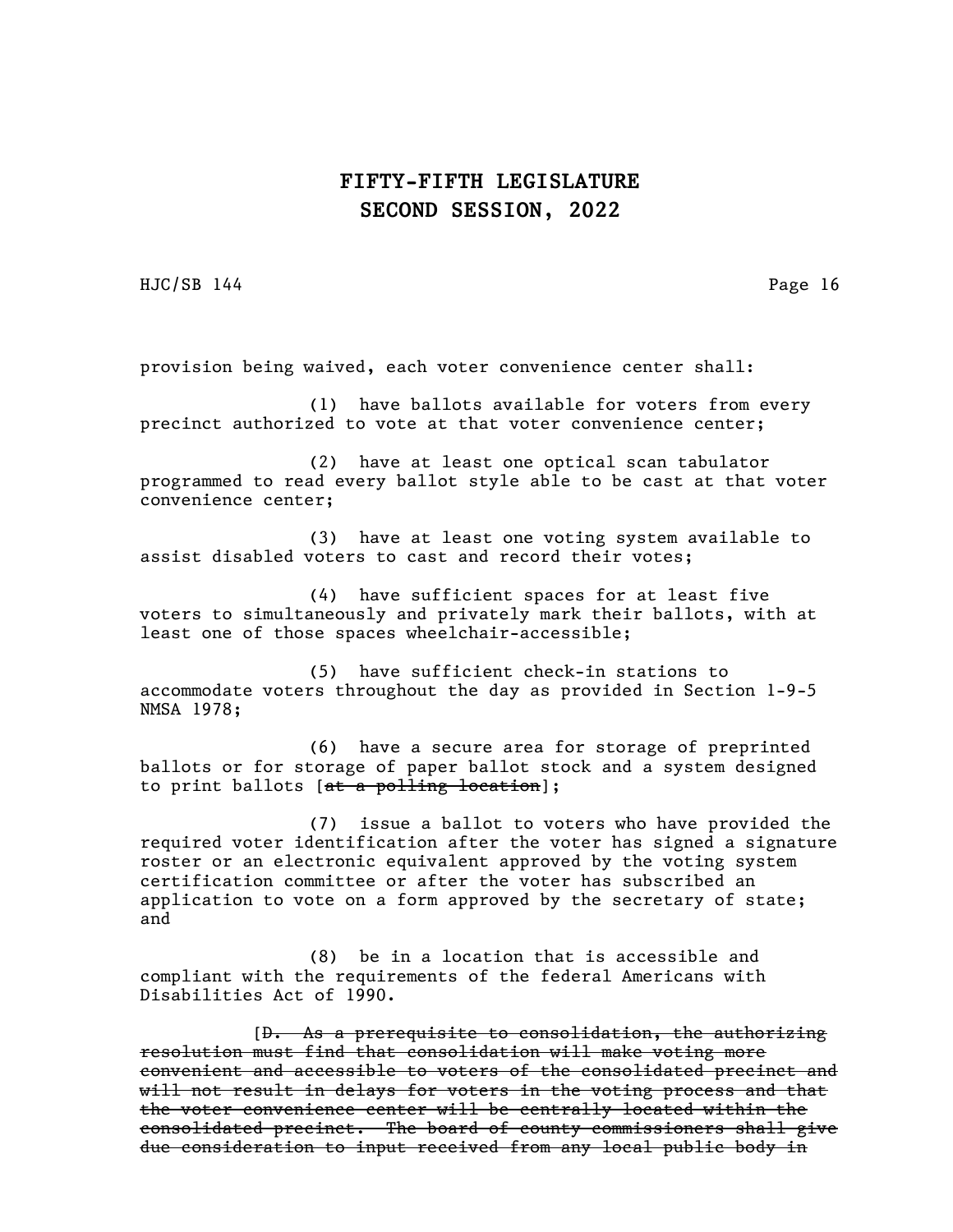HJC/SB 144 Page 17

#### the county regarding the location of voter convenience centers.]"

SECTION 16. Section 1-3-8 NMSA 1978 (being Laws 1969, Chapter 240, Section 58, as amended) is amended to read:

"1-3-8. PRECINCT CHANGES--NOTICE AND PUBLICATION.--[A.] Upon the adoption of any resolution, or upon the final action of any district court upon a petition creating, abolishing, dividing or consolidating any precinct, or changing any precinct boundary, or changing any designated polling place, the board of county commissioners shall:

 $[\frac{1}{1}]$  A. send a certified copy of the resolution or court order to the secretary of state and to the county chair of each of the major political parties; and

 $[\frac{2}{2}]$  B. publish once the resolution in a newspaper as provided in the Election Code.

[B. A polling place located on Indian nation, tribal or pueblo lands shall not be eliminated or consolidated with other polling locations without the written agreement of the Indian nation, tribe or pueblo on which the polling place is located.]"

SECTION 17. A new Section 1-3-13.1 NMSA 1978 is enacted to read:

"1-3-13.1. [NEW MATERIAL] LOCAL PUBLIC BODIES--RESIDENCE IN DISTRICTS--ELECTION AT LARGE.--

A. Every political subdivision of the state with an elected governing body and a population of:

(1) ten thousand residents or more according to the most recent federal decennial census shall be districted into as many single-member districts as there are board members to be elected; and

(2) fewer than ten thousand residents according to the most recent federal decennial census may be districted into as many single-member districts as there are board members to be elected.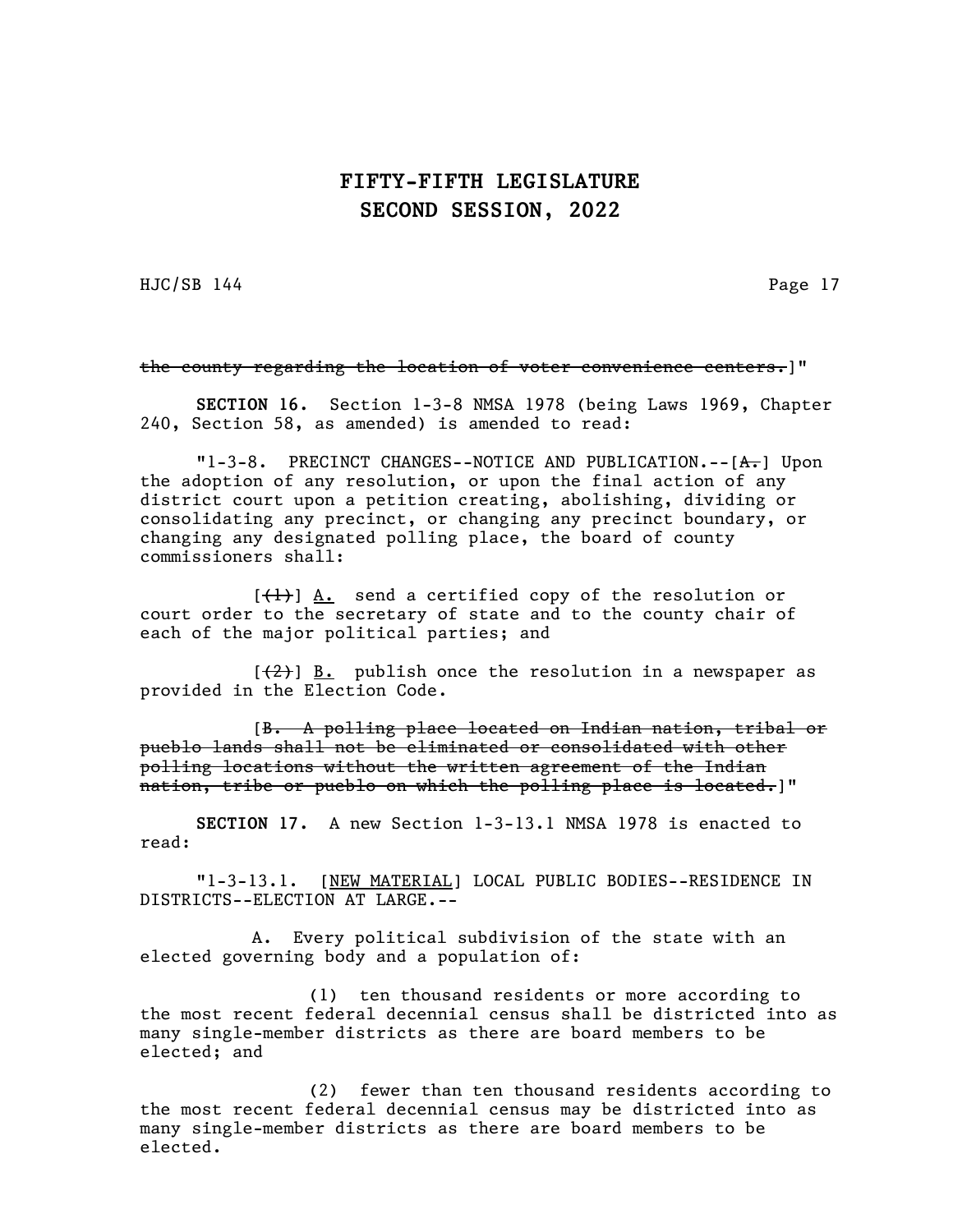HJC/SB 144 Page 18

B. Members of elected governing bodies of a political subdivision of the state with a population of ten thousand residents or more according to the most recent federal decennial census shall be elected from districts by the voters of the district and shall be a resident of the districted area from which the member is elected. If a member permanently removes residence from or maintains no residence in the districted area from which the person was elected, or to which the person was appointed in the case of an appointment, the member shall be deemed to have resigned.

C. Members of elected governing bodies of a political subdivision of the state with a population of fewer than ten thousand residents according to the most recent federal decennial census are not required to be districted, and if not districted, the members may reside at any location within the political subdivision and be elected at large by the voters of the political subdivision. If the political subdivision is districted, the members shall be elected at large by the voters of the political subdivision but shall be a resident of the districted area for which the member is elected. If the political subdivision is districted, a member who permanently removes residence from or maintains no residence in the districted area from which the person was elected, or to which the person was appointed in the case of an appointment, the member shall be deemed to have resigned.

D. Members of the elected governing body of an H class county are not required to be districted and, if not districted, may reside at any location within the county and be elected at large by the voters of the county. If an H class county is districted, the members may be elected at large by the voters of the political subdivision but shall be residents of the districted area for which the members are elected, or may be elected from each district by the voters of the district and shall be residents of the districted area from which the members are elected. If an H class county is districted, a member who permanently removes residence from or maintains no residence in the districted area from which the person was elected, or to which the person was appointed in the case of an appointment, the member shall be deemed to have resigned.

E. When a new districting or redistricting plan is adopted by a political subdivision of the state: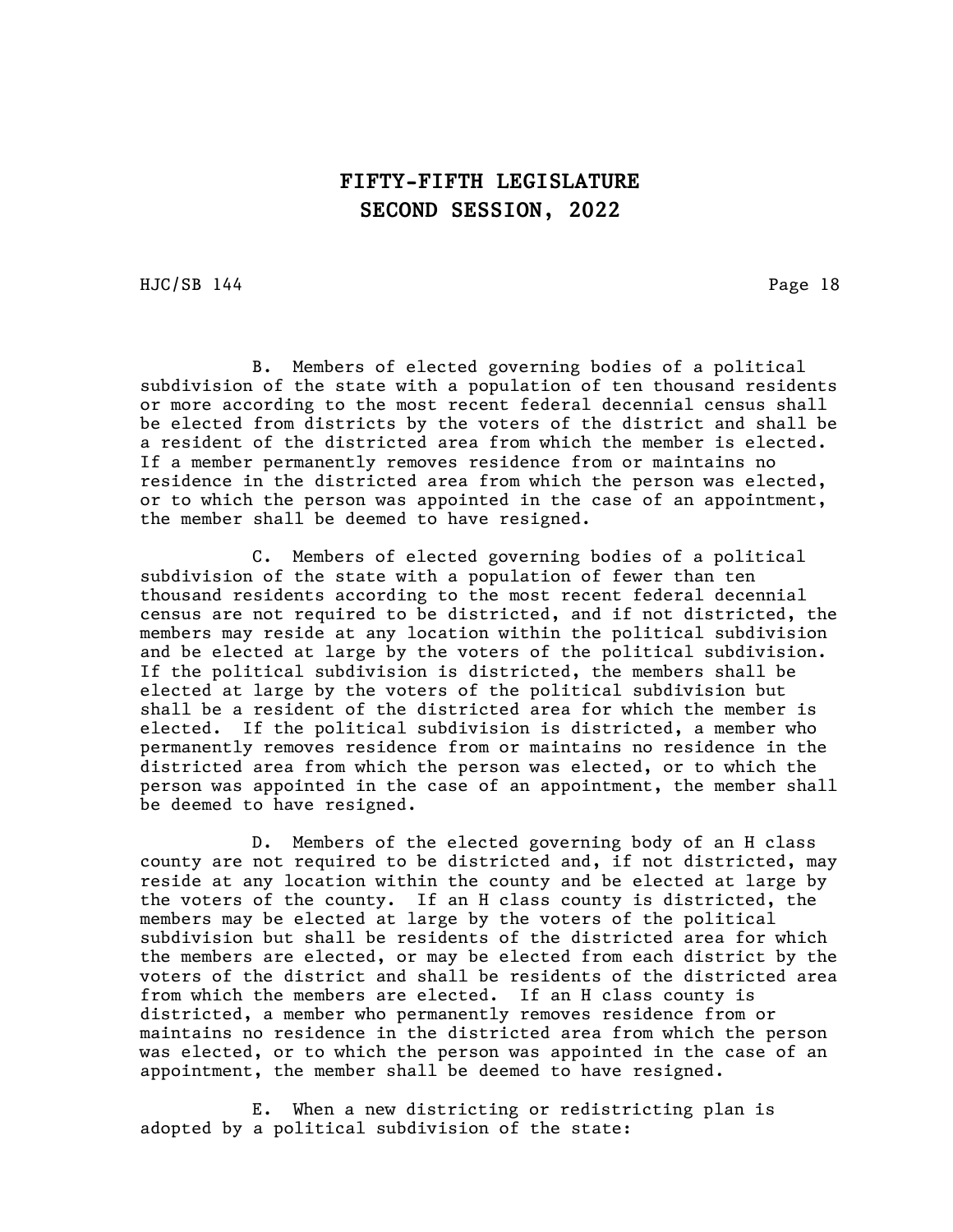HJC/SB 144 Page 19

(1) the new districting plan is effective following the expiration of the term of office for each seat on the governing body;

(2) a person serving as a member of the governing body when a new districting plan is adopted shall continue to serve the area the person was elected to represent for the remainder of the term of office for which the person was elected, or in the case of an appointee, to represent the area the person was appointed to represent until the next election at which the position is subject to election; and

(3) where the terms of office of the elected governing body of a political subdivision of the state are staggered, a person serving as a member of the governing body who, at the time a new districting or redistricting plan is adopted, has more than two years remaining in the term of office to which the person was elected, but where the plan places the person's residence into a districted area for which the next election for the new district is less than two years away, the person may be a candidate in the new district and if elected, upon being sworn in, shall be deemed to have resigned from the old district seat, creating a vacancy subject to appointment pursuant to the laws applicable to that political subdivision of the state.

F. The provisions of this section shall not apply to mayors of municipalities with a population of ten thousand residents or more according to the most recent federal decennial census. Any municipal governing body of more than six members may provide by ordinance for the election of two members for each districted area of the municipality from which members are to be elected; provided that only one governing body member shall be elected from a districted area at any one election.

G. The provisions of this section are to be carried out once per decade following each federal decennial census and as provided in Section 1-3-13 NMSA 1978. After concluding the redistricting, each political subdivision in the state shall provide to the county clerk of the county in which the administrative office of the subdivision is situate and to the secretary of state updated street file maps in a format provided for by the secretary of state."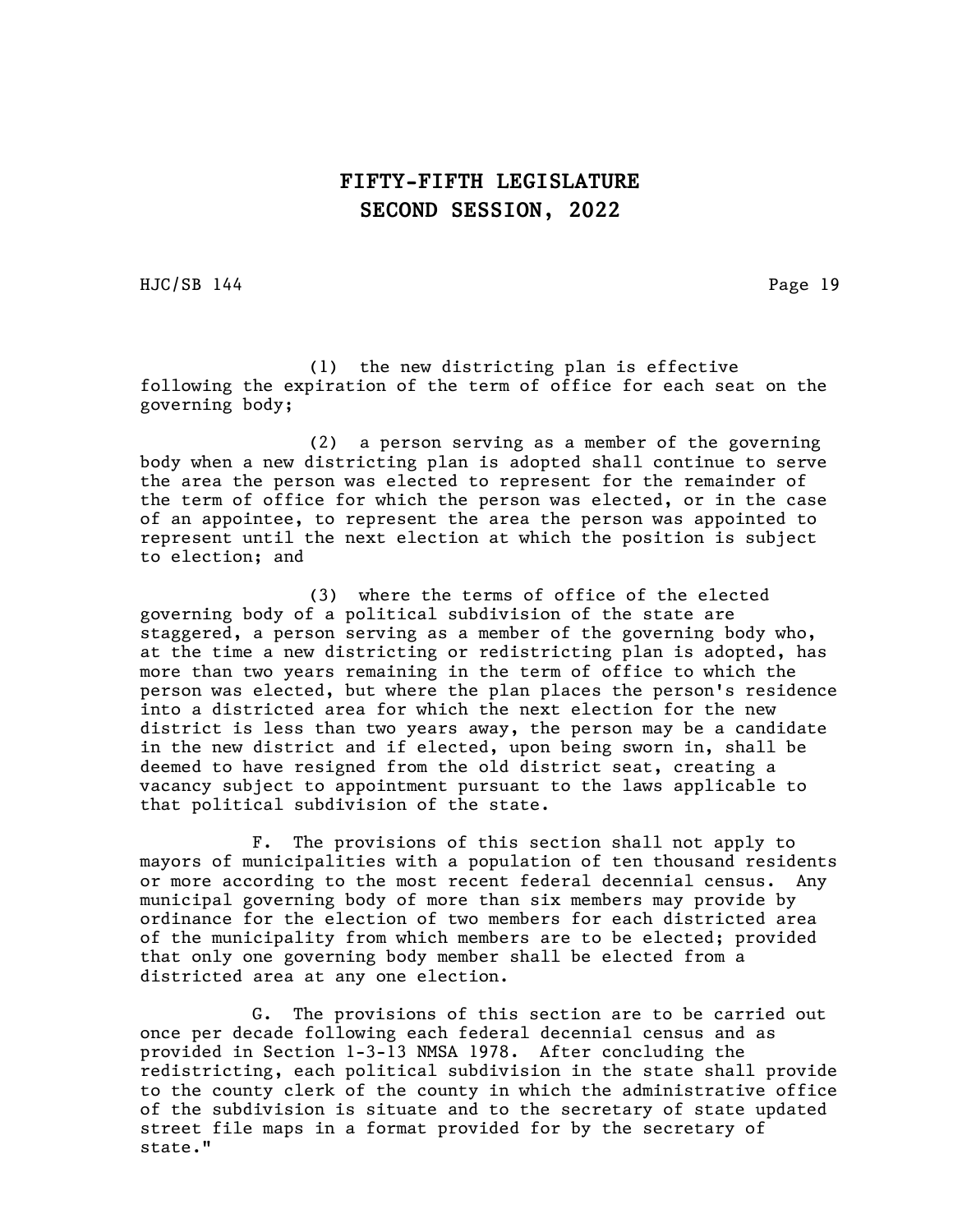HJC/SB 144 Page 20

SECTION 18. Section 1-4-1.1 NMSA 1978 (being Laws 2015, Chapter 145, Section 19, as amended) is amended to read:

"1-4-1.1. AUTHORIZATION TO VERIFY VOTER REGISTRATION INFORMATION--INVESTIGATION AND RECONCILIATION.--

A. The secretary of state may:

(1) provide to the chief election officer of another state or a consortium of chief election officers of other states information that is requested, including social security numbers, dates of birth, driver's licenses and identification card numbers and other information that the secretary of state deems necessary for the chief election officer of that state or for the consortium to maintain a voter registration list, if the secretary of state is satisfied that the information provided pursuant to this paragraph will be used only for the maintenance of that voter registration list; and

(2) request from the chief election officer of another state or a consortium of chief election officers of other states information that the secretary of state deems necessary to maintain the statewide voter registration list.

B. The secretary of state may enter into a written agreement with an agency or political subdivision of this state or with a department of the federal government pursuant to which the state agency, political subdivision or federal department shall provide to the secretary of state information that is in the possession of the state agency, political subdivision or federal department and that the secretary of state deems necessary to maintain the statewide voter registration list.

C. The secretary of state shall enter into a written agreement with the secretary of taxation and revenue to match information in the database of the voter registration electronic management system with information in the database of the motor vehicle division of the taxation and revenue department to the extent required to enable each official to verify the accuracy of the information provided on applications for voter registration. Upon the execution of the written agreement, the secretary of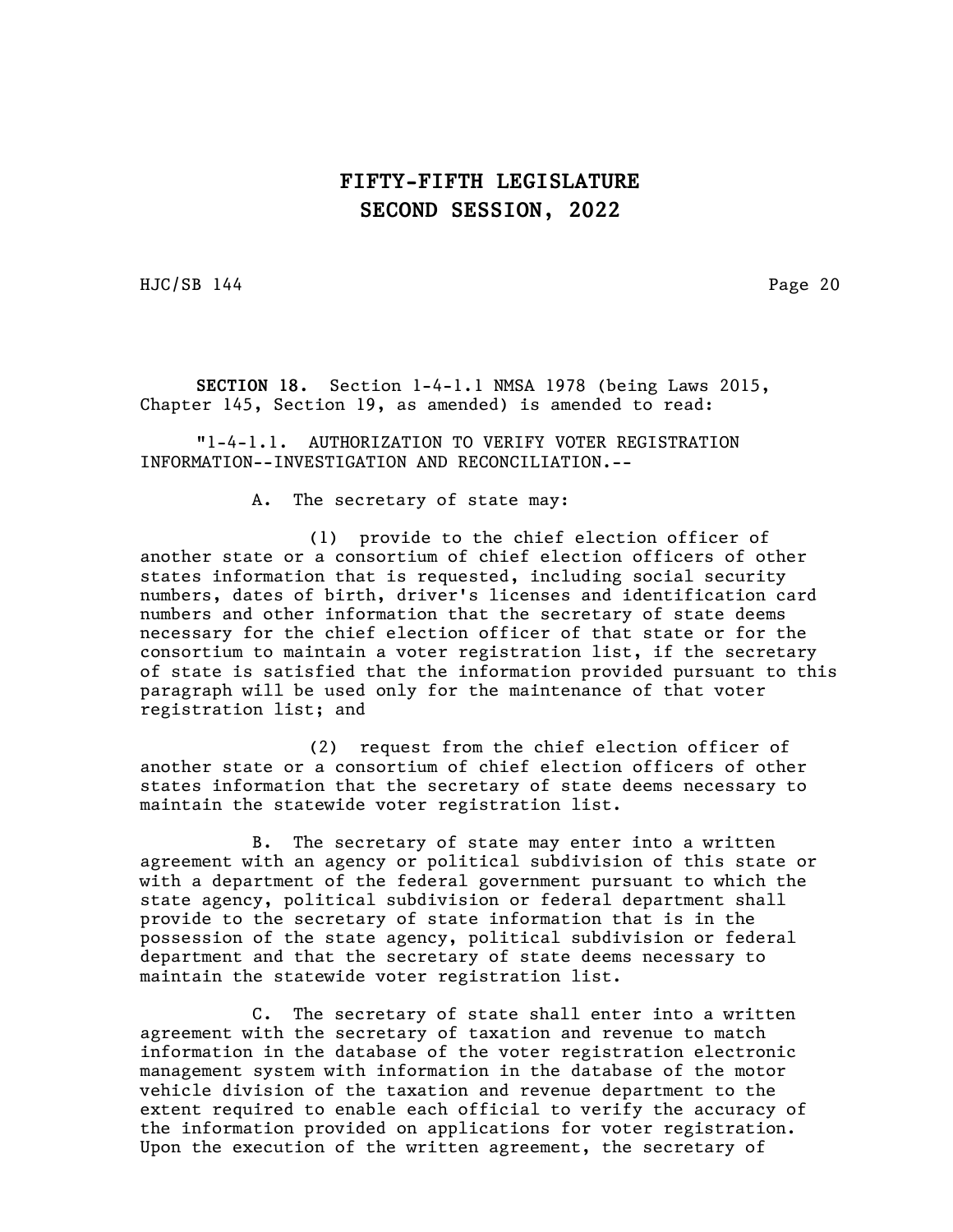HJC/SB 144 Page 21

taxation and revenue shall enter into an agreement with the federal commissioner of social security pursuant to [42 U.S.C. Section 15483  ${+}$ now] 52 U.S.C. Section  $[21083, 21083,$  for the purpose of verifying applicable information.

D. The secretary of state shall provide to the appropriate county clerk in this state and to no other person necessary information or documentation received by the secretary of state from or through an agency or political subdivision of this state, a federal department, the chief election officer of another state or a consortium of chief election officers of other states that calls into question the information provided on a certificate of registration; that raises questions regarding the status of a person registered to vote in this state; or that suggests that a voter may have voted in two states during the same election. The county clerk shall  $\left[\right. \left[\right. \right]$  not disclose information received from the secretary of state pursuant to this subsection except as necessary to complete an investigation pursuant to this section.  $[E_r]$  The county clerk shall investigate or reconcile the information received from the secretary of state.

E. The secretary of state shall develop [and maintain a manual for county clerks that describes] a general program that is uniform and nondiscriminatory for county clerks to investigate and reconcile the information received from the secretary of state and to identify voters who may be eligible for cancellation from the statewide voter registration list. The general program shall describe the best practices [in] and requirements for investigating and reconciling information that is derived from comparisons of different databases, including safeguards to ensure that eligible voters are not removed in error from the official list of voters, and provide a procedure to cancel certificates of registration for voters:

(1) confirmed to have voted in another state requiring residence in that state if previous to the out-of-state vote, the voter was registered to vote in this state; or

(2) confirmed to be on the social security master death index file."

SECTION 19. Section 1-4-5.5 NMSA 1978 (being Laws 1975,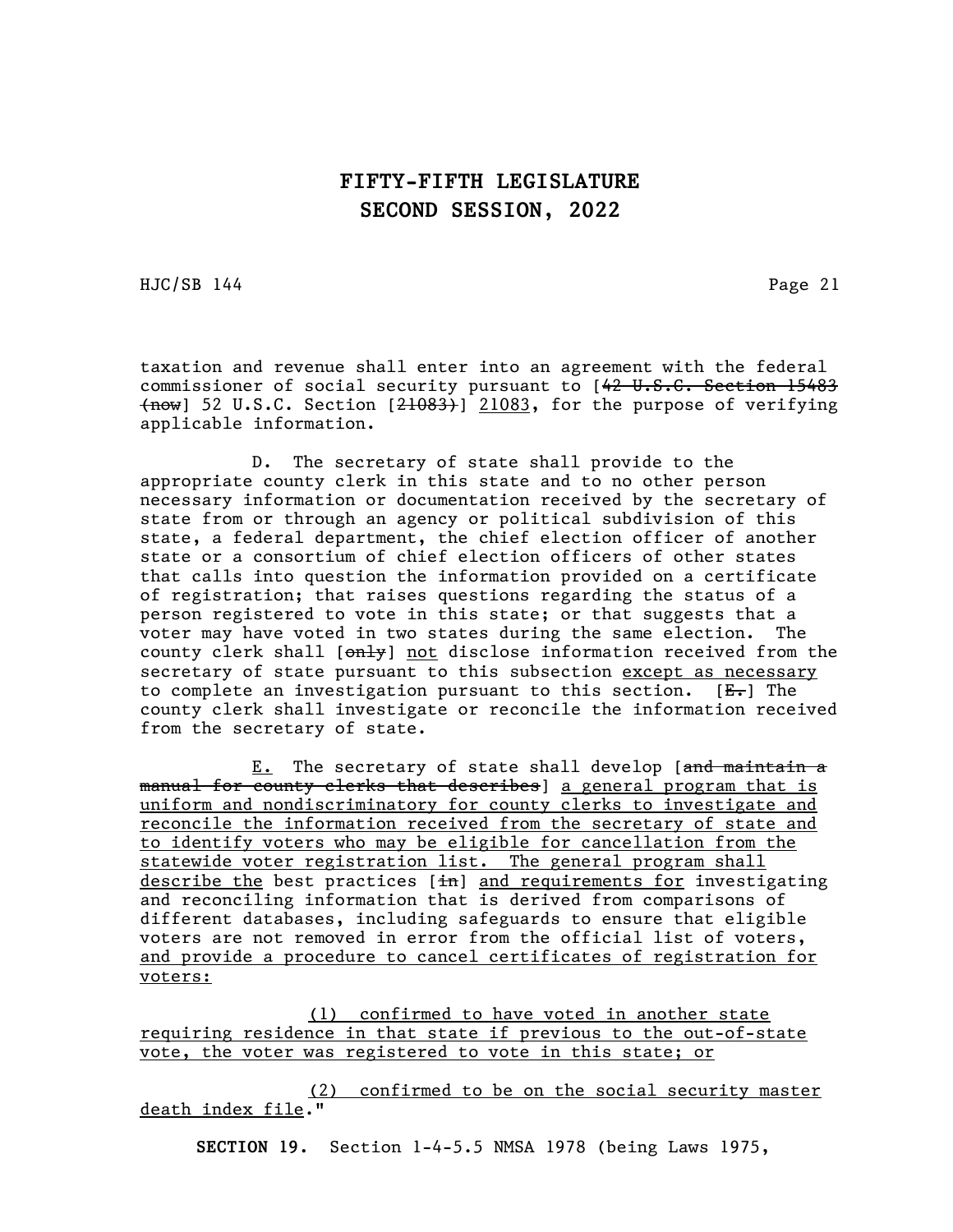HJC/SB 144 Page 22

Chapter 255, Section 78, as amended) is amended to read:

"1-4-5.5. REQUESTS FOR VOTER DATA, MAILING LABELS OR SPECIAL VOTER LISTS.--

A. The county clerk or secretary of state shall furnish voter data, mailing labels or special voter lists only upon written request to the county clerk or the secretary of state and after compliance with the requirements of this section; provided, however, all requesters shall be treated equally in regard to the charges and the furnishing of the materials.

B. In furnishing voter data, mailing labels or special voter lists, the county clerk or secretary of state shall not provide data or lists that include voters' social security numbers, codes used to identify agencies where voters have registered, a voter's day and month of birth or voters' telephone numbers if prohibited by voters.

C. Each requester of voter data, mailing labels or special voter lists shall sign an affidavit that the voter data, mailing labels and special voter lists shall be used for governmental or [election and] election campaign purposes only and shall not be made available or used for unlawful purposes.

D. The secretary of state shall prescribe the form of the affidavit.

E. As used in this section:

(1) "election campaign purposes" means relating in any way to a campaign in an election conducted by a federal, state or local government;

(2) "governmental purposes" means noncommercial purposes relating in any way to the structure, operation or decision-making of a federal, state or local government;

(3) "mailing labels" means prepared mailing labels of selected voters arranged in the order in which requested and providing only the name and address of the voter;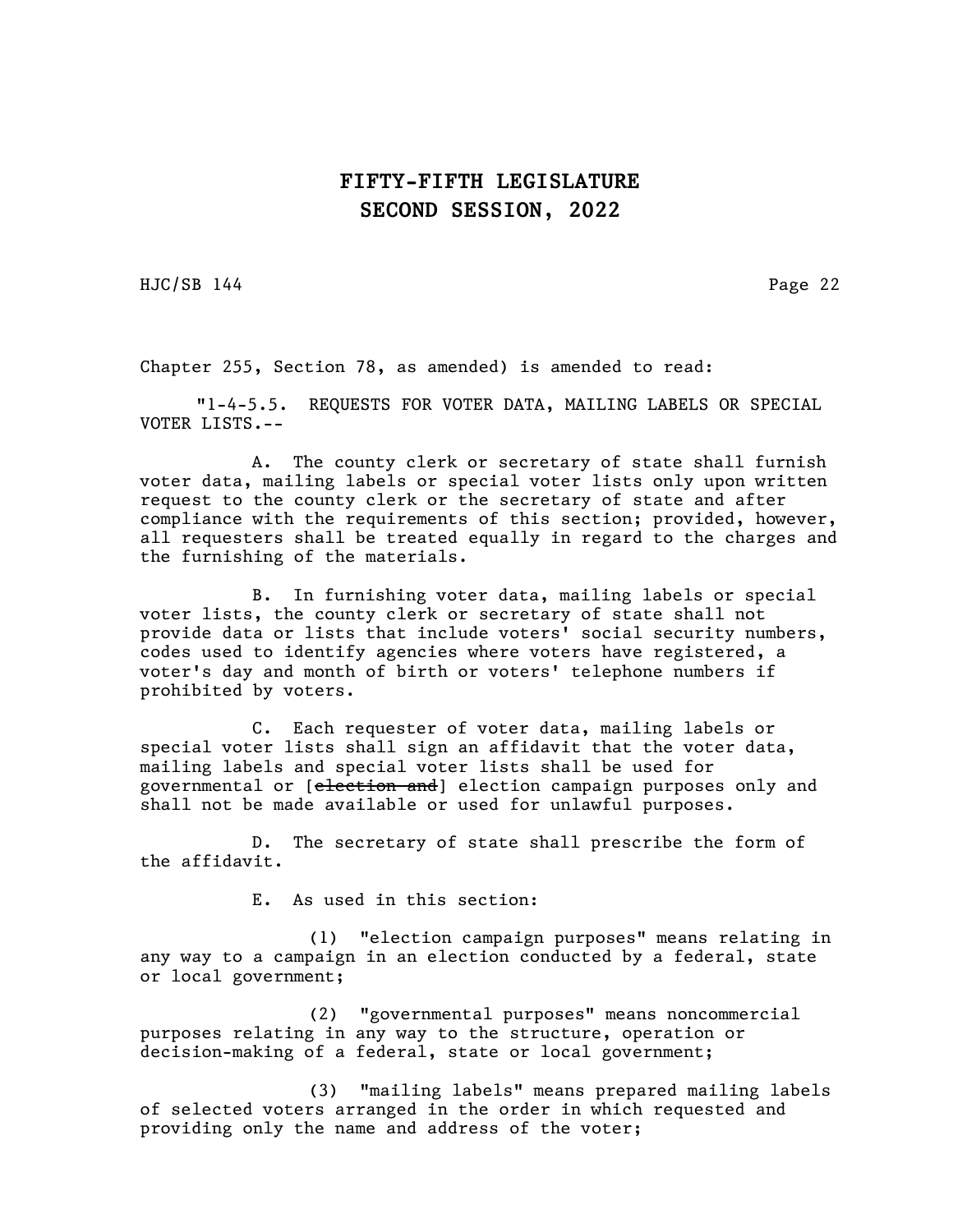HJC/SB 144 Page 23

(4) "special voter list" means a prepared list of selected voters arranged in the order in which requested; and

(5) "voter data" means selected information derived from the voter file."

SECTION 20. Section 1-4-5.7 NMSA 1978 (being Laws 2019, Chapter 67, Section 1, as amended) is repealed and a new Section 1-4-5.7 NMSA 1978 is enacted to read:

"1-4-5.7. [NEW MATERIAL] REGISTRATION AT VOTING LOCATION PRIOR TO VOTING.--

A. In addition to the provisions in Section 1-4-8 NMSA 1978 providing for the closing of registration prior to an election, a qualified elector seeking to register to vote or update an existing certificate of registration in the state shall be allowed to do so at a voting location immediately before voting in that election after signing an affidavit under oath that the elector has not voted in the election in this state or elsewhere and as further provided in this section.

B. During a statewide election, a qualified elector may register to vote or update an existing certificate of registration at the county clerk's office or any early or election day voting location; provided that the secretary of state shall establish procedures to ensure that a registration officer has an opportunity to review the information of a qualified elector who registers to vote or updates an existing certificate of registration immediately before the qualified elector votes.

C. A voter whose political party affiliation on the voter's certificate of registration is with a major political party shall not be allowed to change party affiliation when updating an existing certificate of registration or registering to vote at a voting location immediately before voting in a primary election.

D. During a special election, a qualified elector may register to vote or update an existing certificate of registration at the county clerk's office during the regular hours and days of business beginning on the twenty-eighth day preceding the election until 7:00 p.m. on election day; provided that the county clerk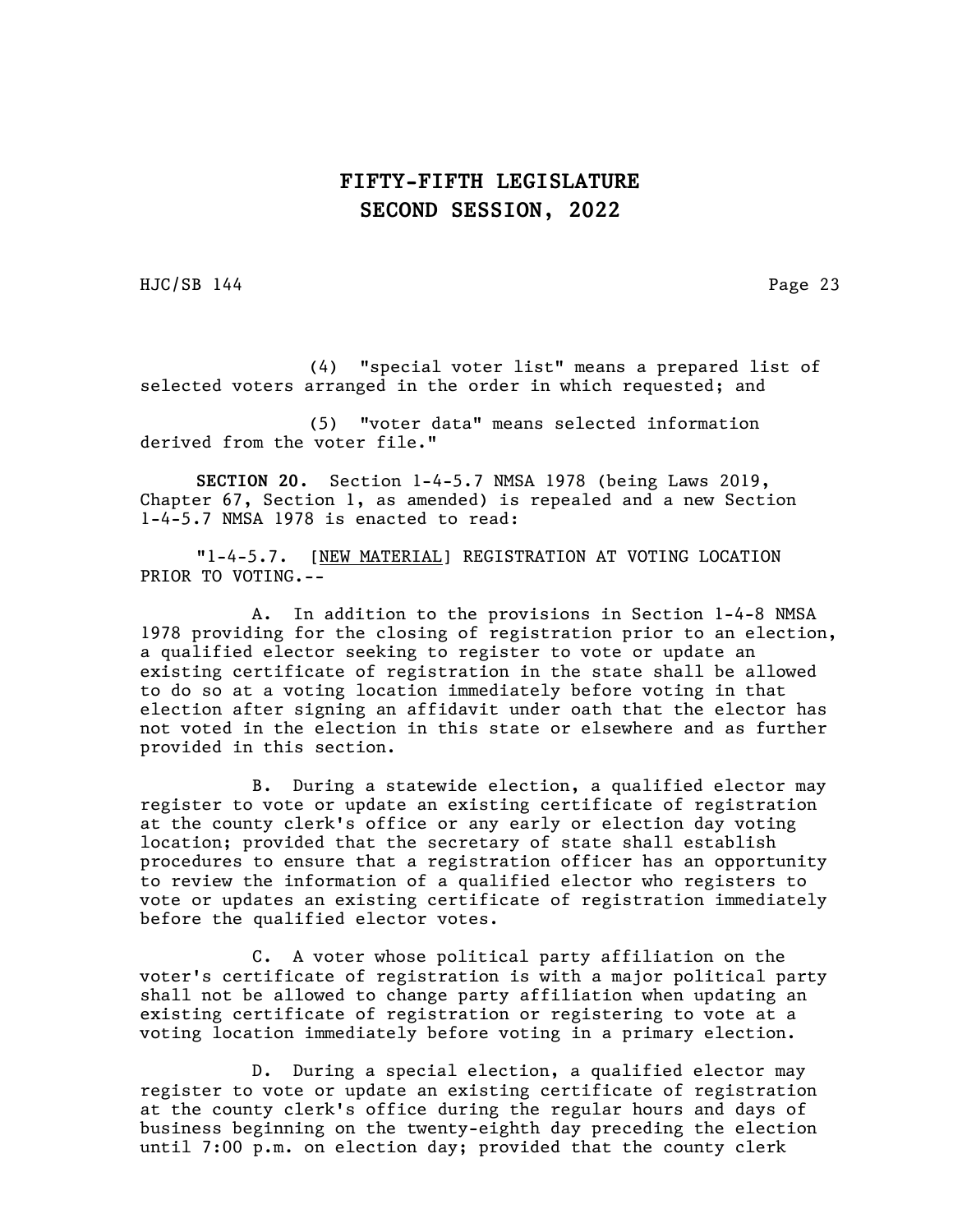HJC/SB 144 Page 24

shall provide the voter with a ballot and balloting materials immediately after the qualified elector registers to vote or updates the existing certificate of registration.

E. A qualified elector seeking to register to vote or update an existing certificate of registration pursuant to this section shall provide a physical form of identification that is issued by the federal government, a state government, a federally recognized Indian nation, tribe or pueblo or a New-Mexico-accredited educational institution and that:

(1) contains the name of the qualified elector, which shall reasonably match the name provided on the certificate of registration;

(2) contains a photograph of the qualified elector, which shall resemble the qualified elector;

(3) need not contain an expiration date, and if it does, the expiration date is not required to be a date on or after the date of the election; and

(4) shall either:

(a) contain an address that matches the address provided for the certificate of registration; or

(b) be accompanied by an original or copy of a utility bill, bank statement, government check, paycheck or other document issued by an educational institution or government, including a document issued by a federally recognized Indian nation, tribe or pueblo, dated within the ninety days prior to the qualified elector registering to vote or updating an existing certificate of registration and that contains the name of the qualified elector, which shall reasonably match the name provided on the certificate of registration, and an address that matches the address provided for the certificate of registration.

F. If a voting location does not have real-time synchronization with the voting data at the office of the county clerk, a voter desiring to update an existing certificate of registration or to register to vote shall be issued a provisional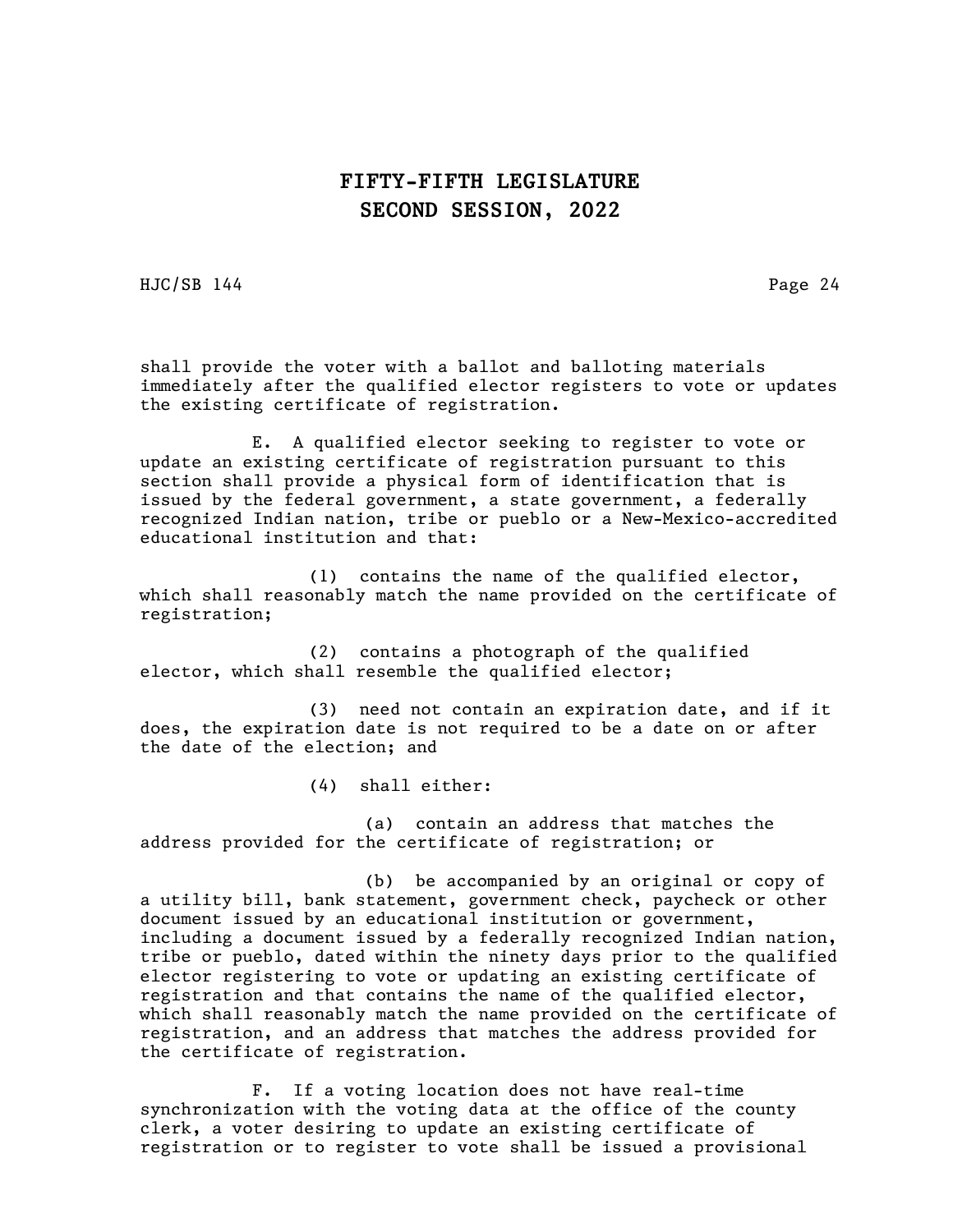HJC/SB 144 Page 25

paper ballot. A provisional paper ballot issued pursuant to this section shall be qualified and tabulated once the county clerk determines that the voter did not vote any other ballot in the same election and if no challenge is successfully interposed."

SECTION 21. Section 1-4-5.8 NMSA 1978 (being Laws 2019, Chapter 67, Section 2) is repealed and a new Section 1-4-5.8 NMSA 1978 is enacted to read:

"1-4-5.8. [NEW MATERIAL] AUTOMATIC VOTER REGISTRATION-- AUTOMATIC VOTER REGISTRATION UPDATES.--

A. In addition to the requirements of Section 1-4-47 NMSA 1978:

(1) a qualified elector registering to vote or updating an existing certificate of registration when conducting a transaction to apply for or renew a driver's license or state-issued identification card:

(a) shall not be required to provide a second time any information that duplicates information required in the driver's license portion of the transaction; and

(b) immediately at the conclusion of each in-person transaction to apply for or renew a driver's license or state-issued identification card, shall receive written notification by the motor vehicle division of the taxation and revenue department informing the person if a voter registration transaction was processed and, if so, providing information regarding any voter registration transaction transmitted by the motor vehicle division of the taxation and revenue department as a result of that application for or renewal of a driver's license or state-issued identification card; and

(2) if a voter provides an address different from the existing address of registration when conducting a transaction to apply for or renew a driver's license or state-issued identification card, the secretary of state shall send the voter a notice to the existing address of registration informing the voter that a new address was provided for the voter to the motor vehicle division of the taxation and revenue department and that unless the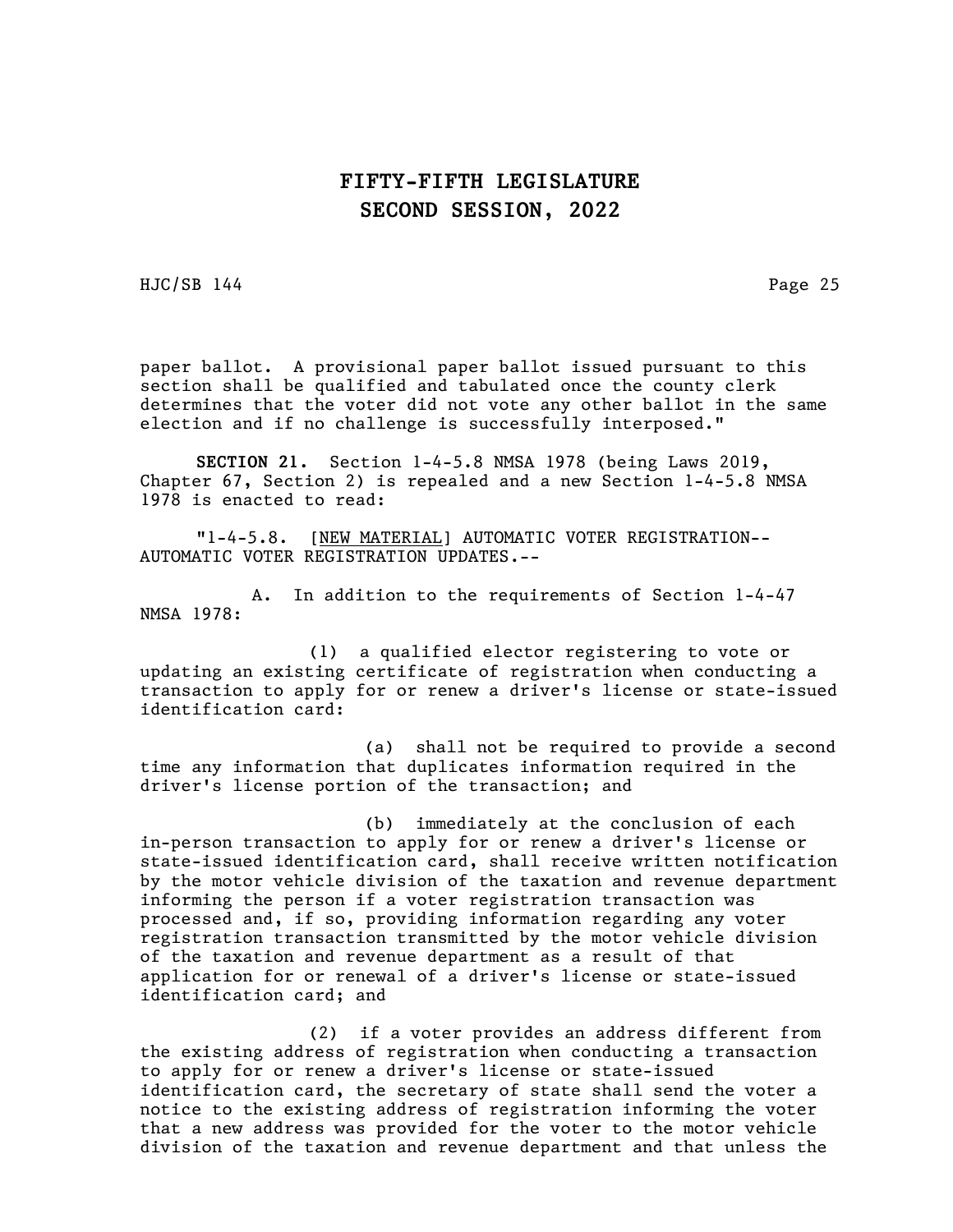HJC/SB 144 Page 26

voter returns the enclosed card within thirty days, the voter's certificate of registration will be updated with the new address. If, forty-five days after the notice was sent, no card is returned and the new address is:

(a) in the same county, the secretary of state shall send the information to the county clerk of the county where the voter is registered, who shall process a change to the official list of eligible voters in accordance with the change of residence information on the notice; or

(b) in another county, the secretary of state shall send the information to the county clerk of the county where the new address is located and the county clerk to whom the notice was forwarded shall process the change of residence as a transferred registration into the county.

B. In addition to the requirements of Section 1-4-48 NMSA 1978, the human services department shall develop procedures to be approved by the secretary of state to ensure that each benefit program administered by the department appropriately ensures that qualified electors receiving benefits are offered the opportunity to register to vote or update an existing certificate of registration without duplication of information contained by the department or by the secretary of state. No later than the last day of August of each calendar year, the human services department shall issue an annual report detailing implementation of the requirements of this subsection. The report shall be sent to the legislative council service, the secretary of state and each county clerk.

C. If a person who is not a qualified elector becomes registered to vote pursuant to this section, that registration shall not be valid and the county clerk shall remove the certificate of registration from the register of voters."

SECTION 22. Section 1-4-8 NMSA 1978 (being Laws 1969, Chapter 240, Section 66, as amended) is amended to read:

"1-4-8. DUTIES OF COUNTY CLERK--ACCEPTANCE OF REGISTRATION-- CLOSE OF REGISTRATION--LATE REGISTRATION.--Except for qualified electors who register to vote or update a certificate of registration at a voting location prior to voting pursuant to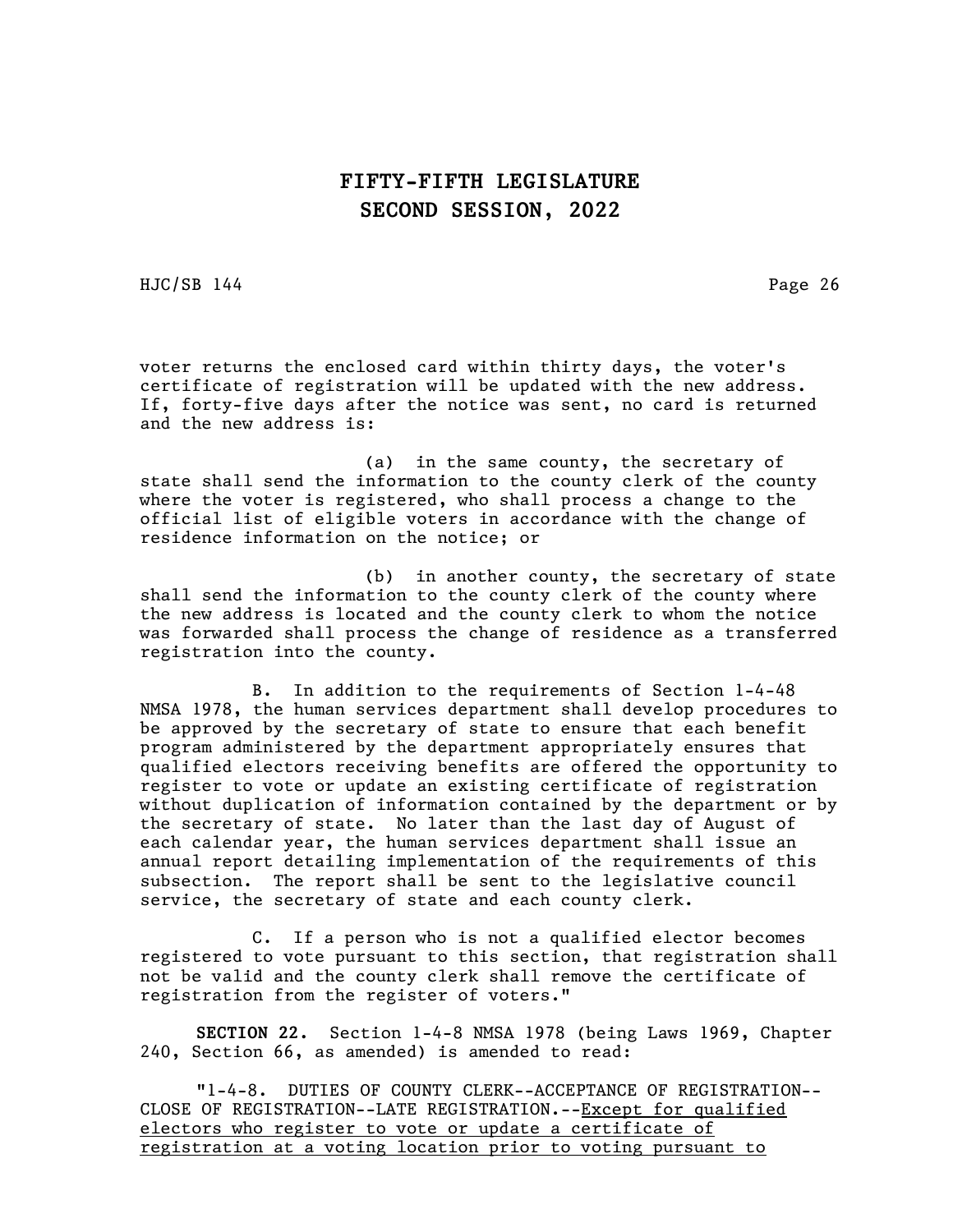HJC/SB 144 Page 27

Section 1-4-5.7 NMSA 1978, for qualified electors seeking to register to vote or update an existing voter registration in the state, the following provisions shall apply:

A. to participate in an election, the deadline to register to vote or update an existing voter registration is twenty-eight days prior to that election;

B. the county clerk shall receive certificates of registration at all times during normal working hours, except that the clerk shall not process any certificate of registration subscribed and sworn beginning the first business day after the deadline to register to vote or update an existing voter registration before an election if the residential address on the certificate of registration indicates that the registration is for a:

(1) statewide election, within the county; or

(2) special election, within any precinct in the county in which votes may be cast in the special election;

C. between the deadline to register to vote or update an existing voter registration through the day of the election, the county clerk shall process all:

(1) new voter registrations that meet the requirements of this section;

(2) updates to existing voter registrations in this state that meet the requirements of this section; provided that an update to an existing registration in this state shall not be processed if the voter has requested or been sent a ballot in the election, unless the voter executes an affidavit stating that the voter has not and will not vote the ballot that was issued and the ballot register does not show that a ballot from the voter has been cast in the election; and

(3) pending cancellations of existing voter registrations in this state through the day of the election; provided that a cancellation of an existing voter registration shall not be processed if the voter has requested or been sent a ballot in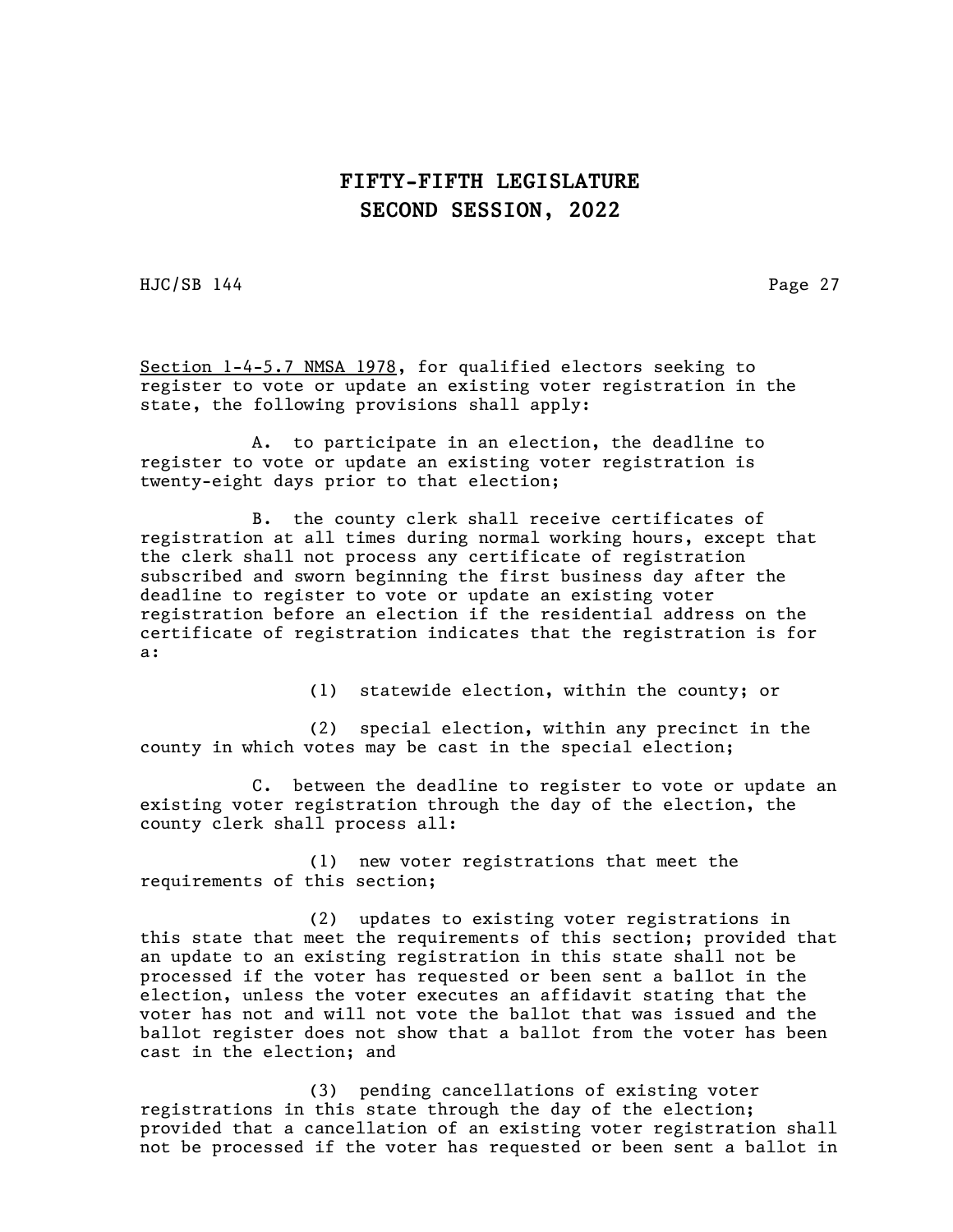HJC/SB 144 Page 28

the election;

D. certificates of registration and cancellations of existing voter registrations not processed pursuant to Subsection B or C of this section [shall] may be processed beginning [thirty-five days after] the Monday following an election and shall be processed beginning no later than the first business day after the approval of the county canvass report for that election, at which time a voter information document shall be mailed to the registrant at the address shown on the certificate of registration; provided that if there is a subsequent election scheduled at which a qualified elector or voter would be eligible to vote if the certificate of registration were processed on an earlier date, the certificate of registration for that qualified elector or voter shall be processed by the county clerk on a day and in a manner to ensure the ability of the qualified elector or voter to vote in the subsequent election;

E. when the deadline to register to vote or update an existing voter registration prior to an election referred to in this section is a Saturday, Sunday or state holiday, registration certificates shall be accepted through the next succeeding business day for the office of the county clerk; and

F. the county clerk shall accept for filing and process any certificate of registration that is subscribed and dated on or before the deadline to register to vote or update an existing voter registration prior to an election and:

(1) received by the county clerk by the end of the last regular business day of the week for the office of the county clerk immediately following the deadline to register to vote or update an existing voter registration prior to an election;

(2) mailed and postmarked on or before the day of the deadline to register to vote or update an existing voter registration prior to any election referred to in this section; or

(3) accepted at a state agency designated pursuant to Section 1-4-5.2 NMSA 1978."

SECTION 23. Section 1-4-11 NMSA 1978 (being Laws 1969,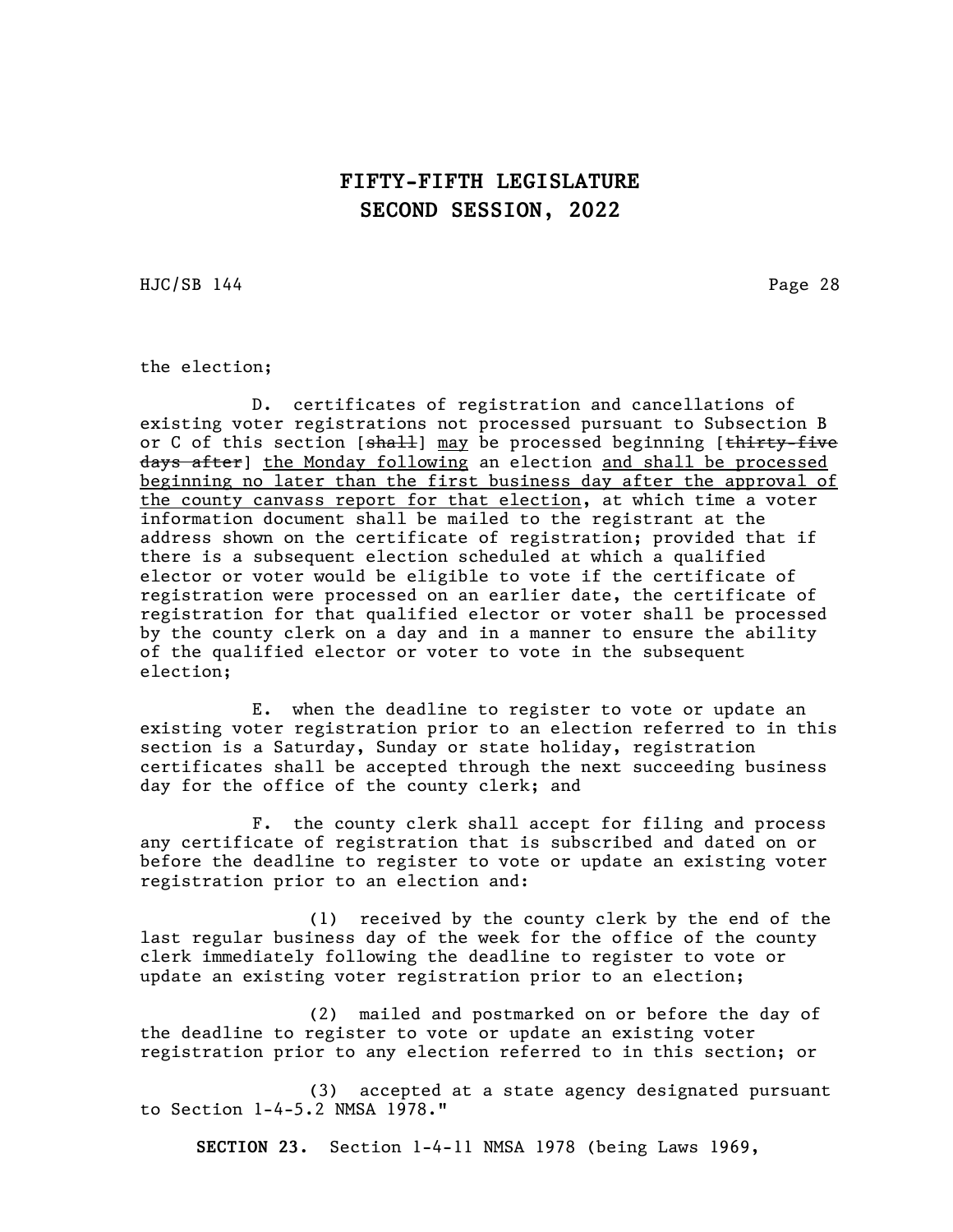HJC/SB 144 Page 29

Chapter 240, Section 67, as amended) is amended to read:

"1-4-11. DUTIES OF COUNTY CLERK--UPON RECEIPT OF CERTIFICATES.--

A. Upon receipt of a complete certificate of registration, if the certificate of registration is in proper form, the county clerk shall determine if the qualified elector applying for registration is already registered in the registration records of the county. If the qualified elector is not already registered in the county and if the certificate of registration is received within the time allowed by law for filing certificates of registration in the county clerk's office, the county clerk shall sign or stamp, in the space provided therefor on each copy of the certificate, the qualified elector's name and the date the certificate was accepted for filing in the county registration records. Voter information shall be handed or mailed immediately to the qualified elector and to no other person.

B. If the applicant's certificate of registration is rejected for any reason, the county clerk shall stamp or write the word "rejected" on the new certificate of registration and hand or mail it, if possible, to the applicant with an explanation of why the new certificate of registration was rejected and what remedial action, if any, the applicant must take to bring the registration up to date or into compliance with the Election Code.

C. The county clerk shall reject any certificate of registration that does not contain the qualified elector's name, address and date of birth, along with a signature or usual mark. If the qualified elector is a new voter, the county clerk shall reject any certificate of registration that does not contain the qualified elector's driver's license or state identification number issued by the motor vehicle division of the taxation and revenue department, social security number or last four digits of the qualified elector's social security number. The county clerk shall reject any certificate of registration in which the question regarding citizenship is not answered or is answered in the negative.

D. A <u>full</u> social security number is required to finish processing a new voter registration in this state. If the certificate of registration does not contain a social security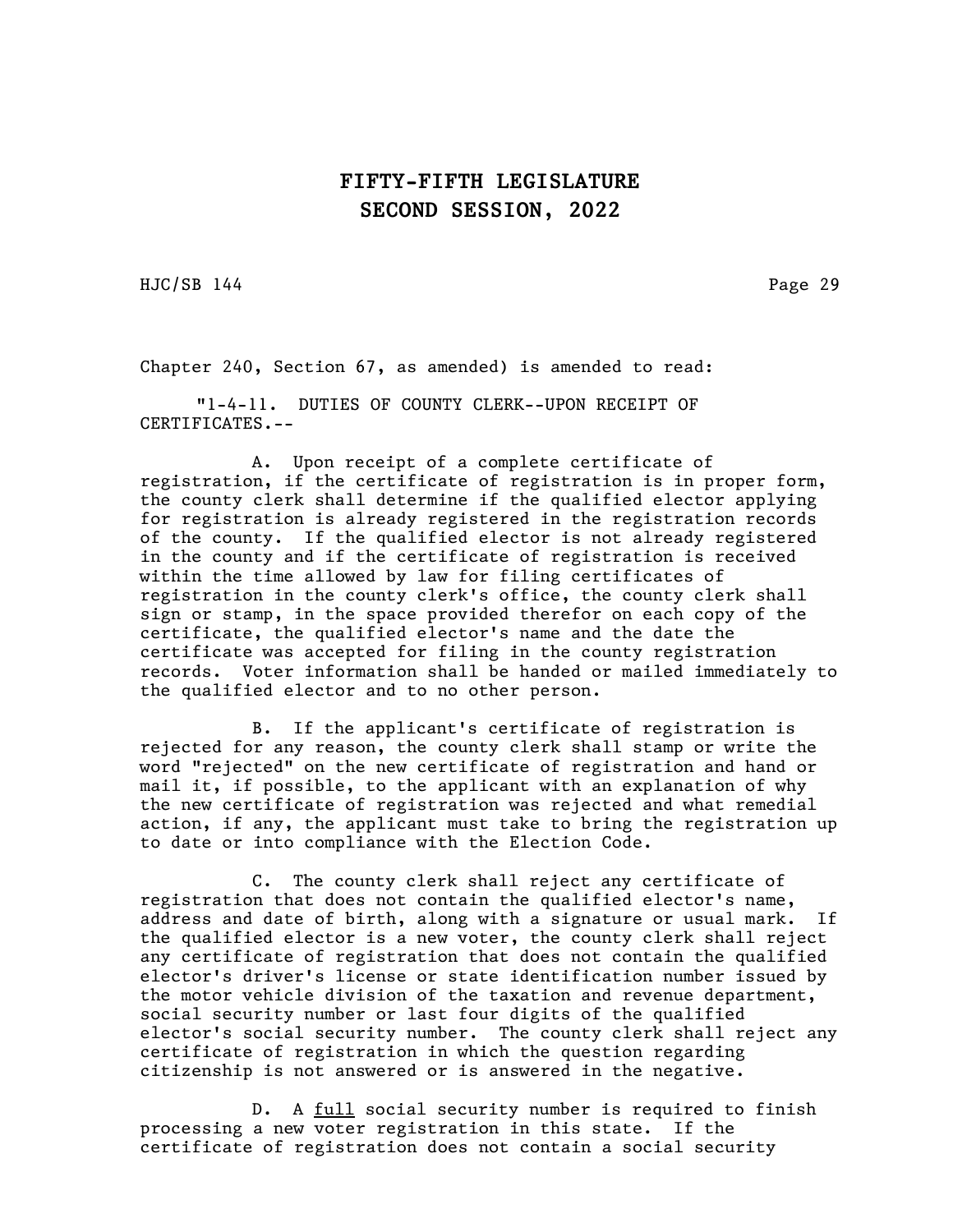HJC/SB 144 Page 30

number, the county clerk shall ascertain the qualified elector's social security number from the qualified elector's previous certificate of registration, from the motor vehicle division of the taxation and revenue department or from the secretary of state.

E. If the county clerk rejects a certificate of registration because required information is not provided on the certificate or cannot ascertain the qualified elector's social security number, the county clerk shall indicate this on the qualified elector's certificate of registration and shall make the appropriate notation in the voter file, indicating that the voter  $is$ required to provide the full social security number prior to receiving a ballot and, until it is provided, may only vote on a provisional ballot. The provisional ballot shall be counted [once] if the required information is provided or the voter's full social security number is ascertained during the period for counting provisional ballots, including any appeals provided for in the Election Code.

F. If the qualified elector does not register in person, has not previously voted in an election in New Mexico and does not provide the registration officer with the required documentary identification, the registration officer shall indicate this on the qualified elector's certificate of registration and the county clerk shall note this on the appropriate precinct signature roster."

SECTION 24. Section 1-4-24 NMSA 1978 (being Laws 1969, Chapter 240, Section 80, as amended) is amended to read:

"1-4-24. CANCELLATION OF REGISTRATION--COUNTY CLERK-- GROUNDS.--The county clerk shall cancel certificates of registration for the following reasons:

A. death of the voter;

[B. a felony conviction of the voter;

 $\left\{ \frac{c}{\cdot} \right\}$  B. at the request of the voter; or

 $[\frac{\partial F}{\partial t}]$  C. at the direction of the board of registration."

SECTION 25. Section 1-4-27.1 NMSA 1978 (being Laws 2001,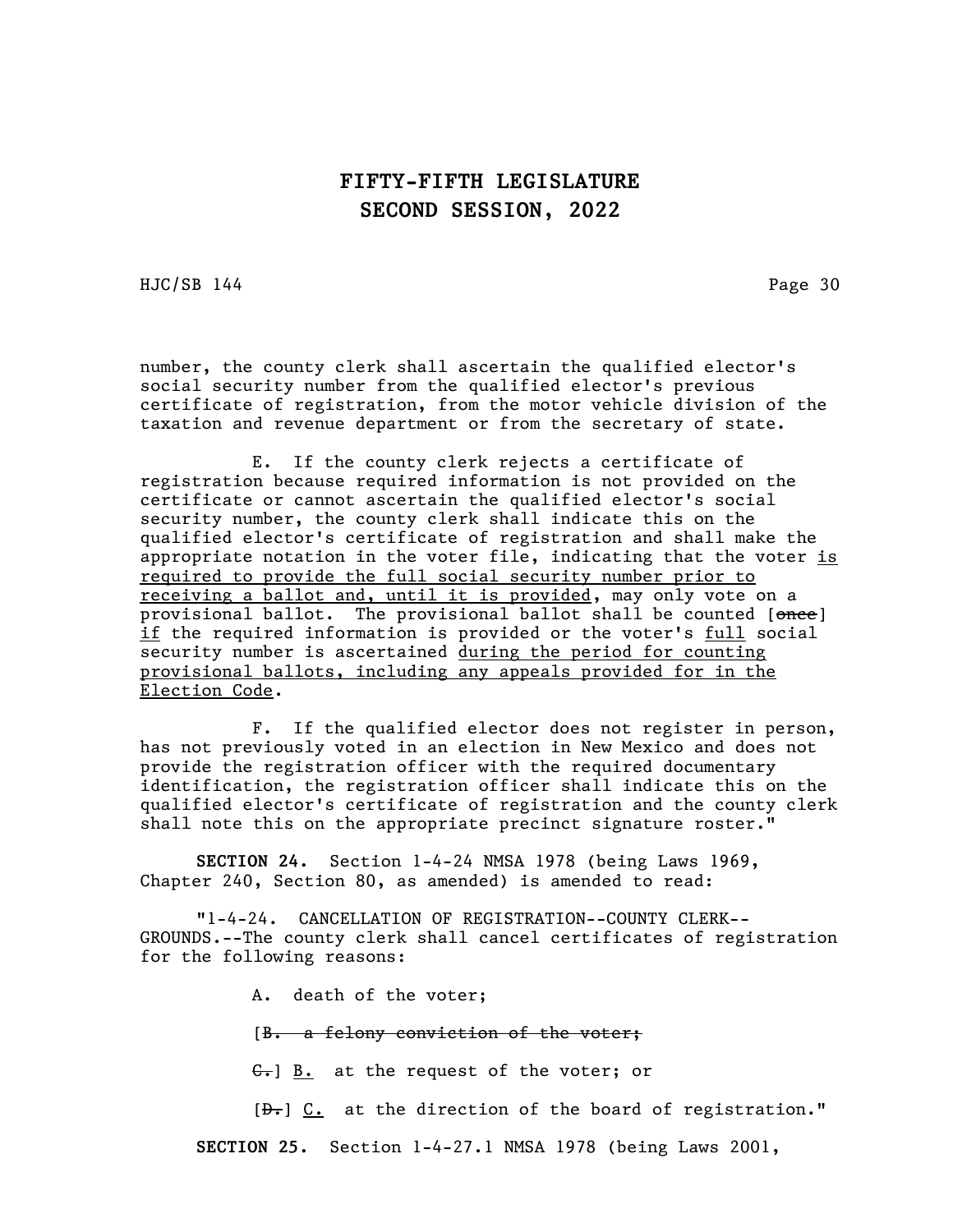HJC/SB 144 Page 31

Chapter 46, Section 1, as amended) is amended to read:

"1-4-27.1. [CANCELLATION OF REGISTRATION FOLLOWING CONVICTION] INMATES INELIGIBLE TO VOTE OR REGISTER TO VOTE-- ELIGIBILITY [FOR VOTING UPON SATISFACTION OF CONDITIONS] TO VOTE AND REGISTER TO VOTE UPON RELEASE.--

[A. When a voter has been convicted of a felony in any state or federal court, the voter's registration shall be canceled.

B. A person convicted of a felony who is otherwise a qualified elector is eligible to register to vote when that person:

(1) has been unconditionally discharged from a correctional facility or detention center;

(2) has completed all conditions of parole or supervised probation; or

(3) has had the conviction overturned on appeal.

C. The secretary of state shall each month maintain current in the statewide voter registration electronic management system the eligibility status of persons convicted of felonies to register to vote pursuant to this section.

D. The corrections department, the New Mexico sentencing commission and the administrative office of the courts shall deliver to the secretary of state information and data as needed to carry out the provisions of this section.

E. The secretary of state shall request from the United States attorney for the district of New Mexico, in conformance with 42 U.S.C. Section 1973gg-6(g), information and data as needed to carry out the provisions of this section.]

A. A voter is ineligible to vote while imprisoned in a correctional facility as part of a sentence for a felony conviction. Except as provided in this section, an otherwise qualified elector is ineligible to register to vote while imprisoned in a correctional facility as part of a sentence for a felony conviction.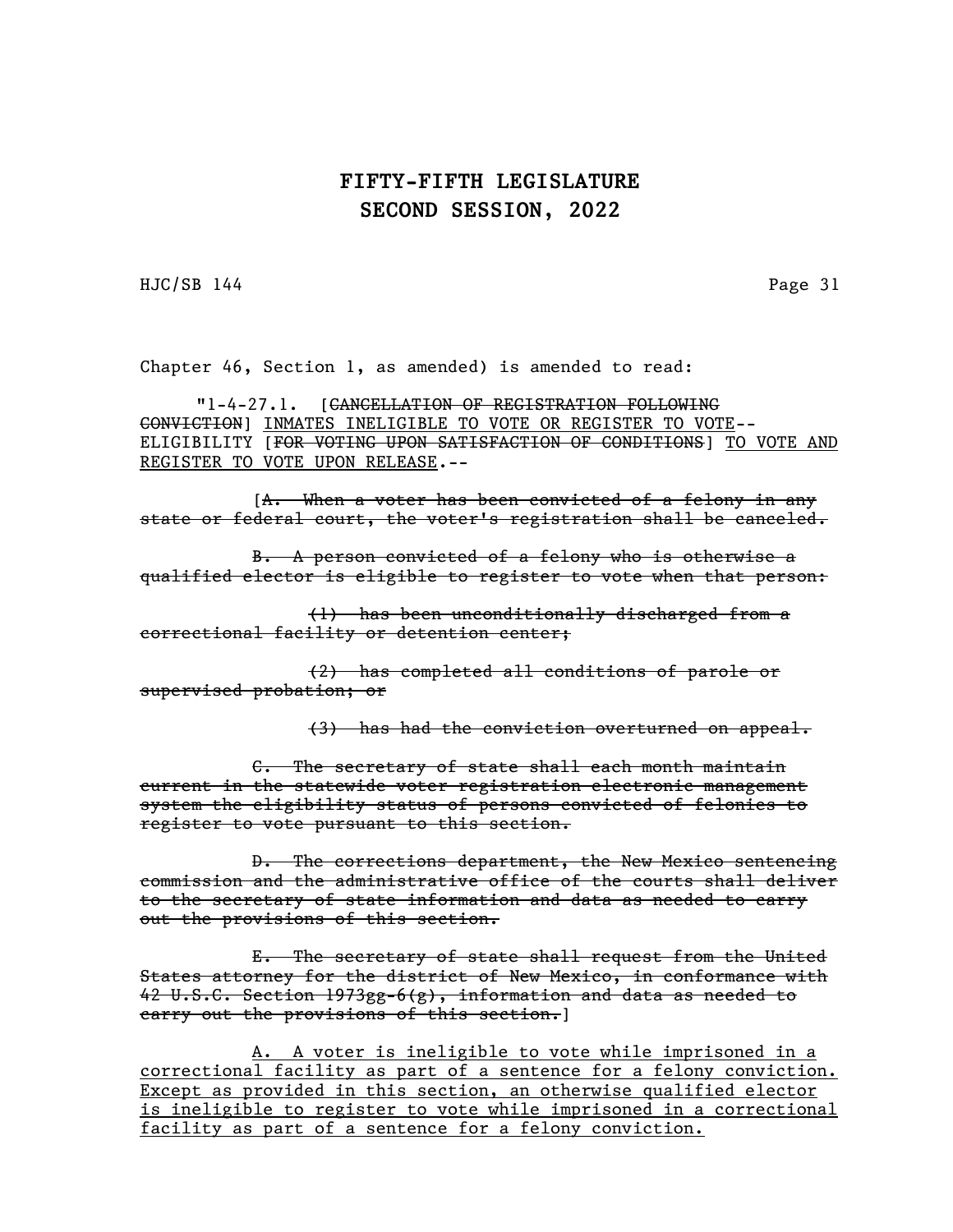HJC/SB 144 Page 32

B. At the time an inmate is preparing for release from a state correctional facility, if the inmate is a voter or otherwise a qualified elector, the inmate shall be given an opportunity to register to vote or update an existing registration by means of a transaction with the motor vehicle division of the taxation and revenue department prior to the inmate's release from custody. If the inmate does not conduct a transaction with the motor vehicle division of the taxation and revenue department prior to the inmate's release from custody, the corrections department shall provide the inmate an opportunity to register to vote or update an existing registration by means of an online portal provided by the secretary of state or, if such a portal is not available, by means of a paper registration form.

C. The corrections department shall deliver to the secretary of state information and data necessary to carry out the provisions of this section. The secretary of state shall maintain current information in the statewide voter registration electronic management system on the ineligibility status of an inmate to vote or register to vote pursuant to this section, as well as an inmate's eligibility status to vote upon release and to register to vote or update an existing voter registration while preparing for release.

D. Notwithstanding a person's status in the statewide voter registration electronic management system, a voter or a qualified elector who appears personally before a county clerk, the clerk's authorized representative or a precinct board member, at an office of the motor vehicle division of the taxation and revenue department or at a state agency that provides public assistance or services to persons with disabilities is presumed to meet the eligibility requirement of non-imprisonment for voting and registering to vote pursuant to the provisions of this section."

SECTION 26. Section 1-4-34 NMSA 1978 (being Laws 1969, Chapter 240, Section 90, as amended) is amended to read:

"1-4-34. BOARD OF REGISTRATION--BOARD OF COUNTY COMMISSIONERS--APPOINTMENT.--

A. The board of county commissioners shall, [at its first regular scheduled meeting] in June or July of each oddnumbered year, appoint five voters who shall constitute the board of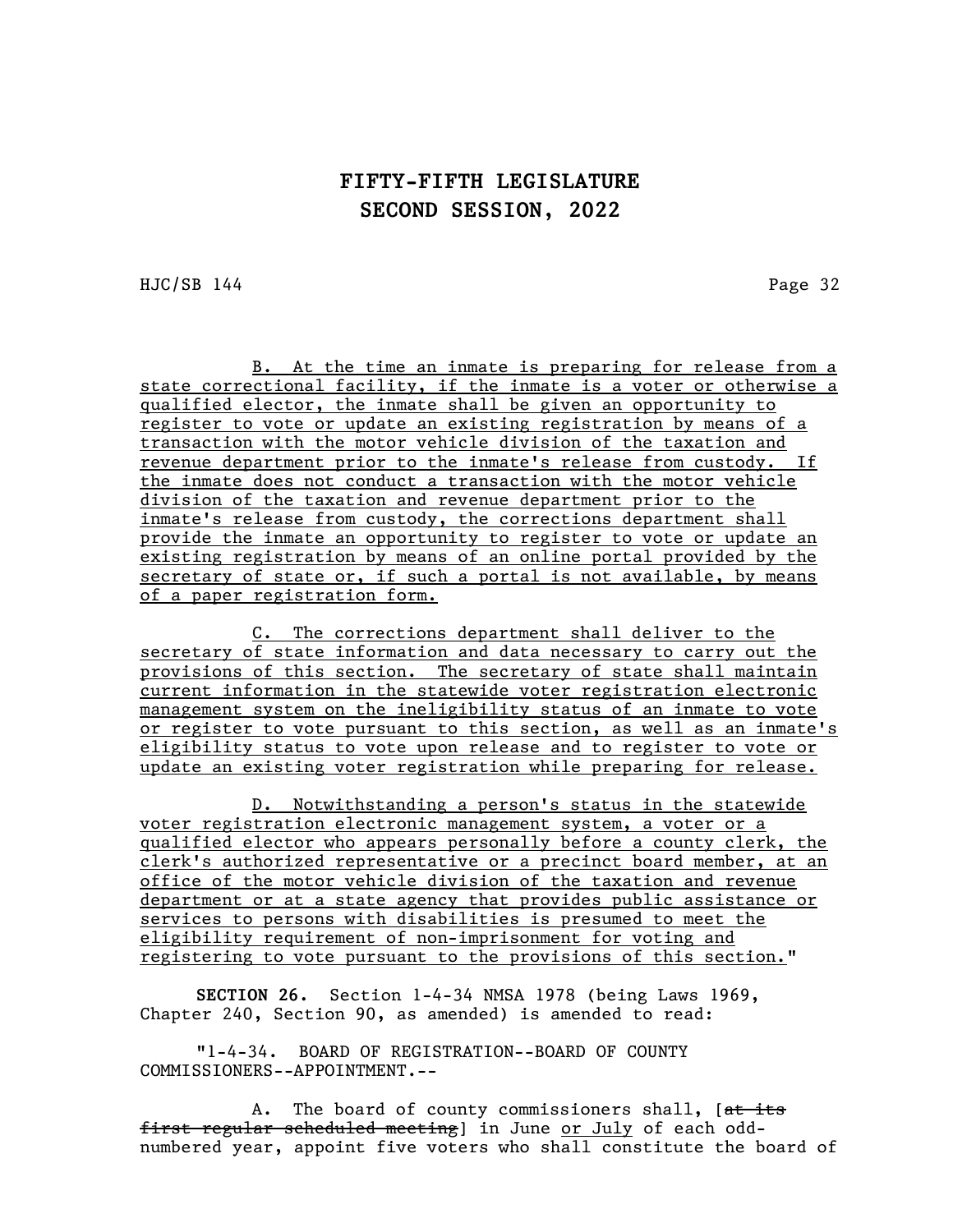HJC/SB 144 Page 33

registration for the county; provided that a [elass B] county [as defined in Section 4-44-1 NMSA 1978 shall] with fewer than five thousand residents as of the last federal decennial census may appoint three voters who shall constitute the board of registration for the county.

B. Members of the board of registration shall not during their service be county employees, elected officials or candidates for public office, and not more than two members of the board of registration shall be members of the same political party at the time of their appointment; provided that:

 (1) a member of the board of registration shall not have changed party registration in the two years next preceding the member's appointment in such a manner that the member's prior party registration would make the member ineligible to serve on the board of registration; and

(2) a member of the board of registration shall not continue to serve on the board of registration if the member changes party registration after the date of appointment in such a manner to make the member ineligible to serve on the board of registration.

C. In the event that a position on the board of registration becomes vacant for any of the reasons described in Section 10-3-1 NMSA 1978, the board of county commissioners shall appoint a replacement who shall qualify pursuant to Subsection B of this section and serve until the expiration of the original term."

SECTION 27. Section 1-4-47 NMSA 1978 (being Laws 1991, Chapter 80, Section 4, as amended) is amended to read:

"1-4-47. DRIVER'S LICENSE VOTER REGISTRATION.--

A. Every person who is a qualified elector and is applying for a driver's license, to renew a driver's license or for an identification card shall, if qualified to register to vote, with the consent of the applicant be simultaneously registered to vote.

B. The secretary of taxation and revenue shall select certain employees of the motor vehicle division of the taxation and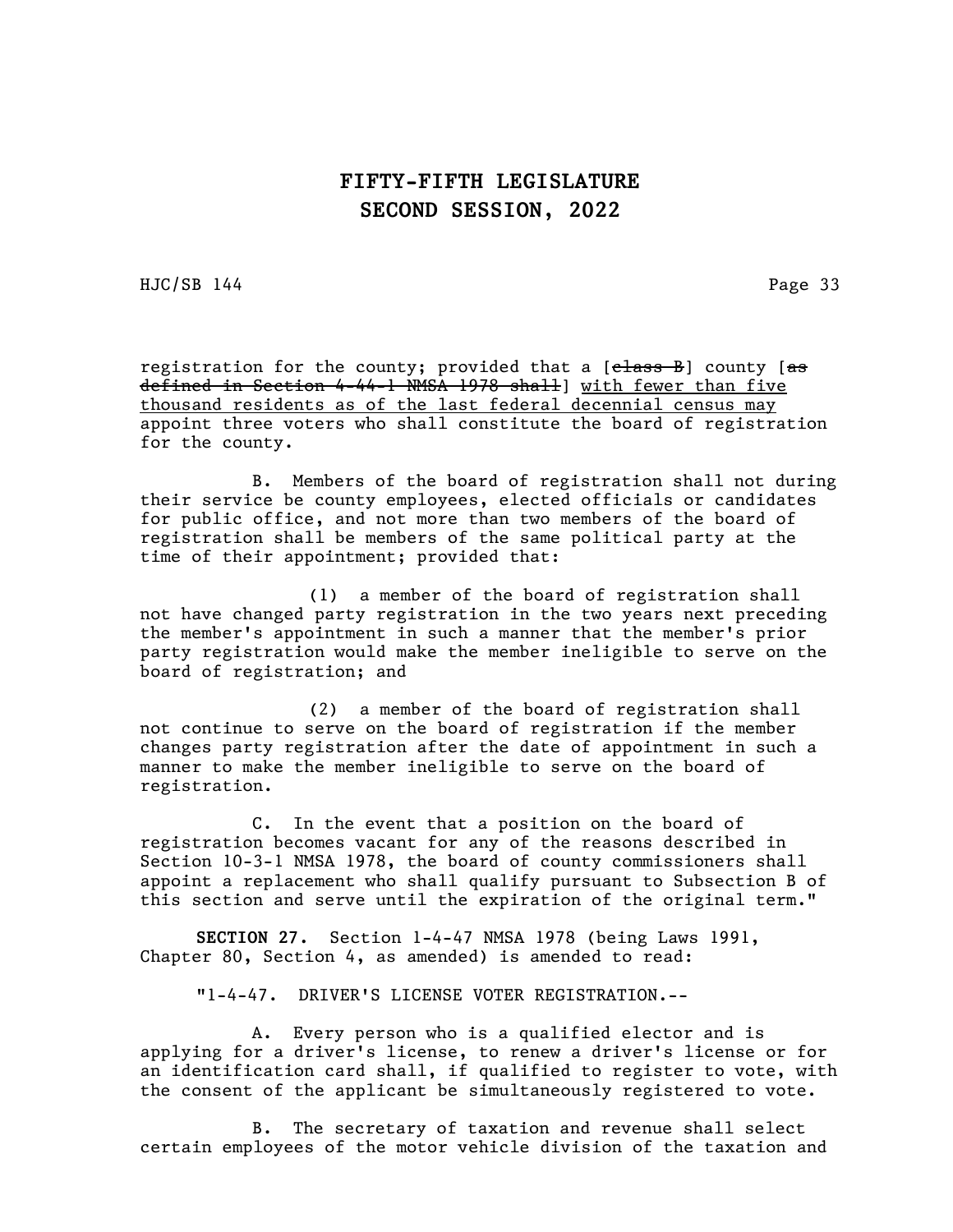HJC/SB 144 Page 34

revenue department or employees of entities on contract to provide field services to the motor vehicle division to provide assistance to any applicant requesting voter registration assistance.

C. Every motor vehicle division office, field office or contract field office of the division shall display within the offices clearly visible signs stating "voter registration assistance available" and:

(1) personnel in each office shall advise each person who is a qualified elector and an applicant for licensure or renewal or for an identification card that initial voter registration or a change of address for voter registration may be made simultaneously with the motor vehicle application;

(2) voter registration shall be conducted in a manner such that the applicant completes the full certificate of registration electronically; [and]

(3) the applicant's digital signature shall be affixed to the certificate of registration using an electronic signature in conformance with the Electronic Authentication of Documents Act and the Uniform Electronic Transactions Act, and the form and signature shall be transmitted to the secretary of state; and

(4) every certificate of registration completed electronically shall include the applicant's full social security number and shall be transmitted by means of a secured electronic transmission to the secretary of state for delivery to the appropriate county clerk.

D. A motor vehicle division employee or contractor shall not intentionally influence the prospective registrant in the selection of political party, or independent status, by word or act. A motor vehicle division employee or contractor shall not reveal the existence of or the nature of the voter registration to anyone other than a registration officer.

E. Any certificate of voter registration completed on a paper form and made or accepted at a motor vehicle division office, [or motor vehicle division] field office or contract field office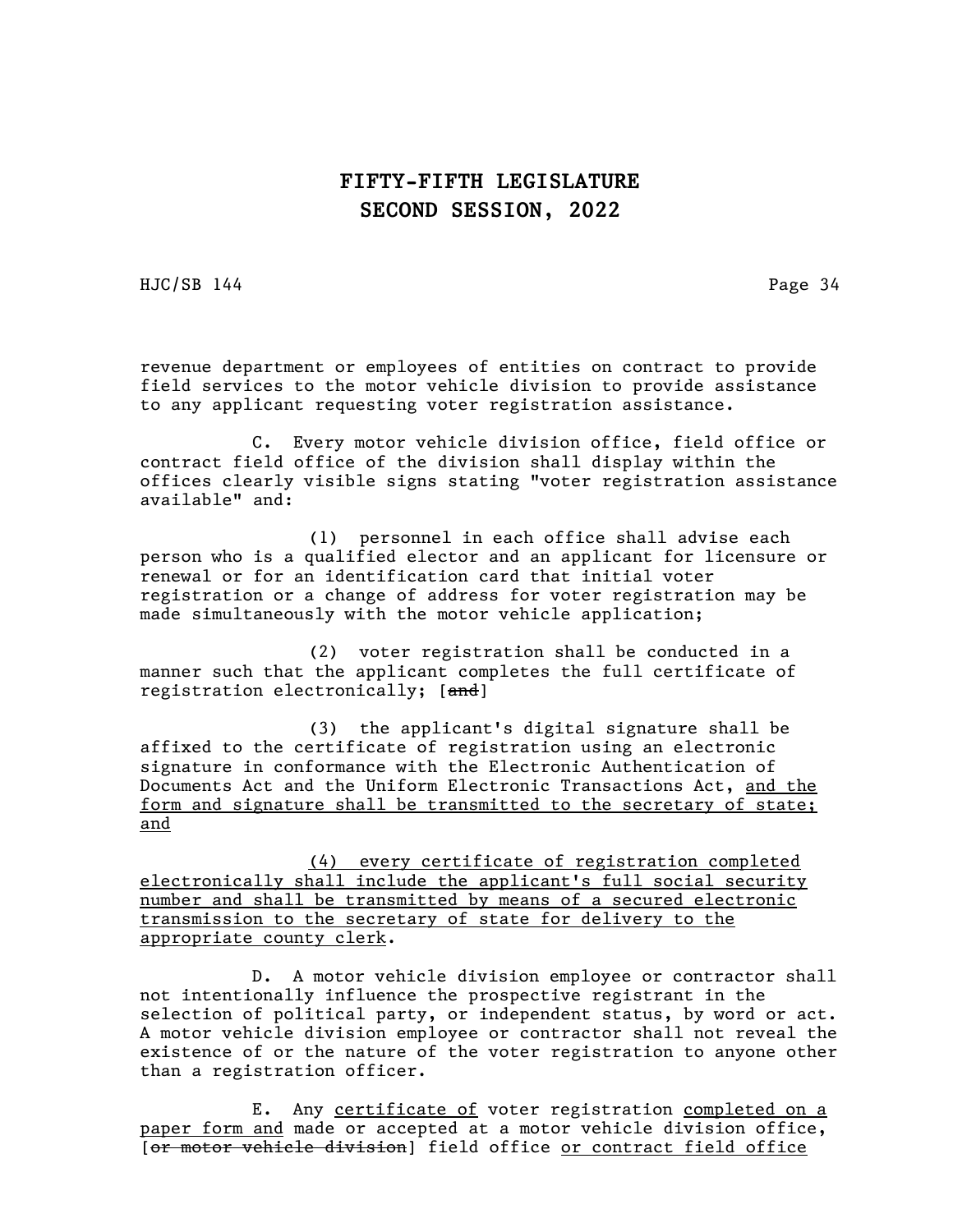HJC/SB 144 Page 35

shall be transmitted to the secretary of state [and] or the [appropriate registration officer] county clerk of the county in which the office is located within seven [calendar] days.

F. The secretary of state shall work with the motor vehicle division to:

(1) ensure compliance in the application of the provisions of this section with the federal National Voter Registration Act of 1993;

(2) ensure consistent implementation in the various counties, based on county classification and developing technology; and

(3) develop procedures to ensure that, once voter registration information is transmitted to the appropriate registration officer, the voter's certificate of registration is printed and placed in the county's register of voters."

SECTION 28. Section 1-5-6 NMSA 1978 (being Laws 1969, Chapter 240, Section 108, as amended) is amended to read:

"1-5-6. PRECINCT VOTER LISTS--SIGNATURE ROSTER PREPARATION-- ELECTRONIC POLL BOOK ALTERNATIVE.--

A. The county clerk shall provide for preparation of precinct voter lists and signature rosters generated from the official state voter file for any precincts or an electronic poll book alternative approved by the voting system certification committee and certified by the secretary of state.

B. The precinct voter lists and signature rosters or an electronic poll book alternative shall be used at any election for which registration of voters is required in lieu of bound original certificates of registration and poll books."

SECTION 29. A new section of the Absent Voter Act is enacted to read:

"[NEW MATERIAL] VOLUNTARY PERMANENT ABSENTEE VOTER LIST-- PROCEDURES.--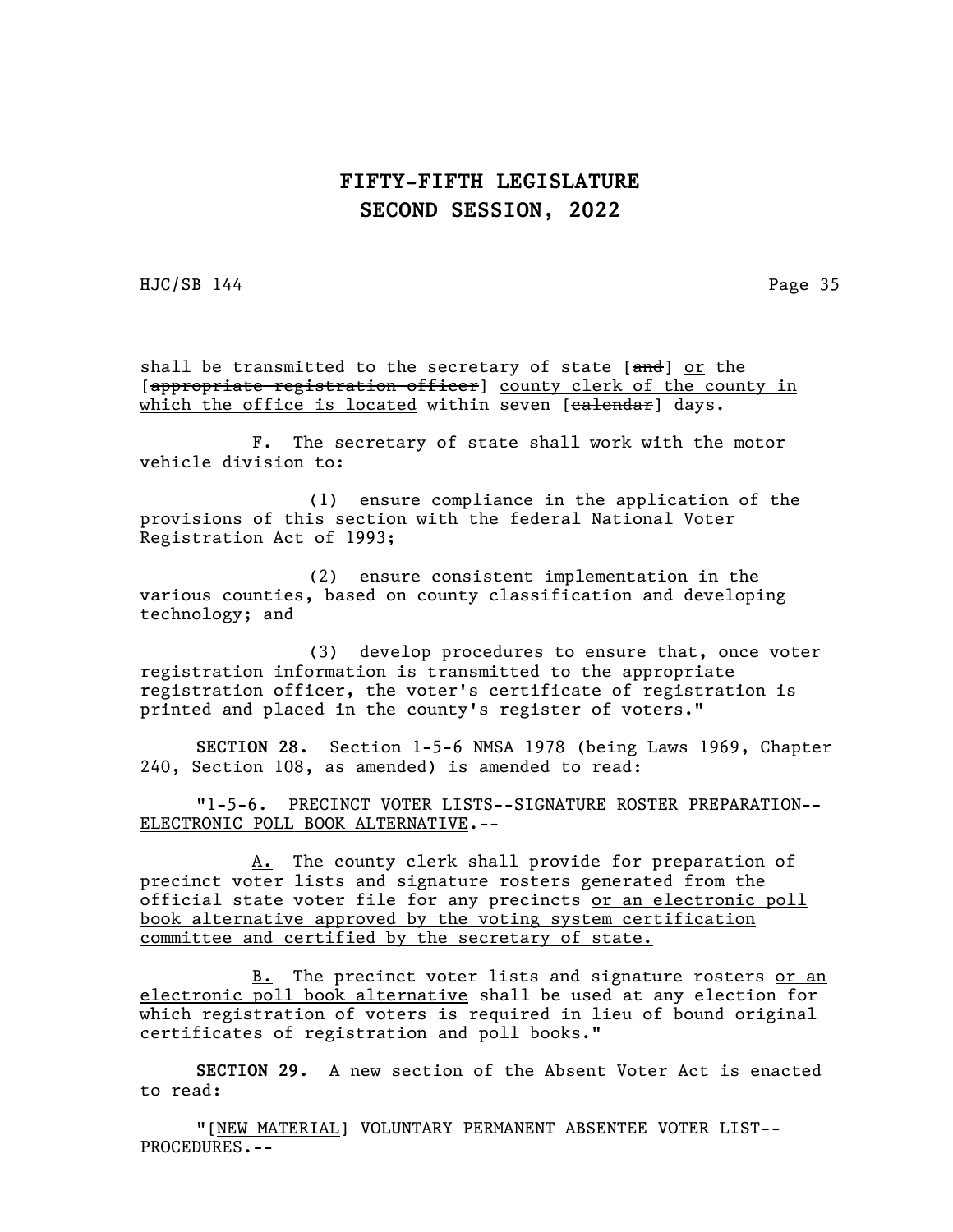HJC/SB 144 Page 36

A. A voter, except a federal qualified elector who is subject to the provisions of the Uniform Military and Overseas Voters Act or the Intimate Partner Violence Survivor Suffrage Act, may apply to be added to the voluntary permanent absentee voter list for the county in which the voter is registered by completing a paper or online application that conforms to the mailed ballot application requirements of Section 1-6-4 NMSA 1978, except that the voluntary permanent absentee voter application shall provide an additional checkbox for the voter to affirm that reads:

"[ ] I am requesting to be added to the voluntary permanent absentee voter list in my county. This means that the county clerk shall automatically send a mailed ballot to the mailing address listed on my certificate of voter registration each time there is a statewide election that includes my precinct.".

B. Upon receipt of an application from a voter requesting to be added to the voluntary permanent absentee voter list, the county clerk shall process the application in the same manner as an application for a mailed ballot, except that the county clerk shall not accept an application to be added to the voluntary permanent absentee voter list if the voter's mailing address on the certificate of registration is outside of New Mexico.

C. Upon acceptance of the application to be added to the voluntary permanent absentee voter list, the county clerk shall add the voter's name to the voluntary permanent absentee voter list in the county. The voluntary permanent absentee voter list shall contain the voter's name, year of birth, address and precinct in the county.

D. A voter whose name appears on the voluntary permanent absentee voter list shall remain on the list, except as provided in Subsection F of this section, and shall be sent a mailed ballot by the county clerk for each statewide election conducted that includes the precinct in which the voter is eligible to vote. The mailed ballot shall be sent in the first batch of mailed ballots delivered to voters in that election.

E. At least forty-nine days before each statewide election, the county clerk shall send to each voter on the voluntary permanent absentee voter list a notice reminding the voter that the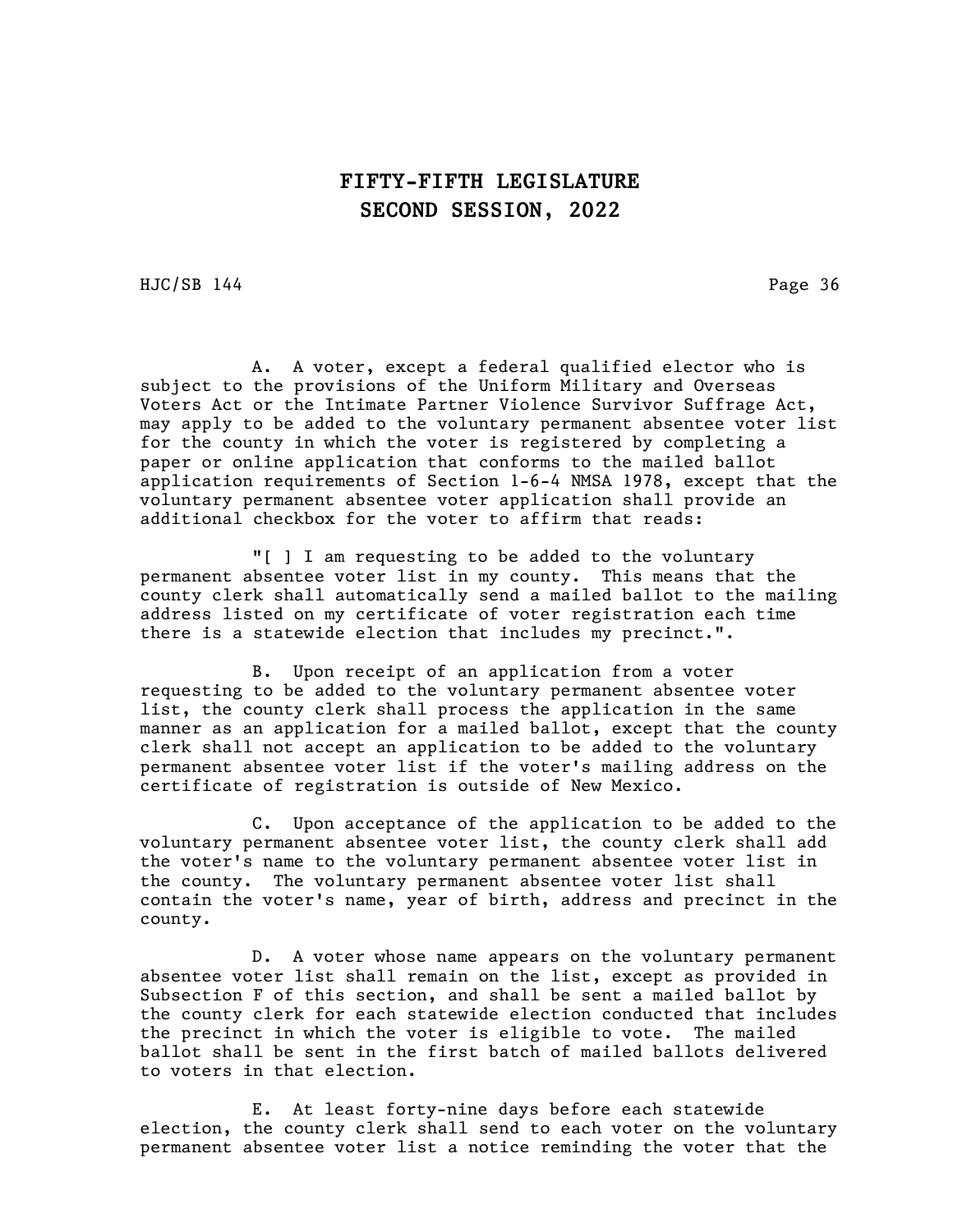HJC/SB 144 Page 37

voter will be receiving a mailed ballot for that election. The notice shall also inform the voter of how to remove the voter's name from the voluntary permanent absentee voter list if the voter would like to do so. The notice shall be sent using non-forwardable mail with return postage prepaid.

F. A voter shall be removed from the voluntary permanent absentee voter list by the county clerk for the following reasons:

(1) the voter fails to return a mailed ballot in two consecutive elections, including at least one general election;

(2) the county clerk has sent a mailed ballot or other piece of election mail to the voter's mailing address that was subsequently returned as undeliverable;

(3) the voter's certificate of registration is canceled pursuant to the provisions of Chapter 1, Article 4 NMSA 1978;

(4) the voter updates the voter's certificate of registration indicating an address that is outside of the county for which the voter is listed on the voluntary permanent absentee voter list; or

(5) the voter submits a written request to the county clerk requesting to be removed from the voluntary permanent absentee voter list.

G. A county clerk shall take the necessary steps to attempt to contact and notify a voter who has been removed from the voluntary permanent absentee voter list. If a voter is removed from the voluntary permanent absentee voter list, the voter shall only be added again if the voter submits a new voluntary permanent absentee voter application.

H. A county clerk shall maintain the voluntary permanent absentee voter list for the county and shall make the voluntary permanent absentee voter list available on request pursuant to the provisions in Section 1-4-5.5 NMSA 1978."

SECTION 30. Section 1-6-4 NMSA 1978 (being Laws 1969, Chapter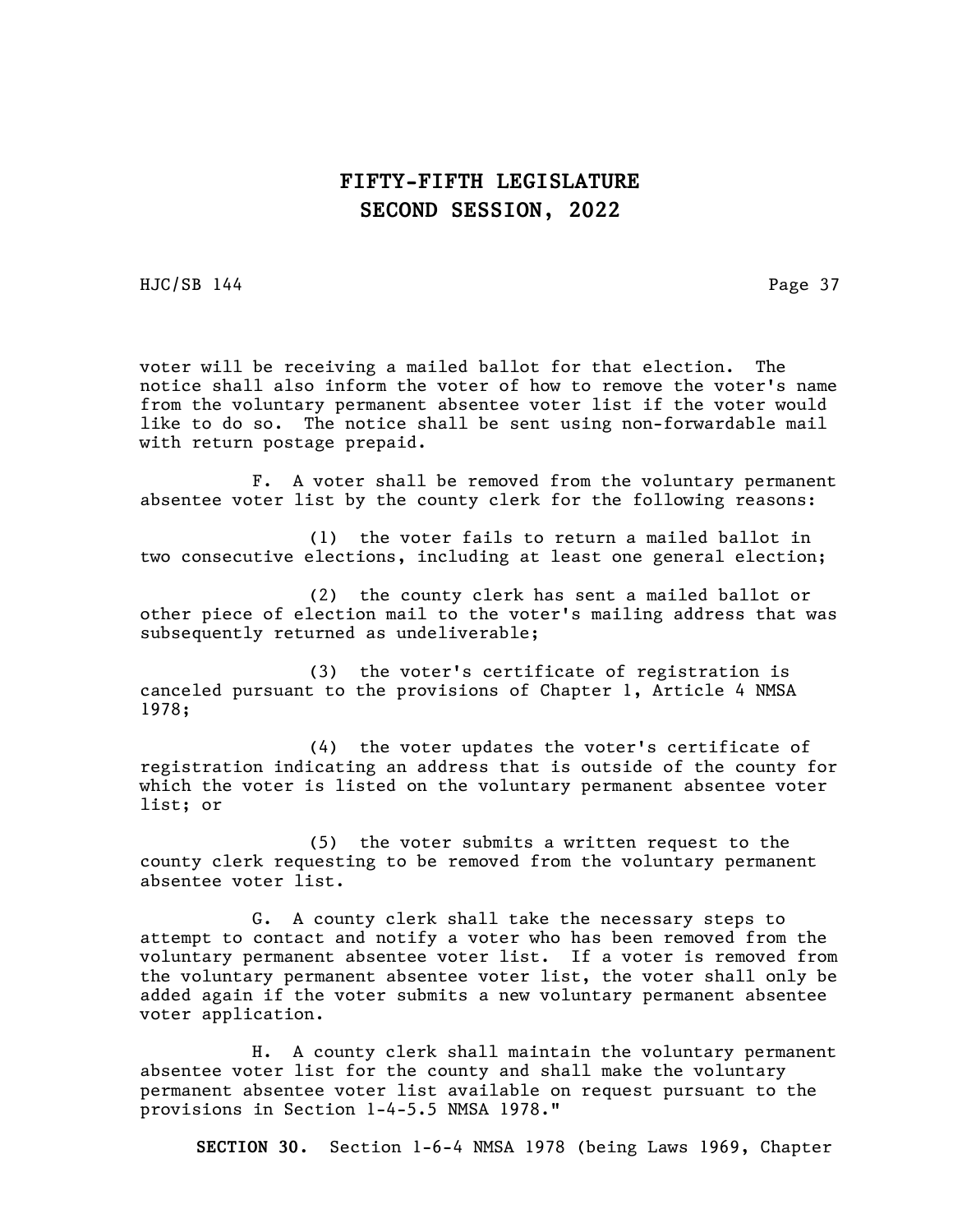HJC/SB 144 Page 38

240, Section 130, as amended) is amended to read:

"1-6-4. MAILED BALLOT APPLICATION.--

A. In a statewide election, application by a voter for a mailed ballot shall be made only on [a] the official [paper] form approved by the secretary of state or its online equivalent accessed through a website authorized by the secretary of state. The form shall identify the applicant and contain information to establish the applicant's qualification for issuance of a mailed ballot under the Absent Voter Act. [provided that only on the application form for a primary election ballot there shall be a box, space or place provided for designation of the voter's political party affiliation]

B. Each application on a paper form for a mailed ballot shall be signed by the applicant and shall require the applicant's printed name, registration address and year of birth [to be supplied by the applicant, which shall constitute the required form of identification]. When submitted by the voter, the county clerk shall accept an application for a mailed ballot pursuant to this subsection regardless of whether the application for a mailed ballot is delivered to the county clerk on paper or by electronic means. When submitted by a third party, the county clerk shall not accept an application for a mailed ballot pursuant to this subsection if the application for a mailed ballot is delivered by electronic means.

C. The secretary of state shall allow a voter to submit an online application for a mailed ballot through a website authorized by the secretary of state; provided that the voter shall have a current or expired New Mexico driver's license or state identification card issued by the motor vehicle division of the taxation and revenue department. An online request for a mailed ballot shall contain all of the information that is required for a paper form. The voter shall also provide the person's full New Mexico driver's license number or state identification card number.

D. When a voter requests a mailed ballot pursuant to this section, the voter shall mark the box associated with the following statement, which shall be included as part of the online mailed ballot request form: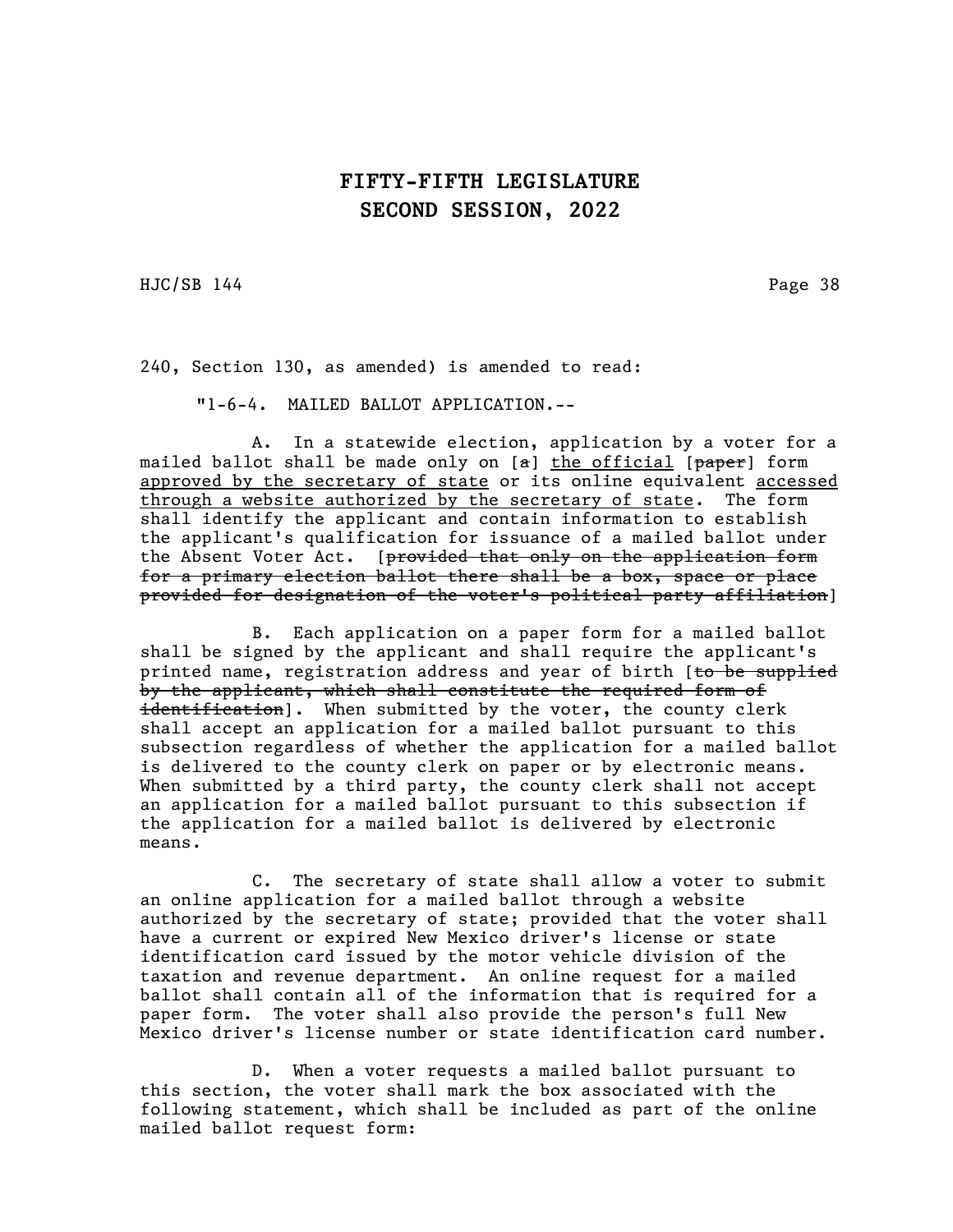HJC/SB 144 Page 39

"By clicking the boxes below, I swear or affirm all of the following:

[ ] I am the person whose name and identifying information is provided on this form and I desire to request a mailed ballot to vote in the state of New Mexico; and

[ ] All of the information that I have provided on this form is true and correct as of the date I am submitting this form.".

E. Online applications for mailed ballots shall retain the dates of submission by the qualified elector and of acceptance by the county clerk. For purposes of deadlines contained in the Election Code, the time and date of the submission by the voter shall be considered the time and date when the application for a mailed ballot is received by the county clerk.

F. New registrants who registered for the first time in this state by mail and at that time did not provide acceptable documentary identification as required by federal law shall be informed of the need to comply with federal identification requirements when returning the requested ballot and notified that if the registrant votes for the first time in New Mexico by mail and does not follow the instructions for returning the required documentary identification, the registrant waives the right to secrecy in that mailed ballot. The secretary of state shall issue rules to exempt voters from submitting identification only as required by federal law and shall review and, if necessary, update these rules no later than March 15 of even-numbered years.

G. A person who willfully and with knowledge and intent to deceive or mislead any voter, election board, canvassing board, county clerk or other election official and who falsifies any information on an absentee ballot request form or who affixes a signature or mark other than the person's own on a mailed ballot request form is guilty of a fourth degree felony."

SECTION 31. Section 1-6-5 NMSA 1978 (being Laws 1969, Chapter 240, Section 131, as amended) is amended to read:

"1-6-5. PROCESSING APPLICATION--ISSUANCE OF BALLOT.--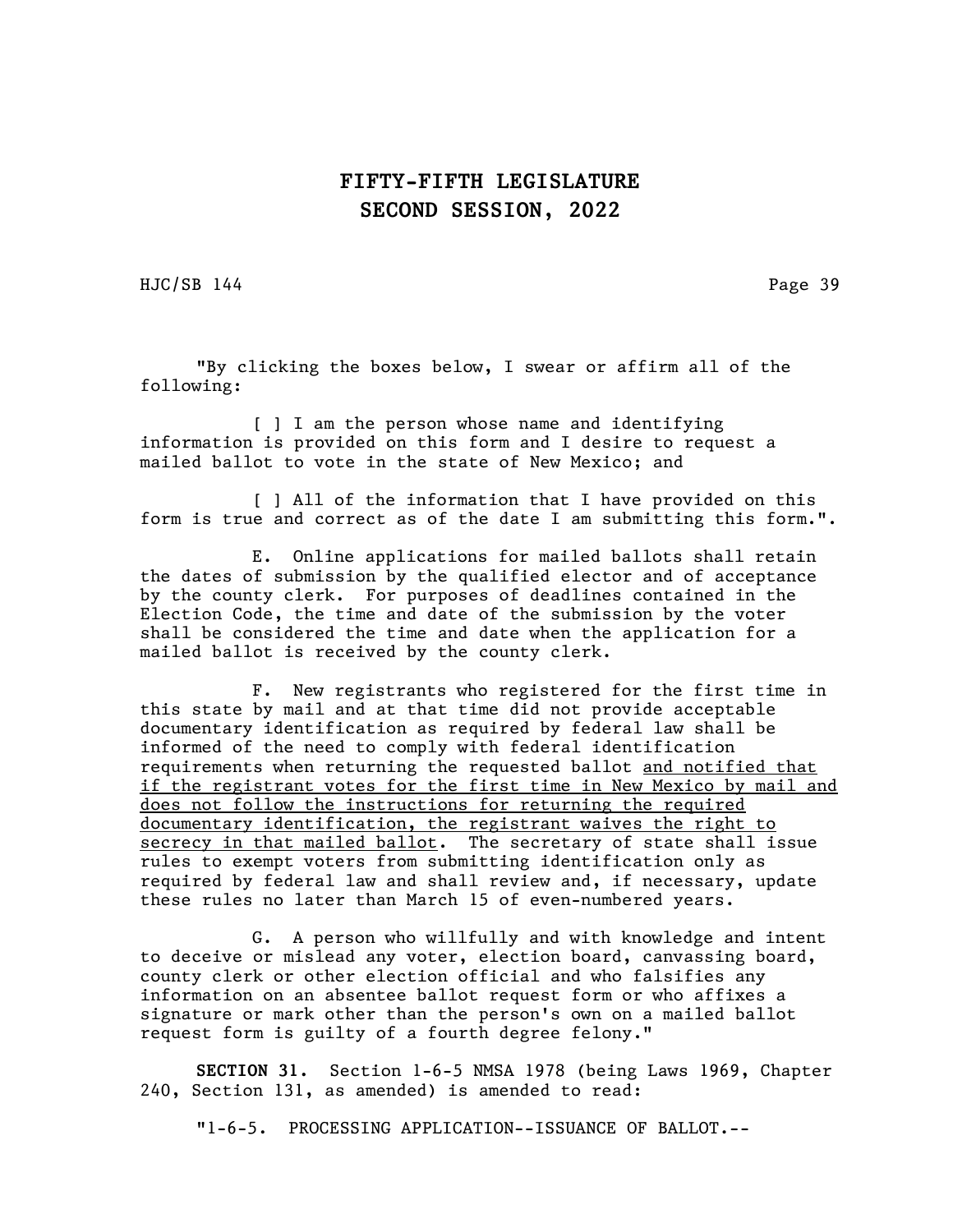HJC/SB 144 Page 40

A. The county clerk shall mark each completed application for a mailed ballot with the date and time of receipt in the clerk's office and enter the required information in the ballot register. The county clerk shall then determine if the applicant is a voter and if the voter is a uniformed-service voter or an overseas voter. If the applicant is a uniformed-service voter or overseas voter, the application shall be processed pursuant to the Uniform Military and Overseas Voters Act. An application for a mailed ballot from a voter who is not a federal qualified elector is timely if received by the county clerk no later than fourteen days prior to election day.

B. If the applicant does not have a valid certificate of registration on file in the county, a mailed ballot shall not be issued and the county clerk shall mark the application "rejected" and file the application in a separate file from those accepted [and notify the applicant in writing with an explanation why the application was rejected].

C. When required by federal law, if the applicant has on file with the county a valid certificate of registration that indicates that the applicant is a voter who is a new registrant in the state and who registered by mail without submitting the required documentary identification, the county clerk shall notify the voter that the voter must submit with the mailed ballot a form of documentary identification from the list in Paragraph (3) of Subsection I of Section 1-4-5.1 NMSA 1978. The county clerk shall note on the ballot register and signature roster that the applicant's mailed ballot must be returned with the required voter identification.

D. If the applicant has on file with the county a valid certificate of registration, the county clerk shall mark the application "accepted" and deliver a mailed ballot to the voter and the required envelopes for use in returning the ballot.

E. Upon the mailing of a mailed ballot to an applicant who is a voter, an appropriate designation shall be made  $[*on the*]$ signature line of the signature roster next to the name of the voter] in the absentee ballot register.

F. A mailed ballot shall not be delivered by the county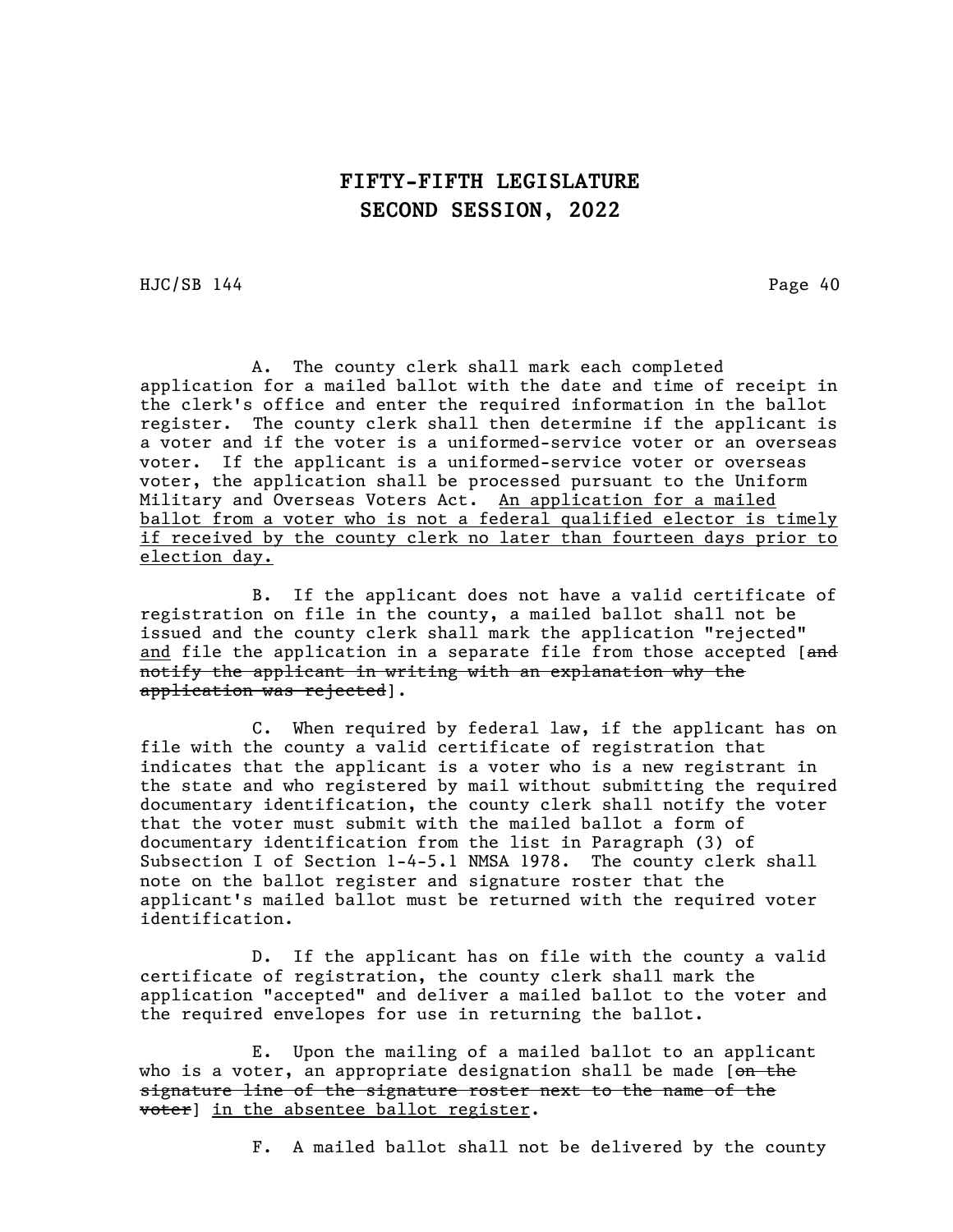HJC/SB 144 Page 41

clerk to any person other than the applicant for the ballot. Mailed ballots shall be sent to applicants beginning twenty-eight days before the election. For each application for a mailed ballot received twenty-three or more days before the election, the county clerk shall send either the ballot or a notice of rejection to the applicant as soon as practicable; provided that the ballot or a notice of rejection is sent not later than twenty-two days before the election. For each application for a mailed ballot received within twenty-two days of election day, the county clerk shall send either the mailed ballot or a notice of rejection to the applicant within twenty-four hours after receipt of the voter's application for a mailed ballot.  $[A \text{ mailed ballot shallot} be requested not later]$ than the Thursday immediately prior to the date of the election and shall be sent to the voter not later than the Friday immediately prior to the date of the election.]

G. If the application for a mailed ballot from a voter who is not a federal qualified elector indicates that the mailed ballot is to be delivered to an address other than an address listed on the voter's certificate of registration, the county clerk shall prepare a notice of requested mailed ballot. The notice of requested mailed ballot shall inform the voter of the address to which the ballot was mailed along with the phone number of the county clerk's office and the internet address of the voter web portal provided by the secretary of state. The notice of requested mailed ballot shall be sent to the address provided on the voter's certificate of registration on the same day the county clerk sends the mailed ballot to the address requested by the voter.

H. When an application for a mailed ballot is rejected pursuant to this section, the county clerk shall send a notice of rejection to the mailing address on the voter's certificate of registration and the address listed on the voter's application for mailed ballot, if different. The notice of rejection shall indicate the reason for the rejection and, if applicable, information on how to satisfy the rejection. If an application is rejected because it was not timely received, the county clerk shall, within twenty-four hours of receipt of the application, send a rejection notice to the voter that shall include a list of the early voting locations and election day polling places in the county.

I. The county clerk shall only accept applications for a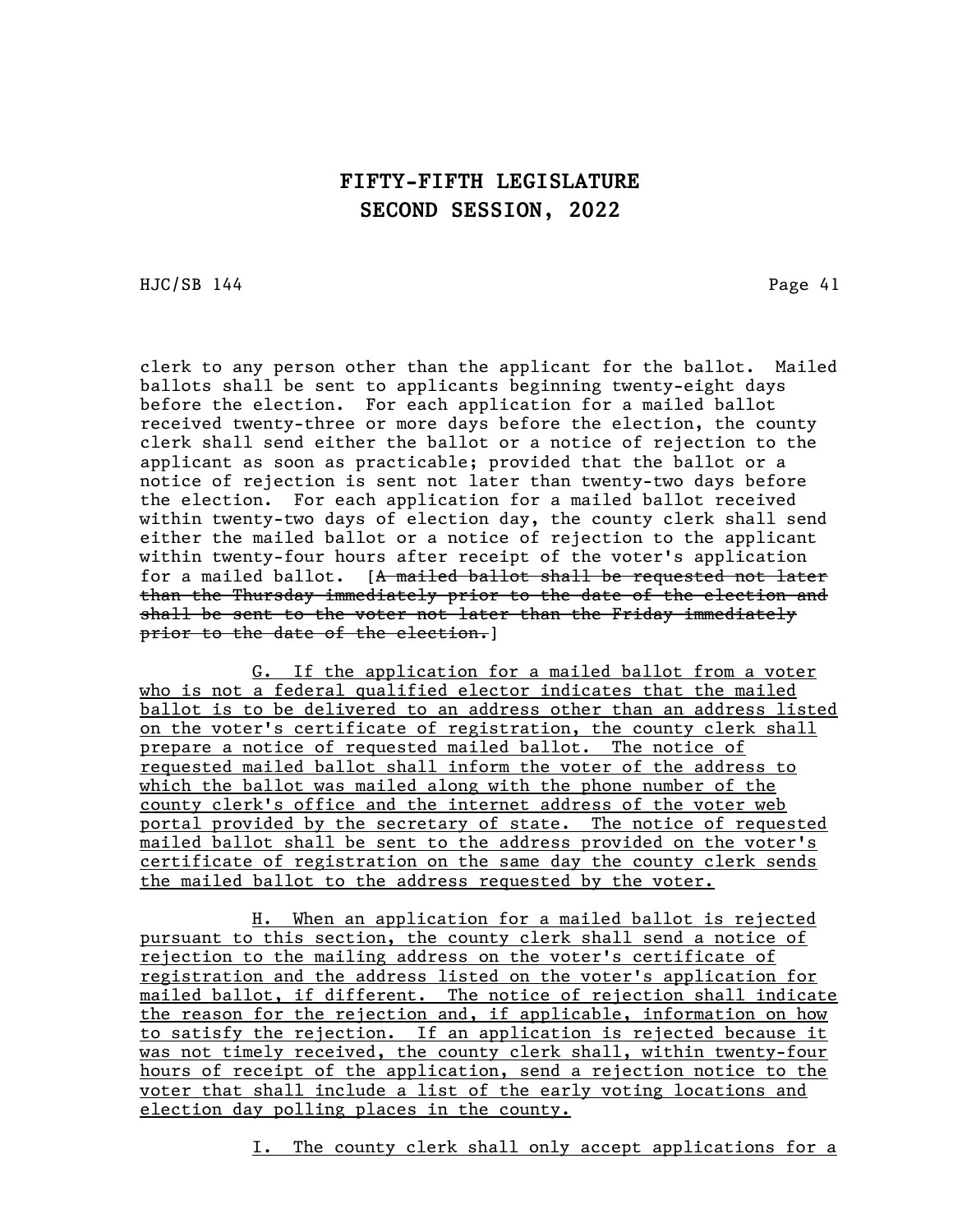HJC/SB 144 Page 42

mailed ballot made through the official web portal operated by the secretary of state or submitted on the official form. If a voter submits more than one application for a mailed ballot containing the same information, subsequent applications containing the same information shall not be processed."

SECTION 32. Section 1-6-5.7 NMSA 1978 (being Laws 2005, Chapter 270, Section 40, as amended) is amended to read:

"1-6-5.7. EARLY VOTING--USE OF ABSENTEE VOTING PROCEDURES-- COUNTY CLERK'S OFFICE--ALTERNATE VOTING LOCATIONS.--

A. Commencing on the twenty-eighth day preceding the election during the regular hours and days of business at the county clerk's office and [from 10:00 a.m. to 6:00 p.m.] on the Saturday immediately prior to the date of the election, early voting shall be conducted in each office of the county clerk; provided that:

(1) when marking a ballot in person at the county clerk's office, the voter shall provide the required voter identification to the county clerk or the clerk's authorized representative. If the voter does not provide the required voter identification, the voter shall be allowed to vote on a provisional ballot. If the voter provides the required voter identification, the voter, after subscribing an application for an absentee ballot, shall be allowed to vote by inserting the ballot into an optical scan tabulator certified for in-person absentee voting at the county clerk's office. The county clerk or the clerk's authorized representative shall make an appropriate designation indicating that the voter has voted. In marking the ballot, the voter may be assisted pursuant to the provisions of Section 1-12-15 NMSA 1978;

(2) the act of marking the ballot in the office of the county clerk shall be a convenience to the voter in the delivery of the ballot and does not make the office of the county clerk a polling place subject to the requirements of a polling place in the Election Code; [and]

(3) in addition to the regular business hours and days of business of the county clerk's office and on the Saturday immediately prior to the date of the election, early voting may be conducted in each office of the county clerk no earlier than 7:00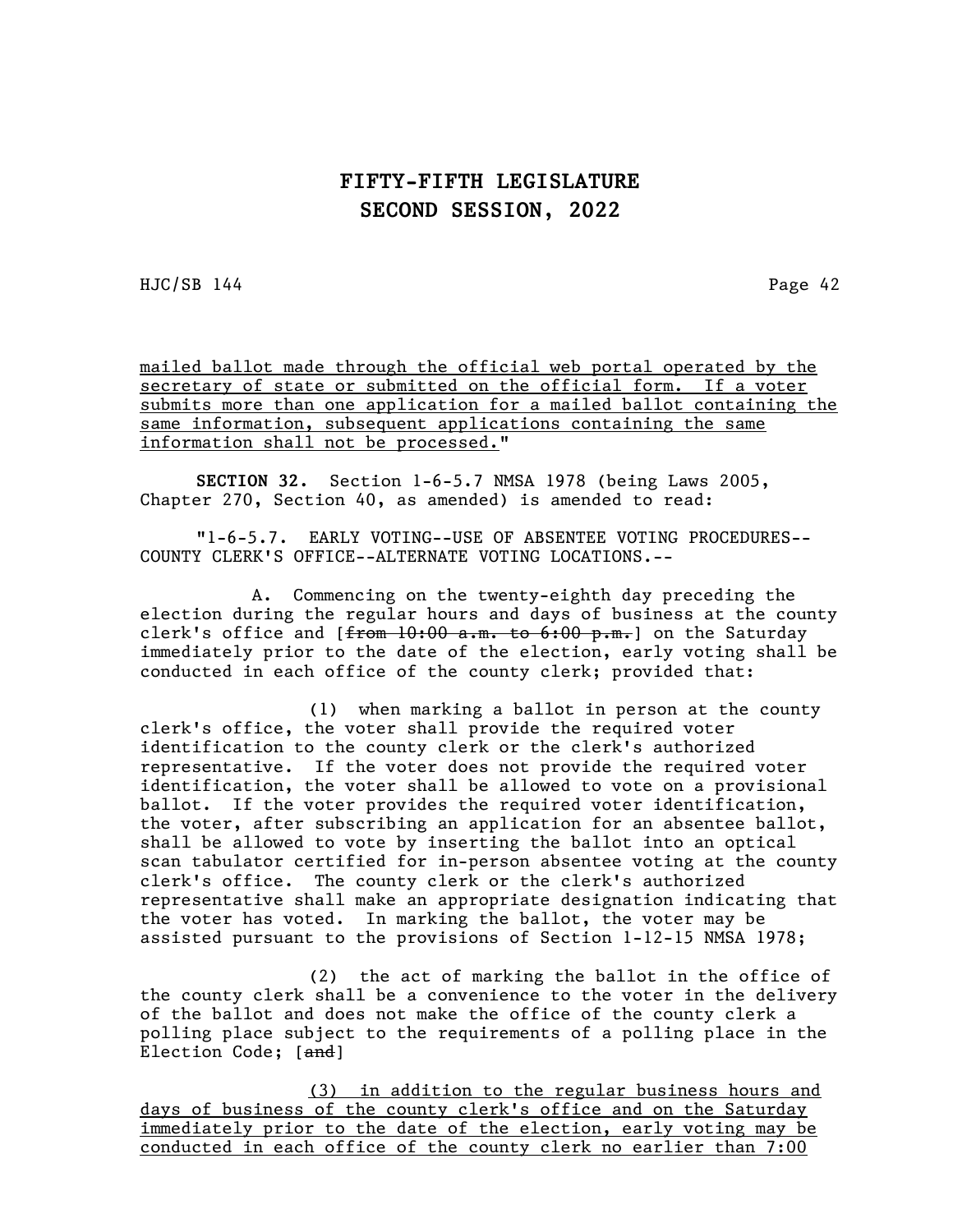HJC/SB 144 Page 43

a.m. and shall close no later than 9:00 p.m. and shall be available for at least eight consecutive hours each day; and not later than ninety days before each statewide election, the county clerk shall post the location and hours of operation at the county clerk's office and shall not modify the location or hours of operation of early voting at the county clerk's office except with the written approval of the secretary of state and upon posting the approved changes; and

 $[\frac{(4)}{4}]$  (4) if the county clerk establishes an additional alternate voting location near the clerk's office, ballots may be marked in person at that location during the regular hours and days of business beginning on the twenty-eighth day preceding the election and during the hours for voting at alternate voting locations commencing on the third Saturday prior to the election through the Saturday immediately prior to the election. The additional alternate voting location may be operated by the county clerk and the county clerk's staff.

B. Commencing on the third Saturday prior to a statewide election and ending on the Saturday immediately prior to the date of the election, an early voter may vote in person on a voting system at alternate voting locations that may be established by the county clerk; provided that:

(1) the county clerk shall establish:

(a) in counties with more than ten thousand voters, not fewer than one alternate voting location;

(b) in counties with more than fifty thousand voters, not fewer than four alternate voting locations; and

(c) in counties with more than one hundred fifty thousand voters, not fewer than fifteen alternate voting locations; and

(2) not later than ninety days before each statewide election, the county clerk shall post the location and hours of operation for early voting locations in the county, which shall open no earlier than 7:00 a.m. and shall close no later than 9:00 p.m. Within ninety days of a statewide election, a county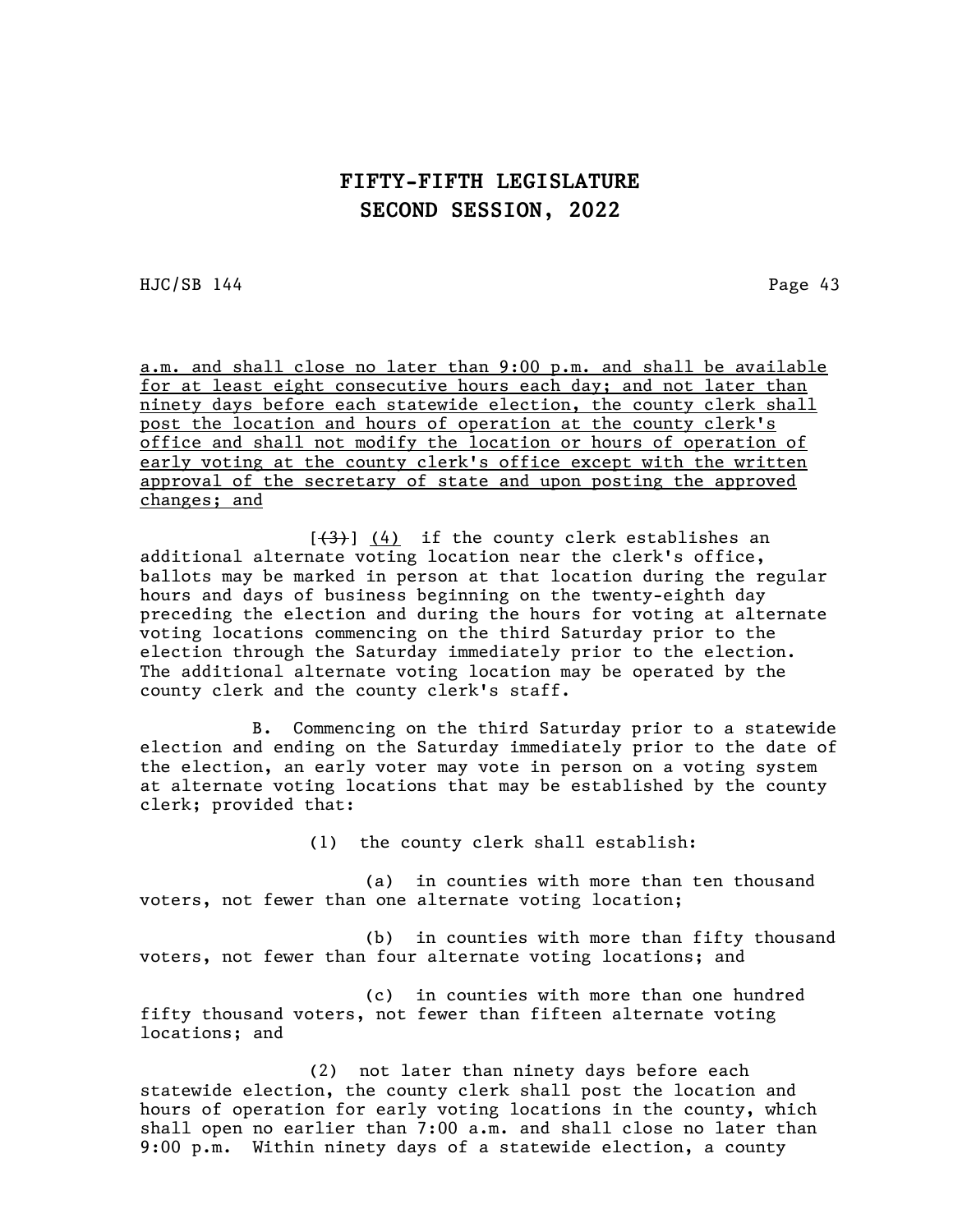HJC/SB 144 Page 44

clerk  $[\frac{max}{1}]$  shall not modify the location or hours of operation of early voting locations except with the written approval of the secretary of state and upon posting the approved changes. Early voting locations shall be open each day of early voting for at least eight consecutive hours. Alternate voting locations may be closed Sundays and Mondays during the early voting period.

C. Each early voting location shall comply with the following provisions, unless the county clerk receives a written waiver from the secretary of state specifying the location and specific provision being waived:

(1) have ballots available for voters from every precinct in the county;

(2) have at least one optical scan tabulator programmed to read every ballot style in the county;

(3) have at least one voting system available to assist disabled voters to cast and record their votes;

(4) have a broadband internet connection;

(5) have sufficient spaces for at least five voters to simultaneously and privately mark their ballots, with at least one of those spaces wheelchair-accessible;

(6) have a secure area for storage of pre-printed ballots or for storage of a paper ballot stock and a system designed to print ballots at a polling location; and

(7) be in a location that is accessible and compliant with the requirements of the federal Americans with Disabilities Act of 1990.

D. When voting at an early voting location, the voter shall provide the required voter identification to the election board, county clerk or the clerk's authorized representative. If the voter does not provide the required voter identification, the voter shall be allowed to vote on a provisional ballot. If the voter provides the required voter identification, the voter shall be allowed to vote after subscribing an application to vote on a form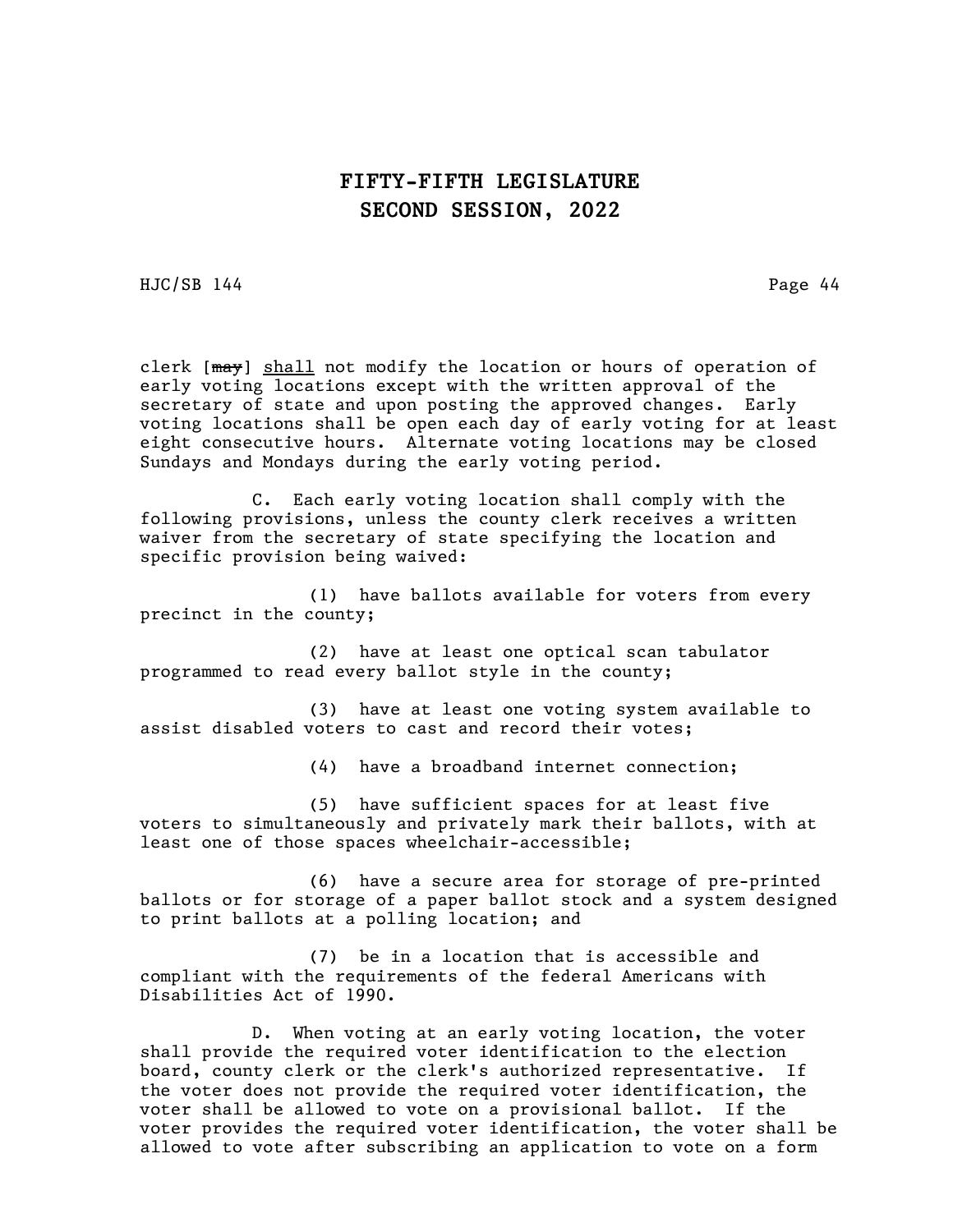HJC/SB 144 Page 45

approved by the secretary of state or its electronic equivalent approved by the voting system certification committee. The county clerk or the clerk's authorized representative shall make an appropriate designation on the signature roster or register next to the voter's name indicating that the voter has voted early."

SECTION 33. Section 1-6-6 NMSA 1978 (being Laws 1969, Chapter 240, Section 132, as amended) is amended to read:

"1-6-6. BALLOT REGISTER.--

A. For each statewide election, the county clerk shall keep an "absentee ballot register", in which the county clerk shall enter:

(1) the name and address of each absentee ballot applicant;

(2) the date  $[ $\frac{\text{and time}}{\text{time}}$ ] of receipt of the$ application;

(3) whether the application was accepted or

rejected;

(4) the date of issue of an absentee ballot at an early voting location or the mailing of an absentee ballot to the applicant;

(5) the applicant's precinct;

(6) whether the applicant is a voter and whether the voter is a uniformed-service voter or an overseas voter;

(7) whether the voter is required to submit documentary identification pursuant to Section 1-6-5 NMSA 1978; and

 $(8)$  the date [ $a$ nd time] the completed mailed ballot was received from the voter by the county clerk or the absent voter registered a ballot early in person in the county clerk's office or at an alternate location.

B. For each special election, the county clerk shall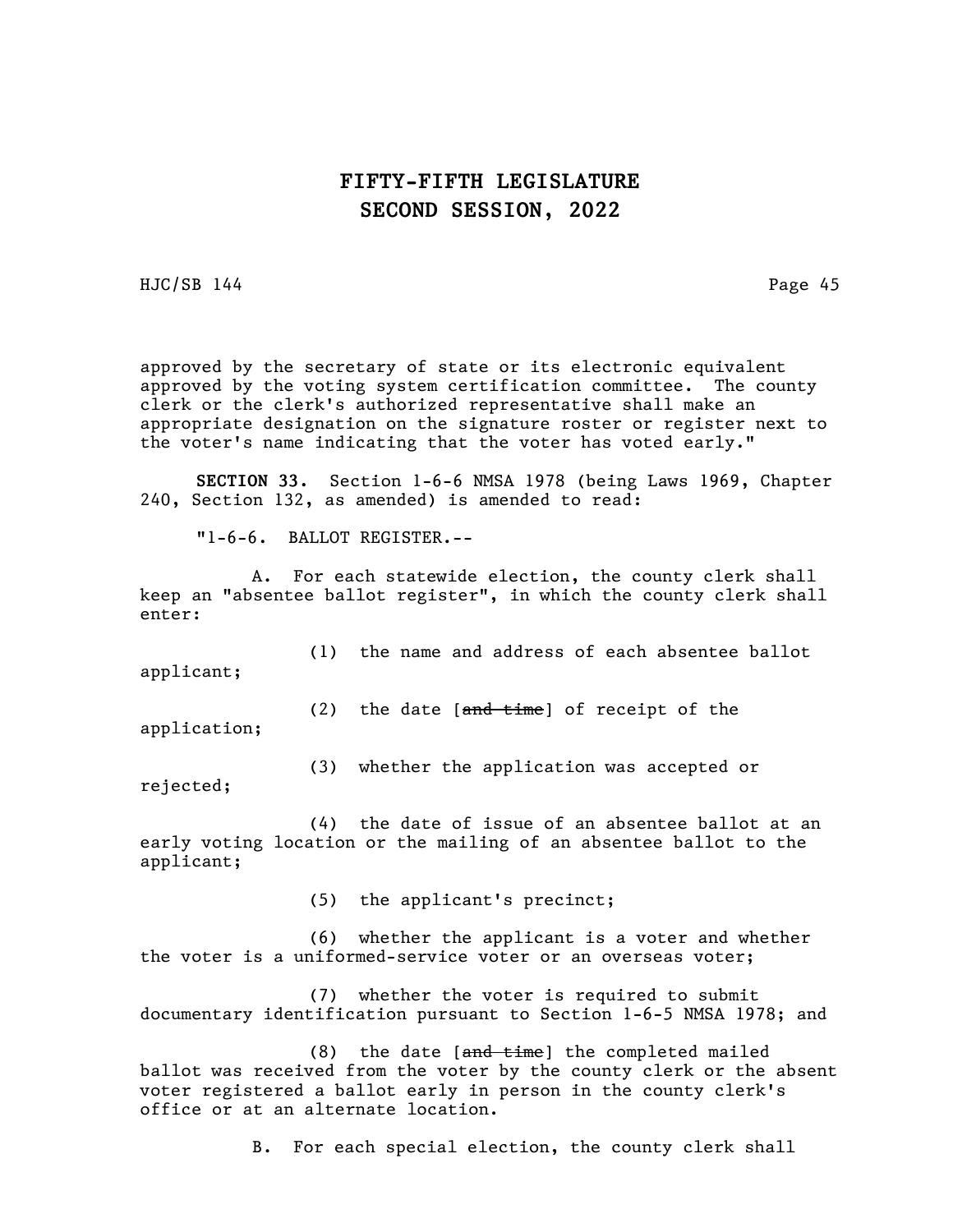HJC/SB 144 Page 46

keep a "mailed ballot register", in which the county clerk shall enter:

(1) the name and address of each voter to whom a mailed ballot was sent;

(2) the date of mailing of a mailed ballot to the voter;

(3) the applicant's precinct;

(4) whether the voter is a uniformed-service voter or an overseas voter;

(5) whether the voter is required to submit a documentary identification pursuant to Section 1-6-5 NMSA 1978; and

(6) the date and time the completed mailed ballot was received from the voter by the county clerk.

C. Each ballot register is a public record open to public inspection in the county clerk's office during regular office hours. The county clerk shall have an updated ballot register available for public inspection Monday through Friday during regular office hours.

D. The county clerk shall deliver to the absent voter election board on election day a complete list of all absentee ballot applicants and early voters with applicable information shown in the absentee ballot register for each applicant and early voter up to 6:00 p.m. on the Saturday preceding a statewide election. The county clerk shall deliver a signature roster containing the same information as the lists to the absent voter election board.

E. Upon request [the county clerk shall transmit to] by a candidate, a political committee or the state or county chair of [each of the political parties participating] a political party represented on the ballot in  $[a\text{-}partisan]$  an election,  $[\text{in the}]$ eounty] the secretary of state or county clerk shall transmit without charge to an electronic address provided in the request a complete copy of entries made in the absentee ballot register statewide or in the county. Such transmissions shall be made [once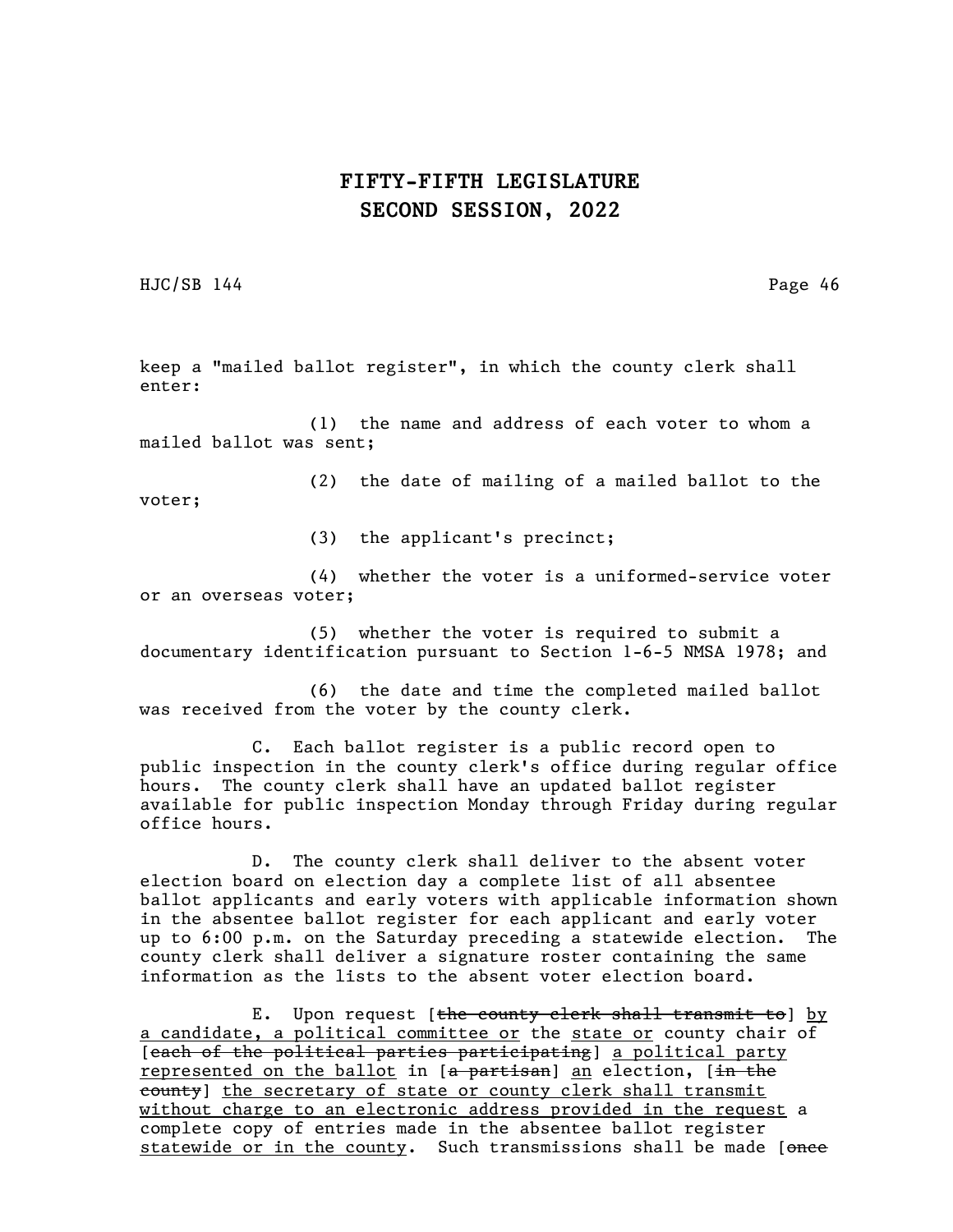HJC/SB 144 Page 47

each week] daily beginning four weeks immediately prior to the election [A final copy shall be transmitted on] through the Saturday immediately following the election.

[F. If the county clerk has available the technology to do so, at the request of a candidate or chair of a political party of the county, the county clerk shall electronically transmit to the candidate or chair via the internet the information, when updated, on the absentee ballot register indicating voters who have requested absentee ballots, returned their absentee ballots or voted early in person.]"

SECTION 34. Section 1-6-8 NMSA 1978 (being Laws 1969, Chapter 240, Section 134, as amended) is amended to read:

"1-6-8. MAILED BALLOT ENVELOPES.--

A. The secretary of state shall prescribe the form of, procure and distribute to each county clerk a supply of:

(1) official inner envelopes for use in sealing the completed mailed ballot;

(2) official mailing envelopes for use in returning the official inner envelope to the county clerk, which shall be postage-paid; provided that only the official mailing envelope for absentee ballots in a political party primary shall contain a designation of party affiliation;

(3) mailed ballot instructions, describing proper methods for completion of the ballot and returning it; and

(4) official transmittal envelopes for use by the county clerk in sending mailed ballot materials.

B. Official transmittal envelopes and official mailing envelopes for transmission of mailed ballot materials to and from the county clerk and voters shall be printed in black in substantially similar form. All official inner envelopes shall be printed in black.

C. The reverse of each official mailing envelope shall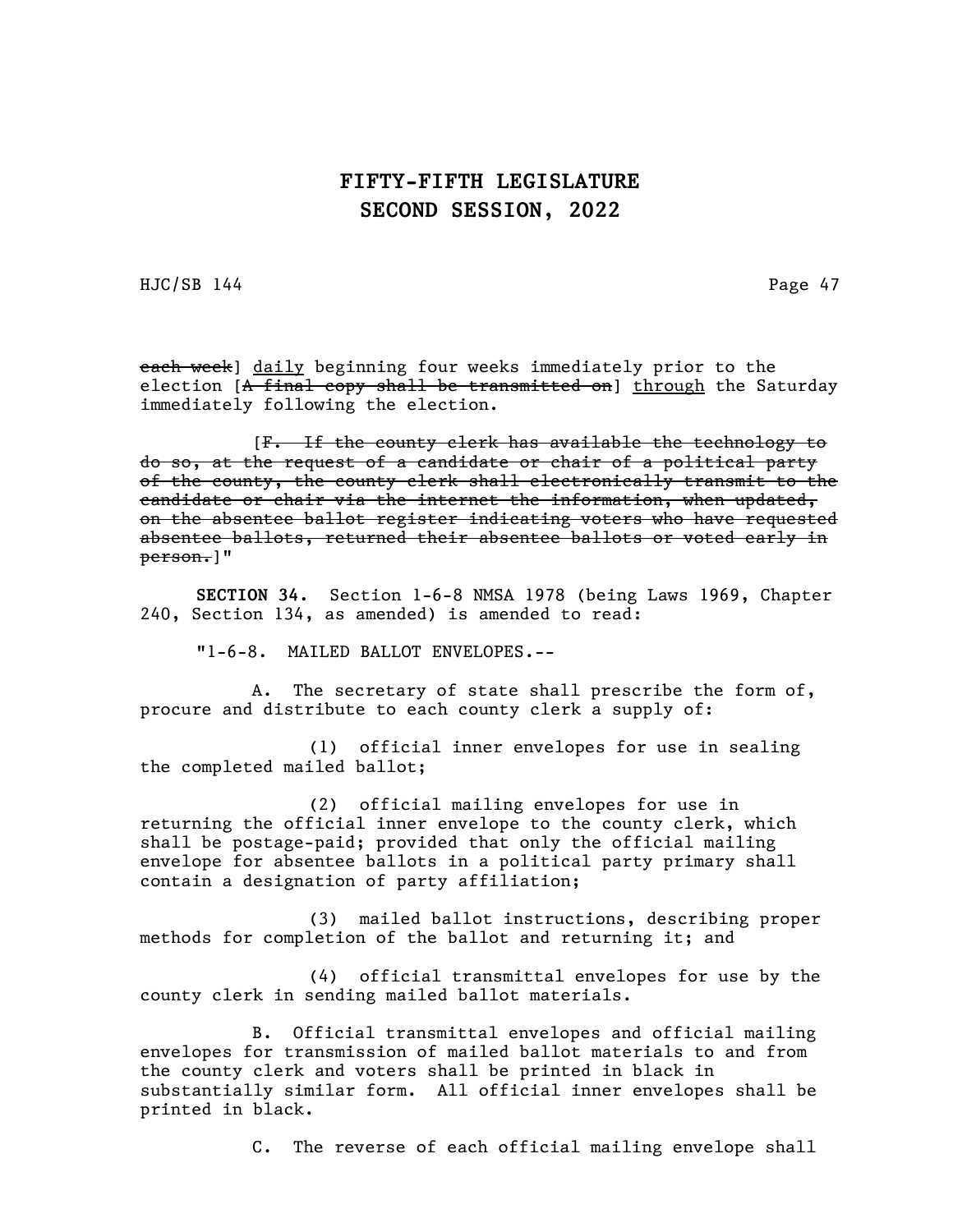HJC/SB 144 Page 48

contain a form to be executed under penalty of perjury by the voter completing the mailed ballot. The form shall identify the voter and shall contain the pre-printed name of the voter to whom the ballot was sent and the following statement to be affirmed by the voter: "I attest under penalty of perjury that I am the voter identified on this official mailing envelope and that I have not and will not vote any other ballot in this election.". The official mailing envelope shall contain a space for the voter to record the voter's  $[name,$ registration address and year of birth] signature and the last four digits of the voter's social security number, which shall constitute the required voter identification. Under the space for the voter's signature shall be the following statement: "NOTICE: The only people who may lawfully mail or deliver this ballot to the county clerk are the voter, a member of the voter's immediate family or household, the voter's caregiver or a person with whom the voter has a continuing personal relationship.". The envelope shall have a security flap to cover this information."

SECTION 35. A new Section 1-6-8.1 NMSA 1978 is enacted to read:

"1-6-8.1. [NEW MATERIAL] MAILED BALLOTS--NOTICE TO VOTERS.--

A. In a statewide election, each mailed ballot sent to a voter in the election shall contain the following notice: "This ballot may be returned to the office of the county clerk or any open voting location or monitored secured container in the county where you are registered to vote at any time up to 7:00 p.m. on the day of the election. If this ballot is returned by mail, to ensure timely postal delivery to the county clerk, the ballot should be mailed no later than  $\cdots$ 

B. In a special election, each mailed ballot sent to a voter in the election shall contain the following notice: "This ballot may be returned to the office of the county clerk or a monitored secured container in the county where you are registered to vote at any time up to 7:00 p.m. on the day of the election. If this ballot is returned by mail, to ensure timely postal delivery to the county clerk, the ballot should be mailed no later than  $\overline{\phantom{a}}$ .".

C. The date used in the notice shall be seven days prior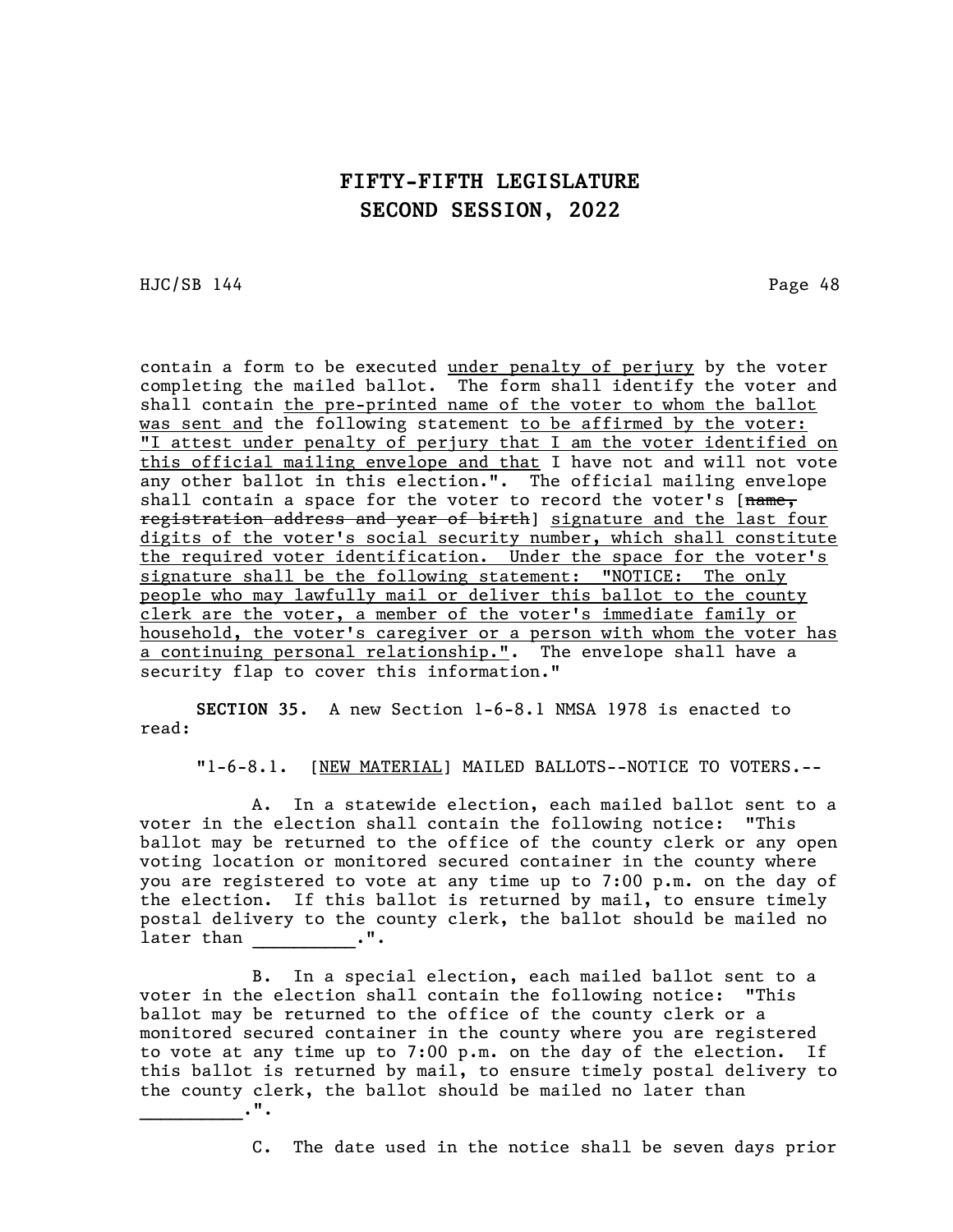HJC/SB 144 Page 49

to the election day."

SECTION 36. Section 1-6-9 NMSA 1978 (being Laws 1969, Chapter 240, Section 135, as amended) is amended to read:

"1-6-9. MAILED BALLOTS--MANNER OF VOTING--DELIVERY METHODS.--

A. When voting a mailed ballot, the voter shall secretly mark the mailed ballot in the manner provided in the Election Code for marking paper ballots, place it in the official inner envelope and securely seal the envelope. The voter shall then place the official inner envelope inside the official mailing envelope and securely seal the envelope. The voter shall then complete the form on the reverse of the official mailing envelope [which shall include a statement by the voter under penalty of perjury that the facts stated in the form are true and the voter's name, registration address and year of birth] under the privacy flap. The voter or another person authorized by law shall then return the official mailing envelope containing the voted ballot to the county clerk of the voter's county of residence. If returned by a person other than the voter, the official mailing envelope shall contain the signature, printed name and relationship to the voter of the person returning the ballot.

B. The official mailing envelope may be returned by mail using the United States postal service. The secretary of state shall implement a free-access tracking system for each voter to be able to see the status of the voter's mailed ballot while en route to the voter as well as when returned to the county clerk.

C. The official mailing envelope may be returned using a commercial delivery service; provided that unless the secretary of state has approved the use of a specific commercial delivery service, the voter shall be responsible for the costs of delivery by means of such service.

D. The official mailing envelope may be returned in person to the office of the county clerk or, in a statewide election, to an alternate voting location, mobile alternate voting location,  $[\theta^*]$  election day voting location or other location where the receipt and storage of the official mailing envelope containing a voted ballot is under the supervision of an election official or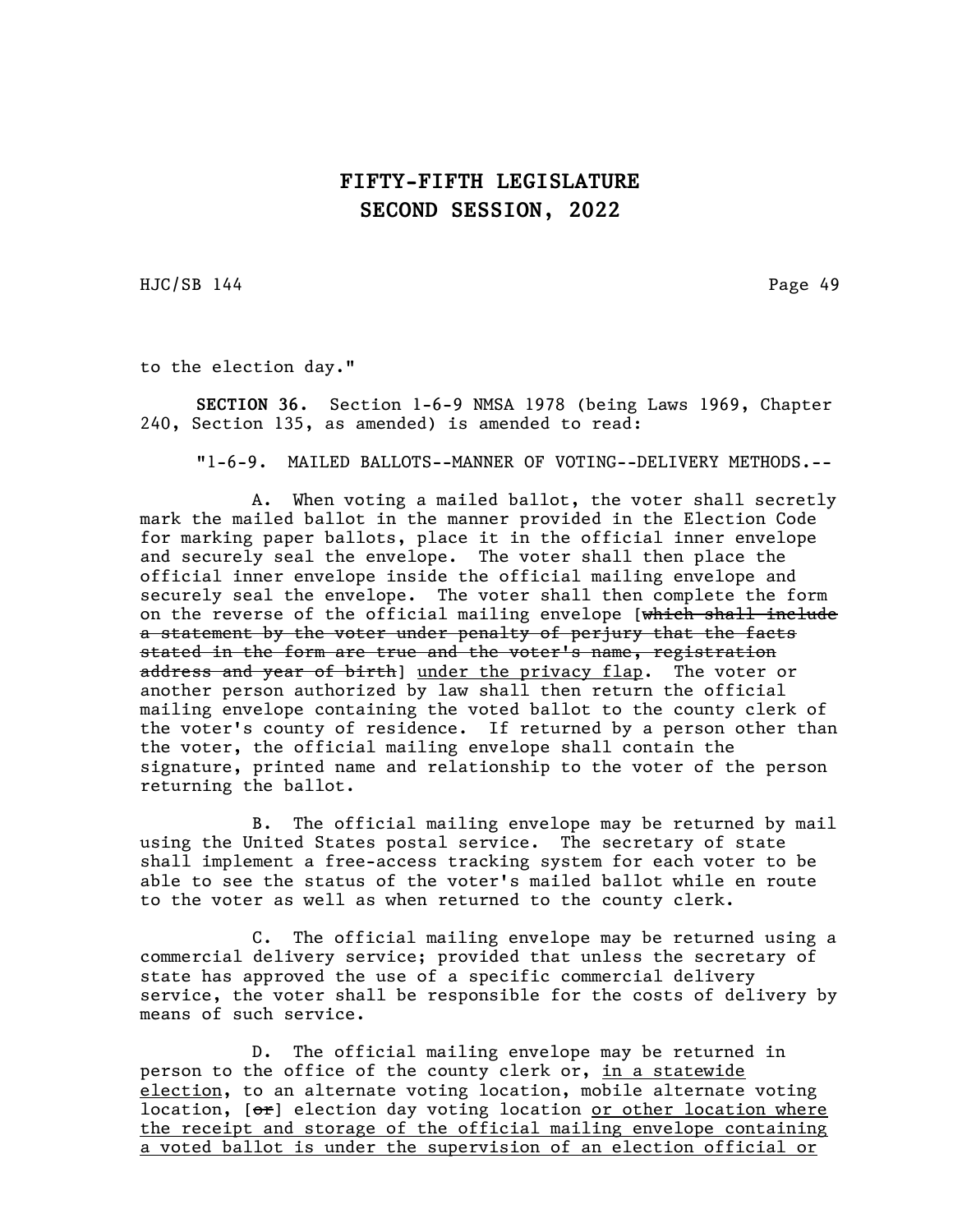HJC/SB 144 Page 50

county employee.

E. The official mailing envelope may be returned by depositing the official mailing envelope in a monitored secured container made available by the county clerk to receive an official mailing envelope containing a voted [mailed ballots] ballot for that election; provided that:

(1) the location of the containers and the days and times the containers will be available to receive ballots are posted by the county clerk at least [ninety days before a statewide election or] forty-two days before [a special] an election;

(2) the location of a monitored secured container is considered a polling place for purposes of electioneering too close to the polling place in violation of Section 1-20-16 NMSA 1978;

(3) all secured containers shall be monitored by video surveillance cameras and the video recorded by that system shall be retained by the county clerk as a record related to voting pursuant to the provisions of Section 1-12-69 NMSA 1978;

(4) signage at the location of a monitored secured container shall inform voters and those dropping off ballots at the location:

(a) that it is a violation of law for any person [who is not an immediate family member] to collect and deliver a ballot for another person except as authorized by the Election Code;

(b) that electioneering is prohibited within one hundred feet of the monitored secured container; and

(c) of the range of dates and approximate time the ballots will be collected for that election; and

(5) at least  $[onee a day]$  every three days and on election day after the polls close, the county clerk, [or a fulltime] deputy county clerk, election board member or messenger shall collect the ballots from the monitored secured containers and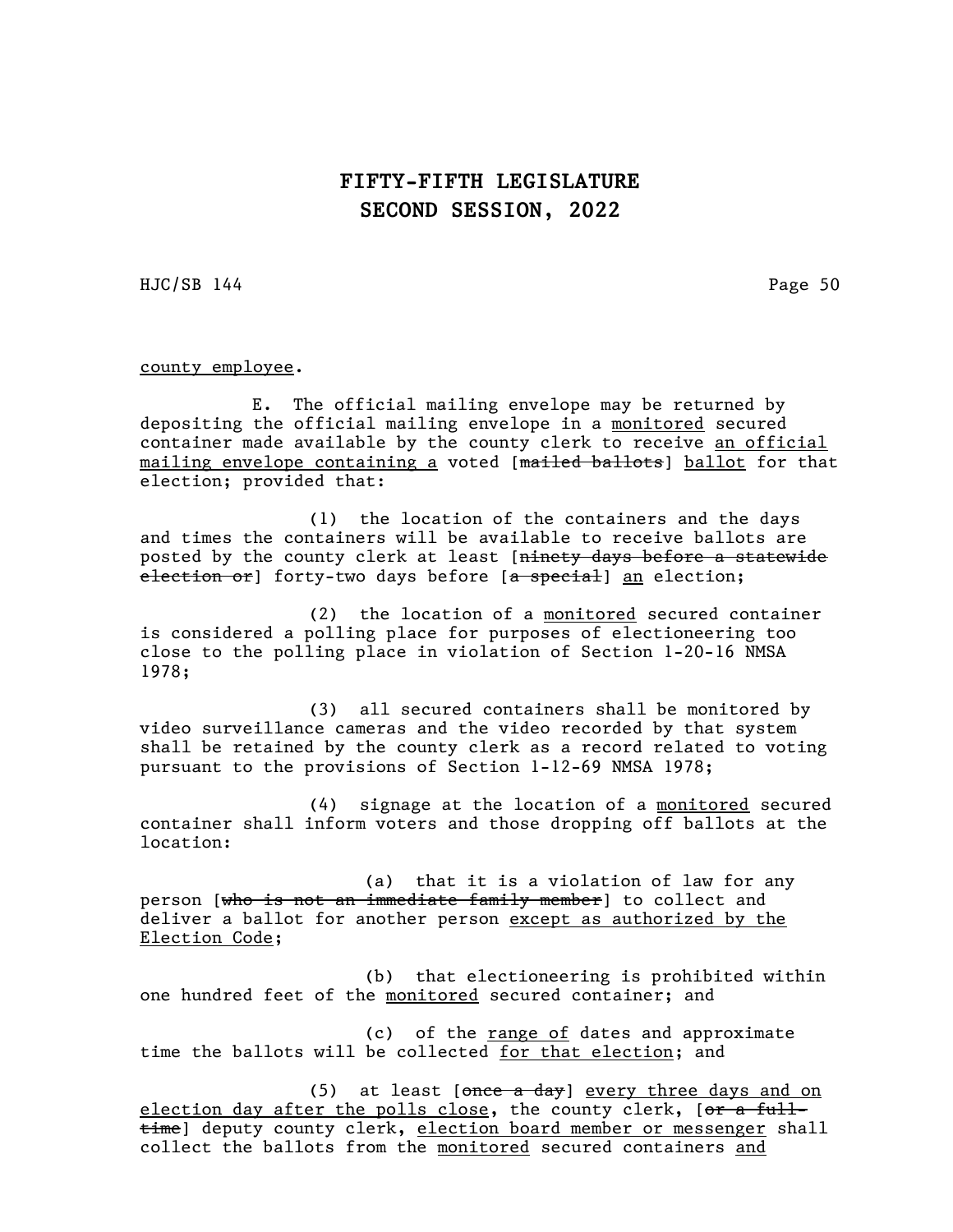HJC/SB 144 Page 51

register the date [and time stamp] and container location on each official mailing envelope [and identify the location of the secured container in the ballot register].

F. It is a violation of Section 1-20-6 NMSA 1978 for any person to possess a key to a monitored secured container without authorization from the county clerk. It is a violation of Section 1-20-7 NMSA 1978 for any person other than the secretary of state or the county clerk to provide or operate a monitored secured container or other receptacle to receive voted ballots."

SECTION 37. Section 1-6-10 NMSA 1978 (being Laws 1969, Chapter 240, Section 136, as amended) is amended to read:

"1-6-10. RECEIPT OF MAILED BALLOTS BY CLERK.--

[A. The county clerk shall mark on each completed official mailing envelope the date and time of receipt in the clerk's office, record this information in the absentee or mailed ballot register and safely keep the official mailing envelope unopened in a locked and number-sealed ballot box until it is delivered to the proper election board, counted in the county canvass or canceled and destroyed in accordance with law.]

A. Completed official mailing envelopes that are received at the county clerk's office or a polling place or that are retrieved from the post office or a monitored secured container shall be accepted until 7:00 p.m. on election day. A completed official mailing envelope received after that time shall not be qualified or opened but shall be preserved by the county clerk for the applicable retention period provided in Section 1-12-69 NMSA 1978. The county clerk shall report the number of late ballots from voters, uniformed-service voters and overseas voters and report the number from each category to date on the final mailed ballot report and as part of the county canvass report. If additional late ballots are received, the county clerk shall update the number of late ballots from each category to the secretary of state.

B. On the day a returned mailed ballot is received by the county clerk, the county clerk shall mark the date of receipt on the outside of the official mailing envelope. Within one business day of receiving a returned official mailing envelope, the county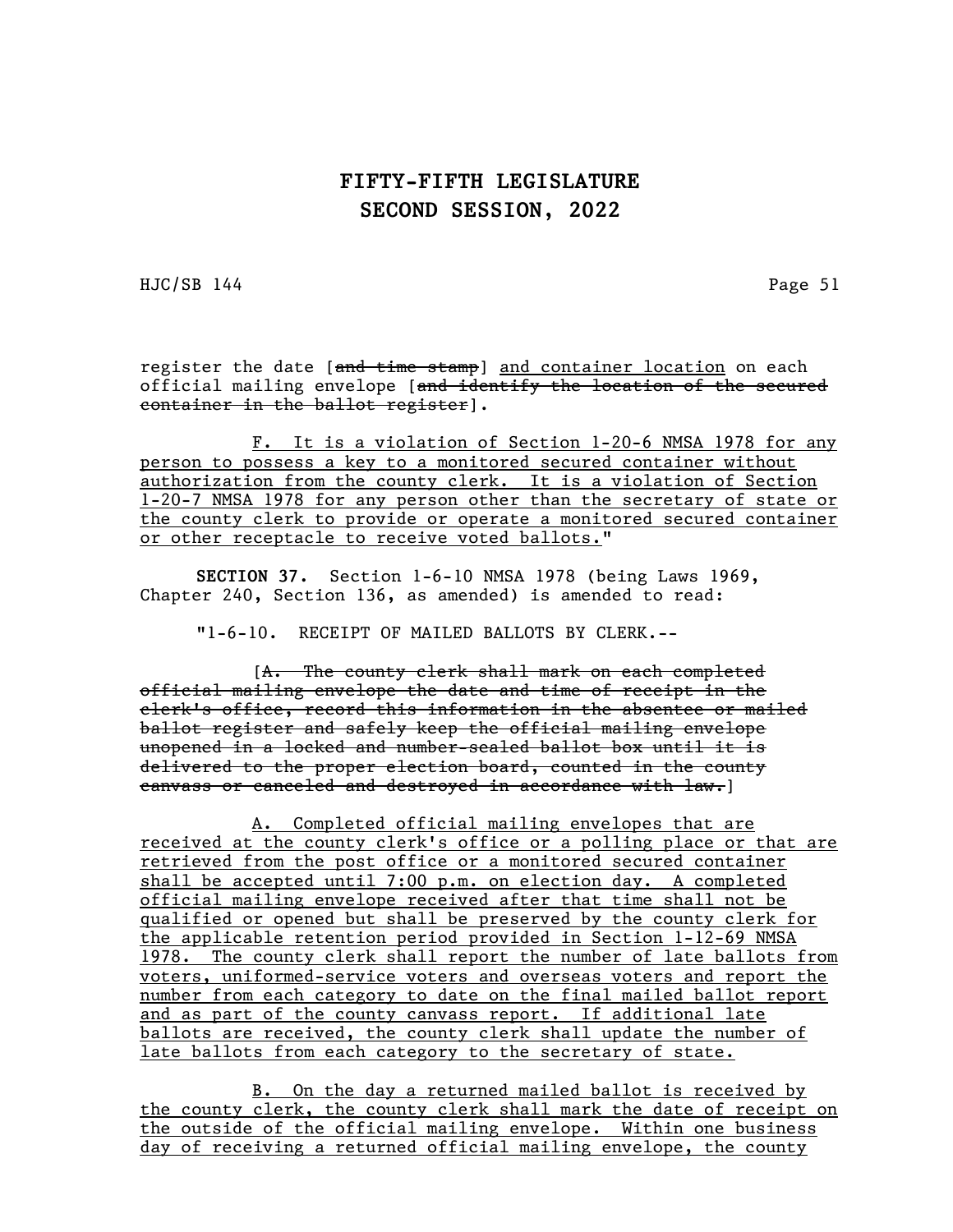HJC/SB 144 Page 52

clerk shall remove the privacy flap to verify that the voter signed the official mailing envelope and to confirm that the last four digits of the social security number provided by the voter match the information available to the county clerk; provided that no county clerk or deputy county clerk shall perform the verification process pursuant to this subsection unless the county clerk or deputy county clerk would also meet the requirements to be a challenger, watcher or election observer pursuant to Paragraphs (1) through (4) of Subsection C of Section 1-2-22 NMSA 1978.

C. If the voter's signature is present and the last four digits of the voter's social security number match, the county clerk shall note in the absentee ballot register that the information required to be provided by the voter under the privacy flap has been verified and shall safely keep the official mailing envelope unopened in a locked and number-sealed ballot box until it is delivered to the absent voter election board.

D. If either the voter's signature is missing or the last four digits of the voter's social security number are not provided or do not match, the county clerk shall make the appropriate notation in the absentee ballot register and shall safely keep the official mailing envelope unopened in a secured ballot box designated for those official mailing envelopes received that are missing the voter's signature or the last four digits of the voter's social security number or where the last four digits of the social security number do not match the information available to the county clerk. The county clerk shall immediately send the voter a notice to cure containing information regarding how the voter may provide documentation to cure the missing or incorrect information.

E. If, pursuant to Subsection F of Section 1-6-4 NMSA 1978, the voter was notified of the need to comply with federal identification requirements when returning the requested ballot and failed to comply, the county clerk shall preserve the inner envelope with the official mailing envelope and write "Rejected" on the front of the official mailing envelope, and the county clerk shall update the ballot register accordingly and immediately send the voter a notice to cure containing information regarding how the voter may provide the missing or incorrect information. The county clerk shall place the official mailing envelope with the attached inner envelope in a container provided for rejected ballots; provided that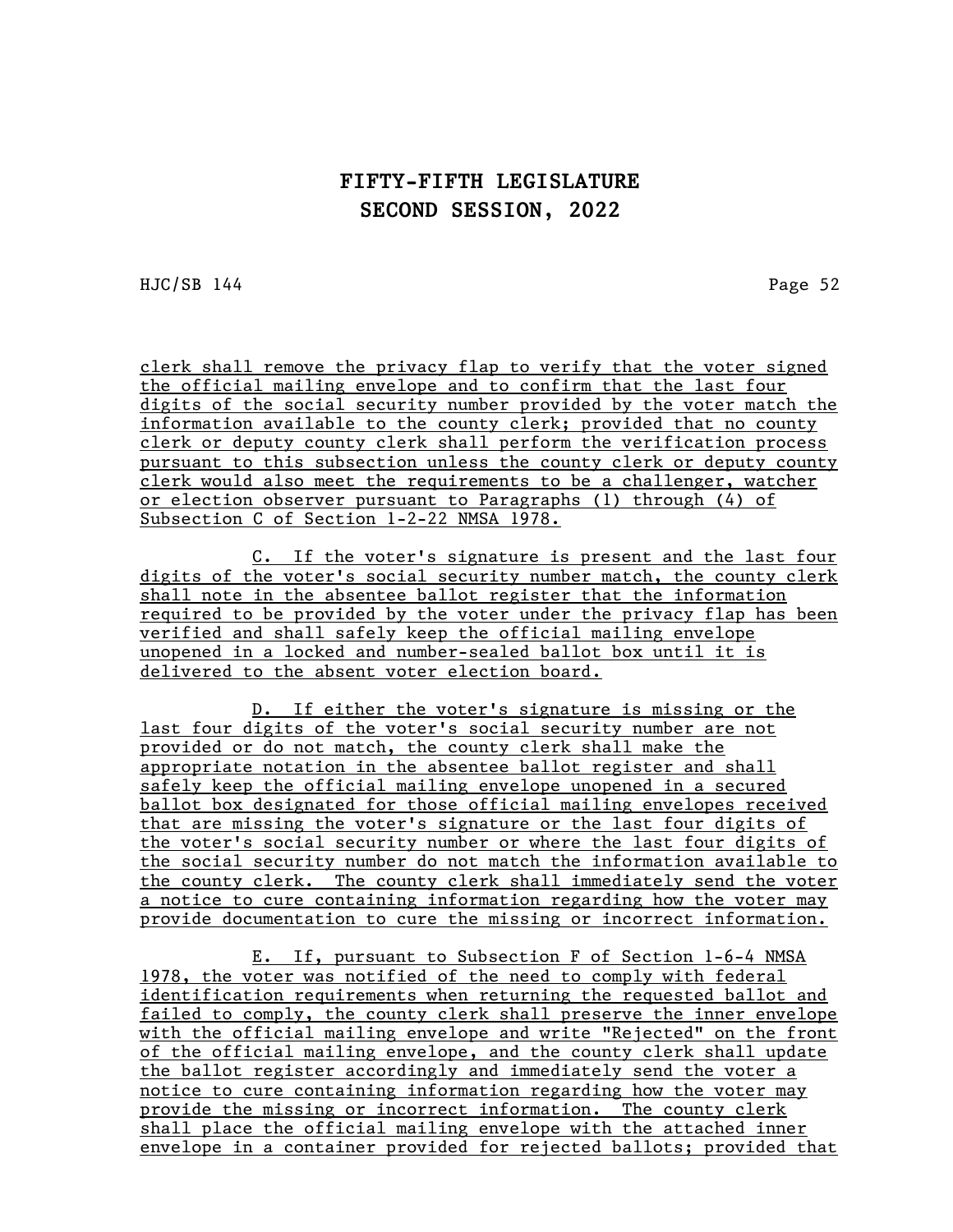HJC/SB 144 Page 53

if the county clerk was required to open the inner envelope to determine that the required documentary identification was not included, the untallied ballot shall be returned to the inner envelope and preserved along with the official mailing envelope in a container for this purpose.

F. The voter may provide the missing or corrected information at any time up to the conclusion of the appeal process for rejected ballots. If a voter provides the missing or corrected information:

(1) before the absent voter election board has been convened, the county clerk shall attach the documentation to the unopened official mailing envelope, update the ballot register accordingly and transfer the ballot to the locked and number-sealed ballot box until it is delivered to the absent voter election board;

(2) after the absent voter election board has been convened, the county clerk shall attach the documentation to the unopened official mailing envelope, update the ballot register accordingly and transfer the ballot to the absent voter election board;

(3) after the adjournment of the absent voter election board but before the conclusion of the county canvass process, the county clerk shall attach the documentation to the unopened official mailing envelope, update the ballot register accordingly and transfer the ballot to an election board convened to assist in preparation of the county canvass report; and

(4) after approval of the county canvass report, the voter may appeal in accordance with appeal procedures for provisional ballots established by rule of the secretary of state pursuant to Section 1-12-25.2 NMSA 1978.

 $[\frac{B_{\tau}}{B_{\tau}}]$   $\underline{G_{\tau}}$  In a statewide election, if the unopened official mailing envelope is received by the county clerk from an election board before the absent voter election board has adjourned, the unopened official mailing envelope shall be [logged and] transmitted to the absent voter election board to be tallied immediately. If the unopened official mailing envelope is received by the county clerk from an election board after the absent voter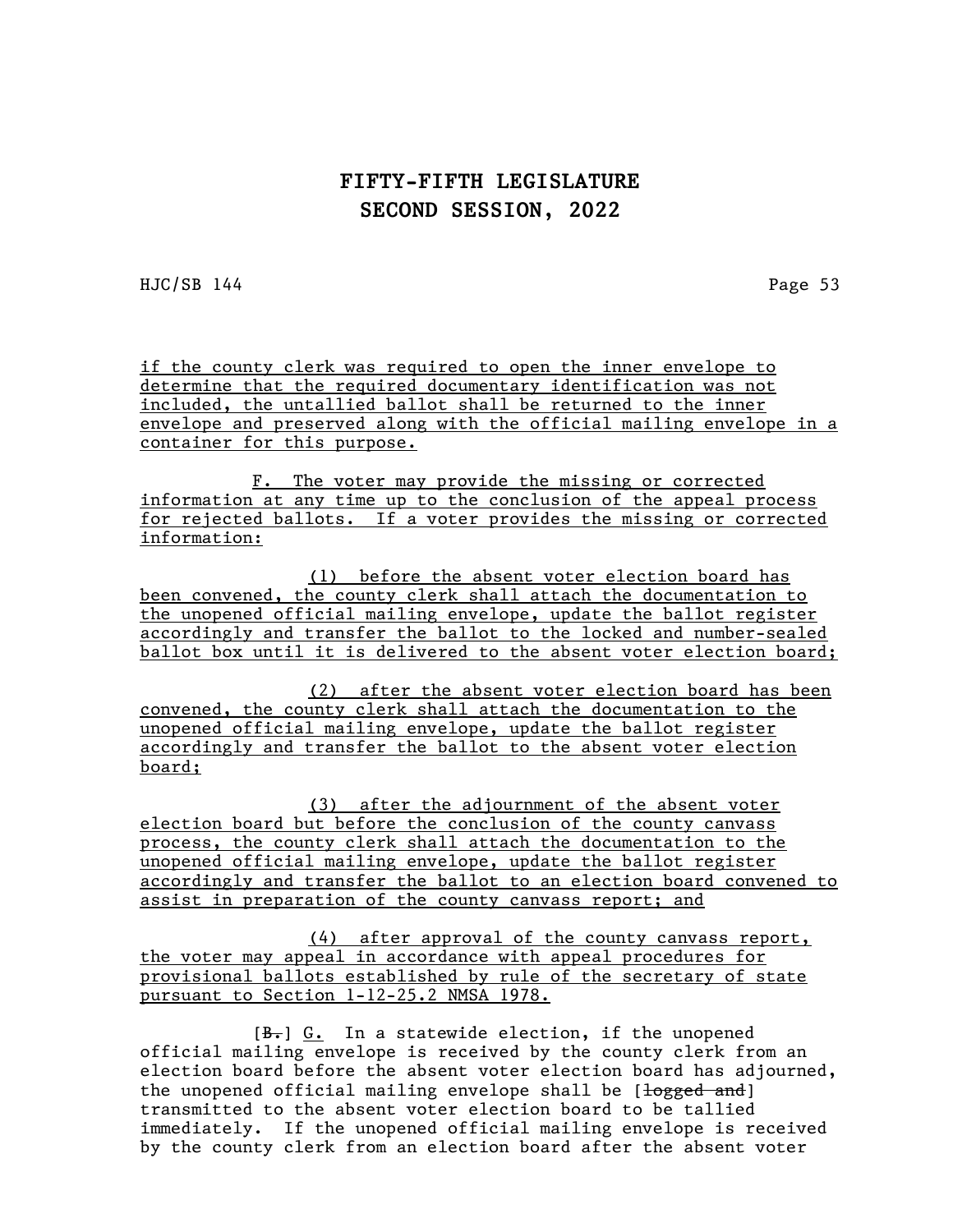HJC/SB 144 Page 54

election board has adjourned, the unopened official mailing envelope shall be  $\left[\frac{1}{\sqrt{1-\frac{1}{n}}} \right]$  transmitted to an election board convened to assist in preparation of the county canvass report to be tallied and included in the canvass report of that county for the appropriate precinct.

[C. Completed official mailing envelopes shall be accepted until 7:00 p.m. on election day.

D. Any completed official mailing envelope received after that time shall not be qualified or opened but shall be preserved by the county clerk for the applicable retention period provided in Section 1-12-69 NMSA 1978. The county clerk shall report the number of late ballots from voters, uniformed-service voters and overseas voters and report the number from each category to date on the final absentee ballot report and as part of the county canvass report. If additional late ballots are received, the county clerk shall update the number of late ballots from each category to the secretary of state.]"

SECTION 38. Section 1-6-10.1 NMSA 1978 (being Laws 2003, Chapter 357, Section 5, as amended) is amended to read:

"1-6-10.1. ABSENTEE BALLOT--DELIVERY TO COUNTY CLERK.--

A. A voter, caregiver to that voter or member of that voter's immediate family or household may deliver that voter's absentee ballot to the county clerk in person or by mail; provided that the voter has subscribed the official mailing envelope of the absentee ballot.

B. As used in this section, "immediate family" means the spouse, children, parents, domestic partner, grandchildren, grandparents or siblings of a voter or a person with whom the voter has a continuing personal relationship."

SECTION 39. Section 1-6-14 NMSA 1978 (being Laws 1971, Chapter 317, Section 11, as amended) is amended to read:

"1-6-14. HANDLING MAILED BALLOTS.--

A. [At any time after mailed ballots have been sent to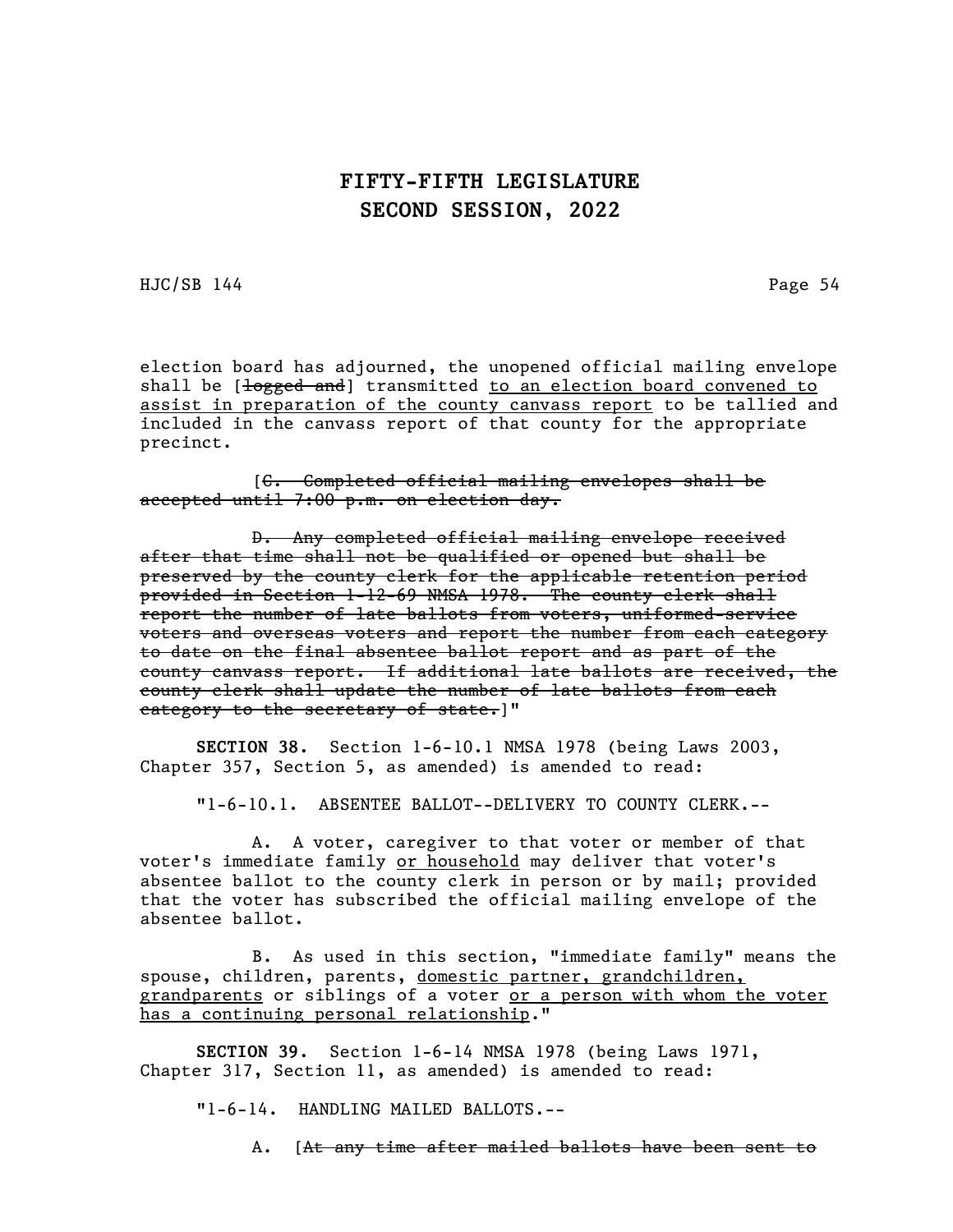HJC/SB 144 Page 55

voters and until the fifth day before the election, the county clerk may convene an election board to meet during the normal business hours of the office of the county clerk to qualify the mailed ballots that are returned.] An absent voter election board may convene as provided in this section to process the official mailing envelopes that have been returned. Before opening an official mailing envelope, the presiding judge and the election judges shall determine that the county clerk has verified the required information [has been completed] on the reverse side of the official mailing envelope.

[B. If the voter's signature or the required voter identification is missing, the presiding judge shall write "Rejected" on the front of the official mailing envelope. The judge or election clerk shall enter the voter's name in the signature rosters or register and shall write the notation "Rejected--Missing Signature" or "Rejected--Missing Required Voter Identification" in the "Notations" column of the register. The presiding judge shall place the official mailing envelope unopened in a container provided for rejected ballots.]

B. No sooner than the Monday before the election and before the absent voter election board adjourns, the board shall review each uncured returned official mailing envelope that the county clerk determined was missing a signature or the last four digits of the voter's social security number or for which the social security number did not match the information available to the county clerk and determine if the official mailing envelope should be qualified or rejected. An official mailing envelope rejected by the absent voter election board may be qualified if the reason for the rejection is cured at any time before the approval of the county canvass report or prior to the conclusion of an appeal by the voter.

C. Subject to the limitations in Subsection A of Section 1-2-25 NMSA 1978, a lawfully appointed challenger may view the official mailing envelope and may challenge the ballot of any mailed ballot voter for the following reasons:

(1) the official mailing envelope has been opened by someone other than the voter prior to being received by the absent voter election board;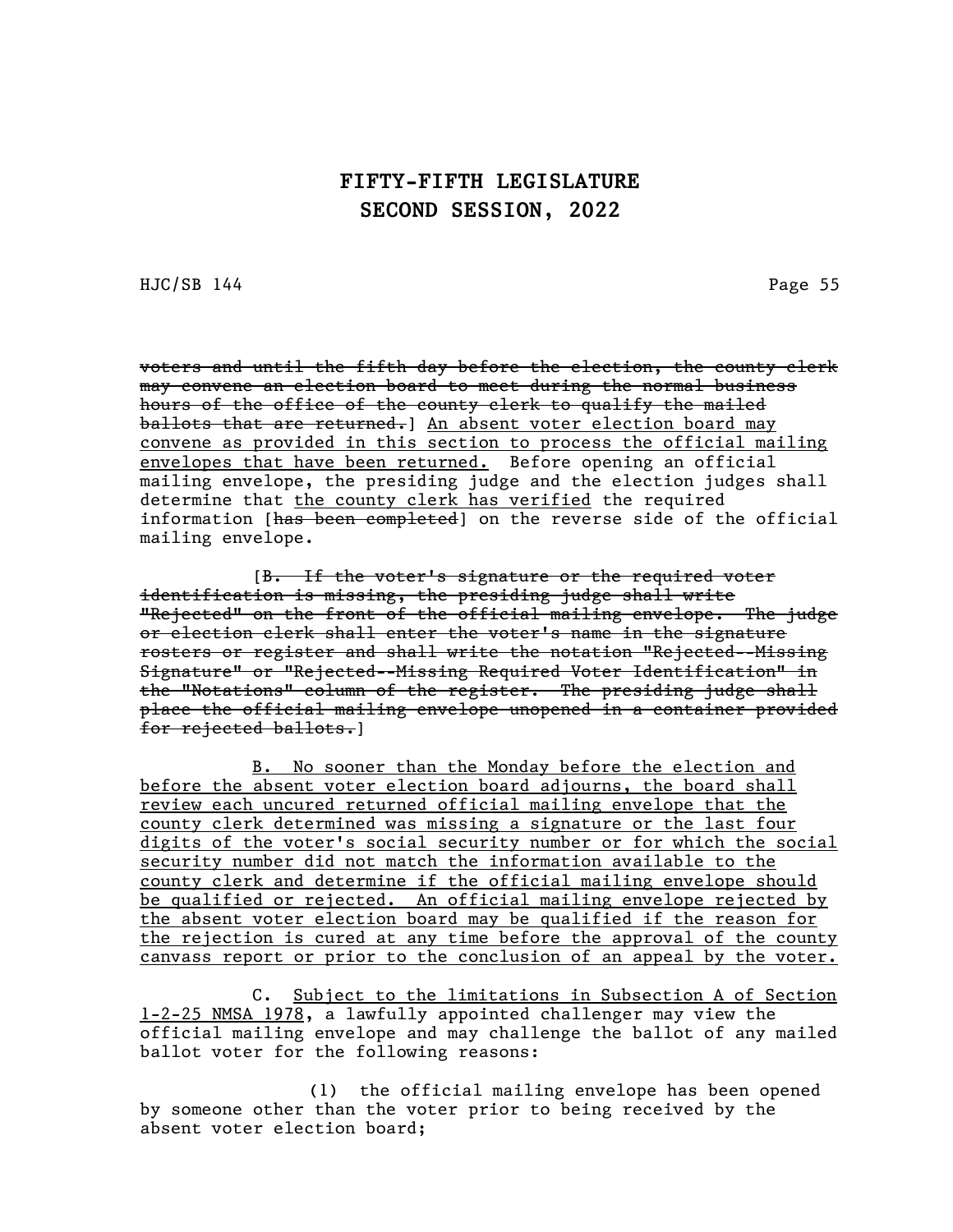HJC/SB 144 Page 56

(2) the official mailing envelope does not contain a signature;

(3) the official mailing envelope does not contain the required voter identification; or

(4) the person offering to vote is not a voter as provided in the Election Code.

D. If a challenge is upheld by unanimous vote of the presiding judge and the election judges, the official mailing envelope shall not be opened but shall be placed in a container provided for challenged ballots. If the reason for the challenge is satisfied by the voter before the conclusion of the county canvass or as part of an appeal, the official mailing envelope shall be opened and the vote counted.

E. If the form on the reverse of the official mailing envelope has been [properly subscribed] completed by the voter with the voter's correct information, as verified by the county clerk, and the  $[*wter*]$  ballot has not been successfully challenged, the judges or election clerks shall [enter the voter's name and residence address as shown on the official mailing envelope and shall] make the appropriate notation [opposite the voter's name in the "Notations" column of] in the ballot register.

F. For any election in which fewer than ten thousand mailed ballots were sent to the voters of a county, only between 8:00 a.m. and 10:00 p.m. on the five days preceding the election, and beginning at 7:00 a.m. on election day, under the personal supervision of the presiding election judge, shall the election judges open the official mailing envelope and the official inner envelope and insert the enclosed ballot into an electronic voting machine to be registered and retained until votes are counted [and canvassed following the closing of the polls on election night] by generating the report of the ballot results beginning no sooner than 9:00 a.m. on election day.

G. For any election in which ten thousand or more mailed ballots were sent to the voters of a county, only during the regular business hours of the office of the county clerk during the two weeks preceding the election, between 8:00 a.m. and 10:00 p.m. on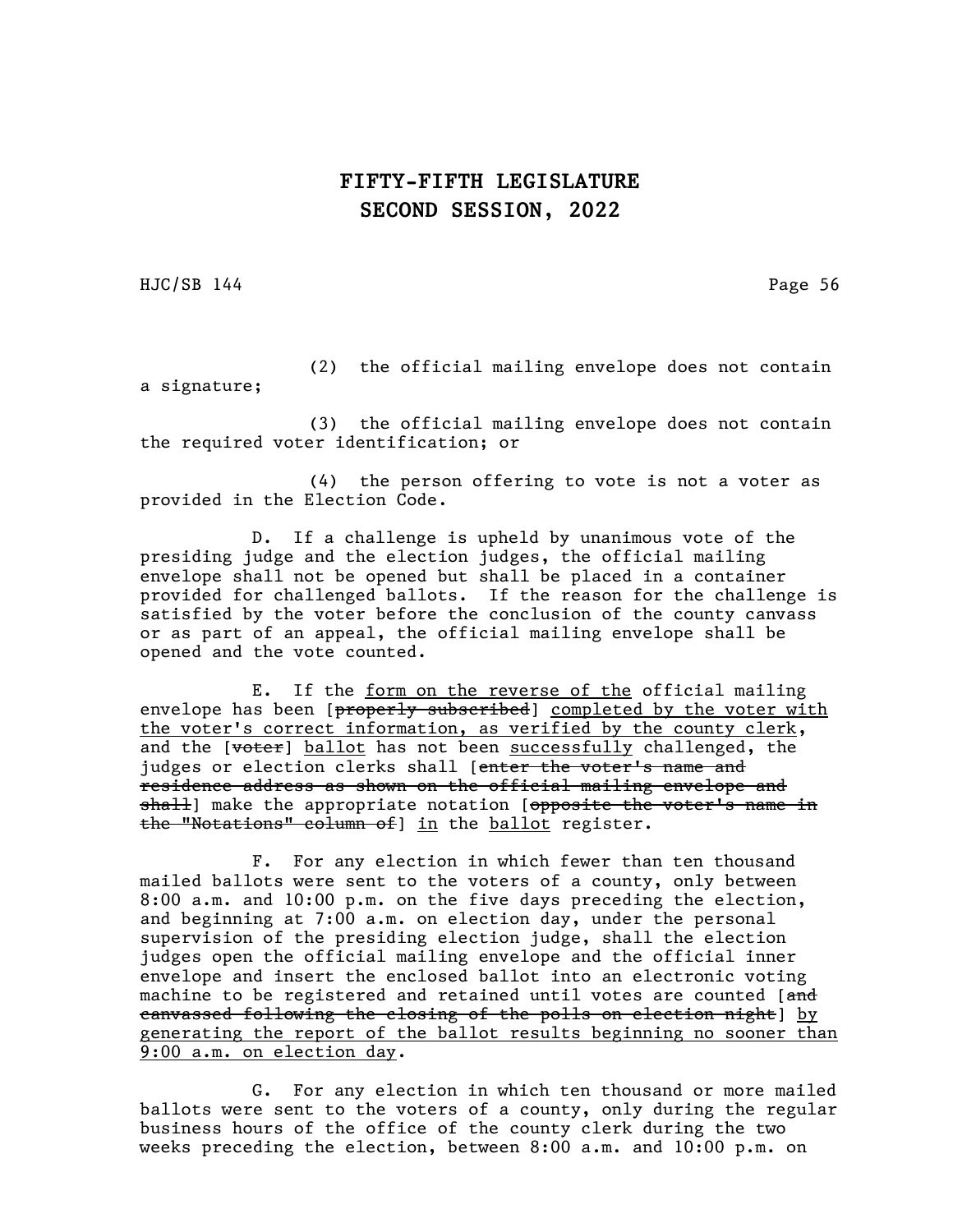HJC/SB 144 Page 57

the four days preceding the election and beginning at 7:00 a.m. on election day, under the personal supervision of the presiding election judge, shall the election judges open the official mailing envelope and the official inner envelope and insert the enclosed ballot into an electronic voting machine to be registered and retained until votes are counted [and canvassed following the elosing of the polls on election night by generating the report of the ballot results beginning no sooner than 9:00 a.m. on election day.

H. It is unlawful for a person to disclose the results of a count and tally or the registration on a voting machine of mailed ballots prior to the later of the closing of the polls or the deadline for receiving mailed ballots pursuant to Section 1-6-10 NMSA 1978.

I. Mailed ballots shall be counted and tallied, where possible, on an electronic voting machine as provided in the Election Code.

J. If a mailed ballot is rejected for any reason and not cured by the Friday following election day, it shall be handled by the county clerk in the same manner as a disqualified provisional paper ballot in accordance with the Election Code.

K. On election night, the absent voter election board shall recess upon the earlier of completion of its work or 11:00 p.m. An absent voter election board that recesses at 11:00 p.m. shall continue its work only between the hours of 9:30 a.m. and 9:30 p.m. on each subsequent day until the board has completed its work. If the absent voter election board does not complete its work by 11:00 p.m. on election night, the county clerk shall notify the county sheriff's office that a deputy is required to be present to secure the room or facility where uncounted ballots are locked overnight. If the sheriff indicates that a sheriff's deputy is unavailable, the county clerk shall notify the secretary of state, who shall request state police to assign a state police officer or other certified law enforcement officer to secure the ballots. The county clerk shall provide as much notice as is practicable in order to secure law enforcement personnel to secure the uncounted ballots overnight. Beginning at 11:00 p.m. on election night, a sheriff's deputy, state police officer or other certified law enforcement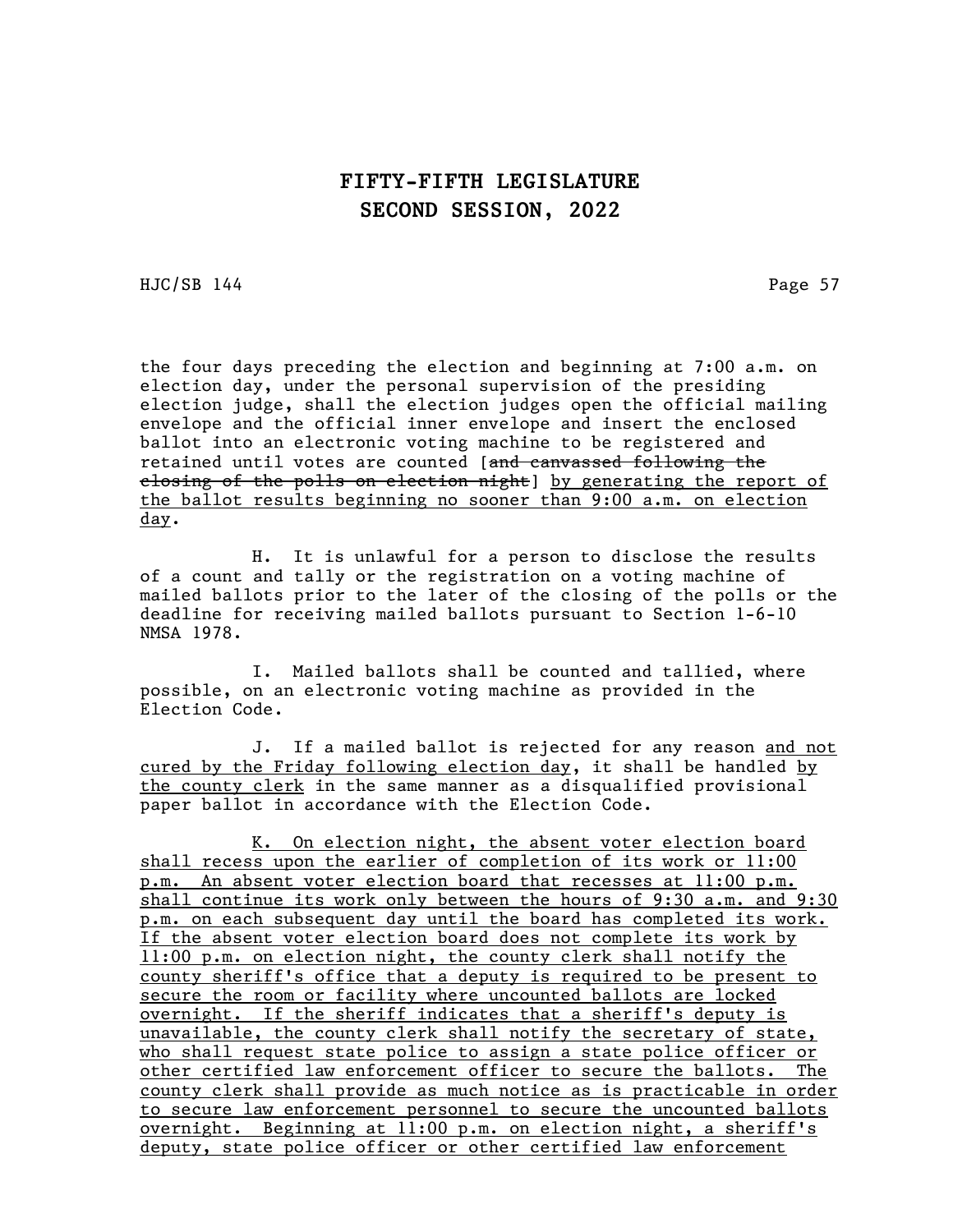HJC/SB 144 Page 58

officer is required for overnight watch any time the absent voter election board is not present until the return of the absent voter election board. If a sheriff's deputy, a state police officer or other certified law enforcement officer is not available, the county clerk or chief deputy shall remain on-site with or near the uncounted ballots until the return of the absent voter election board and shall allow any watcher or observer to remain present as well. A class A county shall also have video surveillance in the area containing uncounted ballots, which shall be considered a record related to voting pursuant to Section 1-12-69 NMSA 1978."

SECTION 40. Section 1-6-16 NMSA 1978 (being Laws 2019, Chapter 212, Section 74) is amended to read:

"1-6-16. MAILED BALLOTS--REPLACEMENT AND PROVISIONAL PAPER BALLOTS.--

A. A voter who has applied for a mailed ballot or who has been sent a mailed ballot may execute an affidavit stating that the person did not and will not vote the mailed ballot that was issued. Upon receipt of the sworn affidavit, if the ballot register does not show that a ballot from the voter has been cast in that election, the county clerk shall void the mailed ballot that was previously issued to the voter.

B. A voter shall be mailed a replacement ballot to be returned to the county clerk for tabulation by the absent ballot election board if the voter:

(1) communicates with the office of the county clerk and requests a replacement mailed ballot be delivered to the voter; and

(2) has executed the affidavit required by Subsection A of this section and the county clerk has voided the mailed ballot previously issued to the voter.

C. A replacement ballot is not subject to the deadline for issuing a mailed ballot pursuant to Subsection F of Section 1-6- 5 NMSA 1978.

 $[G_r]$  D. A voter shall be issued a replacement ballot to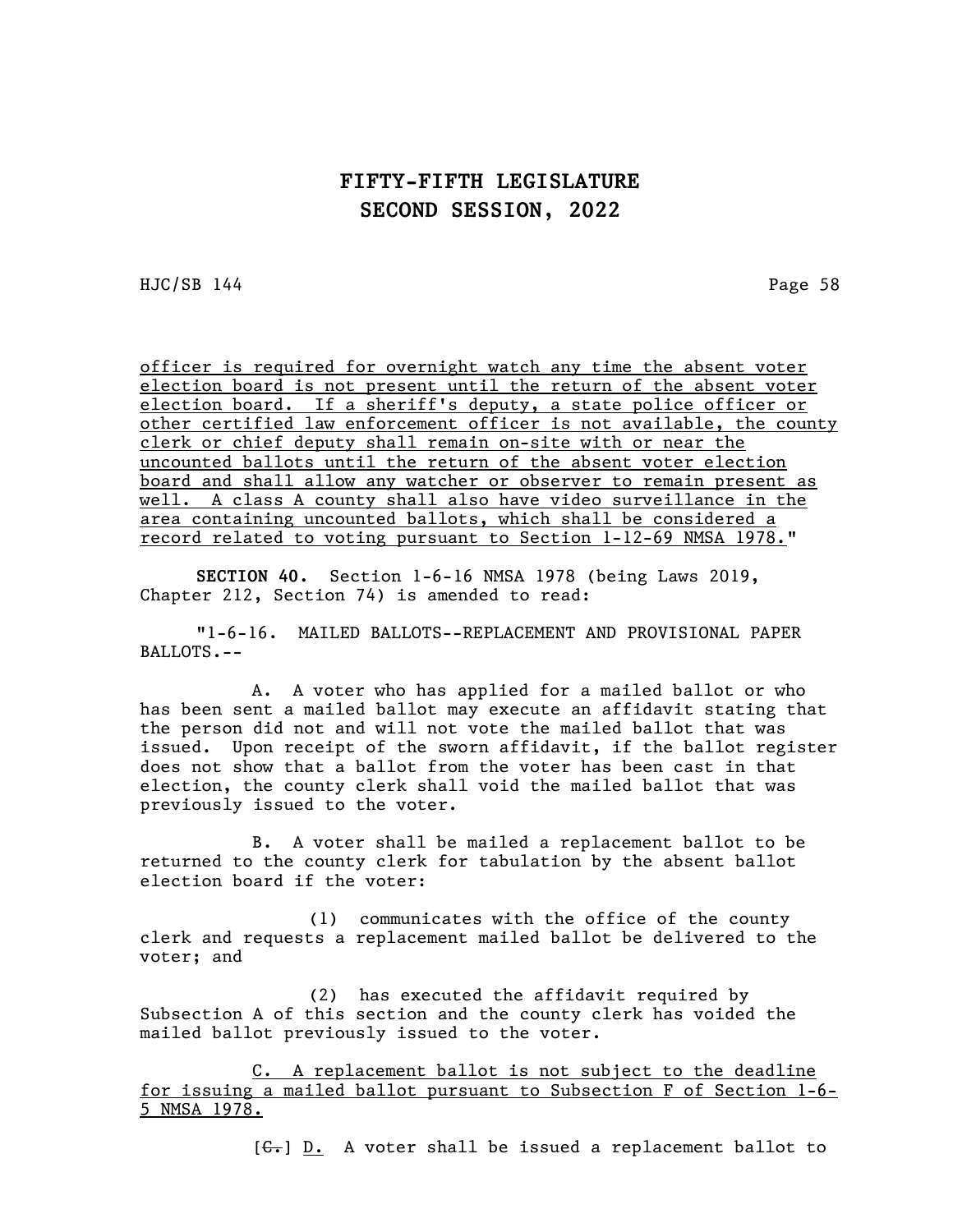HJC/SB 144 Page 59

be filled out and fed by the voter into the electronic vote tabulator if the voter:

(1) appears at the office of the county clerk, an alternate voting location or a mobile alternate voting location:

(a) at any time during the period for early voting if the county clerk has real-time synchronization between the early voting locations and the qualification of mailed ballots; or

(b) during the period for early voting until the time the county clerk begins qualifying mailed ballots if the county clerk does not have real-time synchronization between the early voting locations and the qualification of mailed ballots; and

(2) has executed the affidavit required by Subsection A of this section and the county clerk has voided the mailed ballot previously issued to the voter.

 $[\frac{D-1}{2}]$  E. If the county clerk does not have real-time synchronization between the early voting locations and the qualification of mailed ballots, a voter shall be issued a provisional paper ballot to be filled out and delivered to the county clerk for tabulation during the county canvass if:

(1) the voter appears at an early voting location after the time the county clerk begins qualifying mailed ballots; and

(2) the voter has executed the affidavit required by Subsection A of this section and the county clerk has voided the mailed ballot previously issued to the voter.

 $[E-]$   $F.$  A provisional paper ballot issued pursuant to this section shall be qualified and tabulated once the county clerk determines that the voter did not vote any other ballot in the same election and if no challenge is successfully interposed.

 $[F<sub>1</sub>]$  G. The secretary of state shall prescribe the form of the affidavit and the manner in which the county clerk shall void the previously requested absentee ballot."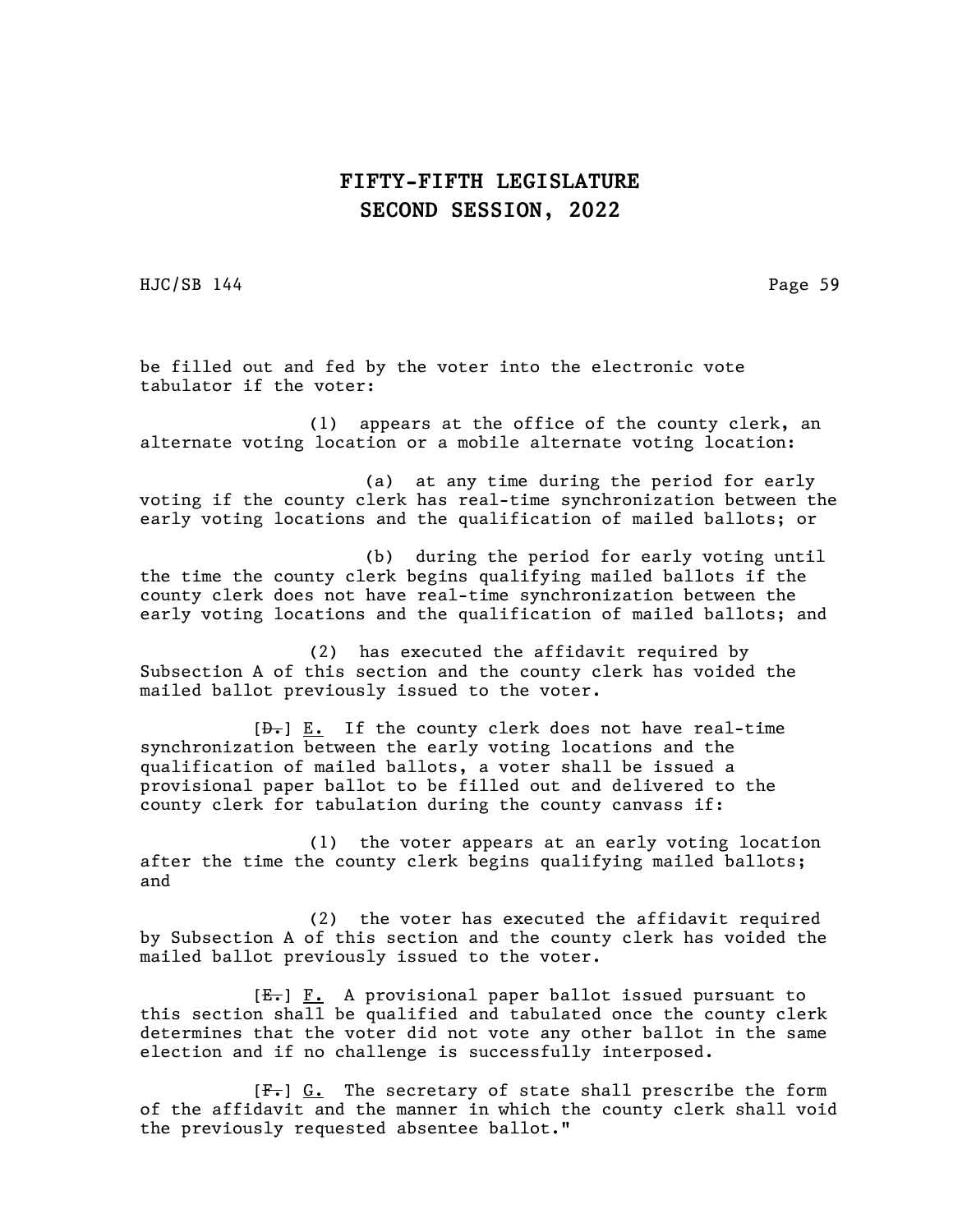HJC/SB 144 Page 60

SECTION 41. Section 1-6-16.1 NMSA 1978 (being Laws 1989, Chapter 368, Section 1, as amended) is amended to read:

"1-6-16.1. ABSENTEE BALLOT--CONDUCT OF ELECTION--WHEN NOT TIMELY RECEIVED--EMERGENCY PROCEDURE FOR VOTING AND COUNTING.--

A. A voter who applies for a mailed ballot or who was sent a mailed ballot pursuant to Section 1-6-22.1 NMSA 1978 but [has not received or returned the ballot by mail] whose voted ballot has not been received by the county clerk as of the date of the election may go to [the voter's assigned polling place or] a voter convenience center and, after executing an affidavit stating that the person [<del>did not and will not vote the</del>] wishes to void any previous mailed ballot that was issued, shall be permitted to vote [on a provisional paper ballot].

B. If the county clerk has real-time synchronization between the [election-day polling places] voter convenience centers and the qualification of ballots received by mail, the voter shall be issued a replacement ballot to be filled out and fed by the voter into the electronic vote tabulator. If the county clerk does not have real-time synchronization between the voter convenience centers and the qualification of ballots received by mail, the voter shall be issued a provisional paper ballot, which shall be counted if no challenge is interposed and once the county clerk has verified that no other ballot from the same voter has been processed in that election."

SECTION 42. Section 1-6-22.1 NMSA 1978 (being Laws 2009, Chapter 251, Section 1 and Laws 2009, Chapter 274, Section 1, as amended) is amended to read:

"1-6-22.1. MAIL BALLOT ELECTION PRECINCT--ABSENTEE VOTING IN LIEU OF POLLING PLACE.--

A. Notwithstanding the provisions of Sections 1-1-11 and 1-1-12 NMSA 1978, not later than the first Monday in November of each odd-numbered year, a board of county commissioners may designate a precinct as a mail ballot election precinct if, upon a written request of the county clerk, it finds that the precinct has fewer than one hundred voters and the nearest polling place for an adjoining precinct is more than twenty miles driving distance from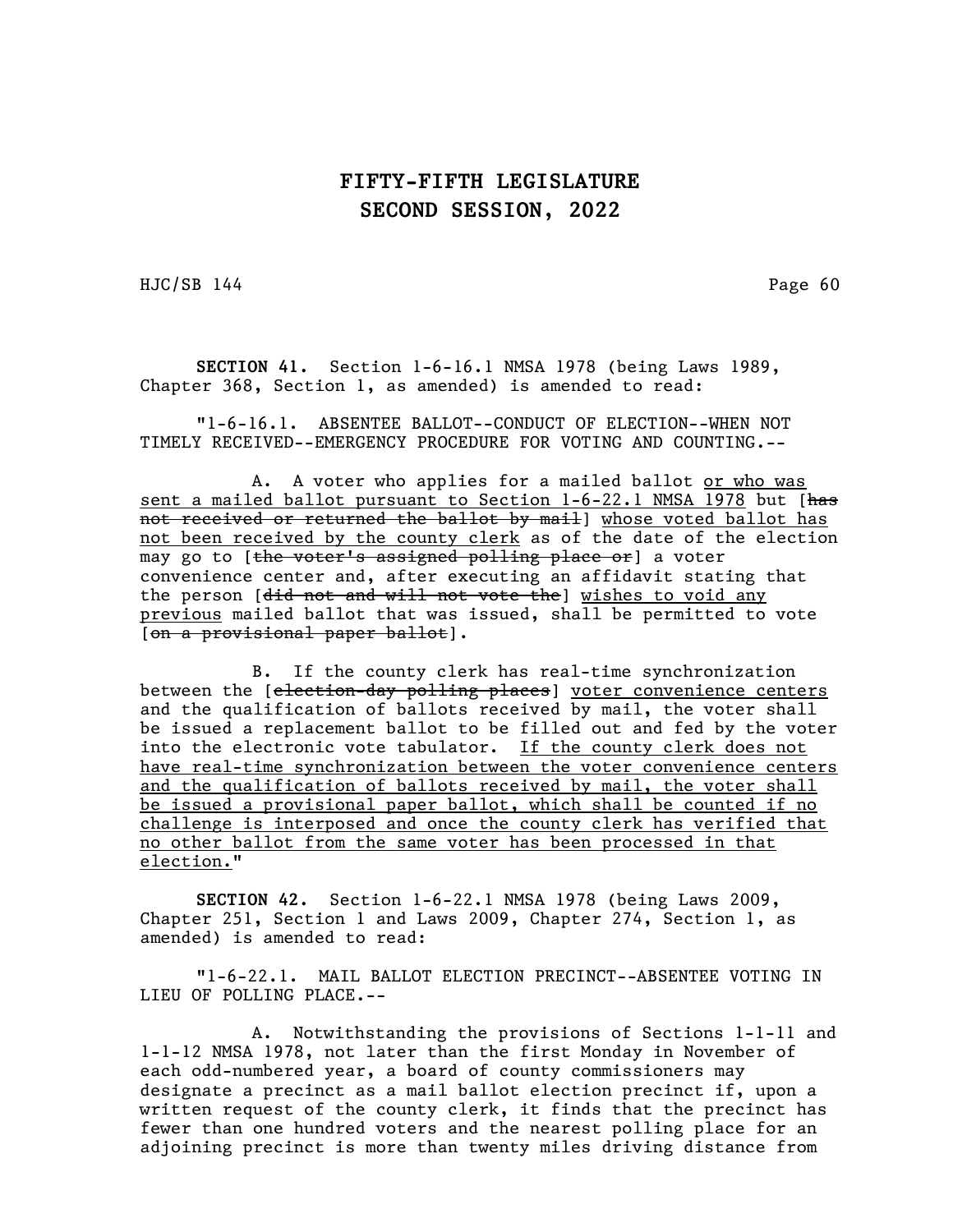HJC/SB 144 Page 61

the boundary for the precinct in question.

B. If a precinct is designated a mail ballot election precinct, in addition to the notice required pursuant to Section 1-3-8 NMSA 1978, the county clerk shall notify by mail with delivery confirmation all voters in that precinct at least forty-two days before an election that each voter will be sent an absentee ballot twenty-eight days before the election and that there will be no polling place for the precinct on election day. The county clerk shall include in the notice a card informing the voter that if the voter does not want to receive an absentee ballot for that election, the voter should return the card before the date the county clerk is scheduled to mail out absentee ballots. The notice shall also inform the voter that a voting system equipped for persons with disabilities will be available at all early voting [sites] locations before election day and in the office of the county clerk on election day in case the voter prefers to vote in person and not by mail. In addition, the notice shall inform the voter [<del>if the county</del> is consolidating precincts on election day and, if so] of the ability of the voter to cast a ballot at any [consolidated precinct] voter convenience center on election day if the voter chooses not to receive an absentee ballot, or to cast a [provisional] replacement ballot at any [consolidated precinct] early voting location or voter convenience center if the voter does not receive an absentee ballot, which will be counted upon confirmation that the voter has not returned the absentee ballot. The notice shall also contain the information required in the voter notification sent by the secretary of state on behalf on each county clerk in advance of a statewide election pursuant to Section 1-11-4.1 NMSA 1978.

C. The county clerk shall mail each voter in the mail ballot election precinct an absentee ballot on the twenty-eighth day before an election, unless the voter has requested otherwise, along with a notice that there will be no polling place in that precinct on election day.

[D. The county clerk shall keep a sufficient number of ballots from a mail ballot election precinct such that a voter from that precinct may vote on a replacement or provisional paper ballot pursuant to Section 1-6-16 NMSA 1978 or on an emergency paper ballot pursuant to Section 1-6-16.2 NMSA 1978.]"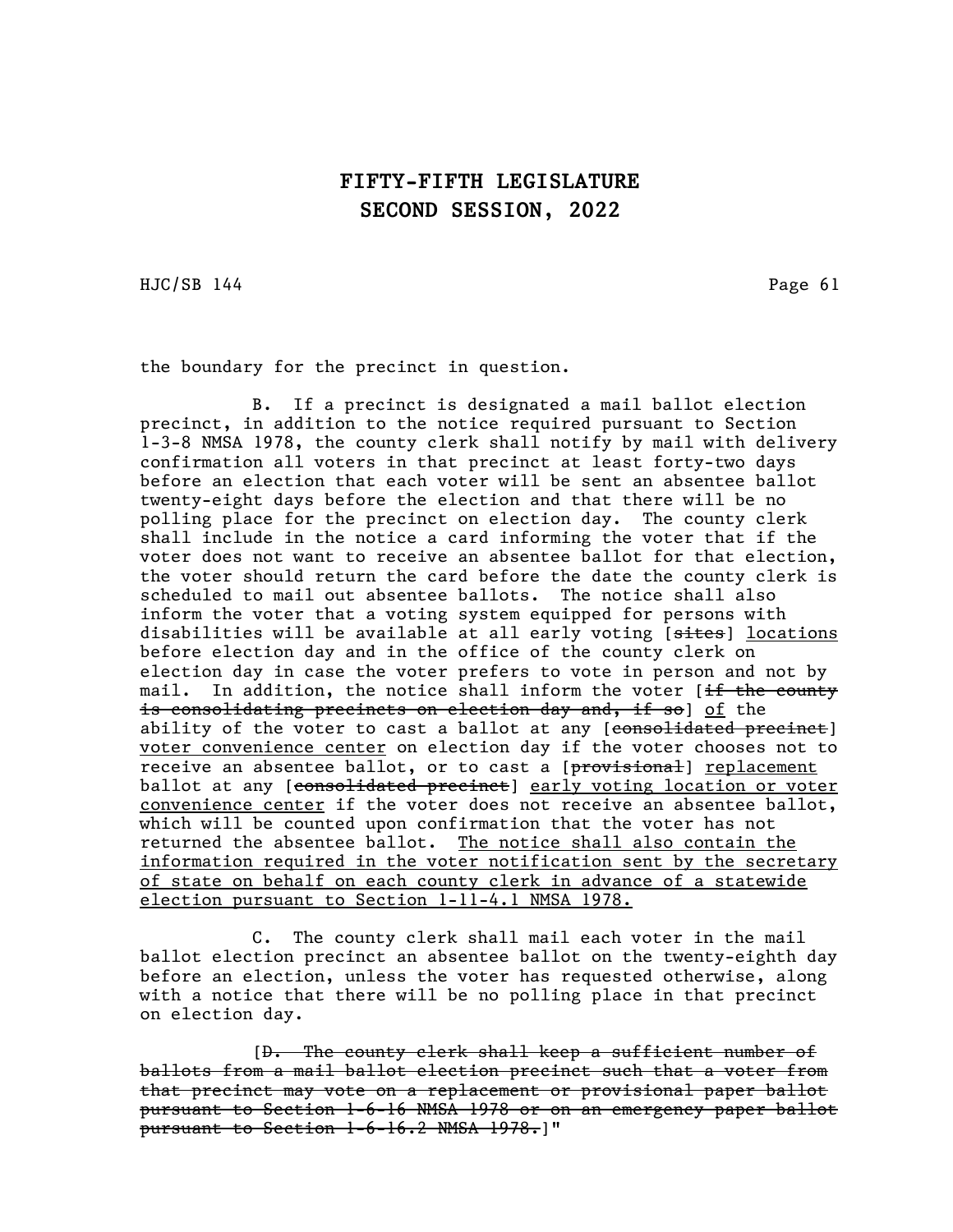HJC/SB 144 Page 62

SECTION 43. Section 1-6B-5 NMSA 1978 (being Laws 2015, Chapter 145, Section 29, as amended) is amended to read:

"1-6B-5. METHODS OF REGISTERING TO VOTE.--

A. A federal qualified elector may register to vote using any of the following methods; provided that the document is received by the county clerk by the deadline for registering to vote as provided in Section 1-4-8 NMSA 1978:

(1) using the procedures provided in Chapter 1, Article 4 NMSA 1978; or

(2) using a federal postcard application or the application's approved electronic equivalent.

B. A voter's certificate of registration completed pursuant to the Uniform Military and Overseas Voters Act shall remain valid until canceled in accordance with the procedures specified in Chapter 1, Article 4 NMSA 1978.

C. In registering to vote, a federal qualified elector shall use and must be assigned to the voting precinct of the address of:

(1) the residence of the voter, if the voter resides in this state; or

(2) the last place of residence of the voter in this state, or the last place of residence in this state of the parent or legal guardian of the voter if the voter did not reside in this state; provided that if that address is no longer a recognized residential address, the voter shall be assigned an address or other location within that precinct.

D. A federal qualified elector who registered for the first time in this state by mail is exempt pursuant to federal law from the requirement to provide documentary identification as otherwise required by Subsection F of Section 1-6-4 NMSA 1978."

SECTION 44. Section 1-6B-6 NMSA 1978 (being Laws 2015, Chapter 145, Section 30, as amended) is amended to read: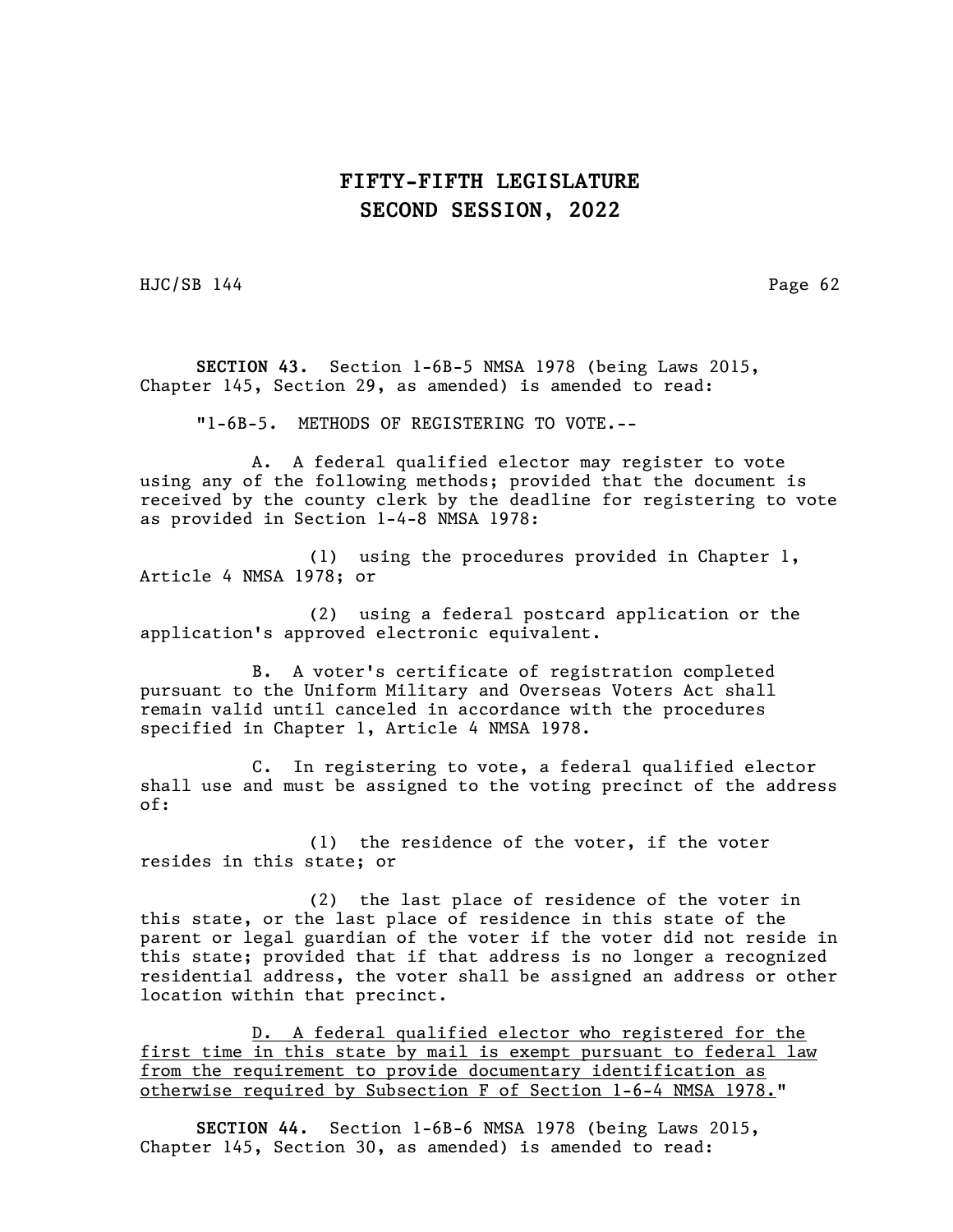HJC/SB 144 Page 63

"1-6B-6. METHODS OF APPLYING FOR MILITARY-OVERSEAS BALLOT-- TIMELINESS--SCOPE OF APPLICATION FOR MILITARY-OVERSEAS BALLOT.--

A. A federal qualified elector who is currently registered to vote in this state may [by the deadline specified in the Absent Voter Act for receipt of mailed ballot applications] apply for a military-overseas ballot by:

(1) using a mailed ballot application pursuant to the Absent Voter Act; or

(2) using the federal postcard application or the application's electronic equivalent.

B. A federal qualified elector who is not currently registered to vote in this state may, by the deadline in the Election Code for registering to vote, simultaneously register to vote and apply for a military-overseas ballot by using a federal postcard application or the application's electronic equivalent.

C. An application for a military-overseas ballot for  $[a]$ primary election] any election conducted pursuant to the Election Code, whether or not timely, is effective as an automatic application for a military-overseas ballot for [the general election] all subsequent elections the voter is eligible to participate in through the conclusion of the election cycle.

D. An application [for a military-overseas ballot is effective as an automatic application for a military-overseas ballot for a top-two runoff election necessary to conclude the election for which the application was submitted] from a federal qualified elector who provides information permitting secured electronic delivery of the ballot is timely if received by the county clerk no later than three days prior to election day. An application from a federal qualified elector who does not provide information permitting secured electronic delivery of the ballot is timely if received by the county clerk by the deadline specified in the Absent Voter Act for receipt of mailed ballot applications."

SECTION 45. Section 1-6B-10 NMSA 1978 (being Laws 2015, Chapter 145, Section 34, as amended) is amended to read: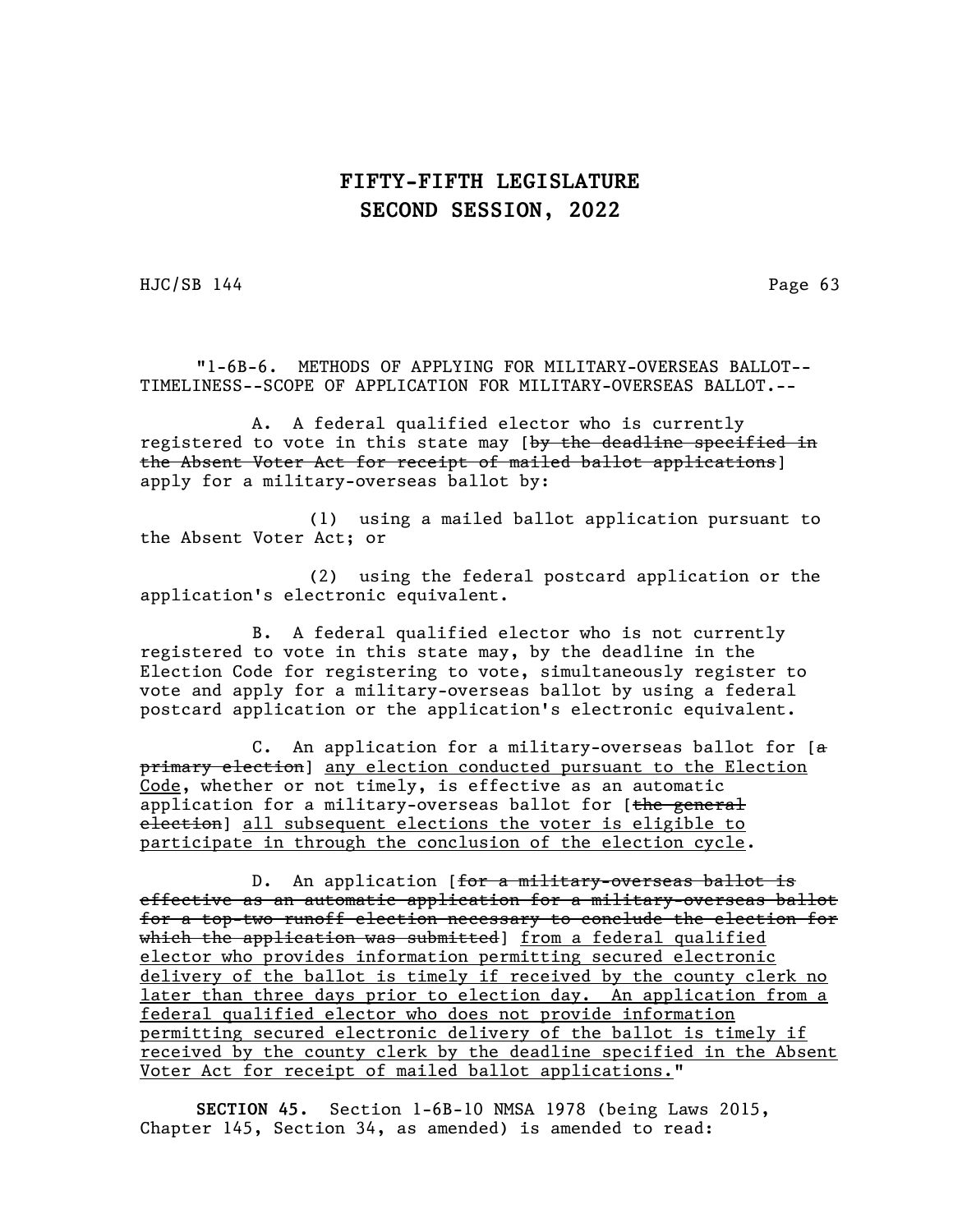HJC/SB 144 Page 64

"1-6B-10. USE OF FEDERAL WRITE-IN ABSENTEE BALLOT-- QUALIFICATION.--

A. A federal qualified elector may use a federal writein absentee ballot to vote for all offices and ballot questions in an election.

B. In completing the federal write-in absentee ballot, the federal qualified elector may designate a candidate by writing in the name of the candidate. In a general election when voting for a specified office, a federal qualified elector may in the alternate complete the federal write-in absentee ballot by writing in the name of a political party, in which case the ballot shall be counted for the candidate of that political party.

C. A qualified federal write-in absentee ballot shall be processed [by] during the [canvassing board] county canvass in the same manner as a provisional ballot. A federal write-in absentee ballot from a federal qualified elector shall not be qualified if the federal qualified elector voted on any other type of ballot. A federal write-in absentee ballot of an overseas voter shall not be qualified if the ballot is submitted from any location in the United States."

SECTION 46. Section 1-6C-2 NMSA 1978 (being Laws 2019, Chapter 226, Section 2) is amended to read:

"1-6C-2. DEFINITIONS.--As used in the Intimate Partner Violence Survivor Suffrage Act:

A. "administrator" means the person appointed by the secretary of state to administer the election component of the confidential substitute address program;

B. "appropriate county clerk" means the county clerk of the county in which the residential address on a voter registration certificate is located and includes the elected official, the county clerk's chief deputy, an appointed election board and employees or agents of the county clerk with duties related to the Intimate Partner Violence Survivor Suffrage Act;

C. "certification" means the procedure provided by the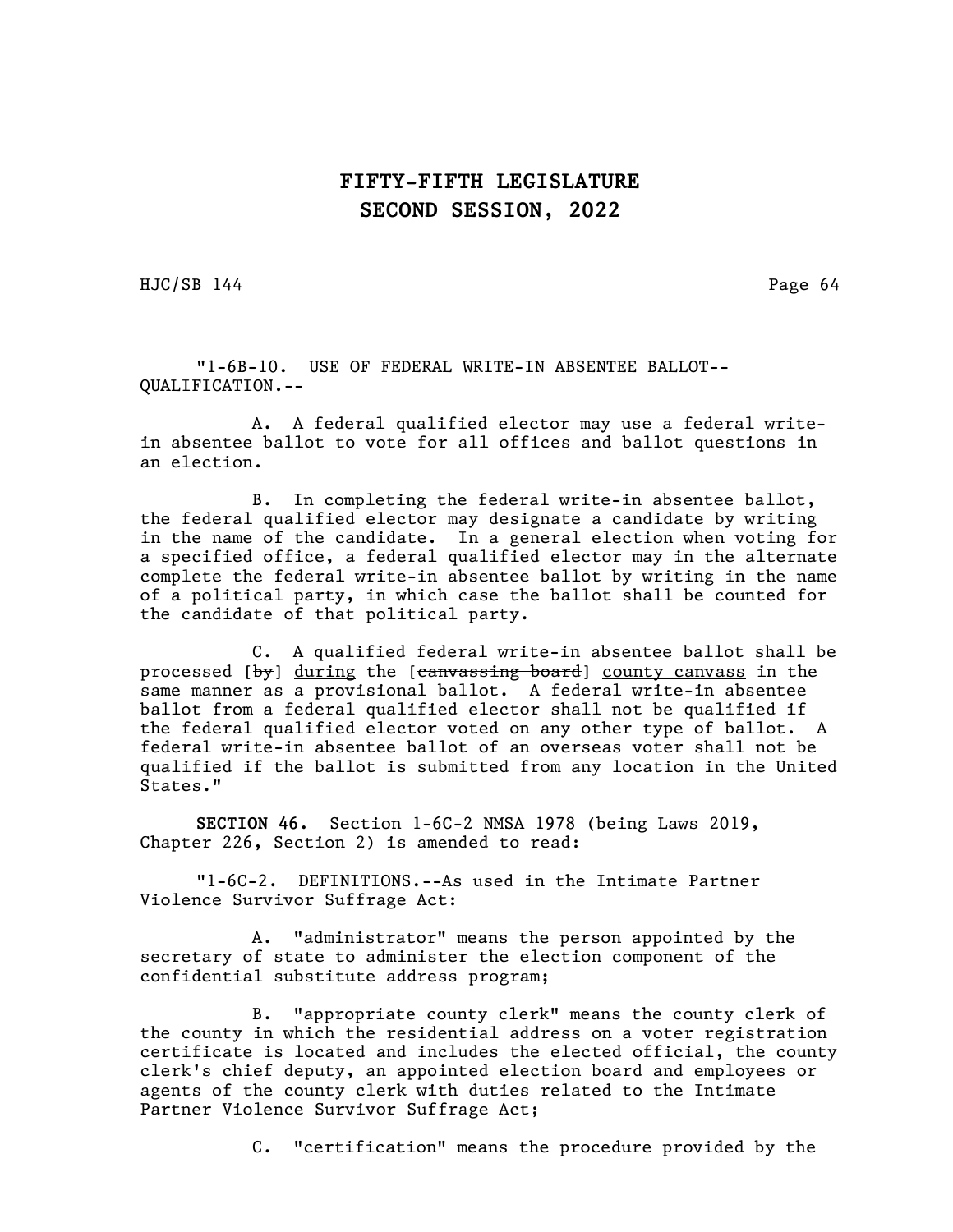HJC/SB 144 Page 65

Confidential Substitute Address Act for a person to be certified as a participant in the confidential substitute address program;

D. "confidential substitute address program" means the program administered by the secretary of state pursuant to the Confidential Substitute Address Act;

E. "decertification" means the procedure provided by the Confidential Substitute Address Act for a person to be decertified as a participant in the confidential substitute address program;

F. "delivery address" means the address where a voterparticipant receives mail;

G. "election" means a statewide or special election called, conducted and canvassed pursuant to the provisions of the Election Code;

H. "participant" means a person certified to participate in the confidential substitute address program pursuant to the procedures of the Confidential Substitute Address Act; and

I. "voter-participant" means a participant who is also a voter or a participant who is also a qualified resident who may be considered a voter pursuant to Section 1-4-2 NMSA 1978."

SECTION 47. Section 1-6C-6 NMSA 1978 (being Laws 2019, Chapter 226, Section 6) is amended to read:

"1-6C-6. TRANSMISSION OF BALLOTS TO VOTER-PARTICIPANTS.--

A. On the thirty-fifth day before an election, on behalf of each voter-participant eligible to vote in that election, the administrator shall request from each appropriate county clerk the ballot to be used by each voter-participant registered to vote in that county.

B. The request shall not reveal the name or address of the voter-participant. In place of a voter-participant's name and address, the administrator shall provide the appropriate county clerk the random identifier and verification code associated with the voter-participant for that election. The request made pursuant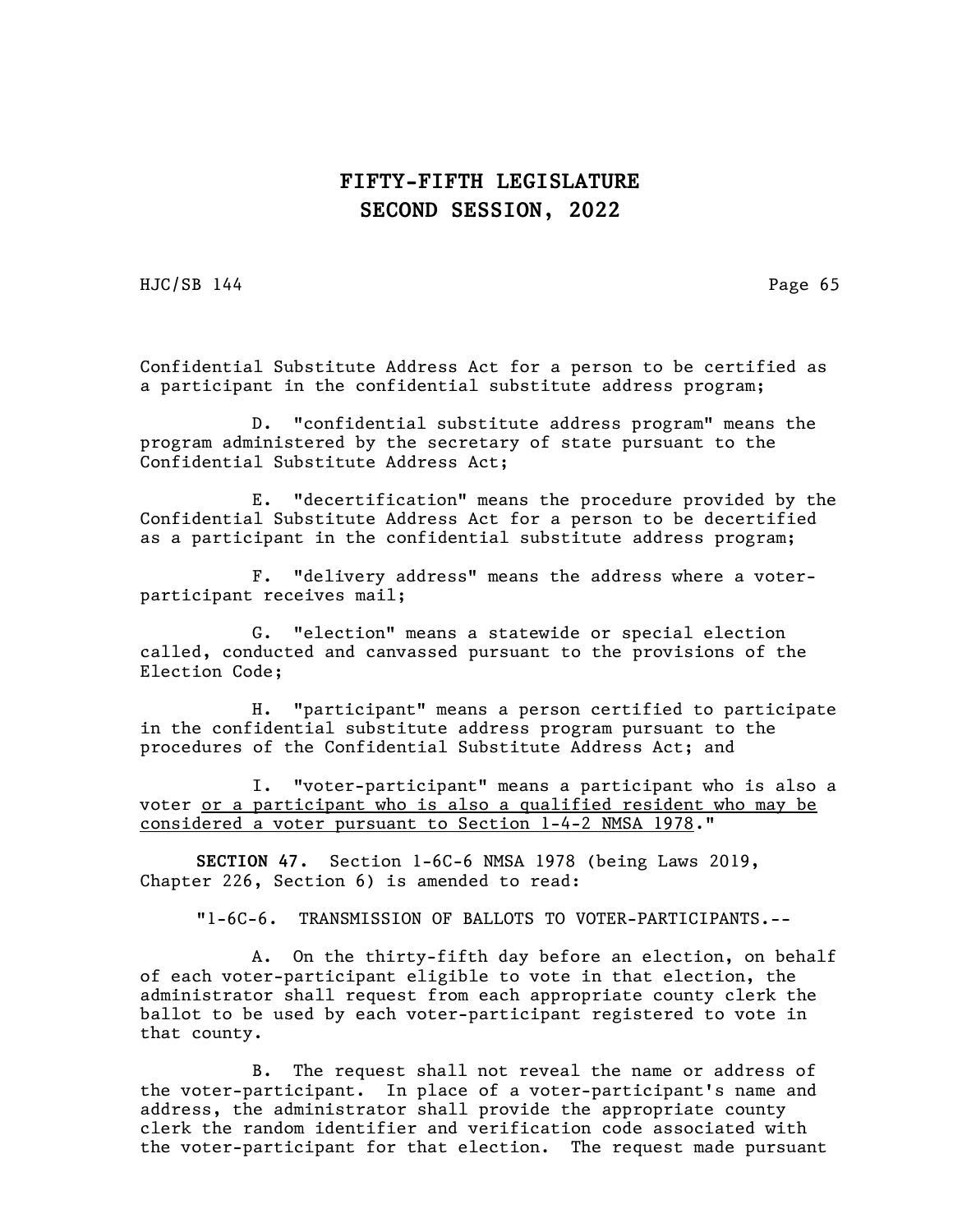HJC/SB 144 Page 66

to this section is a record related to voting subject to the disclosure and retention procedures of Section 1-12-69 NMSA 1978.

C. No later than thirty-two days before the election, the appropriate county clerk shall transmit to the administrator the ballot for each voter-participant registered to vote in that county.

D. Twenty-eight days before the election, the administrator shall mail a ballot and balloting materials to a voter-participant's delivery address, along with a return envelope necessary to return the voted ballot to the appropriate county clerk. The return envelope shall be the same as for all other voters, except that in place of the required voter identification to be written under the privacy flap, the administrator shall provide the random identifier assigned to that voter-participant for that election. The return envelope for the voted ballot shall be postage-paid and the return address shall be the address for the appropriate county clerk.

E. When a participant registers to vote or updates a voter registration after the thirty-fifth day before an election but before the deadline to register to vote or to update an existing registration pursuant to Section 1-4-8 NMSA 1978, the administrator shall:

(1) request from the appropriate county clerk, and the appropriate county clerk shall transmit to the administrator as soon as practicable, a ballot and balloting materials; and

(2) send a voter-participant the ballot and balloting materials within twenty-four hours of receipt from the appropriate county clerk.

F. When an unvoted ballot is transmitted to the administrator on behalf of a voter-participant, the appropriate county clerk shall note in the ballot register the random identifier in place of the voter-participant's name and the address of the confidential substitute address program in place of the voterparticipant's address and shall not note the voter-participant's gender or year of birth.

G. A voter-participant needing a replacement ballot may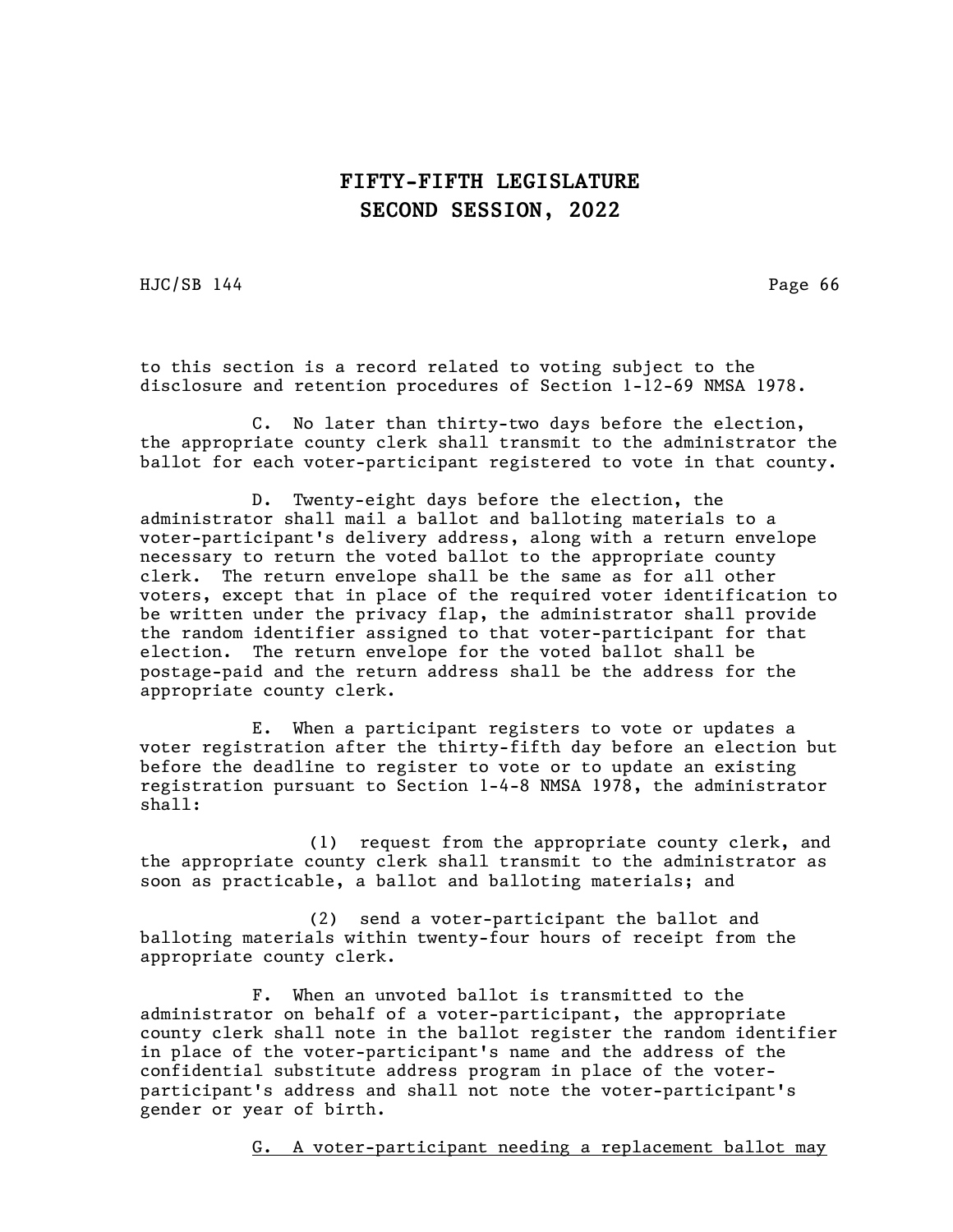HJC/SB 144 Page 67

appear in person only at the office of the county clerk and execute an affidavit stating that the voter-participant wishes to void any previous mailed ballot that was mailed in that election. When completing the affidavit, the voter-participant shall use the random identifier in place of the voter-participant's name and the verification code in place of the voter-participant's signature. Upon receipt of the sworn affidavit, if the ballot register does not show that a ballot from the voter-participant has been received in that election, the county clerk shall void the ballot that was previously issued and issue to the voter-participant a replacement ballot and ballot materials, which shall include the voterparticipant's random identifier, but the county clerk shall not provide to the voter-participant the verification code when issuing a replacement ballot pursuant to this subsection."

SECTION 48. Section 1-6C-7 NMSA 1978 (being Laws 2019, Chapter 226, Section 7) is amended to read:

"1-6C-7. RECEIPT OF VOTED BALLOTS FROM VOTER-PARTICIPANTS.--

A. A voted ballot shall be returned by the voterparticipant to the appropriate county clerk. A voted ballot from a voter-participant shall be considered timely if it is received no later than the deadline for receiving mailed absentee ballots or mailed ballots pursuant to Section 1-6-10 NMSA 1978.

B. When a voted ballot is received from a voterparticipant, the appropriate county clerk or election board shall compare the random identifier provided by the voter-participant under the privacy flap to the list of random identifiers provided by the administrator for that election. If the random identifier appears in both places, the appropriate county clerk shall verify that the verification code assigned to that random identifier for that election matches the verification code provided by the voterparticipant under the privacy flap in lieu of the voter's signature. If the verification code is on the list provided by the administrator for use in that election and matches the random identifier assigned by the administrator to identify the voterparticipant, the ballot shall be qualified and processed in the same manner as mailed absentee ballots or mailed ballots received and qualified in that election.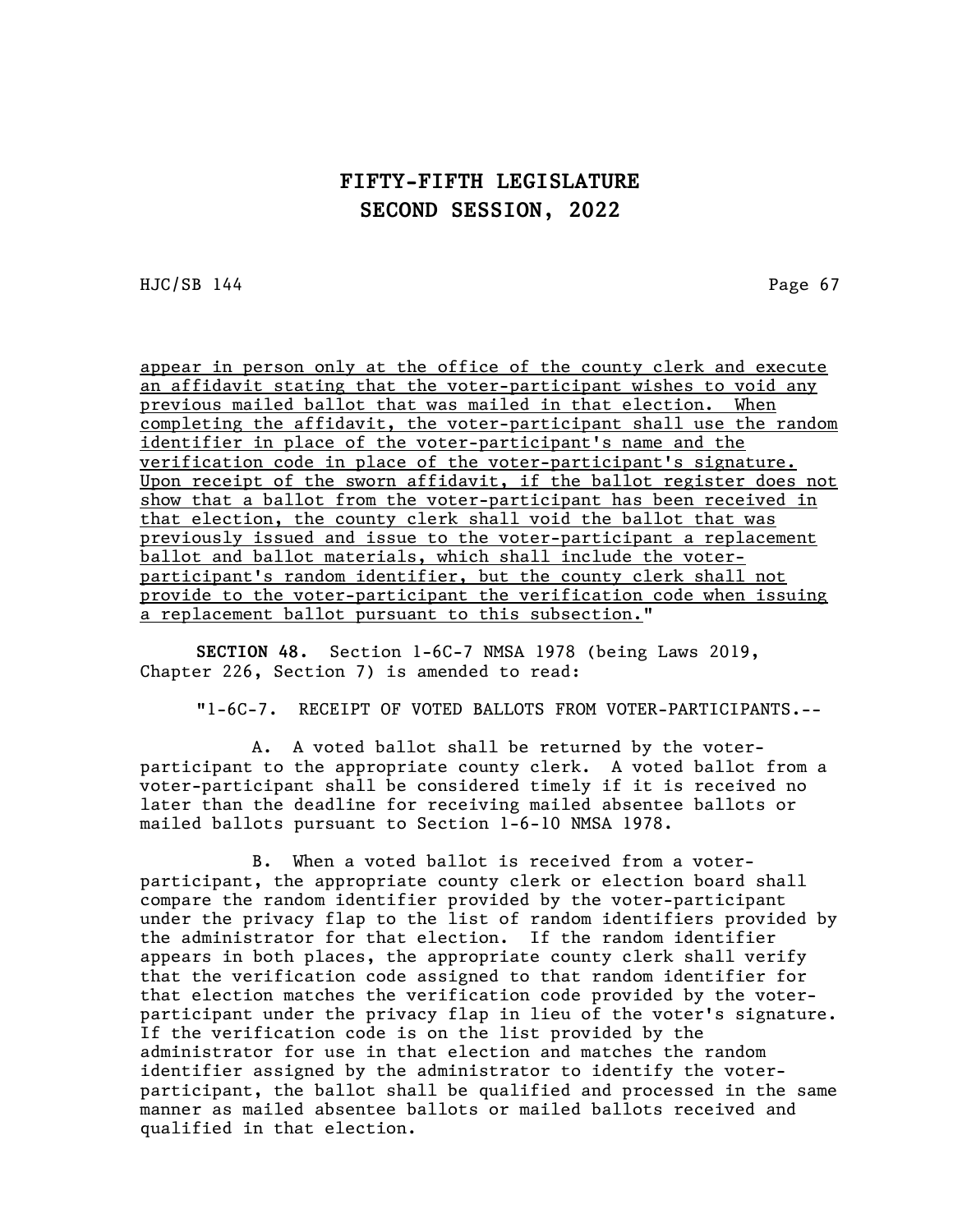HJC/SB 144 Page 68

C. If either the random identifier or the verification code is missing, or if the random identifier and verification code under the privacy flap do not match, the ballot shall not be qualified and shall be disposed of in the same manner as mailed absentee ballots or mailed ballots received in that election and not qualified.

D. Following an election and within the time frames provided in the Election Code, the appropriate county clerk shall provide to the administrator using the random identifier for that election the voter credit information for each voter-participant who voted [and the appropriate notations for any voter-participant whose election mail was returned as undeliverable]."

SECTION 49. Section 1-8-2 NMSA 1978 (being Laws 1969, Chapter 240, Section 152, as amended) is amended to read:

"1-8-2. NOMINATION BY MINOR POLITICAL PARTY--CONVENTION-- DESIGNATED NOMINEES.--

A. If the rules of a minor political party require nomination by political convention:

(1) the chair and secretary of the state political convention shall certify to the secretary of state the names of their party's nominees for United States senator, United States representative, all elective state offices, legislative offices elected from multicounty districts, [the public regulation commission] all elective judicial officers in the judicial department and all offices representing a district composed of more than one county; and

(2) the chair and secretary of the county political convention shall certify to the county clerk the names of their party's nominees for elected county offices and for legislative offices elected from a district located wholly within one county or that is composed of only one county.

B. The names certified to the secretary of state shall be filed on the twenty-third day following the primary election in the year of the general election and shall be accompanied by nominating petitions containing the signatures of voters totaling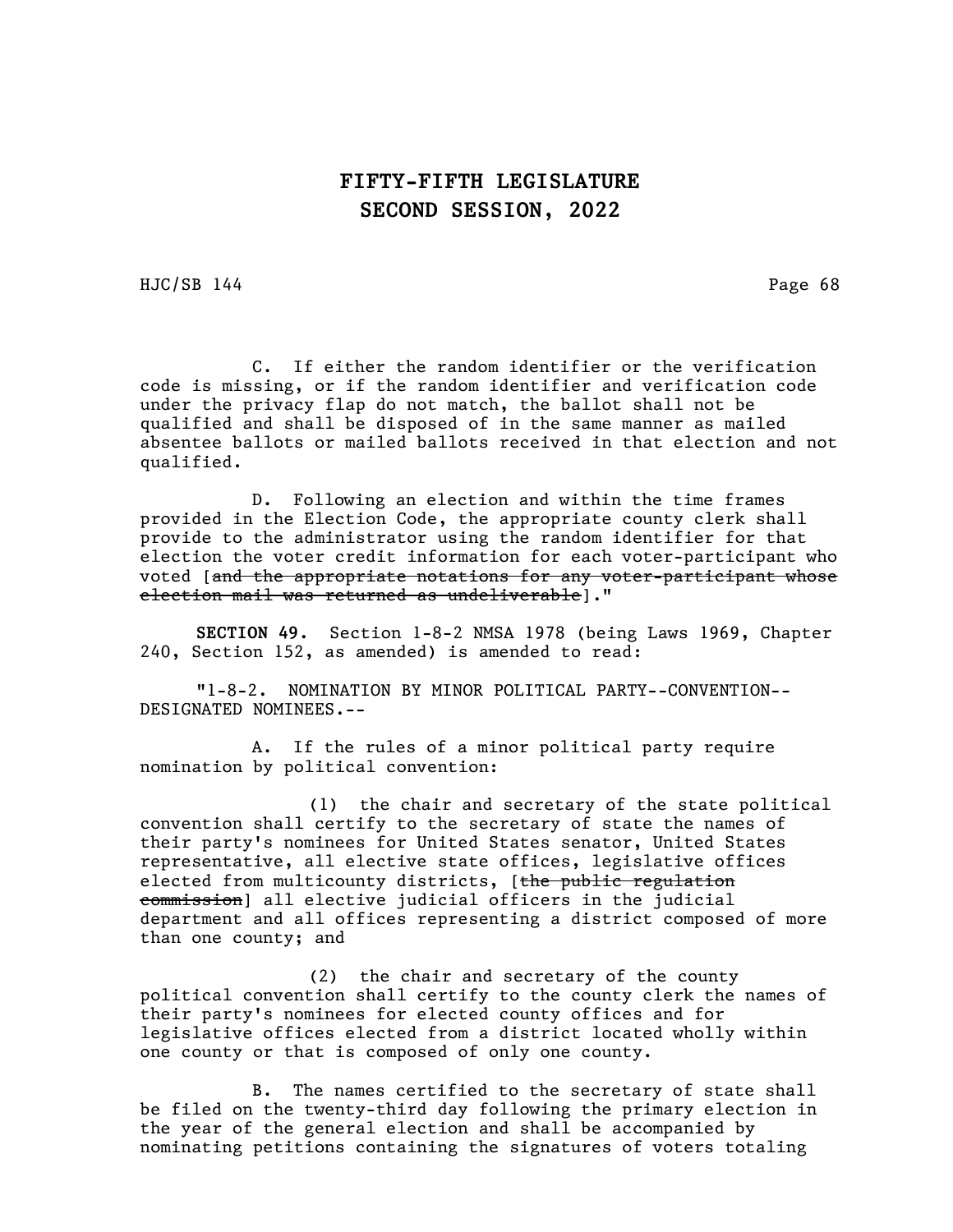HJC/SB 144 Page 69

not less than one percent of the total number of votes cast for governor at the last preceding general election at which a governor was elected:

(1) in the state for statewide offices; and

(2) in the district for offices other than statewide offices; provided that if there are fewer members of the minor party registered to vote in the state for statewide offices or registered to vote in the district for offices other than statewide offices than the number of signatures required for that office, nominating petitions shall contain the signatures of voters totaling not less than the required number of signatures of voters for independent candidates for the same office; and provided further that for the public education commission, nominating petitions shall be signed by at least one-third of the number of signatures that would otherwise be required, and for a judicial office, nominating petitions shall be signed by two-thirds of the number of signatures that would otherwise be required.

The petition shall contain a statement that the voters signing the petition are residents of the area to be represented by the office for which the person being nominated is a candidate.

C. The names certified to the county clerk shall be filed on the twenty-third day following the primary election in the year of the general election and shall be accompanied by a nominating petition containing the signatures of voters totaling not less than one percent of the total number of votes cast for governor at the last preceding general election at which a governor was elected:

(1) in the county for countywide offices; and

(2) in the district for offices other than countywide offices; provided that if there are fewer members of the minor party registered to vote in the county for countywide offices or registered to vote in the district for offices other than countywide offices than the number of signatures required for that office, nominating petitions shall contain the signatures of voters totaling not less than the required number of signatures of voters for independent candidates for the same office; and provided further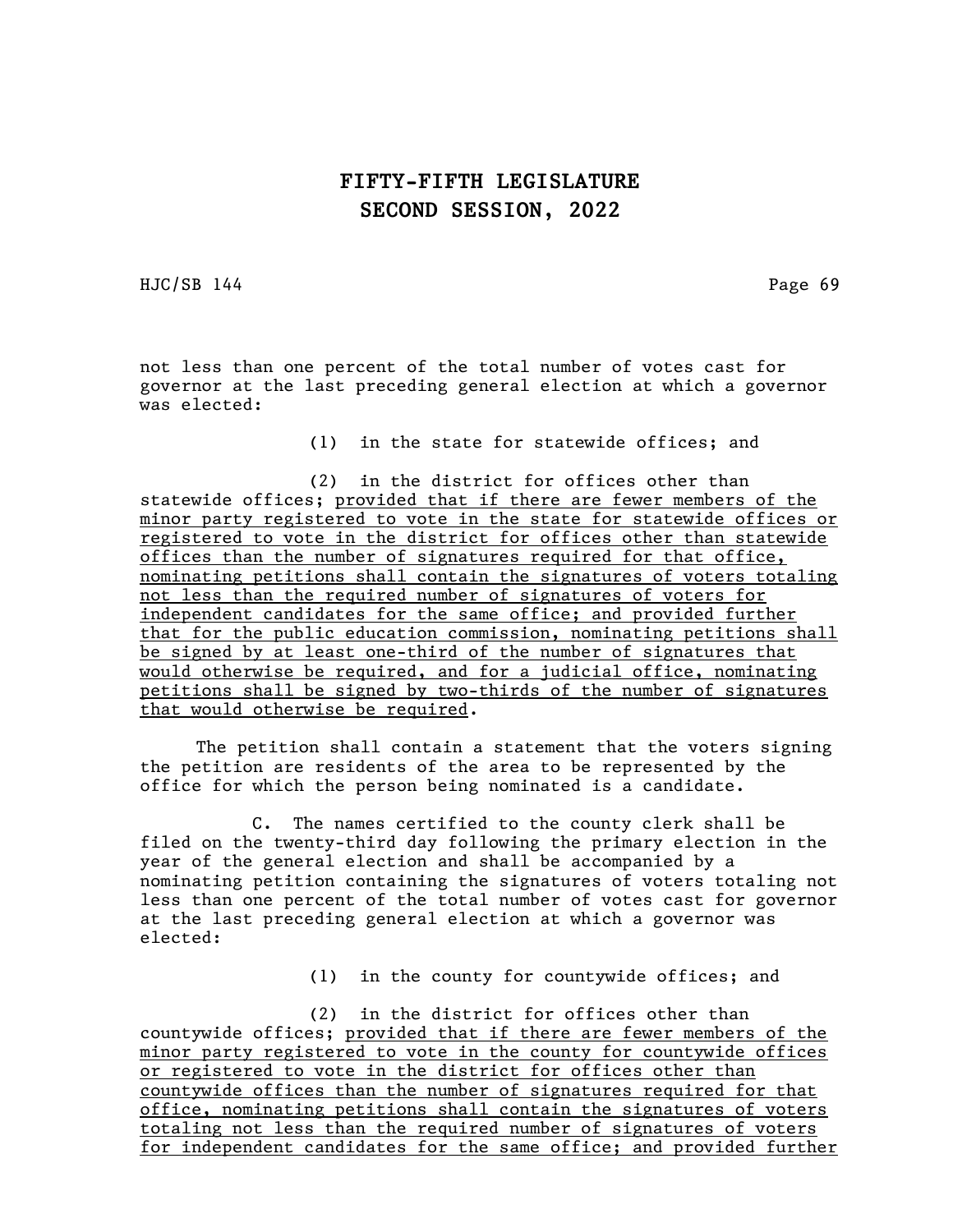HJC/SB 144 Page 70

#### that for a judicial office, nominating petitions shall be signed by two-thirds of the number of signatures that would otherwise be required.

The petition shall contain a statement that the voters signing the petition are residents of the area to be represented by the office for which the person being nominated is a candidate.

D. Except in the case of a political party certified in the year of the election, persons certified as candidates shall be members of that party on the day the secretary of state issues the general election proclamation.

E. When a political party is certified in the year of the general election, and after the day the secretary of state issues the general election proclamation, a person certified as a candidate shall be:

(1) a member of that party not later than the date the political party filed its rules and qualifying petitions pursuant to Sections 1-7-2 and 1-7-4 NMSA 1978; and

(2) a resident in the district of the office for which the person is a candidate on the date of the secretary of state's proclamation for the general election or in the case of a person seeking the office of United States senator or United States representative, a resident within New Mexico on the date of the secretary of state's proclamation for the general election. No person who is a candidate for a party in a primary election may be certified as a candidate for a different party in the general election in the same election cycle.

F. No voter shall sign a petition prescribed by this section for more persons than the number of candidates necessary to fill the office at the next ensuing general election."

SECTION 50. Section 1-8-3 NMSA 1978 (being Laws 1969, Chapter 240, Section 153, as amended) is amended to read:

"1-8-3. NOMINATION BY MINOR POLITICAL PARTY--OTHER METHODS.-- If the rules and regulations of a minor political party require nomination by a method other than a political convention: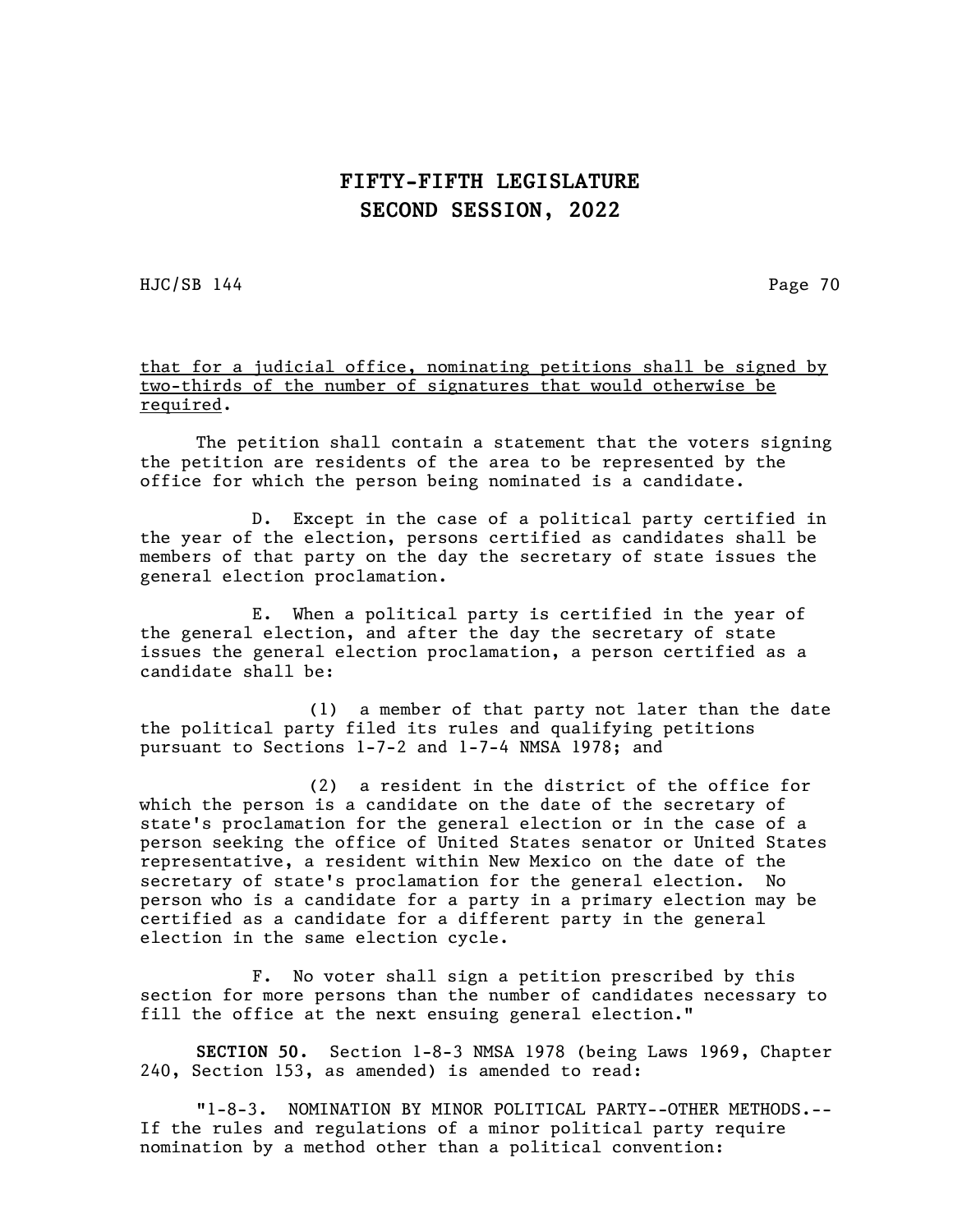HJC/SB 144 Page 71

A. the state [chairman] chair and the governing board of the state party shall certify to the secretary of state the names of their party's nominees for United States senator, United States representative, all elective state offices, legislative offices elected from multicounty districts, [public regulation commission] all elective judicial officers in the judicial department and all offices representing a district composed of more than one county;

B. the county [chairman] chair and the governing board of the county party shall certify to the county clerk the names of their party's nominees for elected county offices and for legislative offices elected from a district located wholly within one county or that is composed of only one county; and

C. the names of such nominees shall be filed in the same time and manner prescribed by the Election Code for convention-designated nominees of minor political parties, and each list of names certified shall be accompanied by the petition containing a list of signatures and addresses of voters as prescribed for convention-designated nominees."

SECTION 51. Section 1-8-6 NMSA 1978 (being Laws 1969, Chapter 240, Section 156, as amended) is amended to read:

"1-8-6. VACANCY ON PRIMARY BALLOT.--Regardless of the cause, no vacancy on the primary election ballot occurring after the period for filing a declaration of candidacy [or the date of filing with the secretary of state a certificate of designation by state convention, whichever the case may be] shall be filled."

SECTION 52. Section 1-8-7 NMSA 1978 (being Laws 1969, Chapter 240, Section 157, as amended) is amended to read:

"1-8-7. VACANCY ON GENERAL ELECTION BALLOT--DEATH OF CANDIDATE OR RESIGNATION OR DEATH OF OFFICE HOLDER BEFORE PRIMARY.--

A. Vacancies on the general election ballot may be filled as provided in Subsection B of this section if after a primary election there is no nominee of a major political party for a public office to be filled in the general election and if the vacancy was caused by: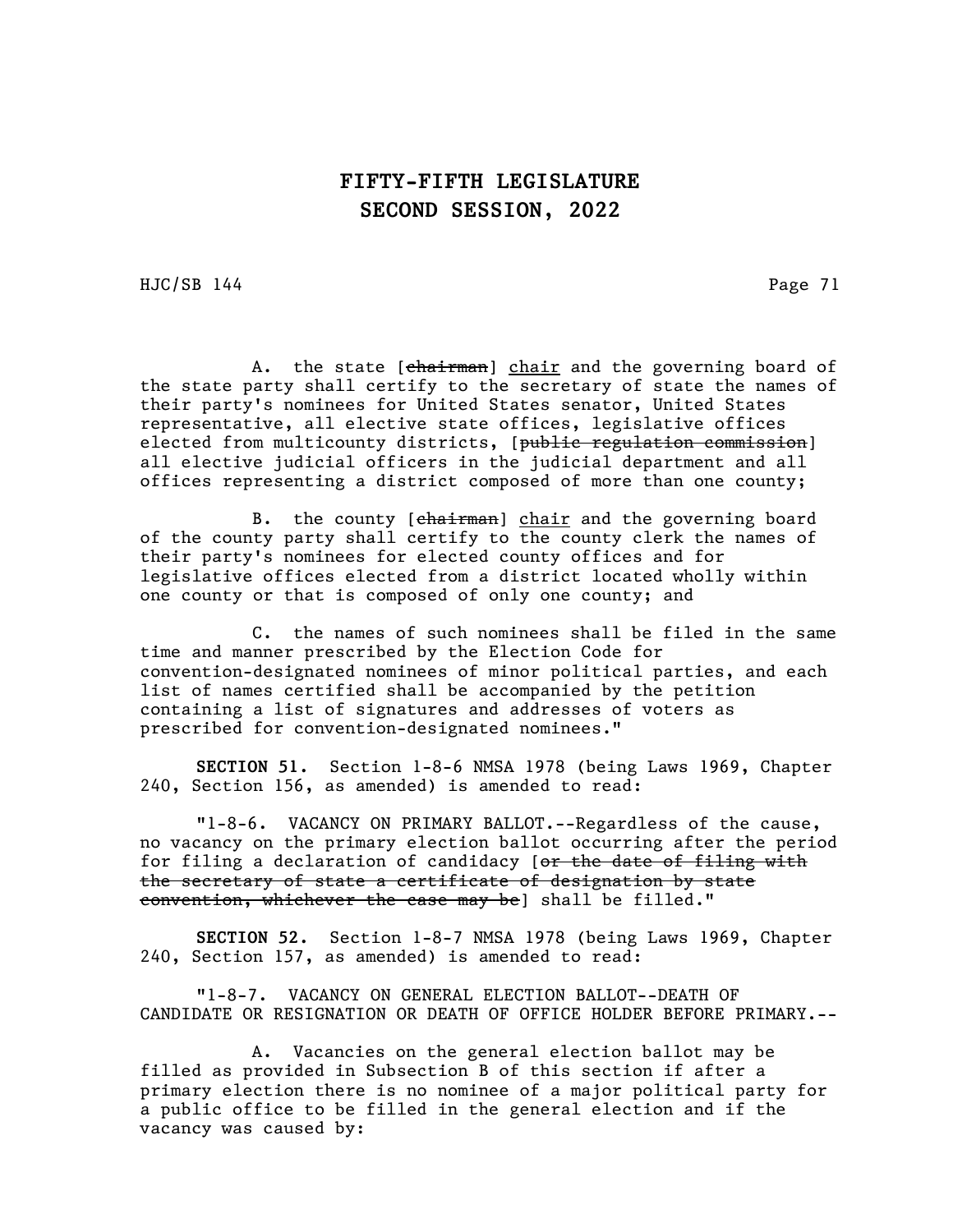HJC/SB 144 Page 72

(1) the death of a candidate after filing of the declaration of candidacy [or after certification as a conventiondesignated nominee] and before the primary election;

(2) the failure of a major political party to nominate a candidate for lieutenant governor; provided that the major political party nominated a candidate for governor; or

(3) the resignation or death of a person holding a public office after the last Friday before the first Tuesday in March, when such office was not included in the general election proclamation and is required by law to be filled at the next succeeding general election after the vacancy is created.

B. The vacancy may be filled subsequent to the primary election by the central committee of the state or county political party, as the case may be, as provided by Subsection A of Section 1-8-8 NMSA 1978.

C. [The name of the person to fill the vacancy on the general election ballot shall be] Appointments to fill vacancies in the list of a party's nominees shall be made and filed with the proper filing officer [on a form approved by the secretary of state] on the twenty-third day after the primary election using the form prescribed by the secretary of state, along with  $[a]$  the declaration of candidacy subscribed and sworn by the selected nominee and the required form for candidates pursuant to the Campaign Reporting Act.

D. When the name of a nominee is filed as provided in this section, the name shall be placed on the general election ballot as the party's candidate for that office."

SECTION 53. Section 1-8-8 NMSA 1978 (being Laws 1969, Chapter 240, Section 158, as amended) is amended to read:

"1-8-8. VACANCY ON GENERAL ELECTION BALLOT--OCCURRING AFTER PRIMARY.--

A. If after a primary election, but [seventy] ninety or more days before the general election, a vacancy occurs, for any cause, in the list of the nominees of a qualified political party for any public office to be filled in the general election, or a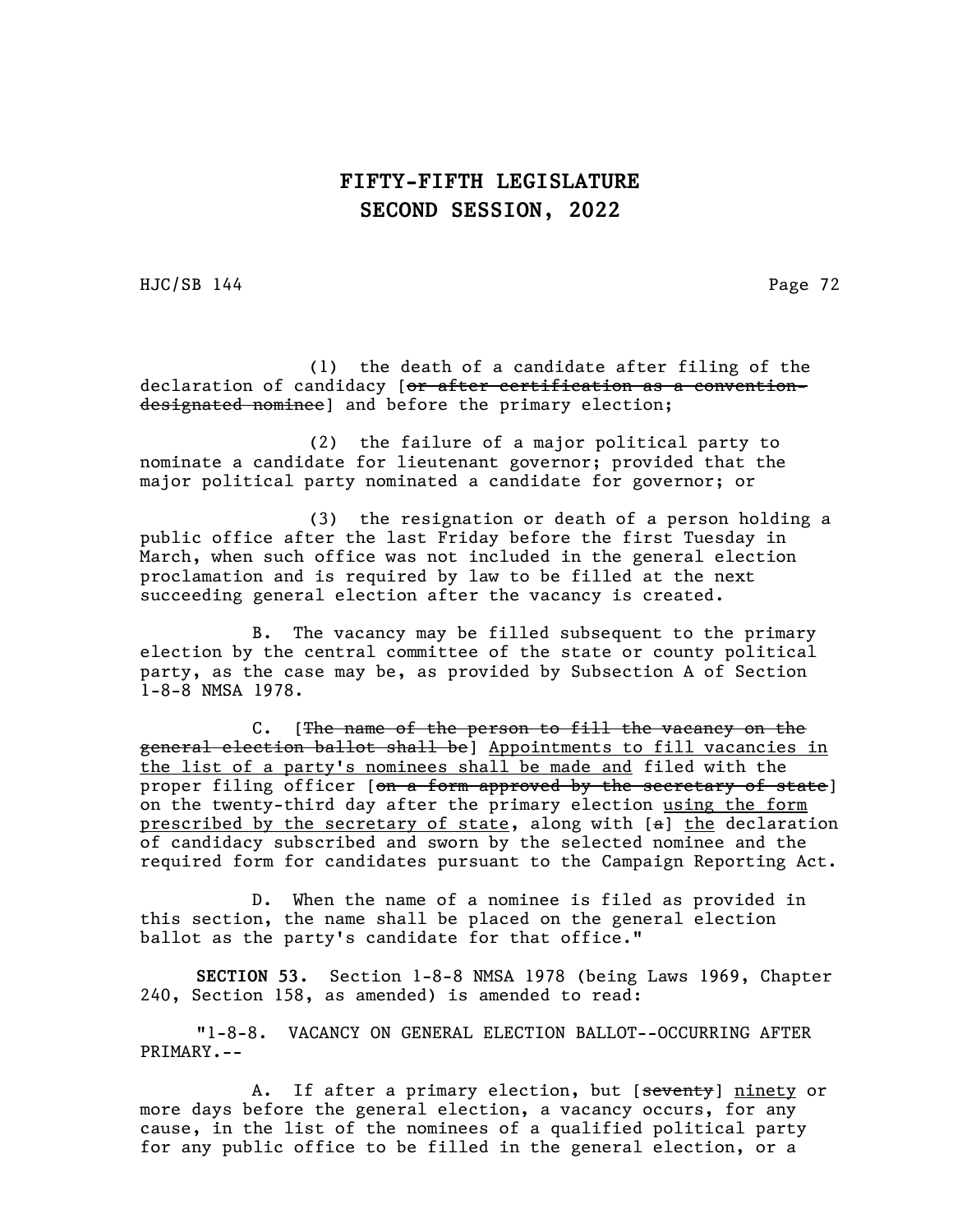HJC/SB 144 Page 73

vacancy occurs because of the resignation or death of a person holding a public office not included in the secretary of state's general election proclamation and which office is required by law to be filled at the next succeeding general election, or a vacancy occurs because a new public office is created and was not included in the secretary of state's general election proclamation but is capable by law of being filled at the next succeeding general election, the vacancy on the general election ballot may be filled by:

(1) the central committee of the state political party filing the name of its nominee for the office with the proper filing officer when the office is a federal office, state office, district office or multicounty legislative district office; and

(2) the central committee of the county political party filing the name of its nominee for the office with the proper filing officer when the office is a magistrate office, county office or legislative district office where the district is entirely within the boundaries of a single county.

B. Appointments made pursuant to Subsection A of this section shall qualify pursuant to Section 1-8-18 NMSA 1978.

C. The county or state central committee members making the appointment pursuant to Subsection A of this section shall be as provided for in the rules of the respective party; provided that, at a minimum, the committee shall include those members residing within the boundaries of the area to be represented by the public office.

D. Appointments to fill vacancies in the list of a party's nominees shall be made and filed with the proper filing officer on or before the seventieth day prior to a general election using [a] the form [approved] prescribed by the secretary of state [at least sixty-three days prior to the general election], along with [a] the declaration of candidacy form subscribed and sworn by the selected nominee and the [required] form for candidates pursuant to the Campaign Reporting Act.

E. When the name of a nominee is filed as provided in this section, the name shall be placed on the general election ballot as the party's candidate for that office."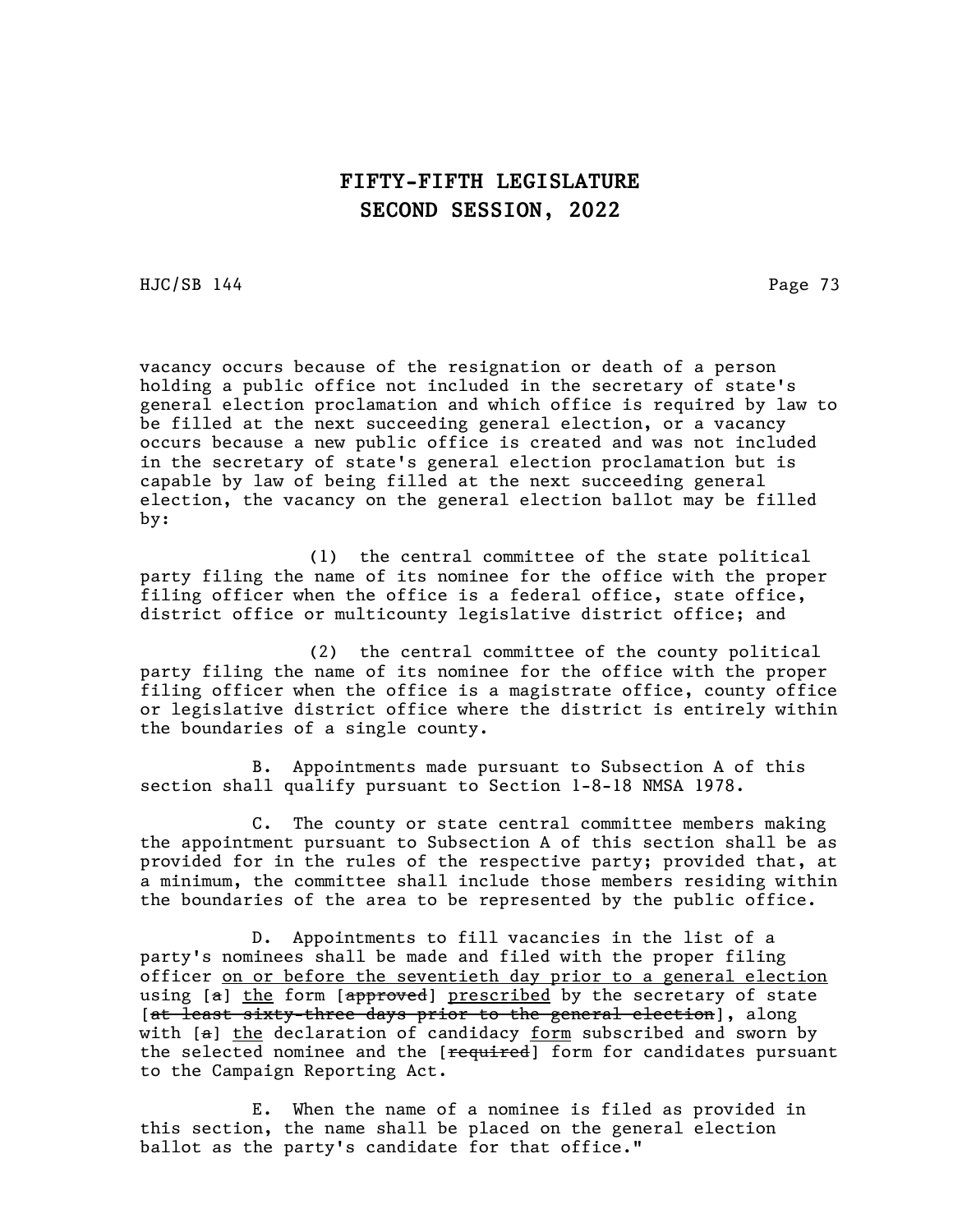HJC/SB 144 Page 74

SECTION 54. A new Section 1-8-10.1 NMSA 1978 is enacted to read:

"1-8-10.1. [NEW MATERIAL] SHORT TITLE.--Sections 1-8-10.1 through 1-8-52 NMSA 1978 may be cited as the "Primary Election  $Law$ "."

SECTION 55. Section 1-8-13 NMSA 1978 (being Laws 1969, Chapter 240, Section 162, as amended) is amended to read:

"1-8-13. PRIMARY [ELECTION LAW] AND GENERAL ELECTIONS-- CONTENTS OF PROCLAMATION.--The general election proclamation calling a primary and general election shall contain:

A. the names of the major political parties participating in the primary election;

B. the offices to be elected at the general election and for which each political party shall nominate candidates; provided that if any law is enacted by the legislature in the year in which the primary election is held and the law does not take effect until after the date to amend the proclamation but prior to the date to fill vacancies pursuant to Section 1-8-7 or 1-8-8 NMSA 1978, the secretary of state shall conform the proclamation to the intent of the law with respect to the offices for which each political party shall nominate candidates;

C. the date on which declarations of candidacy and nominating petitions for United States representative, any office voted upon by all the voters of the state, a legislative office, the office of district judge, district attorney, public education commission [public regulation commission] or magistrate shall be filed and the places where they shall be filed in order to have the candidates' names printed on the official ballot of their party at the primary election or in order to have the candidates' names printed on the official ballot at the general election, as applicable;

D. the date on and place at which declarations of candidacy shall be filed for any other office and filing fees paid or, in lieu thereof, a [pauper's statement of inability to pay] nominating petition;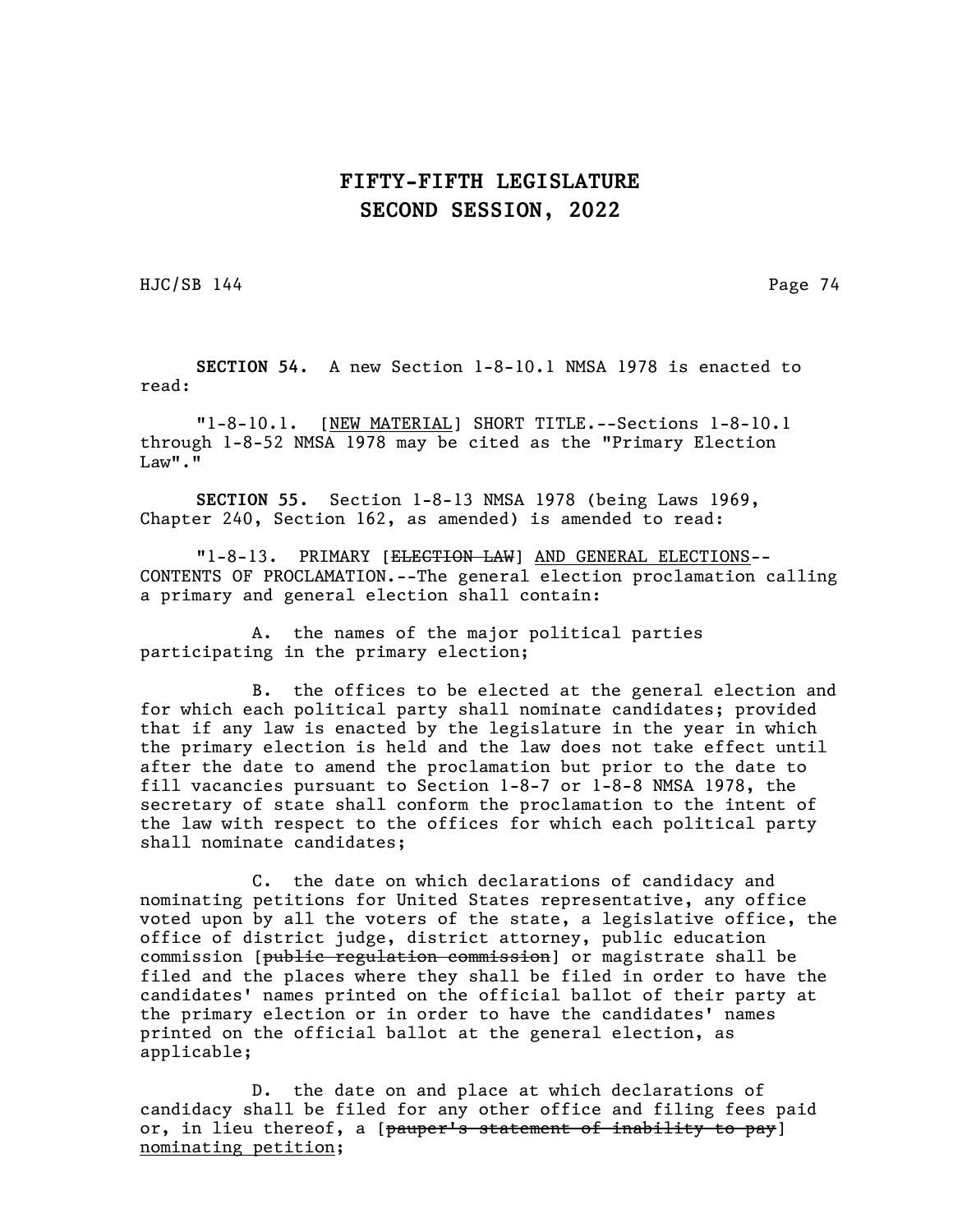HJC/SB 144 Page 75

[E. the final date on and place at which candidates for the office of United States representative and for any statewide office seeking preprimary convention designation by the major parties shall file petitions and declarations of candidacy;

F. the final date on which the major political parties shall hold state preprimary conventions for the designation of candidates;

G. the final date on and place at which certificates of designation of primary election candidates shall be filed by political parties with the secretary of state;

 $H_{\tau}$ ]  $E_{\cdot}$  the date on which declarations of candidacy for minor party candidates shall be filed and the places where the declarations of candidacy shall be filed in order to have the minor party candidate names printed on the official ballot of the general election;

 $[\frac{1}{\sqrt{1}}]$   $\underline{F.}$  the date on which declarations of candidacy for unaffiliated candidates shall be filed and the places where the declarations of candidacy shall be filed in order to have the unaffiliated candidate names printed on the official ballot of the general election;

 $[\frac{1}{\sqrt{1}}]$  G. the date on which declarations of candidacy for nonpartisan judicial retention shall be filed and the places where the declarations of candidacy shall be filed in order to have the judicial retention names printed on the official ballot of the general election; and

 $[K_{\tau}]$  H. the date on which declarations to be a write-in candidate are to be filed and the places where the declarations of candidacy shall be filed in order to have write-in votes counted and canvassed at the political party primary or general election."

SECTION 56. Section 1-8-16 NMSA 1978 (being Laws 1969, Chapter 240, Section 165, as amended) is amended to read:

"1-8-16. PRIMARY [ELECTION LAW] AND GENERAL ELECTIONS--PROCLAMATION--AMENDMENT.--The [governor] secretary of state may amend the proclamation between the time of its issuance and the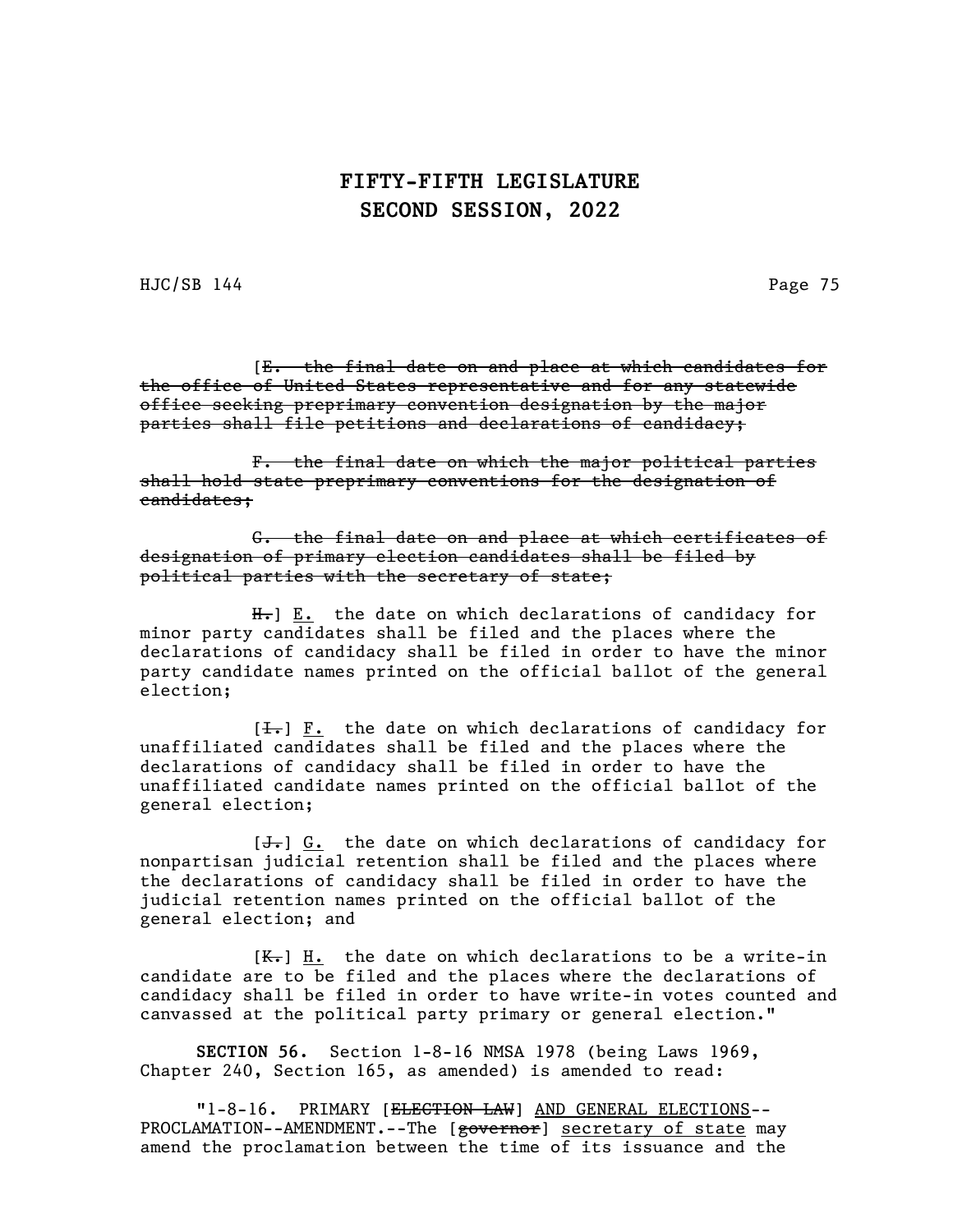HJC/SB 144 Page 76

first Tuesday in March to include a newly created public office that is capable by law of being filled at the next succeeding general election, or any existing office becoming vacant by removal, resignation or death when such vacancy occurs no later than the last Friday before the first Tuesday in March, or to provide for any corrections or omissions."

SECTION 57. Section 1-8-18 NMSA 1978 (being Laws 1969, Chapter 240, Section 167, as amended) is amended to read:

"1-8-18. PRIMARY ELECTION LAW--WHO MAY BECOME A CANDIDATE.--

A. No person shall become a candidate for nomination by a political party or have the person's name printed on the primary election ballot unless the person's record of voter registration shows:

(1) affiliation with that political party on the date of the secretary of state's general election proclamation; and

(2) residence in the district of the office for which the person is a candidate on the date of the secretary of state's general election proclamation or in the case of a person seeking the office of United States senator or United States representative, residence within New Mexico on the date of the secretary of state's general election proclamation.

B. A voter may challenge the candidacy of a person seeking nomination by a political party for the reason that the person does not meet the requirements of Subsection A of this section by filing a petition in the district court within ten days after the last day for filing a declaration of candidacy [or a statement of candidacy for convention designation]. The district court shall hear and render a decision on the matter within ten days after the filing of the petition. The decision of the district court may be appealed to the supreme court within five days after the decision is rendered. The supreme court shall hear and render a decision on the appeal forthwith."

SECTION 58. Section 1-8-21 NMSA 1978 (being Laws 1996, Chapter 20, Section 3, as amended) is amended to read: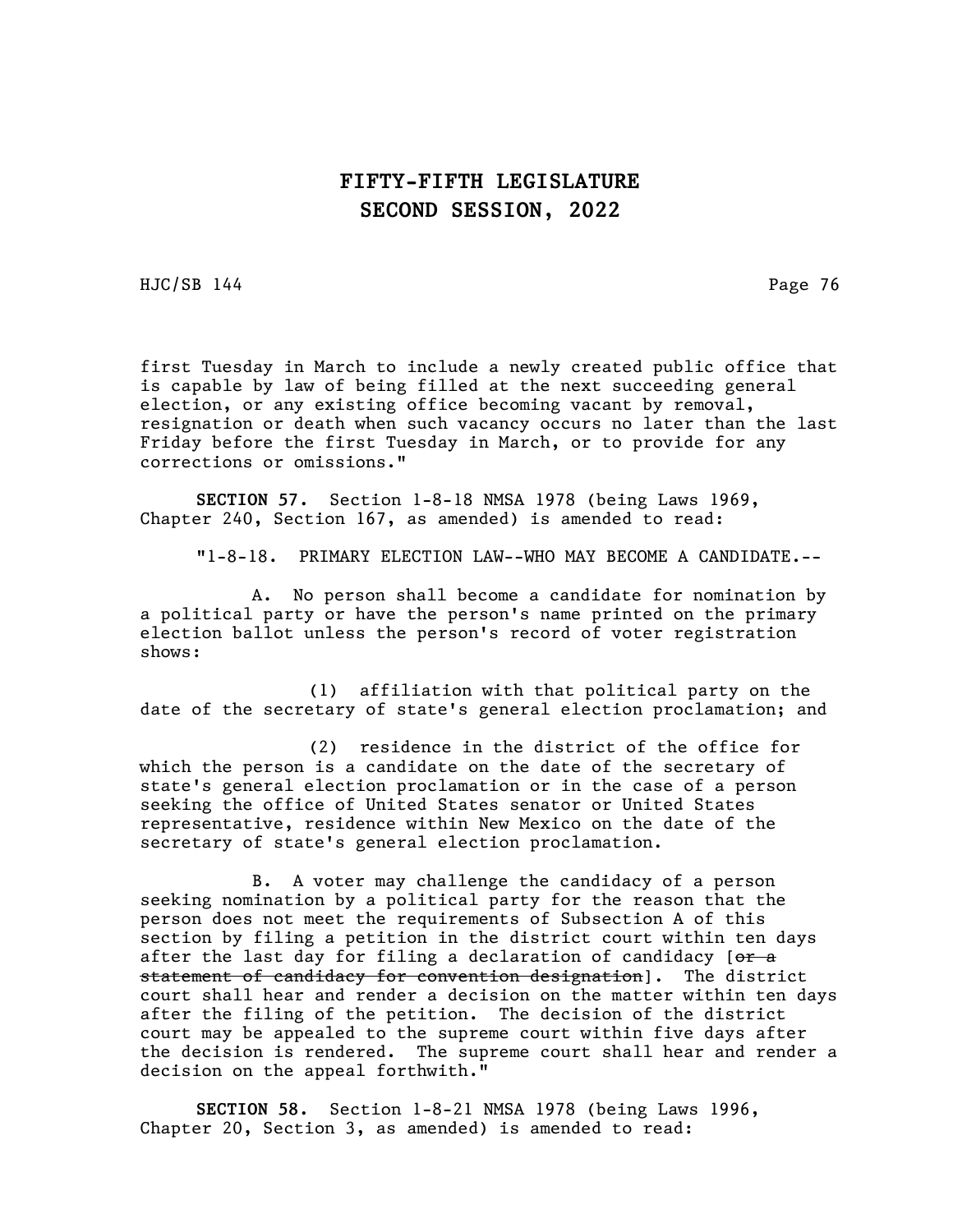HJC/SB 144 Page 77

"1-8-21. PRIMARY ELECTION--METHODS OF PLACING NAMES ON PRIMARY BALLOT.--

[A. All candidates seeking primary election nomination to a statewide office or the office of United States representative shall file declarations of candidacy with the proper filing officer. Candidates shall file nominating petitions at the time of filing their declarations of candidacy. Candidates who seek, but do not obtain, preprimary convention designation by a major political party may file new declarations of candidacy and nominating petitions pursuant to Section 1-8-33 NMSA 1978.

B. Except as provided in Subsection C of this section] A. Candidates for any [<del>other</del>] state office listed in the proclamation issued pursuant to Section  $[1-8-136]$  1-8-13 NMSA 1978 shall have their names placed on the primary election ballot by filing declarations of candidacy and nominating petitions with the proper filing officer.

[ $G-$ ] B. Candidates for any county office listed in the proclamation issued pursuant to Section 1-8-13 NMSA 1978 shall have their names placed on the primary election ballot by filing declarations of candidacy and paying a fifty-dollar (\$50.00) filing [fees] <u>fee</u> or filing [the proper paupers' statements] a nominating petition containing no fewer than ten signatures for offices elected by district or twenty signatures for offices elected countywide at the time of filing declarations of candidacy with the proper filing officer."

SECTION 59. Section 1-8-26 NMSA 1978 (being Laws 1975, Chapter 295, Section 12, as amended) is amended to read:

"1-8-26. PRIMARY ELECTION LAW--TIME OF FILING--DOCUMENTS NECESSARY TO QUALIFY FOR BALLOT--CHALLENGE.--

[A. Declarations of candidacy by preprimary convention designation for any statewide office or for the office of United States representative shall be filed with the proper filing officer on the first Tuesday in February of each even-numbered year between the hours of  $9:00$  a.m. and  $5:00$  p.m.

B. A. Declarations of candidacy for any [other] office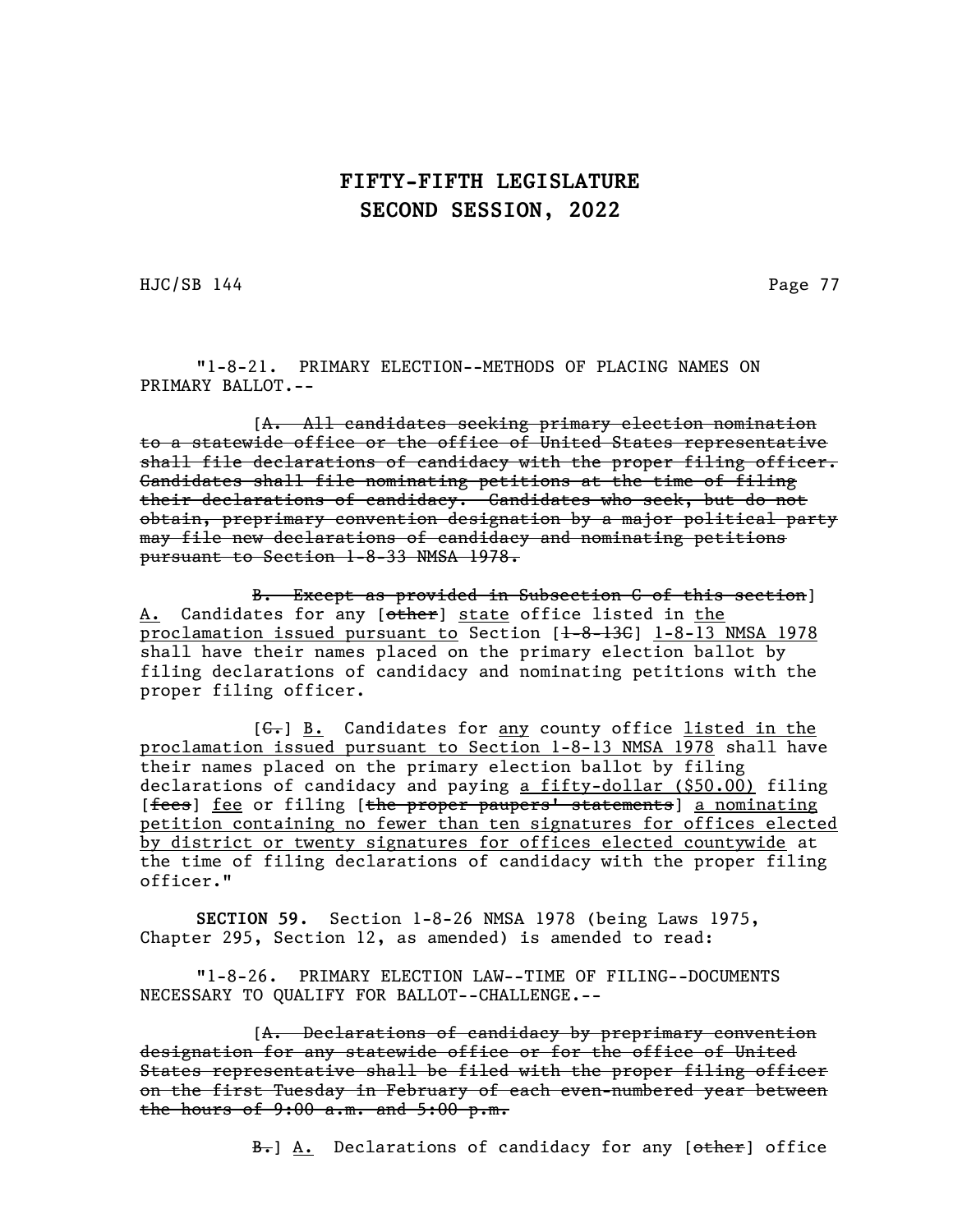HJC/SB 144 Page 78

to be nominated in the primary election shall be filed with the proper filing officer on the second Tuesday of March of each evennumbered year between the hours of 9:00 a.m. and 5:00 p.m.

[C. Certificates of designation shall be submitted to the secretary of state on the first Tuesday following the preprimary convention at which the candidate's designation took place between the hours of  $9:00$  a.m. and  $5:00$  p.m.

 $\overline{B}$ . No name shall be placed on the ballot until the person has been notified in writing by the proper filing officer that the certificate of registration on file, the declaration of candidacy and the petition, if required, are in proper order and that the person, based on those documents, is qualified to be a candidate. The proper filing officer shall mail the notice [no **later than 5:00 p.m.** on the Tuesday following the filing date.

 $[E_r]$  C. If a person is notified by the proper filing officer that the person is not qualified to be a candidate, the person may challenge that decision by filing a petition with the district court within ten days of the notification. The district court shall hear and render a decision on the matter within ten days after the petition is filed. The decision of the district court may be appealed to the supreme court within five days after the decision is rendered. The supreme court shall hear and render a decision on the appeal forthwith."

SECTION 60. Section 1-8-27 NMSA 1978 (being Laws 1969, Chapter 240, Section 172, as amended) is amended to read:

"1-8-27. PRIMARY ELECTION LAW--DECLARATION OF CANDIDACY-- MANNER OF FILING.--Each declaration of candidacy [by nominating petition or by preprimary convention designation] shall be delivered for filing in person by the candidate therein named or by a person acting, by virtue of written authorization, solely on the candidate's behalf. The proper filing officer shall not accept for filing more than one declaration of candidacy from any one individual [except that candidates who seek but fail to receive preprimary convention designation shall file a declaration of candidacy by nomination, according to provisions of the Primary Election Law, to have their names placed on the primary election  $b$ allot]."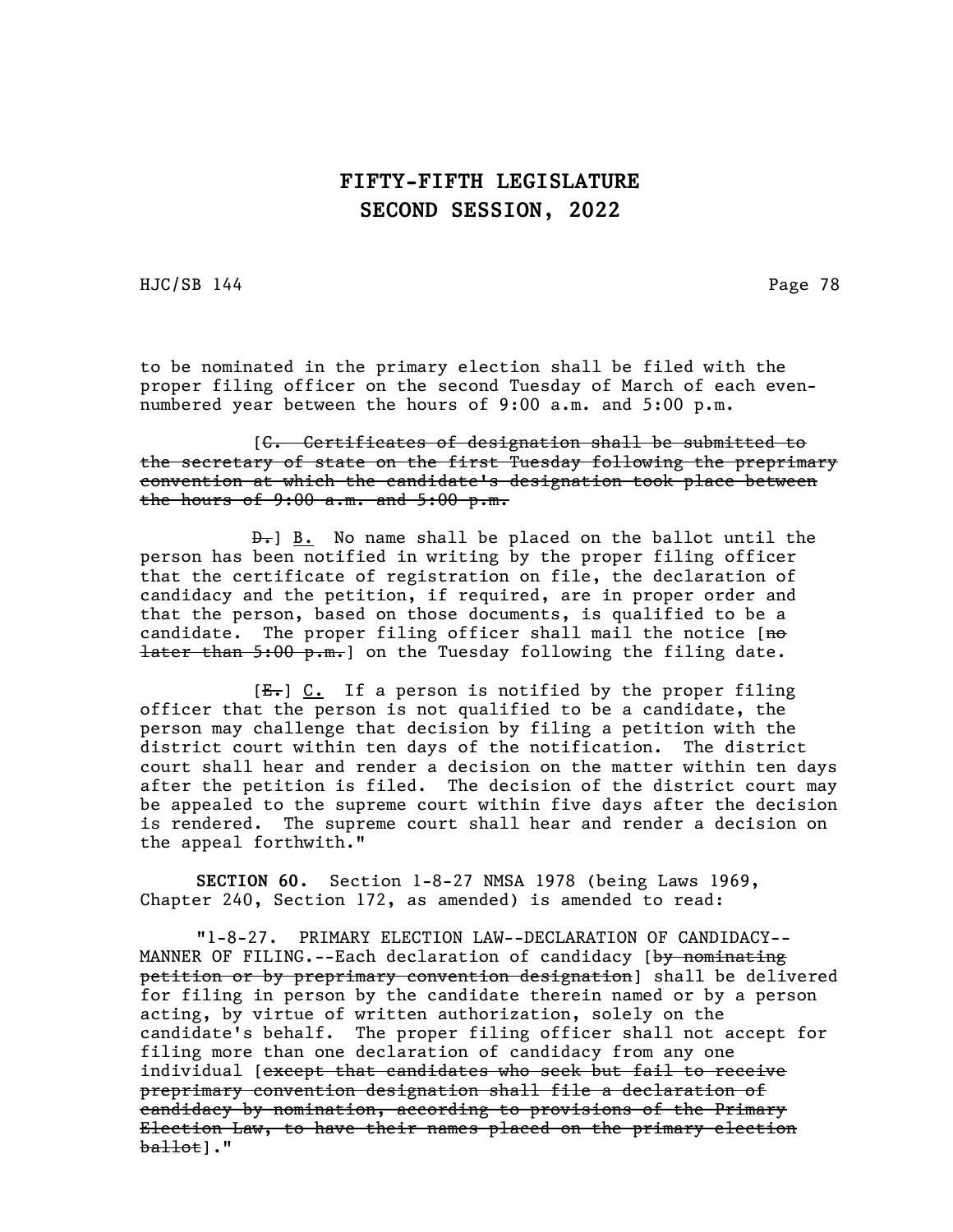HJC/SB 144 Page 79

SECTION 61. Section 1-8-29 NMSA 1978 (being Laws 1973, Chapter 228, Section 3, as amended) is amended to read:

"1-8-29. PRIMARY ELECTION LAW--DECLARATION OF CANDIDACY-- FORM.--In making a declaration of candidacy [by nominating petition or by pre-primary convention designation], the candidate shall submit substantially the following form as approved by the secretary of state for that election:

#### "DECLARATION OF CANDIDACY [BY PRE-PRIMARY CONVENTION DESIGNATION (OR BY NOMINATING PETITION)]

I, \_\_\_\_\_\_\_\_\_\_\_\_\_\_\_\_\_\_, (candidate's name on certificate of registration) being first duly sworn, say that I reside at , as shown by my certificate of registration as a voter of Precinct No.  $\frac{1}{2}$  of the county of  $\frac{1}{2}$ State of New Mexico;

I am a member of the \_\_\_\_\_\_\_\_\_\_\_\_\_\_\_\_\_\_\_\_ party as shown by my certificate of registration and I have not changed such party affiliation subsequent to the secretary of state's general election proclamation calling the primary in which I seek to be a candidate;

I desire to become a candidate for the office of at the primary election to be held on the date set by law for this year, and [if the office be that of a member of the legislature or that of a member of the public education commission] that I actually reside at the address designated on my certificate of voter registration;

I will be eligible and legally qualified to hold this office at the beginning of its term;

If a candidate for any office for which a nominating petition is required, I am submitting with this statement a nominating petition in the form and manner as prescribed by the Primary Election Law; and

I make the foregoing affidavit under oath, knowing that any false statement herein constitutes a felony punishable under the criminal laws of New Mexico.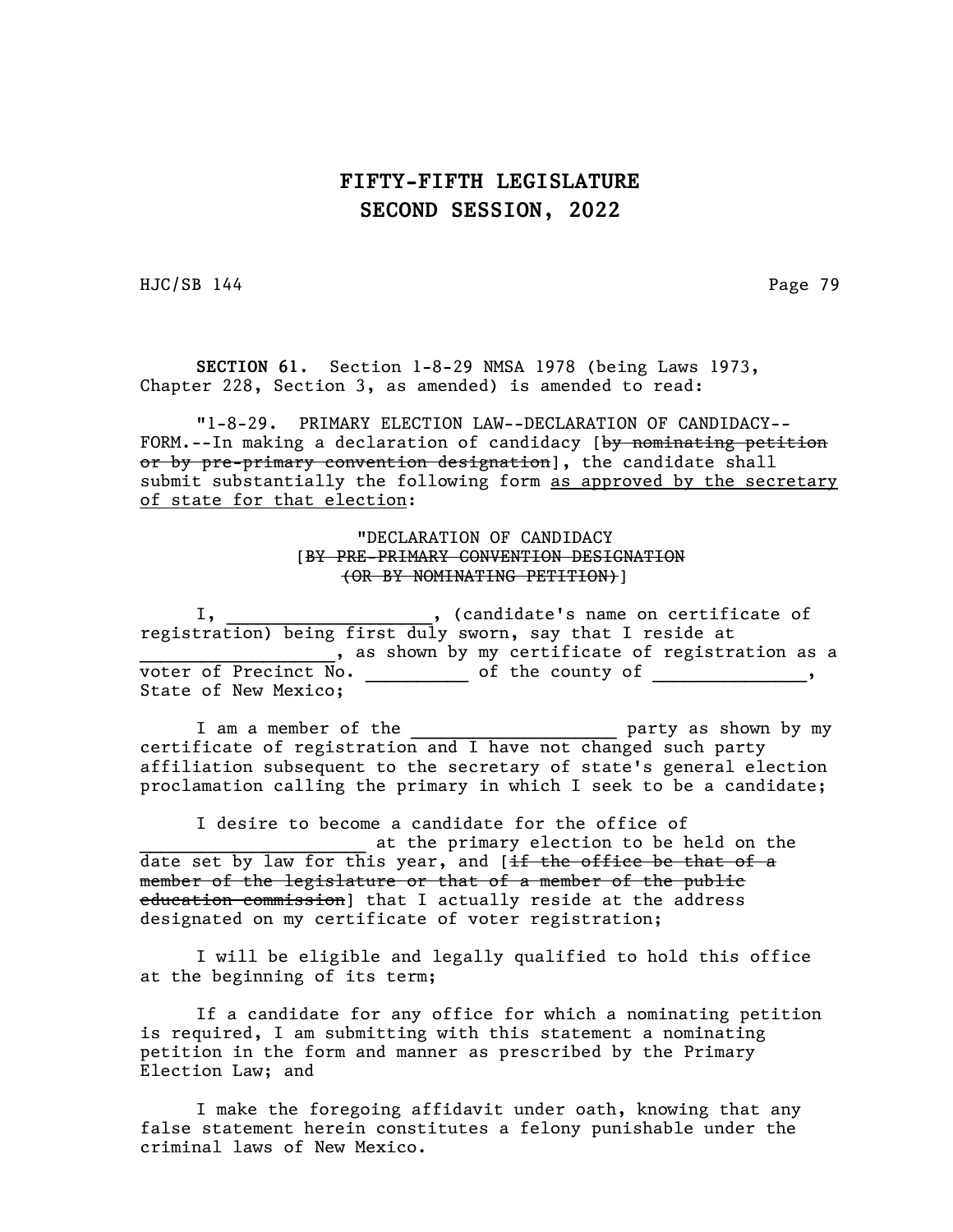HJC/SB 144 Page 80

(Declarant)

(Mailing Address)

(Residence Address)

 $\mathcal{L}_\text{max}$  and  $\mathcal{L}_\text{max}$  and  $\mathcal{L}_\text{max}$  and  $\mathcal{L}_\text{max}$ 

 $\mathcal{L}_\text{max}$ 

Subscribed and sworn to before me this day of , 20.

(Notary Public)

My commission expires:  $\mathbf{u}_1 \mathbf{u}_2$ 

SECTION 62. Section 1-8-33 NMSA 1978 (being Laws 1973, Chapter 228, Section 7, as amended) is amended to read:

"1-8-33. PRIMARY ELECTION LAW--NOMINATING PETITION-- NUMBER OF SIGNATURES REQUIRED.--

A. As used in this section, "total vote" means the sum of all votes cast for all of the party's candidates for governor at the last preceding primary election at which the party's candidate for governor was nominated.

[B. Candidates who seek preprimary convention designation shall file nominating petitions at the time of filing declarations of candidacy. Nominating petitions for those candidates shall be signed by a number of voters equal to at least two percent of the total vote of the candidate's party in the state or congressional district, or the following number of voters, whichever is greater: for statewide offices, two hundred thirty voters; and for congressional candidates, seventy-seven voters.

 $\left| \frac{\partial F}{\partial r} \right|$  B. Nominating petitions for candidates for  $\left| \frac{\partial F}{\partial r} \right|$ other] an office to be voted on at the primary election for which nominating petitions are required shall be signed by a number of voters equal to at least the greater of:

(1) for the public education commission, one percent of the total vote of the candidate's party in the district; for judicial candidates, two percent of the total vote of the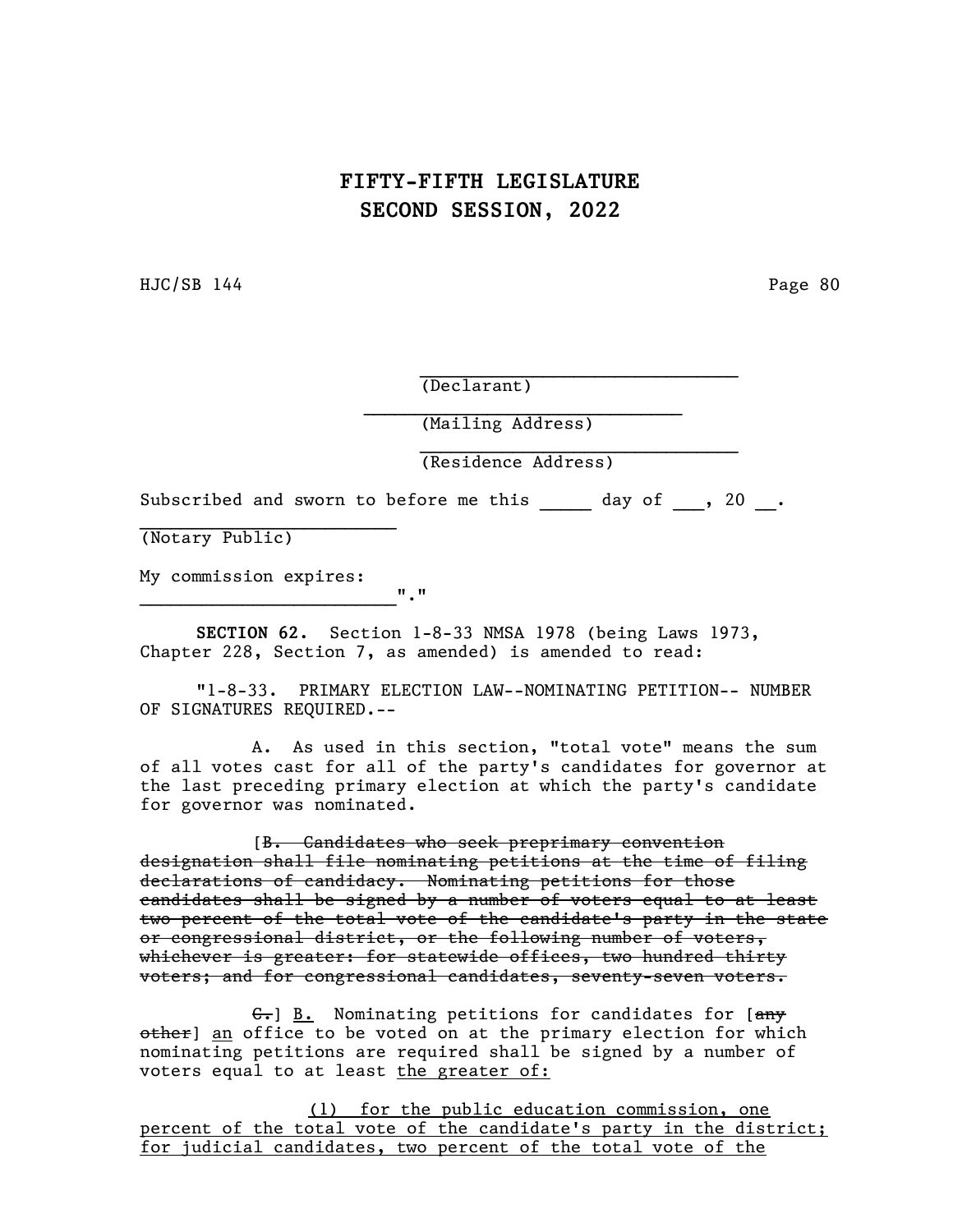HJC/SB 144 Page 81

candidate's party in the district or division; and for all other candidates, three percent of the total vote of the candidate's party in the district [or division or the following number of voters, whichever is greater]; or

(2) for metropolitan court and magistrate courts, ten voters; [<del>for the public regulation commission, fifty voters</del>] for the public education commission, twenty-five voters; for state representative, ten voters; for state senator, seventeen voters; and for district attorney and district judge, fifteen voters.

[D. A candidate who fails to receive the preprimary convention designation that the candidate sought may collect additional signatures to total at least four percent of the total vote of the candidate's party in the state or congressional district, whichever applies to the office the candidate seeks, and file a new declaration of candidacy and nominating petitions for the office for which the candidate failed to receive a preprimary designation. The declaration of candidacy and nominating petitions shall be filed with the secretary of state either ten days following the date of the preprimary convention at which the candidate failed to receive the designation or on the date all declarations of candidacy and nominating petitions are due pursuant to the provisions of the Primary Election Law, whichever is later.]"

SECTION 63. Section 1-8-36.1 NMSA 1978 (being Laws 1981, Chapter 156, Section 1, as amended) is amended to read:

"1-8-36.1. PRIMARY ELECTION LAW--WRITE-IN CANDIDATES.--

A. Write-in candidates are permitted in the primary election only for the offices of United States representative, members of the legislature, district judges, district attorneys, [public regulation commission] public education commission, magistrates and any office voted upon by all voters of the state.

B. A person may be a write-in candidate only for nomination by the major political party with which the person is affiliated as shown by the certificate of registration, and such person shall have the same qualifications to be a candidate in the primary election for the political party for which the person is a write-in candidate.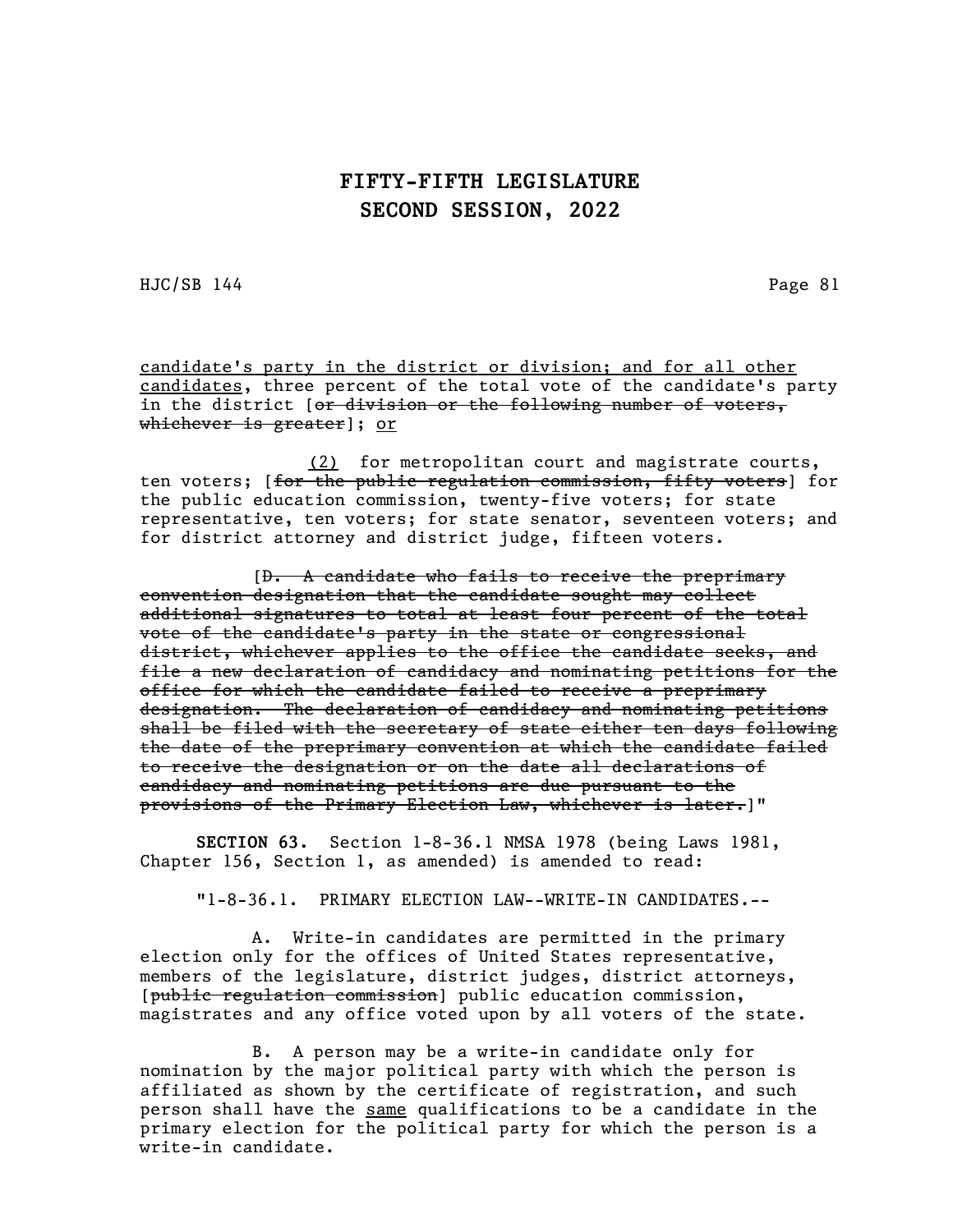HJC/SB 144 Page 82

C. A person desiring to be a write-in candidate for one of the offices listed in Subsection A of this section in the primary election shall file with the proper filing officer a declaration of intent to be a write-in candidate, accompanied by a nominating petition containing the same number of signatures required of other candidates for major party nomination for the same office. Such declaration of intent shall be filed between 9:00 a.m. and 5:00 p.m. on the third Tuesday in March.

D. [At the time of filing the declaration of intent to be a write-in candidate, the] A person shall not be a declared write-in candidate until the person has been notified in writing by the proper filing officer that the certificate of registration on file, the declaration of candidacy and the nominating petition, if required, are in proper order and that the person, based on those documents, is qualified to be a candidate. The proper filing officer shall mail the notice on the Friday following the filing date. The determination by the proper filing officer that a person is a declared write-in candidate is subject to the provisions of Section 1-8-18 NMSA 1978.

E. If a person is notified by the proper filing officer that the person is not qualified to be a write-in candidate, the person may challenge that decision by filing a petition with the district court within ten days of the notification. The district court shall hear and render a decision on the matter within ten days after the petition is filed. The decision of the district court may be appealed to the supreme court within five days after the decision is rendered. The supreme court shall hear and render a decision on the appeal forthwith.

F. A write-in candidate shall be considered a candidate for all purposes and provisions relating to candidates in the Election Code, including the obligations to report pursuant to the Campaign Reporting Act, except that the write-in candidate's name shall not be printed on the ballot."

SECTION 64. Section 1-8-40 NMSA 1978 (being Laws 1969, Chapter 240, Section 175, as amended) is amended to read:

"1-8-40. PRIMARY ELECTION LAW--DECLARATION OF CANDIDACY-- FALSE STATEMENT.--Any person knowingly making a false statement in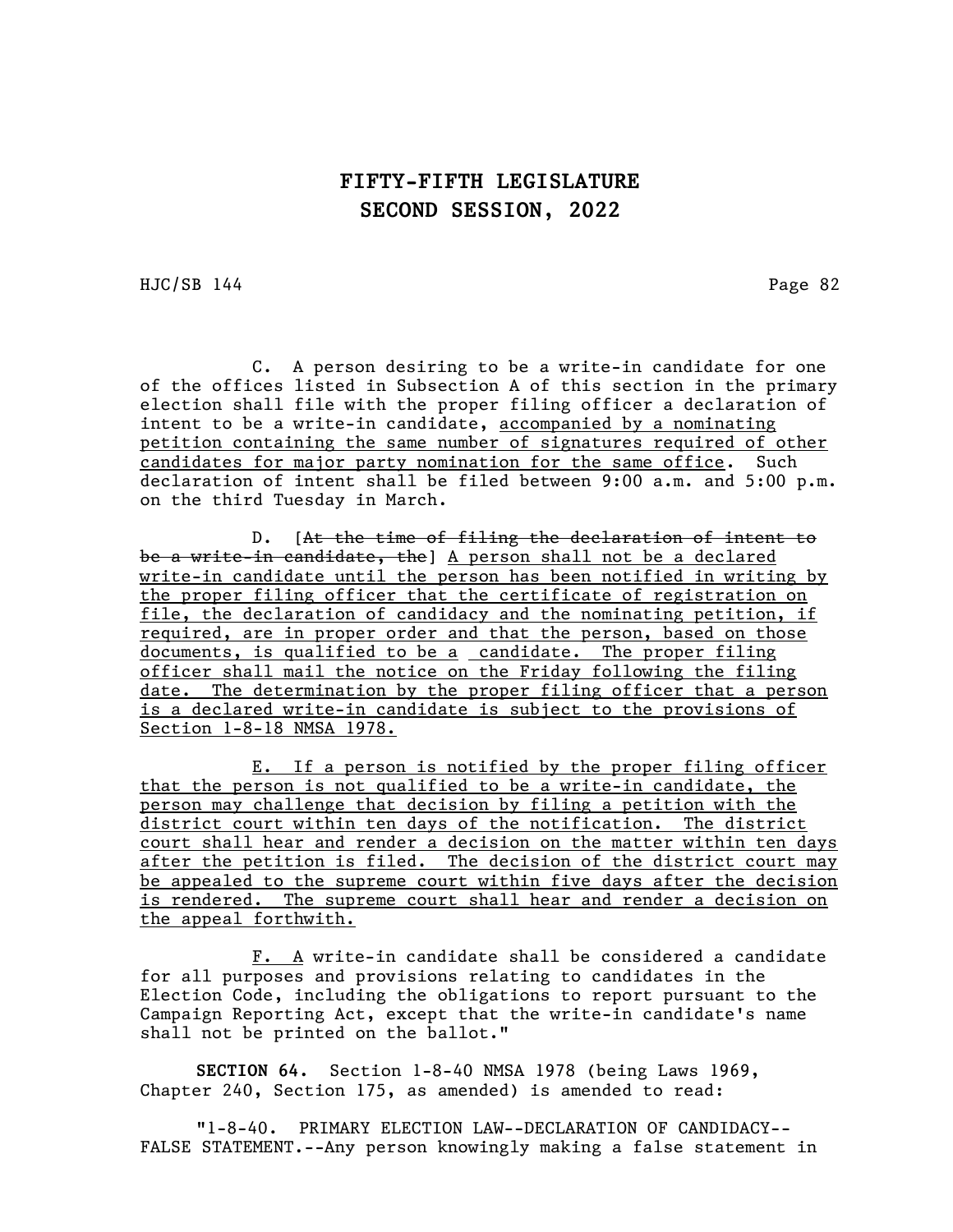HJC/SB 144 Page 83

[his] the person's declaration of candidacy [by nominating petition or by preprimary convention designation] is guilty of a fourth degree felony."

SECTION 65. Section 1-8-51 NMSA 1978 (being Laws 1977, Chapter 322, Section 7, as amended) is amended to read:

"1-8-51. INDEPENDENT CANDIDATES FOR GENERAL OR UNITED STATES REPRESENTATIVE ELECTIONS--NOMINATING PETITIONS--REQUIRED NUMBER OF SIGNATURES.--

A. The basis of percentage for the total number of votes cast in each instance referred to in this section shall be the total vote cast for governor at the last preceding general election at which a governor was elected.

B. Nominating petitions for an independent candidate for president of the United States shall be signed by a number of voters equal to the number of signatures required to form a new political party.

C. Nominating petitions for an independent candidate for United States senator or any other statewide elective office shall be signed by a number of voters equal to at least two percent of the total number of votes cast in the state.

D. Nominating petitions for an independent candidate for United States representative shall be signed by a number of voters equal to at least two percent of the total number of votes cast in the district.

E. Nominating petitions for an independent candidate for a member of the legislature, [public regulation commission, district judge] district attorney [membe<del>r of the public education commission,</del> magistrate) or county office shall be signed by a number of voters equal to at least two percent of the total number of votes cast in the district, division or county, as the case may be; provided that for the public education commission, nominating petitions shall be signed by at least one-third of the number of signatures that would otherwise be required, and for a judicial office, nominating petitions shall be signed by two-thirds of the number of signatures that would otherwise be required.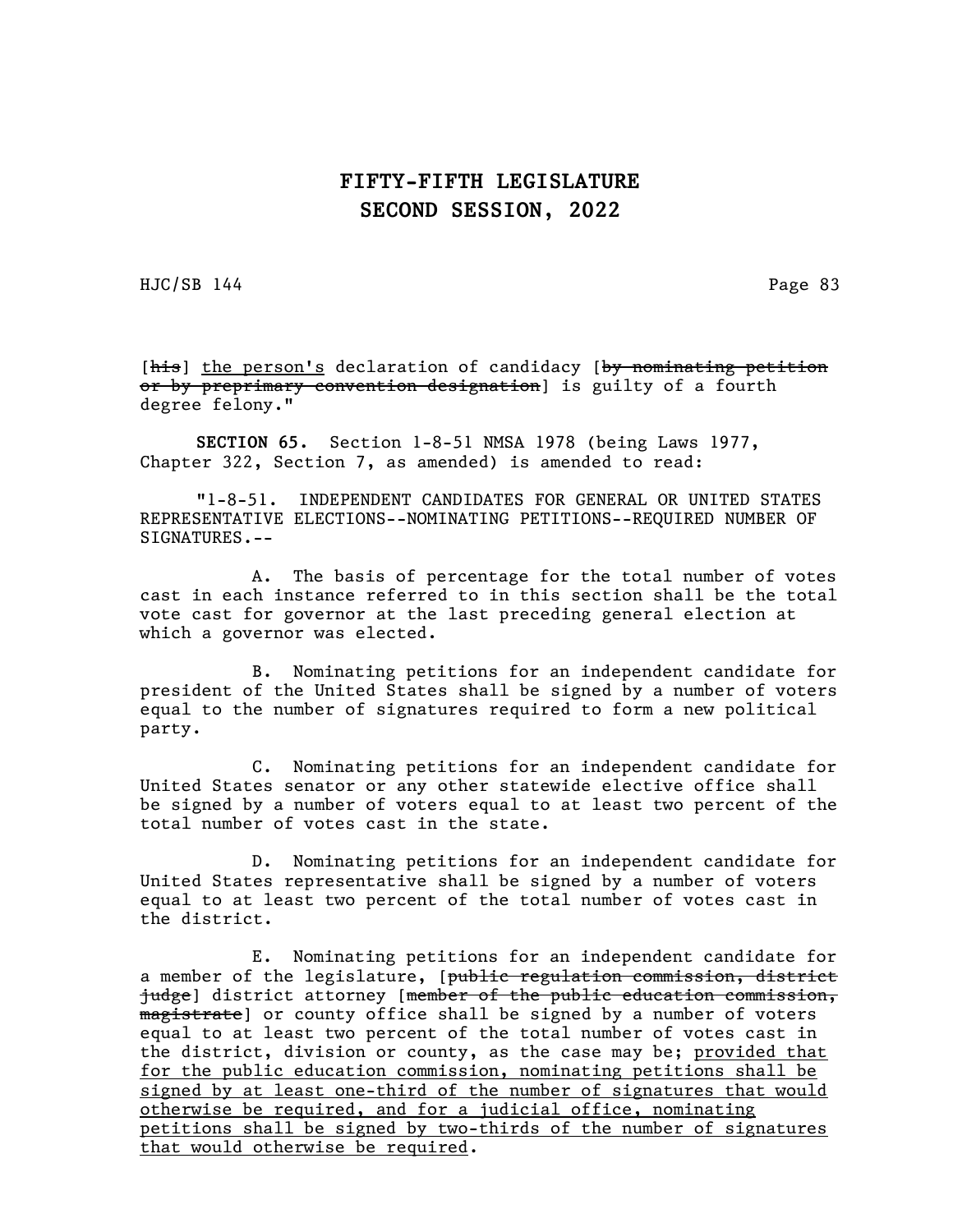HJC/SB 144 Page 84

F. When a vacancy for any office occurs on the general election ballot pursuant to Section 1-8-7 or 1-8-8 NMSA 1978 in which all political parties may name a general election candidate or when a vacancy occurs in the office of United States representative pursuant to Section 1-15-18.1 NMSA 1978, an independent candidate may file a declaration of candidacy on or by the same deadline applicable to the political parties. The nominating petitions for an independent candidate in such circumstances shall be signed by the number of voters provided in this section, unless there are fewer than:

(1) sixty days from the announcement of the vacancy to the last day to file a declaration of candidacy, in which case an independent candidate shall submit nominating petitions signed by a number of voters equal to two-thirds the number of voters otherwise required by this section for an independent candidate; or

(2) thirty days from the announcement of the vacancy to the last day to file a declaration of candidacy, in which case an independent candidate shall submit nominating petitions signed by a number of voters equal to one-third the number of voters otherwise required by this section for an independent candidate.

G. A voter shall not sign a petition for an independent candidate as provided in this section if the voter has signed a petition for another independent candidate for the same office."

SECTION 66. Section 1-8-66 NMSA 1978 (being Laws 1981, Chapter 156, Section 2, as amended) is amended to read:

"1-8-66. GENERAL ELECTIONS--WRITE-IN CANDIDATES.--

A. A person desiring to be a write-in candidate in a general election shall file with the proper filing officer between 9:00 a.m. and 5:00 p.m. on the twenty-third day after the primary election a declaration of intent to be a write-in candidate, accompanied by a petition signed by a number of voters equal to at least one percent of the total number of votes cast in the area sought to be represented as were cast for governor at the last preceding general election at which a governor was elected.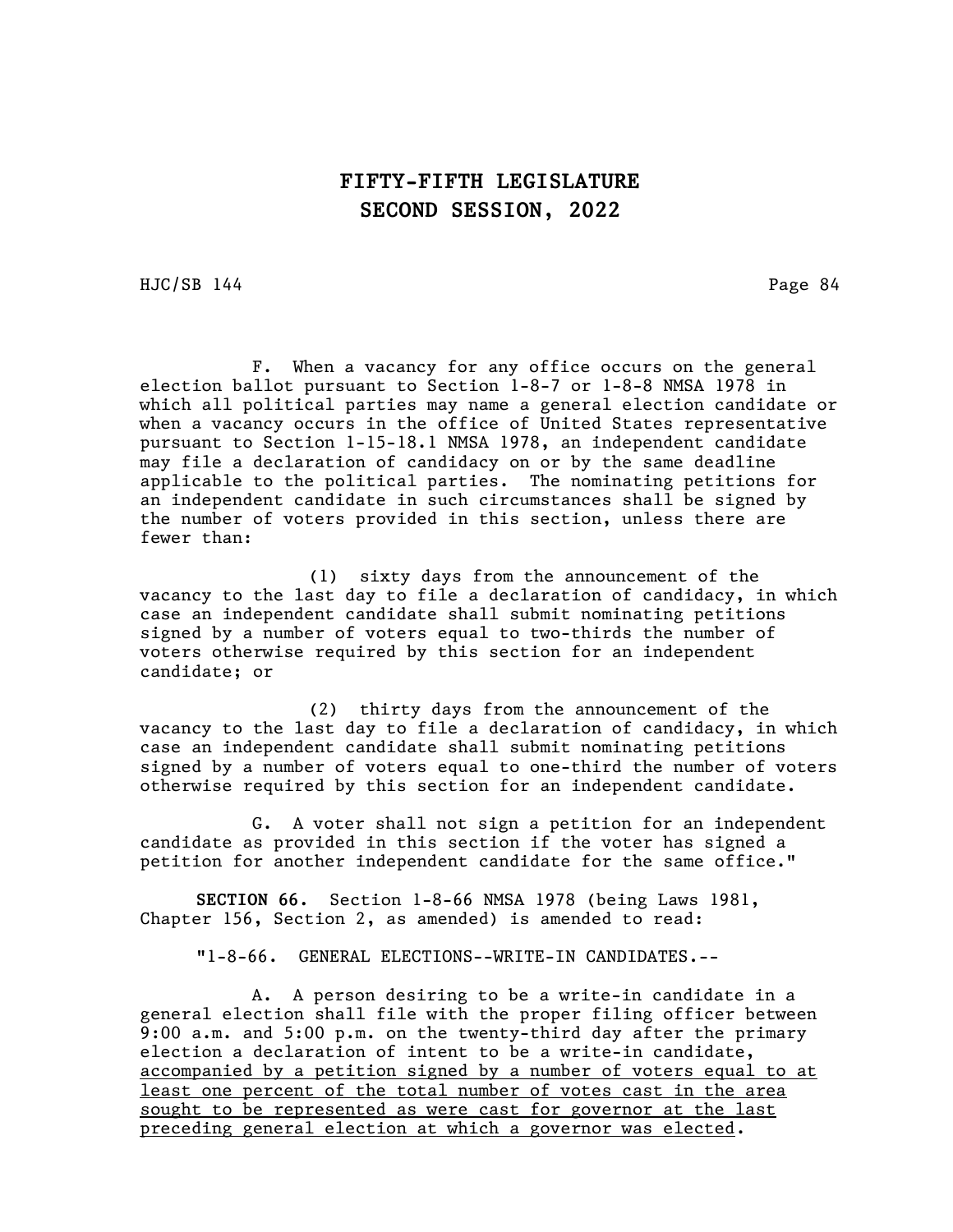HJC/SB 144 Page 85

B. [The form of the declaration of intent shall be prescribed by the secretary of state and shall contain a sworn statement by the person that the person is qualified to be a candidate for and to hold the office for which the person is filing] A person shall not be a declared write-in candidate until the person has been notified in writing by the proper filing officer that the certificate of registration on file, the declaration of candidacy and the nominating petition, if required, are in proper order and that the person, based on those documents, is qualified to be a candidate. The proper filing officer shall mail the notice on the Friday following the filing date. The determination by the proper filing officer that a person is a declared write-in candidate is subject to the provisions of Section 1-8-18 NMSA 1978.

C. If a person is notified by the proper filing officer that the person is not qualified to be a write-in candidate, the person may challenge that decision by filing a petition with the district court within ten days of the notification. The district court shall hear and render a decision on the matter within ten days after the petition is filed. The decision of the district court may be appealed to the supreme court within five days after the decision is rendered. The supreme court shall hear and render a decision on the appeal forthwith.

[C. At the time of filing the declaration of intent to be a write-in candidate, the] D. A write-in candidate shall be considered a candidate for all purposes and provisions relating to candidates in the Election Code, including the obligation to report under the Campaign Reporting Act, except that the candidate shall not be entitled to have the candidate's name printed on the ballot.

 $[\frac{D-1}{2}]$  E. The secretary of state shall, not more than ten days after the filing date, certify the names of the declared writein candidates to the county clerks of every county affected by such candidacy.

 $[E_r]$   $F.$  No person shall be a write-in candidate in the general election who was a candidate or who filed a declaration of candidacy in the primary election immediately prior to the general election. A write-in candidate for governor or lieutenant governor in the general election shall have a companion write-in candidate, and they shall be candidates to be elected jointly by the casting by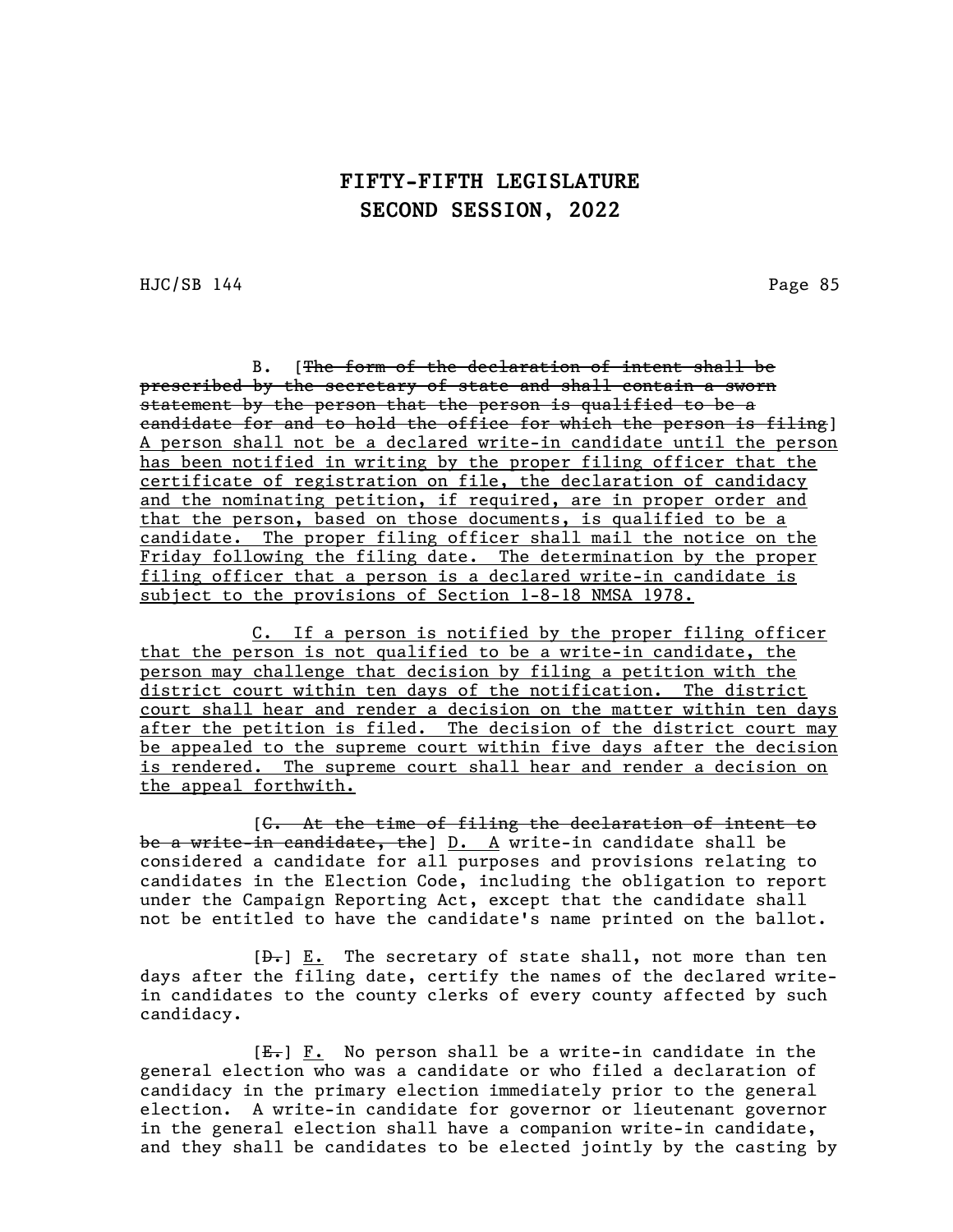HJC/SB 144 Page 86

a voter of a single vote applicable to both offices."

SECTION 67. Section 1-9-1 NMSA 1978 (being Laws 1969, Chapter 240, Section 184, as amended) is amended to read:

"1-9-1. SECRETARY OF STATE--DUTIES--VOTING SYSTEM DEFINED.--

A. The secretary of state shall study, examine and certify all voting systems used in elections for public office in New Mexico. The secretary of state shall maintain a current list of certified voting systems and copies of filed testing and evaluation reports accessible by the public on the secretary of state's  $[web]$ site] website. Only certified voting systems [certified] that are also approved for use by the secretary of state and acquired pursuant to a competitive bid process in accordance with the provisions of the Procurement Code shall be used in any election for public office in New Mexico.

B. As used in Chapter 1, Article 9 NMSA 1978, "voting system" means a combination of mechanical, electromechanical or electronic equipment, including the software and firmware required to program and control the equipment, that is used to cast and count votes, and also including any type of system that is designed to print or to mark ballots at a polling location; equipment that is not an integral part of a voting system but that can be used as an adjunct to it is considered to be a component of the system."

SECTION 68. Section 1-9-7.10 NMSA 1978 (being Laws 2010, Chapter 28, Section 8) is amended to read:

"1-9-7.10. VOTING SYSTEMS--BALLOT HANDLING AND PROCESSING REQUIREMENTS.--Voting systems certified for use in state elections shall:

A. accept a ballot that is a minimum of six inches wide and a maximum of  $[*tdiw* - *four*] *twenty* - *two* inches long, in dual$ columns and printed on both sides;

B. accept a ballot in any orientation when inserted by a voter;

C. have the capability to reject a ballot on which a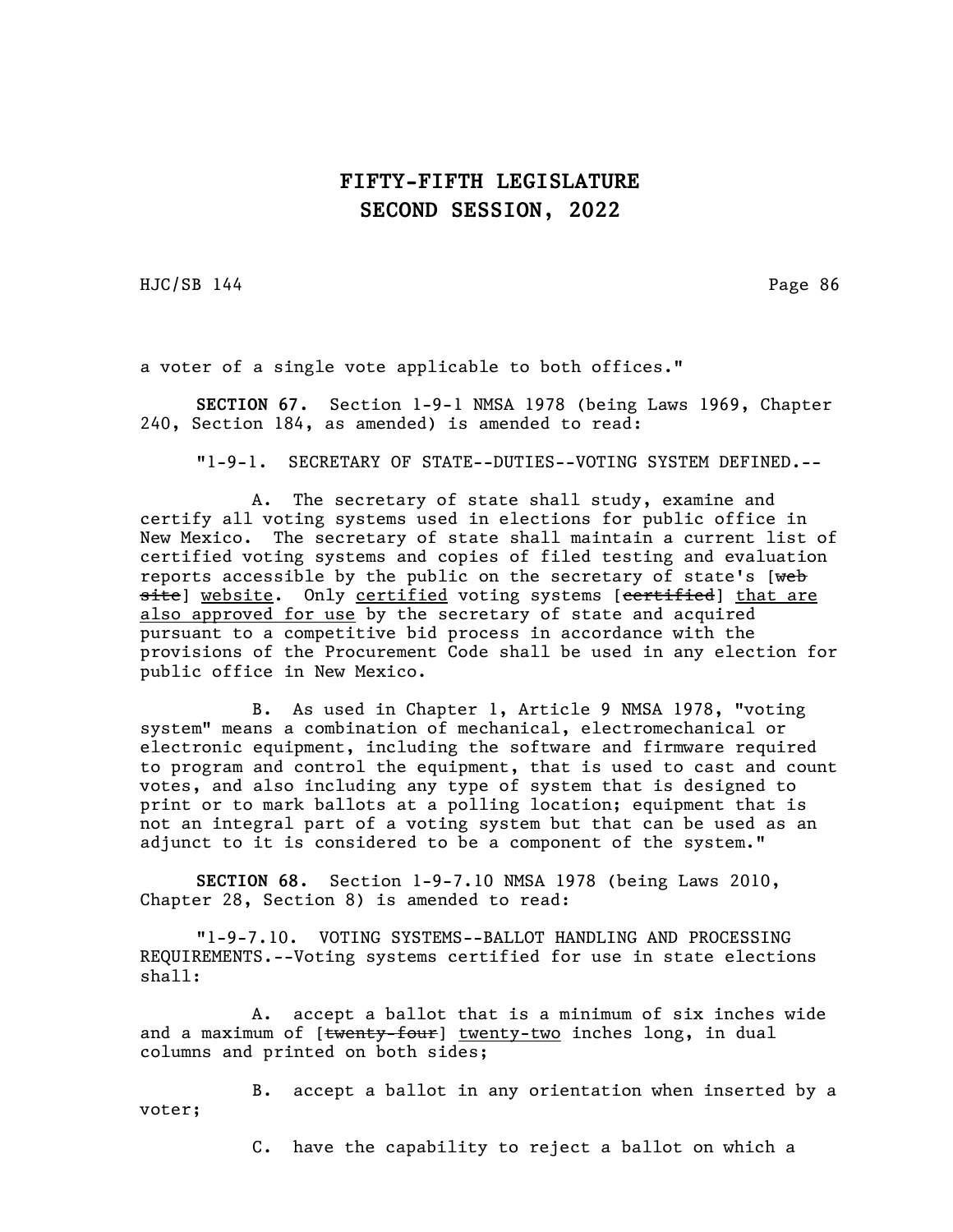HJC/SB 144 Page 87

voter has made more than the allowable number of selections in any contest;

D. be designed to accommodate the maximum number of ballot styles or ballot variations encountered in the largest New Mexico election jurisdiction; [and]

E. be able to read a single ballot with at least four hundred twenty voting positions; and

F. tabulate as a vote only the human-readable marks in the voter response area of a ballot."

SECTION 69. Section 1-10-4 NMSA 1978 (being Laws 1977, Chapter 222, Section 27, as amended) is amended to read:

"1-10-4. BALLOTS--PREPARATION.--

A. In a primary election, not less than sixty days before the election, each county clerk shall group each candidate who has been qualified by a proper filing officer and a space for any offices with a declared write-in candidate, separated by political party and certify in writing a separate ballot for each precinct in the county for each major political party to be voted on at the primary election.

B. In a general election, not less than sixty days before the election, each county clerk shall certify in writing the ballot for each precinct in the county containing the name of each candidate that has been certified as the nominee of a qualified political party, each unaffiliated candidate who has been qualified by a proper filing officer, a space for any offices with a declared write-in candidate and any ballot questions to be voted on at the general election.

C. In a regular local election, not less than [sixty] fifty-six days before the election, each county clerk shall certify in writing the ballot for each precinct in the county containing the name of each candidate who has been qualified by a proper filing officer, a space for any offices with a declared write-in candidate and any ballot questions to be voted on at the regular local election.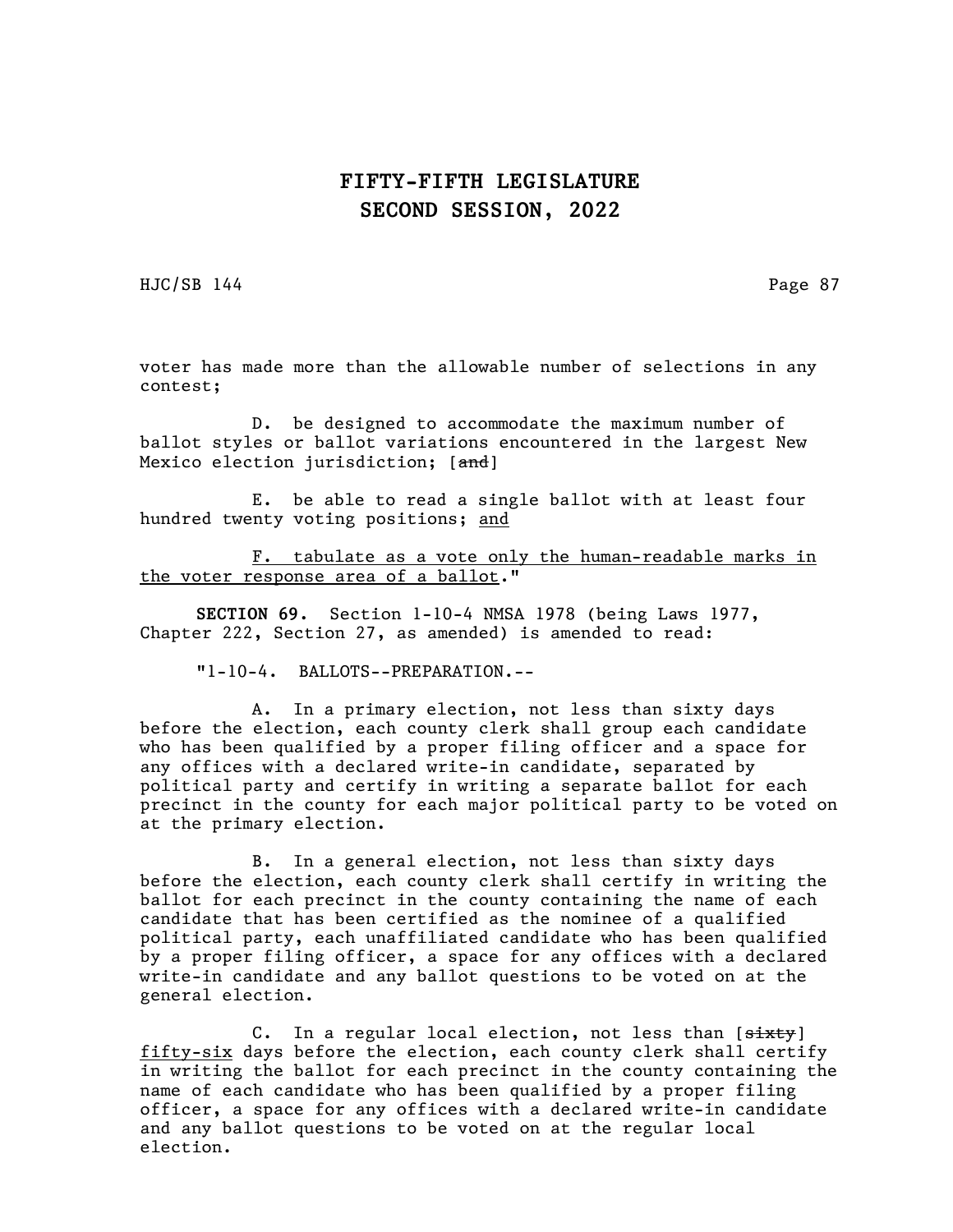HJC/SB 144 Page 88

D. In a special local election, not less than sixty days before the election, each county clerk shall certify in writing the ballot for each precinct in the county containing any ballot questions to be voted on at the special election.

E. In a special state election, not less than sixty days before the election, the secretary of state shall certify in writing the ballot containing any ballot questions to be voted on at the special state election.

F. In an election to fill a vacancy in the office of United States representative and except as provided in Subsection G of this section, not less than fifty-three days before the election, the secretary of state shall certify in writing the ballot containing the name of each candidate that has been certified as the nominee of a qualified political party, each unaffiliated candidate who has been qualified and a space for any declared write-in candidate to be voted on at the election to fill a vacancy in the office of United States representative.

G. In an election to fill a vacancy in the office of United States representative in extraordinary circumstances pursuant to 2 U.S.C. Section 8(b), not more than seventeen days after the announcement of a vacancy in the office of United States representative, the secretary of state shall certify in writing the ballot containing the name of each candidate that has been certified as the nominee of a qualified political party, each unaffiliated candidate who has been qualified and a space for any declared writein candidate to be voted on at the election to fill a vacancy in the office of United States representative.

H. On the date specified for each election in this section, each ballot certified pursuant to this section shall be sent to the ballot printer or other person preparing the ballot for use by voters and sent to the secretary of state to keep on file for twelve months, after which the certified ballot shall be transferred to be a permanent record at the state records center. Upon request of the county chair of a political party participating in a partisan election, the county clerk shall furnish proof sheets or a copy of the proof sheets of the certified ballot as soon as they become available."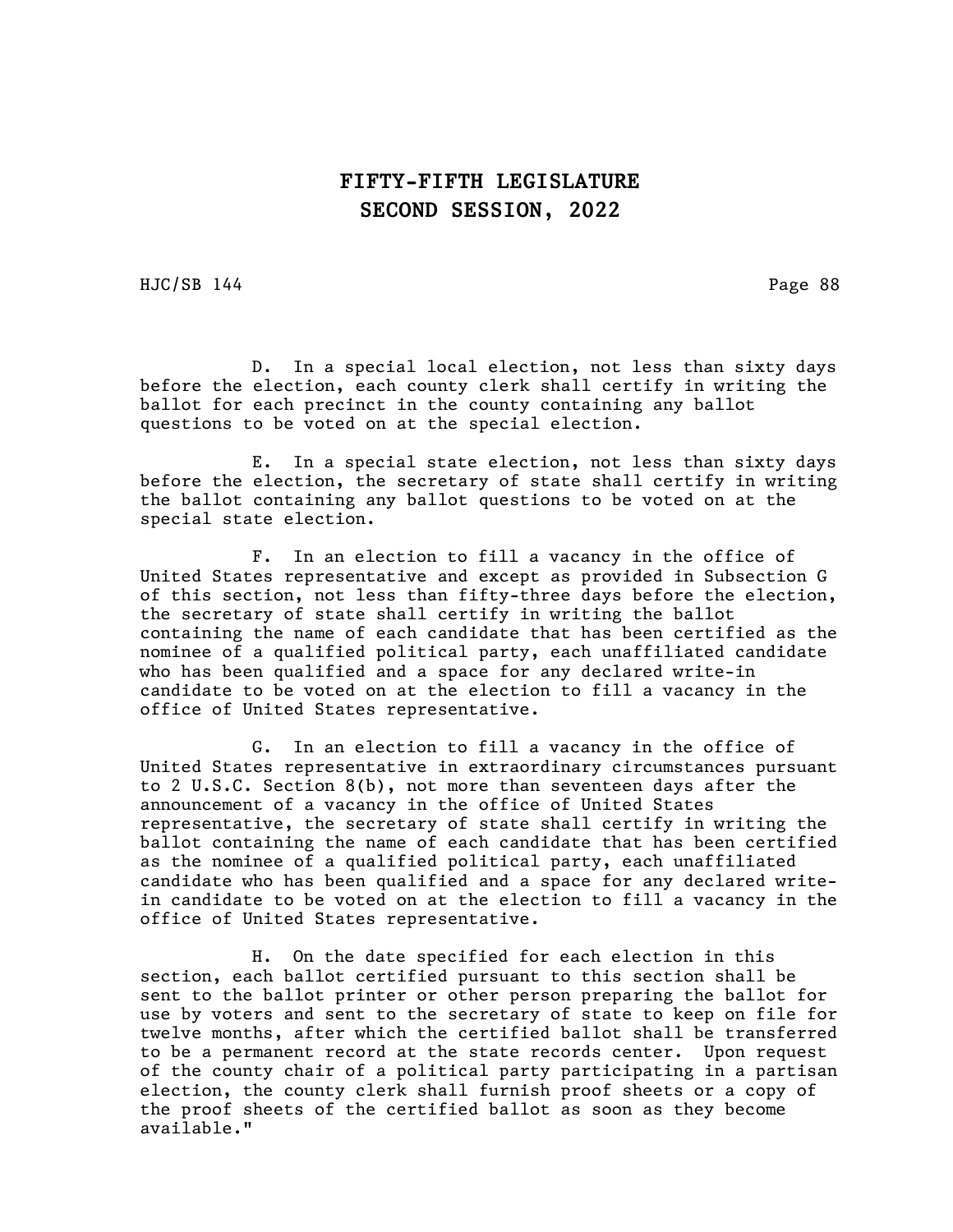HJC/SB 144 Page 89

SECTION 70. Section 1-10-6 NMSA 1978 (being Laws 1977, Chapter 222, Section 29, as amended) is amended to read:

"1-10-6. BALLOTS--NAME TO BE PRINTED--ORDER OF NAMES--SIMILAR NAMES--NAMES NOT TO BE PRINTED.--

A. In the preparation of ballots for a statewide election, the candidate's name shall be printed on the ballot as it appears on the candidate's certificate of registration that is on file in the county clerk's office on the day the secretary of state issues the proclamation for that election; provided that:

(1) the last name printed on the ballot shall match the candidate's legal last name;

(2) academic, honorific and elected titles shall not be printed;

(3) periods after initials shall not be printed;

(4) punctuation common to names, other than a period, shall be printed as it appears on the candidate's certificate of registration; and

(5) only letters and punctuation used in roman typefaces shall be printed.

B. The order of candidates for the same office in a statewide election shall be determined using a randomization method provided by rule.

[B.] C. If it appears that the names of two or more candidates for any office to be voted on at the election are the same or are so similar as to tend to confuse the voter as to the candidates' identities, the occupation and, if further differentiation is necessary, the year of birth, of each such candidate shall be printed immediately under the candidate's name on the ballot.

 $[G<sub>r</sub>]$   $D<sub>r</sub>$  A candidate's name shall not be printed on the ballot if at least seventy days before a general election, sixty-three days before a primary election or regular local election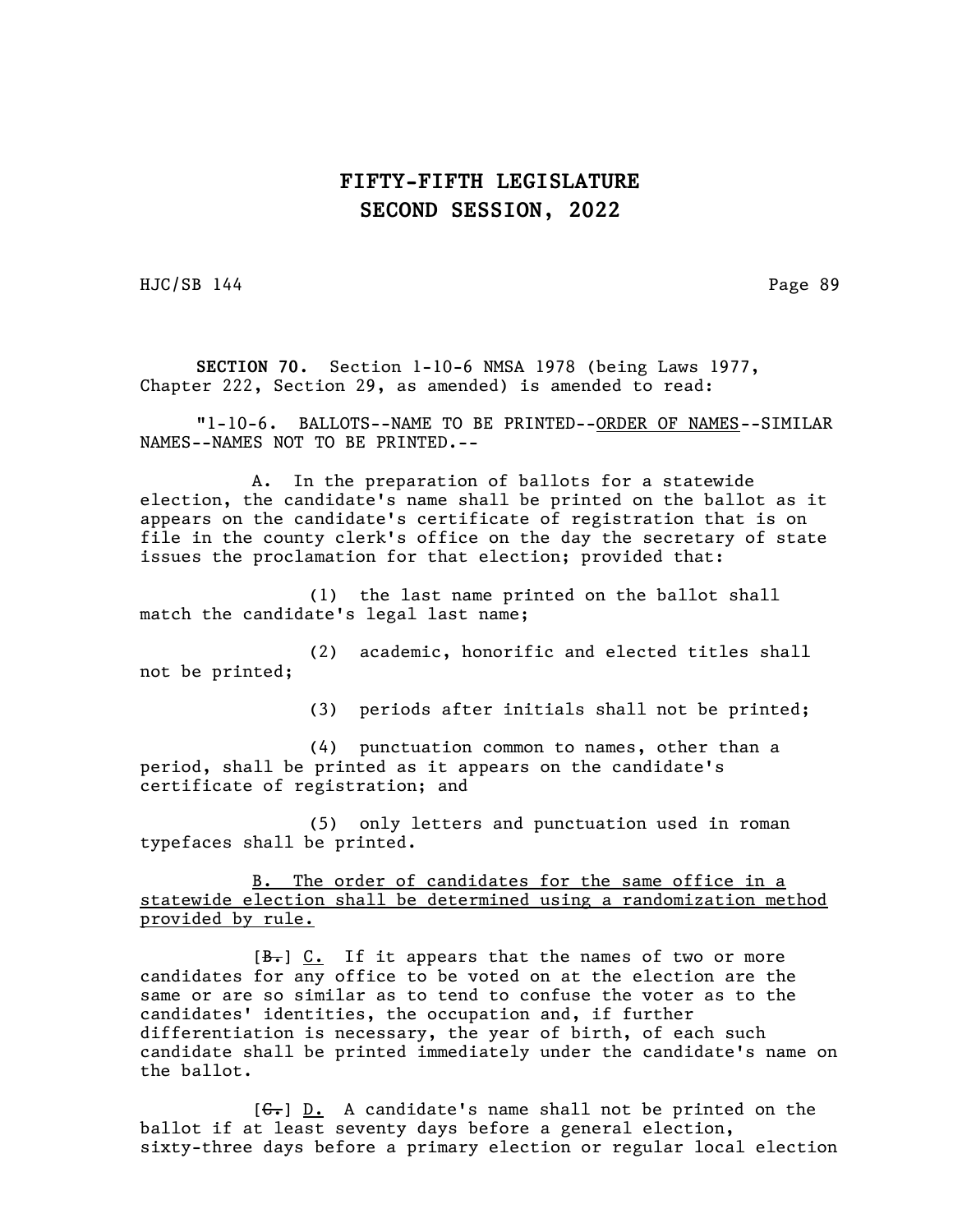HJC/SB 144 Page 90

or seven days after the filing day for declarations of candidacy for any other election:

(1) the candidate files with the proper filing officer a signed and notarized statement of withdrawal as a candidate in that election;

(2) a judicial determination is made that the candidate does not qualify to be a candidate for the office sought;

(3) the voter registration of the candidate is updated by the candidate in such manner that the candidate does not qualify to be a candidate for the office sought; or

(4) the voter registration of the candidate is canceled for any reason provided in Chapter 1, Article 4 NMSA 1978."

SECTION 71. Section 1-10-8 NMSA 1978 (being Laws 2019, Chapter 212, Section 103) is amended to read:

"1-10-8. BALLOTS--ORDER OF OFFICES AND BALLOT QUESTIONS.--

A. In the year in which the president of the United States is elected, the ballot in a primary election and general election shall contain, when applicable, partisan offices to be voted on in the following order:

(1) in a presidential primary, president;

(2) in a general election, president and vice president as a ticket;

- (3) United States senator;
- (4) United States representative;
- (5) state senator;
- (6) state representative;
- (7) supreme court;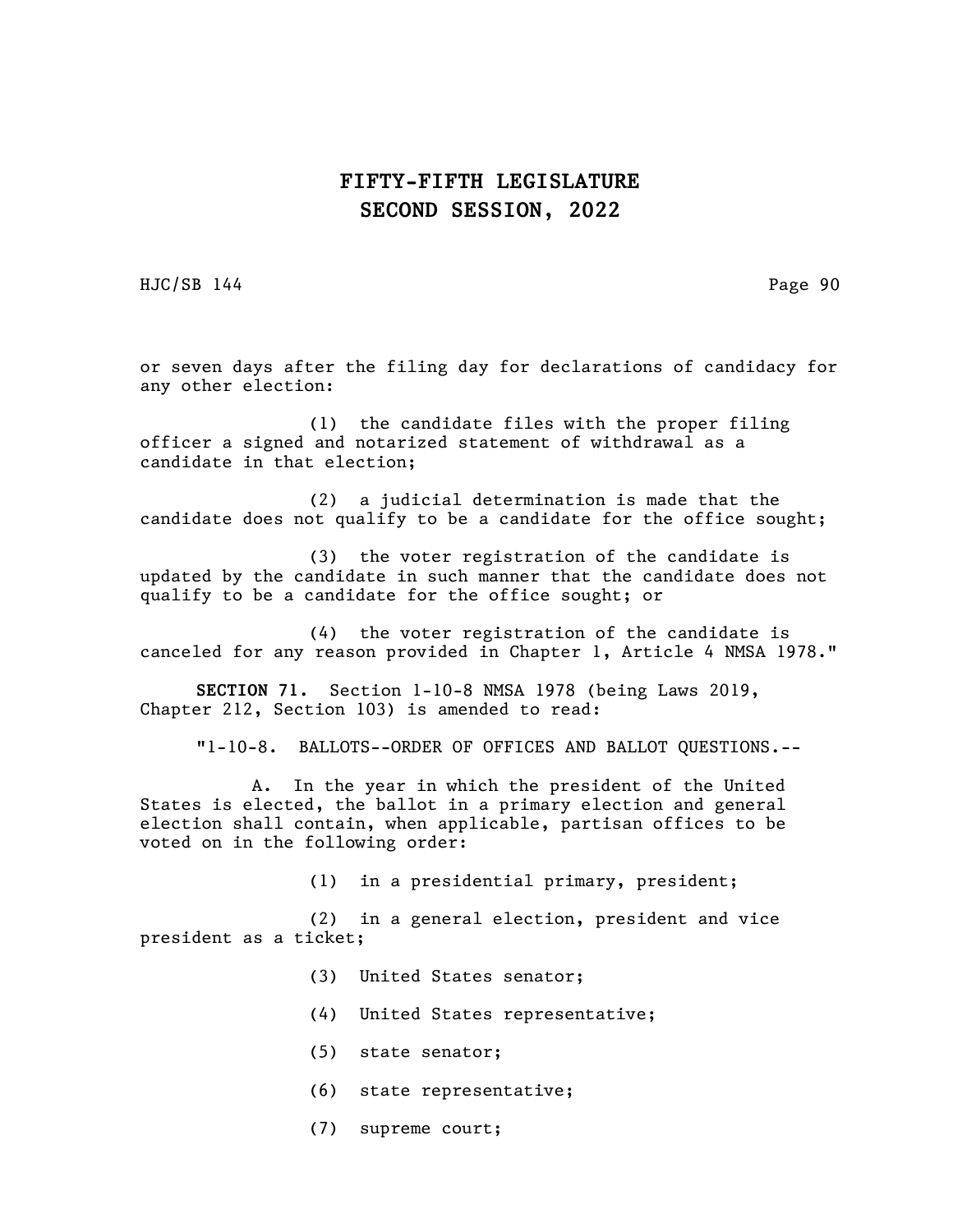HJC/SB 144 Page 91

(8) court of appeals;

[(9) public regulation commission districts with odd-numbered designations;

(10)] (9) public education commission [districts with odd-numbered designations];

(10) district attorney;

- (11) district court;
- (12) metropolitan court;
- (13) county clerk;
- (14) county treasurer; [and]

(15) county commission; [districts and positions with odd-numbered designations] and

(16) when applicable:

(a) county sheriff;

(b) county assessor; and

(c) probate judge.

B. In the year in which the governor is elected, the ballot in a primary election and general election shall contain, when applicable, partisan offices to be voted on in the following order:

- (1) United States senator;
- (2) United States representative;
- (3) in a major political party primary, governor;
- (4) in a major political party primary, lieutenant

governor;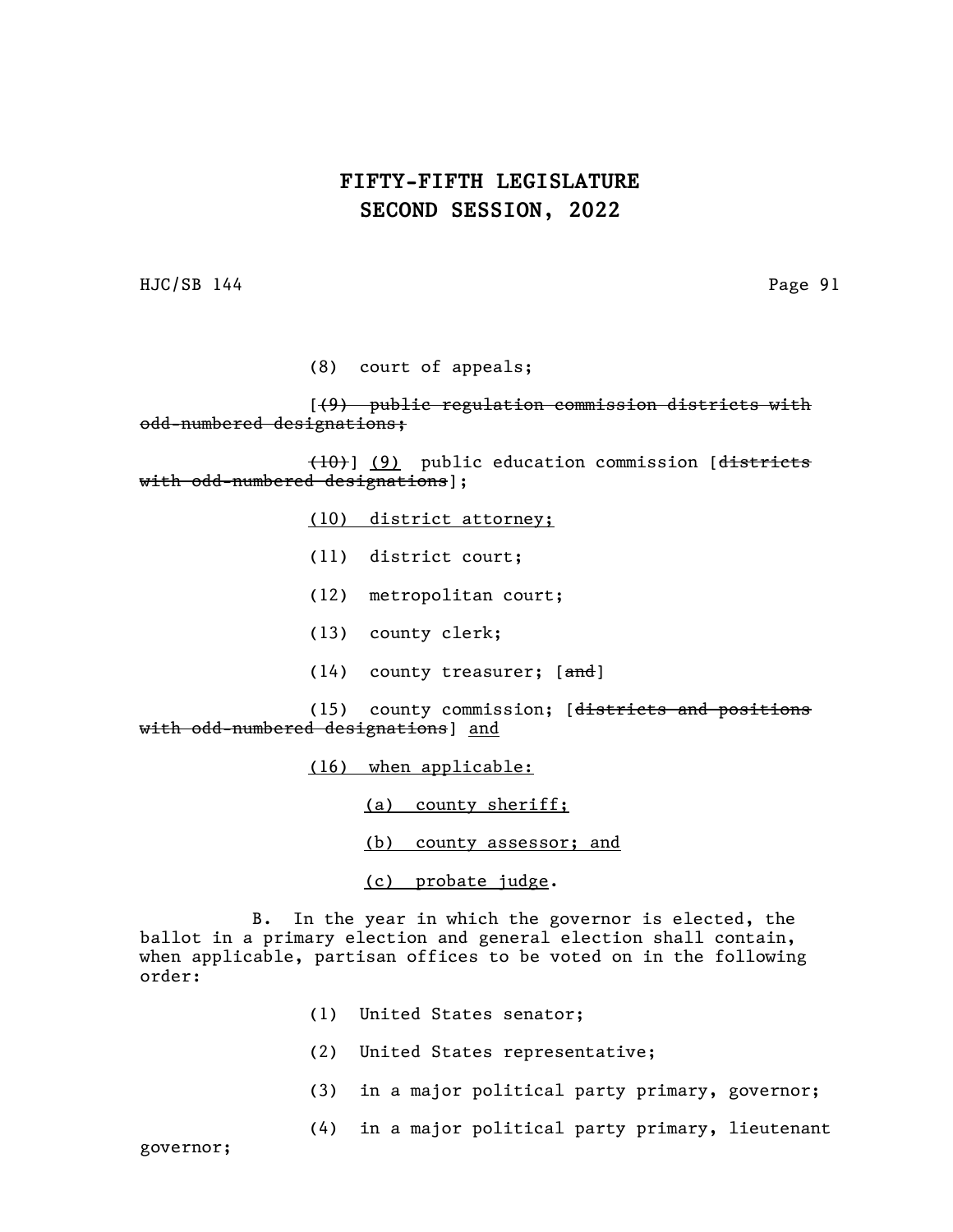HJC/SB 144 Page 92

(5) in a general election, governor and lieutenant governor as a ticket;

- (6) secretary of state;
- (7) attorney general;
- (8) state auditor;
- (9) state treasurer;
- (10) commissioner of public lands;
- (11) state representative;
- (12) supreme court;
- (13) court of appeals;

[(14) public regulation commission districts with even-numbered designations;

(15)] (14) public education commission; [districts with even-numbered designations;

> $(16)$ ]  $(15)$  district court;  $[$   $($   $\frac{17}{ }$  district attorney; (18)] (16) metropolitan court;  $[$   $(19)$ ]  $(17)$  magistrate court;  $[$   $(20)$ ]  $(18)$  county sheriff;  $[\frac{21}{1}]$   $(19)$  county assessor;

 $[\frac{22}{12}]$  (20) county commission; [districts and positions with even-numbered designations; and

(23)] (21) probate judge; and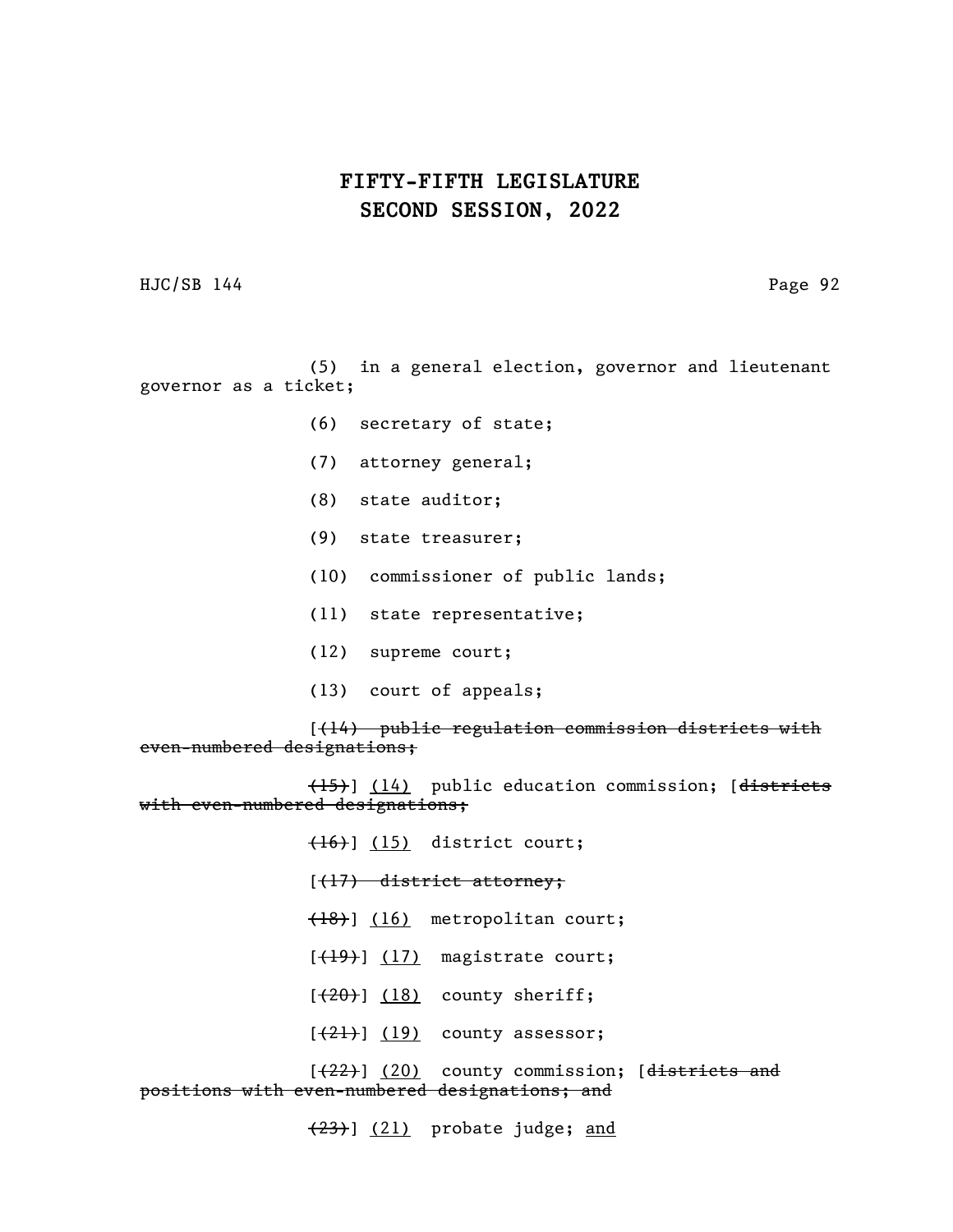HJC/SB 144 Page 93

#### (22) when applicable:

(a) county clerk; and

(b) county treasurer.

C. The ballot in a regular local election shall contain, when applicable, nonpartisan offices to be voted on in the following order:

(1) municipal, with elective executive officers listed first, governing board members listed second and judicial officers listed third;

(2) board of education of a school district;

(3) community college, branch community college, technical and vocational institute district or learning center district; and

(4) special districts listed in order by voting population of each special district, with the most populous listed first and the least populous listed last.

D. The ballot in a statewide election shall contain, when applicable, nonpartisan judicial retention and in a statewide or special election, when applicable, ballot questions to be voted on in the following order, unless a different order is prescribed by the secretary of state:

- (1) judicial retention;
- (2) proposed state constitutional amendments;
- (3) other state ballot questions;
- (4) county ballot questions; and

(5) local government ballot questions listed in the same order as the list of local governments in Subsection C of this section.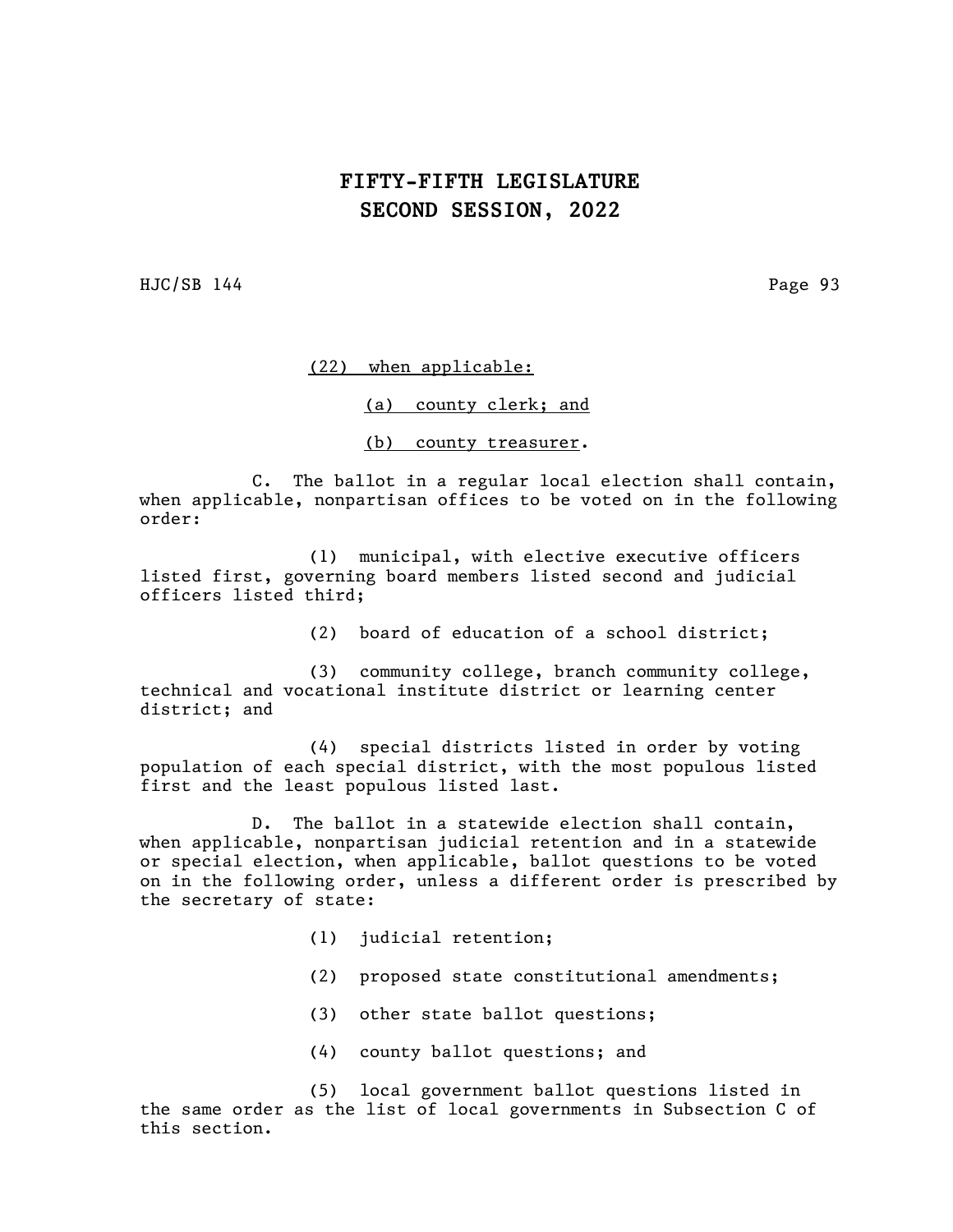HJC/SB 144 Page 94

E. When multiple positions for the same nondistricted, nonjudicial office are to be elected on the same ballot and the qualifications for each of those positions are the same, the nondistricted, nonjudicial district shall be elected at large in the next election in a single contest on the ballot in which voters shall be given the instruction to "vote for no more than X". If two or more positions for the same office are to be elected to represent the same area but with terms of different lengths of time, the candidate receiving the highest number of votes shall be elected to the position with the longest term length, and the candidate receiving the next highest number of votes shall be elected to the position with the next longest term length, with additional candidates elected to positions accordingly.

[E.] F. When multiple positions for the same districted, nonjudicial office are listed on the same ballot [and each position is to be elected individually] or the qualifications for one or more at-large positions are distinct from the qualifications of the rest:

(1) offices designated by district number shall appear on the ballot in ascending numerical order of the districts; and

(2) offices not designated by district number shall appear on the ballot in ascending numerical order of the position; provided that the secretary of state shall numerically designate the positions on the ballot as "position one", "position two" and such additional consecutively numbered positions as are necessary, and only one member shall be elected for each position [and

(3) whenever two or more positions for the same office are to be elected to represent the same area with terms of different lengths of time, the secretary of state shall first group the offices with the shorter length of time and shall designate each position with "for a term expiring \_\_", specifying the date the term expires].

[F.] G. When multiple positions for the same judicial office are listed on the same ballot, [and] each position is to be elected or voted on individually as follows: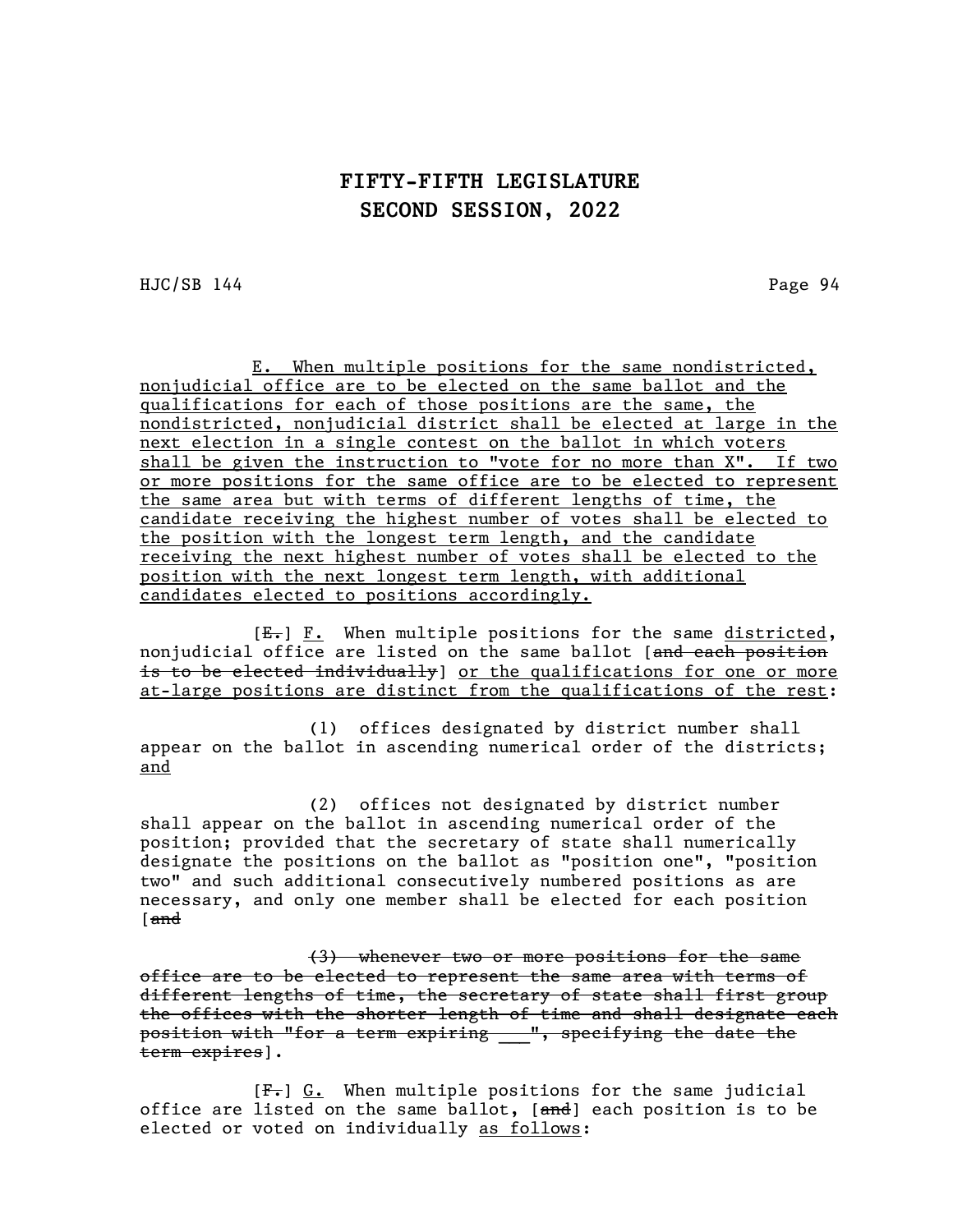HJC/SB 144 Page 95

(1) district, metropolitan and magistrate court positions, either for partisan election or for nonpartisan judicial retention, shall appear on the ballot in ascending numerical order of the division number assigned to each position;

(2) supreme court and court of appeals for partisan election shall appear on the ballot in ascending numerical order of the position number designated by the secretary of state for that election, based on the date of the vacancy causing the position to be listed on the ballot; provided that if multiple vacancies occurred on the same day, the positions shall appear on the ballot based on the order of seniority of the justice or judge who vacated the position, with the highest seniority listed first; and

(3) supreme court and court of appeals for nonpartisan judicial retention shall appear on the ballot in ascending numerical order of the position number designated by the secretary of state for that election, based on the seniority of the justice or judge seeking retention, with the highest seniority listed first."

SECTION 72. A new Section 1-11-4.1 NMSA 1978 is enacted to read:

"1-11-4.1. [NEW MATERIAL] VOTER NOTIFICATION.--

A. At least forty-two days prior to each statewide election, the secretary of state, on behalf of each county clerk, shall mail a voter notification of the election. The voter notification shall include:

(1) the date and purpose of the election;

(2) an internet web address where a voter may apply for a mailed ballot;

(3) a telephone number where a voter may call to request the paper form of the mailed ballot application;

(4) a list of the days and times and addresses of early voting locations and voter convenience centers where a voter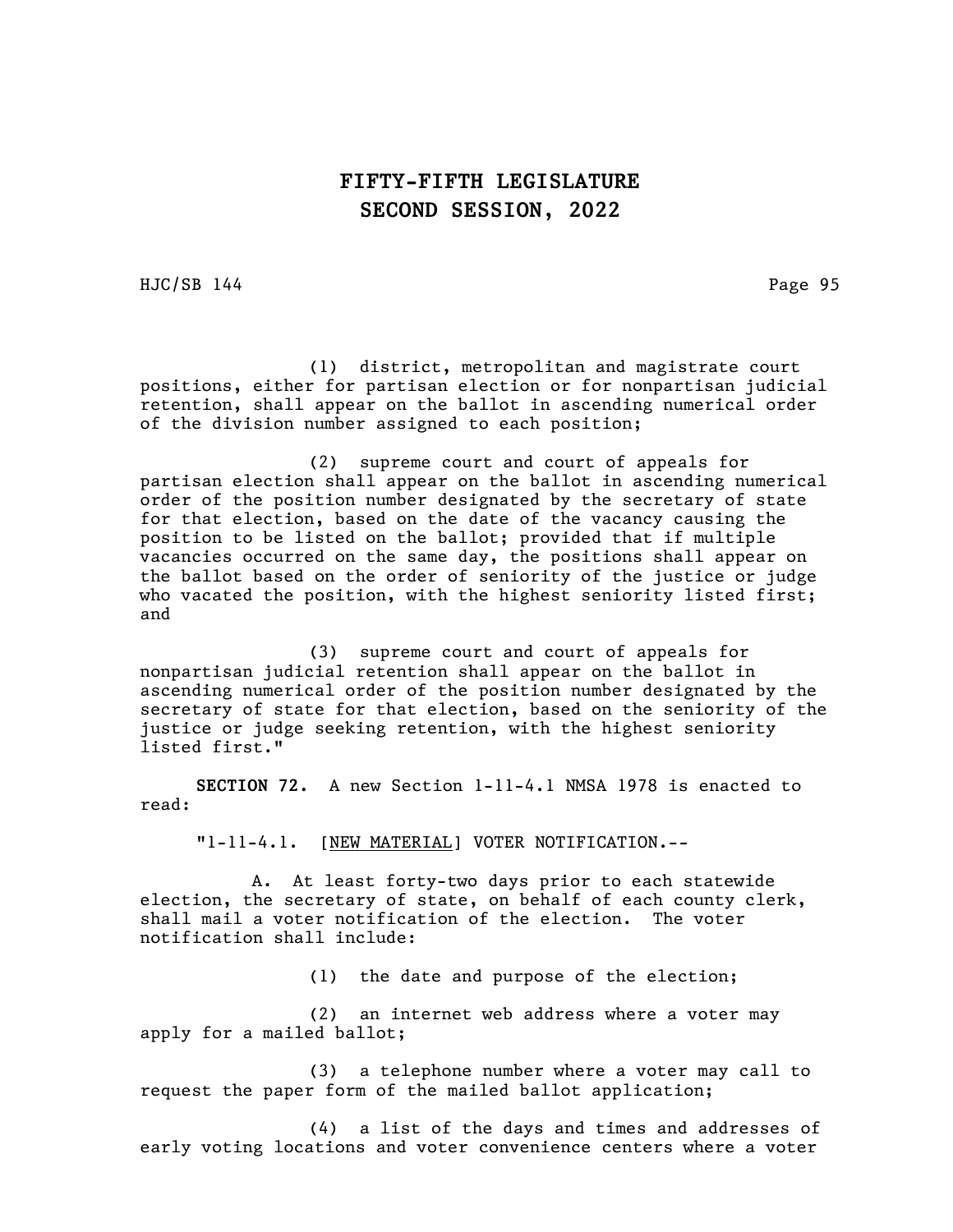HJC/SB 144 Page 96

may vote in person; and

(5) a list of the locations of monitored secured containers where a voter may return a mailed ballot.

B. At least forty-nine days prior to each special election, the county clerk shall mail a voter notification of the election. The voter notification shall include:

(1) the date and purpose of the election;

(2) notification that the election will be conducted by mail and that no polling places will be available for the special election;

(3) the deadline for voted mailed ballots to be received by the county clerk and the recommended deadline to deposit the voted mailed ballot with the United States postal service for return by mail, which shall be seven days before the election;

(4) the address and the telephone number of the county clerk's office for a voter requiring a replacement ballot or returning a mailed ballot; and

(5) a list of the monitored secured containers where a voter may return a mailed ballot.

C. The voter notification shall be sent to each voter, except the voter notification shall not be sent to a voter whose:

(1) election mail has been returned as undeliverable and who has not updated the voter's certificate of registration with a new address;

(2) ballot is delivered pursuant to the provisions of the Uniform Military and Overseas Voters Act;

(3) ballot is delivered pursuant to the provisions of the Intimate Partner Violence Survivor Suffrage Act; or

(4) ballot, in a statewide election, is delivered pursuant to the provisions of Section 1-6-22.1 NMSA 1978."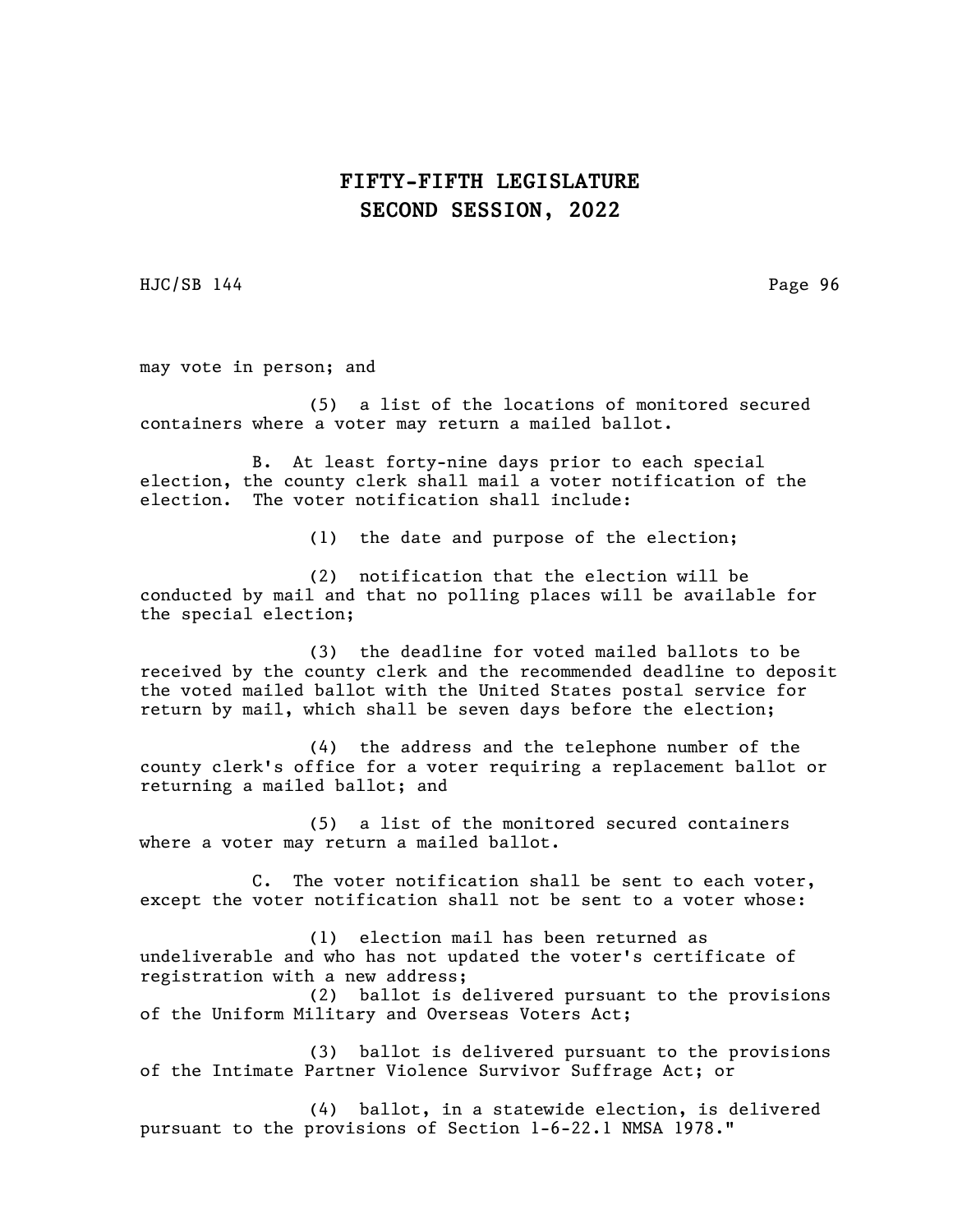HJC/SB 144 Page 97

SECTION 73. Section 1-11-5 NMSA 1978 (being Laws 1969, Chapter 240, Section 215, as amended) is amended to read:

"1-11-5. VOTING DEVICE--PREPARATION--CERTIFICATION.--

A. Forty-two days before the election, the county clerk may begin to prepare, inspect, certify and seal electronic voting machines that are to be used in the election, and such preparation, inspection, certification and sealing shall continue until all machines are prepared, inspected, certified and sealed. The process of preparing, inspecting, certifying and sealing electronic voting machines shall be open to observation by the public.

B. The county clerk shall certify to the secretary of state and the county chair of each political party represented on the ballot the type and serial number of each voting machine to be used."

SECTION 74. Section 1-11-19 NMSA 1978 (being Laws 2018, Chapter 79, Section 33, as amended) is amended to read:

"1-11-19. COSTS OF ELECTIONS--[<del>LOCAL ELECTION ASSESSMENT</del>] STATE ELECTION FUND [ESTABLISHED].--

A. There is created in the state treasury the "state election fund" solely for the purposes of:

(1) paying the costs of conducting and administering statewide elections required by the Election Code;

(2) reimbursing the counties for the costs of conducting and administering statewide elections required by the Election Code;

(3) paying the administrative costs of the office of the secretary of state for administering elections required by the Election Code and for administering the state election fund; and

(4) carrying out all other specified provisions of the Election Code not already covered by another fund administered by the secretary of state.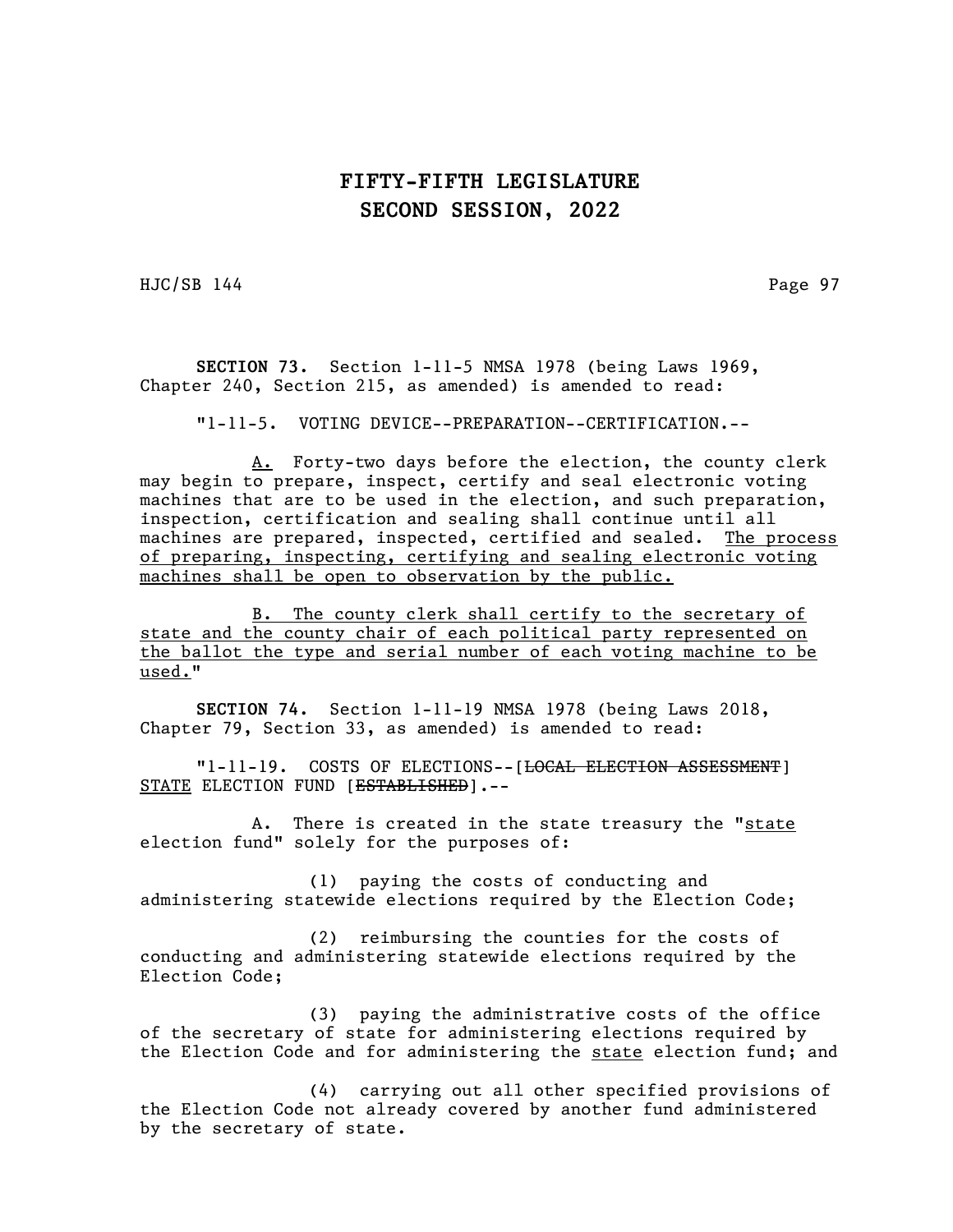HJC/SB 144 Page 98

B. The state treasurer shall invest the state election fund as other state funds are invested, and all income derived from the fund shall be credited directly to the fund. Remaining balances at the end of a fiscal year shall remain in the fund and not revert to the general fund. Money in the fund is appropriated to the office of the secretary of state for the purposes authorized in Subsection A of this section. Money in the fund shall only be expended on warrants of the department of finance and administration pursuant to vouchers signed by the secretary of state or the secretary's designee.

C. Money received from the following sources shall be deposited directly into the state election fund:

(1) money appropriated to the fund by the legislature;

(2) reimbursements from the state or a local government for elections costs; [and]

(3) federal funds received by the state that are designated by the federal government or the state executive for elections or that have been appropriated by the legislature for election purposes;

(4) grants or capital outlay funds received by a county clerk for which the secretary of state has agreed to serve as the fiscal agent; and

[(3)] (5) grants or capital outlay funds received by the secretary of state for the purposes of Subsection A of this section and not designated for any other fund.

D. The secretary of state may submit a budget adjustment request to use money in the state election fund for the purposes authorized in Subsection A of this section beyond a five percent variance from the approved elections budget for the current fiscal year.

 $[\theta - \text{In the event that}] \underline{E.}$  If the current year balances in the state election fund do not cover the costs of elections, the secretary of state may apply to the state board of finance for an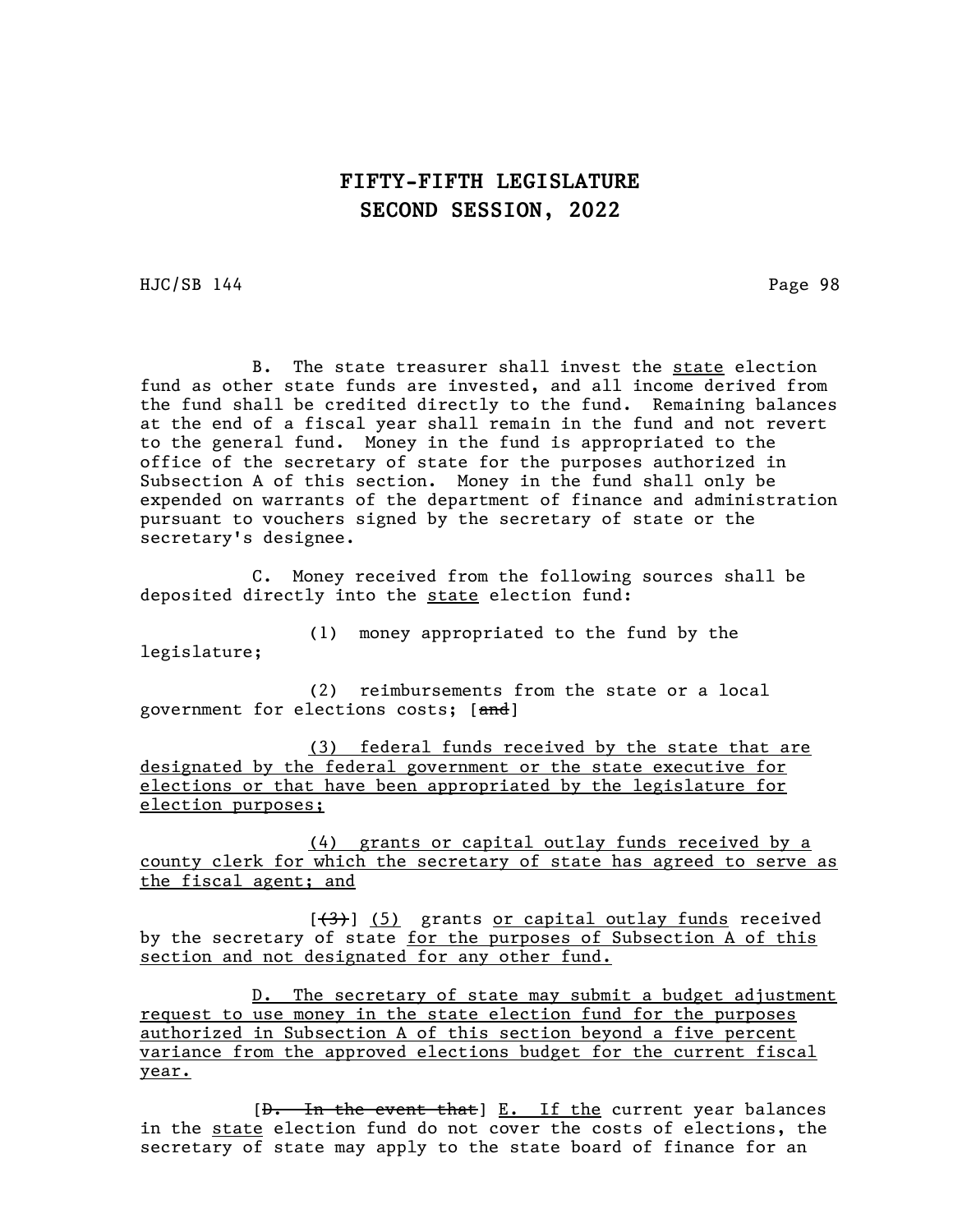HJC/SB 144 Page 99

emergency grant to cover those costs pursuant to Section 6-1-2 NMSA 1978."

SECTION 75. A new Section 1-11-12.2 NMSA 1978 is enacted to read:

"1-11-12.2. [NEW MATERIAL] MONITORED SECURED CONTAINERS-- DISTRIBUTION TO COUNTIES.--

A. Each county shall have at least two monitored secured containers. The secretary of state may approve a request by a county clerk for additional monitored secured containers in a county.

B. In addition to the monitored secured containers provided pursuant to Subsection A of this section, a municipality, school district, community college or other political subdivision of the state may make a written request to the county clerk for one or more monitored secured containers on or near the boundaries of the municipality, school district, community college or other political subdivision of the state. A county clerk that receives a written request for monitored secured containers from a municipality, school district, community college or other political subdivision of the state shall evaluate the population in and near the area of the request, the distance voters have to travel to get to the nearest monitored secured container and the number of monitored secured containers and early voting locations on or near the area of the request. The county clerk shall respond in writing to the municipality, school district, community college or other political subdivision within thirty days of receiving the written request. A written request for monitored secured containers for future statewide elections may be made between the second Tuesday in March and the second Tuesday in April of any year.

C. A municipality, school district, community college or other political subdivision of the state whose written request to a county clerk for monitored secured containers is denied may appeal that decision by submitting the written request along with the denial letter from the county clerk to the secretary of state, along with any response to the denial letter from the requesting political subdivision. The secretary of state may place a monitored secured container on or near an area that is the subject of the request in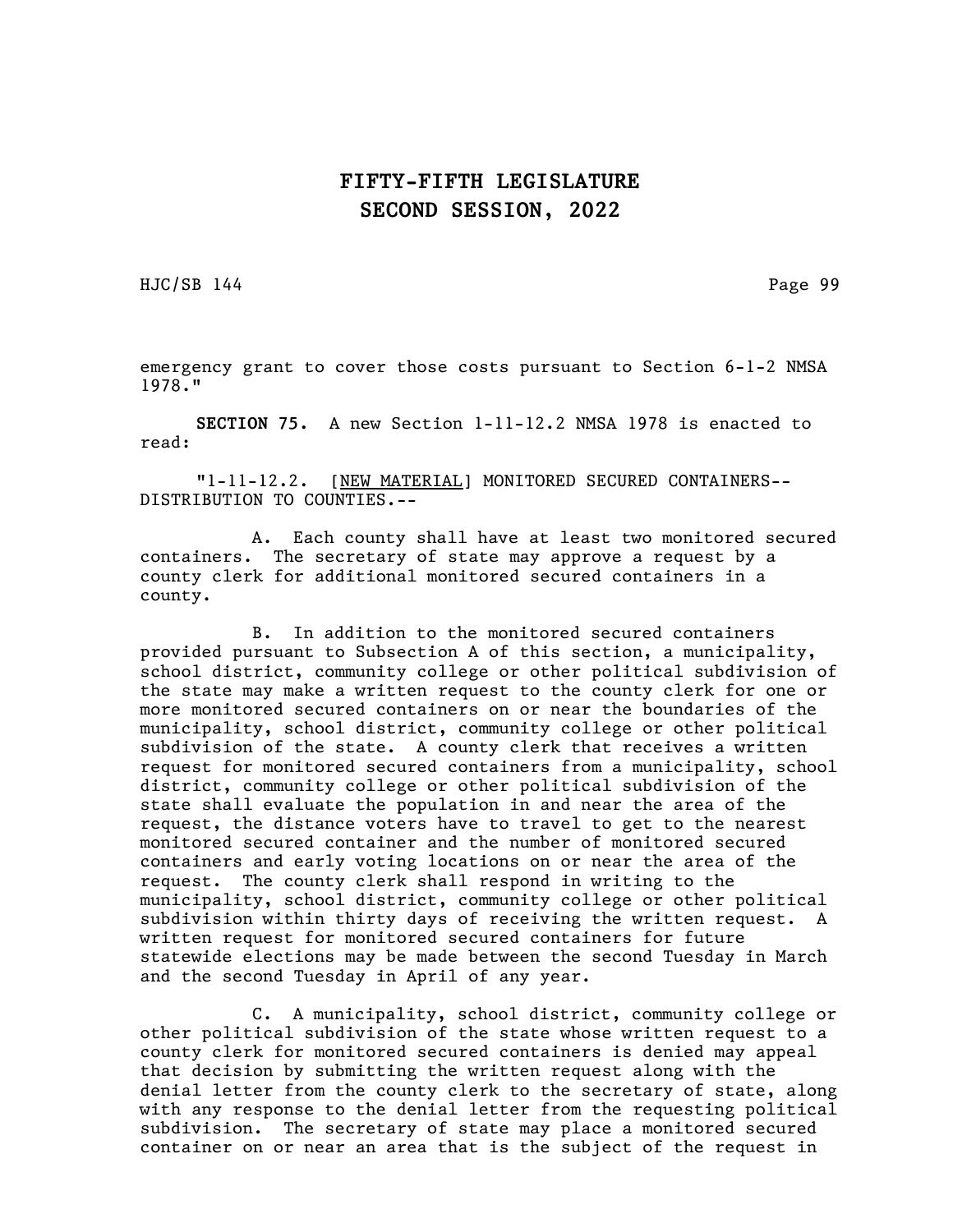HJC/SB 144 Page 100

response to an appeal submitted pursuant to this subsection.

D. A monitored secured container located on or near the boundaries of a municipality, school district, community college or other political subdivision of the state shall comply with all requirements for monitored secured containers provided in the Election Code. If a monitored secured container is provided pursuant to this section, the requesting political subdivision shall provide the facility and services necessary for the monitored secured container."

SECTION 76. A new Section 1-11-20 NMSA 1978 is enacted to read:

"1-11-20. [NEW MATERIAL] COSTS OF ELECTIONS--COUNTY ELECTION FUND.--

A. A "county election fund" is created within the county treasury of each county.

B. Expenditures from the county election fund shall be determined by the county clerk and shall be used exclusively for purposes relating to the administration of elections pursuant to the provisions of the Election Code and rules issued by the secretary of state. Remaining balances at the end of a fiscal year shall remain in the fund and not revert to the county general fund.

C. Money received from the following sources shall be deposited directly into the county election fund:

(1) county general funds appropriated for the costs of elections;

(2) other money appropriated to the fund by the board of county commissioners;

(3) filing fees paid for elections;

(4) money received from the state or a local public body for the costs of conducting a special election pursuant to the Special Election Act;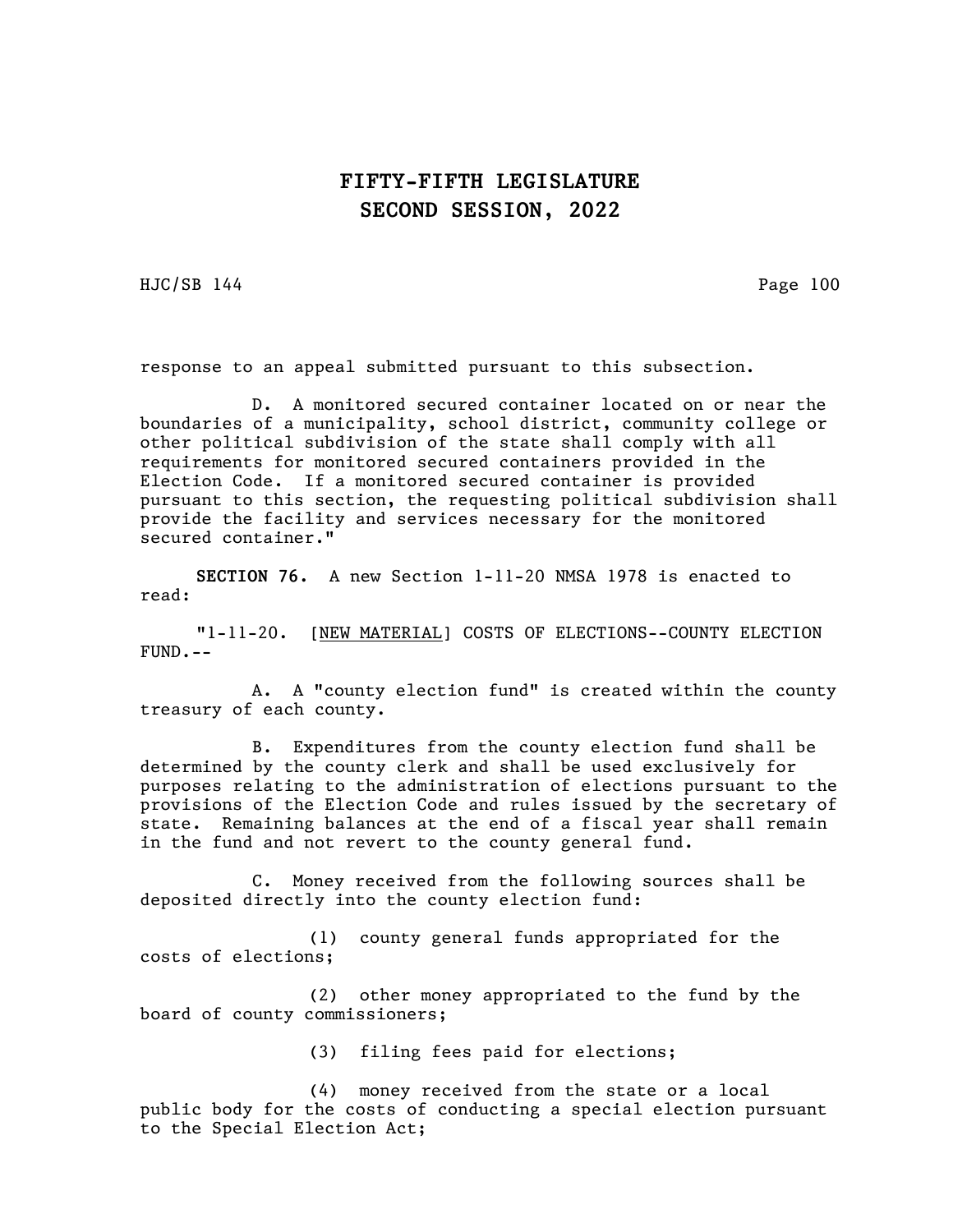HJC/SB 144 Page 101

(5) grants and reimbursements from the state for elections costs;

(6) federal funds received by the county that are designated for elections or that have been appropriated for election purposes; and

(7) grants or capital outlay funds received by a county for election purposes from any source and not designated to any other county fund.

D. The county election fund is subject to being audited in the same manner as other funds in the county. The county clerk shall prepare a report detailing the source of funds deposited into the county election fund, the use of funds and the remaining balances within the county election fund during the annual county budgeting process. The county clerk shall report to the secretary of state the use and remaining balances of state funds within the county election fund as required by the secretary of state."

SECTION 77. Section 1-12-25.2 NMSA 1978 (being Laws 2003, Chapter 356, Section 3, as amended) is amended to read:

"1-12-25.2. CONDUCT OF ELECTION--PROVISIONAL VOTING-- INFORMATION TO VOTER--STATUS OF VOTER'S BALLOT.--

A. If a voter is required to vote on a provisional paper ballot, the presiding judge or election judge shall give the voter written instructions on how the voter may determine whether the vote was counted and, if the vote was not counted, the reason it was not counted.

B. The secretary of state shall provide a free access system, such as a toll-free telephone number or internet website, that a voter who casts a provisional paper ballot may access to ascertain whether the voter's ballot was counted and, if the vote was not counted, the reason it was not counted and how to appeal the decision pursuant to rules issued by the secretary of state. Access to information about an individual voter's provisional paper ballot through the free access system is restricted to the voter who cast the ballot.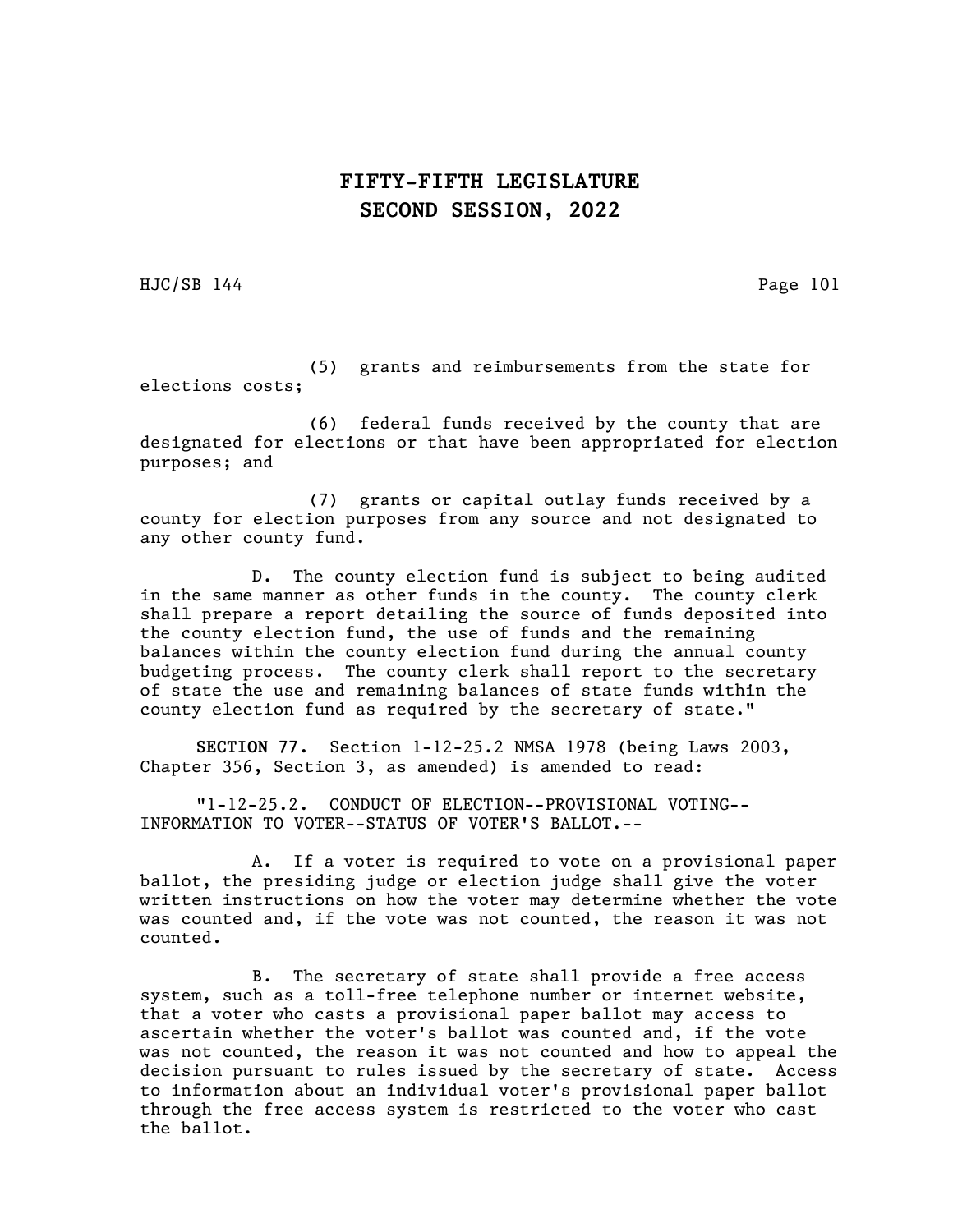HJC/SB 144 Page 102

C. Beginning with the closing of the polls on election day through the tenth day following the election, the county clerk shall notify by mail each person whose provisional paper ballot was not counted of the reason the ballot was not counted. The voter shall have until the Friday prior to the meeting of the state canvassing board to appeal to the county clerk a decision to reject the voter's ballot. At any time up to and including the appeal, the voter may provide information or documentation to satisfy the reason the ballot was rejected."

SECTION 78. Section 1-12-65 NMSA 1978 (being Laws 1977, Chapter 222, Section 68, as amended) is amended to read:

"1-12-65. [EMERGENCY SITUATIONS] PAPER BALLOTS--COUNTING AND TALLYING PROCEDURES.--

A. The presiding judge and the election judges, assisted by the election clerks, shall count the number of paper ballots that were not tabulated by the electronic vote tabulator, write the number of such ballots on each copy of the certificate of returns for that polling place and place the paper ballots that were not tabulated by the electronic vote tabulator in an envelope provided for that purpose. The envelope shall not be locked in the ballot box but shall instead be sealed with either a numbered seal or a locking device and transmitted directly to the county clerk for machine-tabulation or hand-tallying of the ballots.

B. The presiding judge and the election judges, assisted by the election clerks, shall count the number of machine-tabulated paper ballots with write-in votes, write the number of such ballots on each copy of the certificate of returns for that polling place and place those paper ballots with write-in votes in an envelope provided for that purpose. The envelope shall not be locked in the ballot box but shall instead be sealed with either a numbered seal or a locking device and transmitted directly to the county clerk for manual counting of the write-in votes.

[C. The tallying of paper ballots that were not tabulated by the electronic vote tabulator at the polling place and the counting of ballots with write-in votes shall be in accordance with procedures prescribed by the secretary of state.  $|$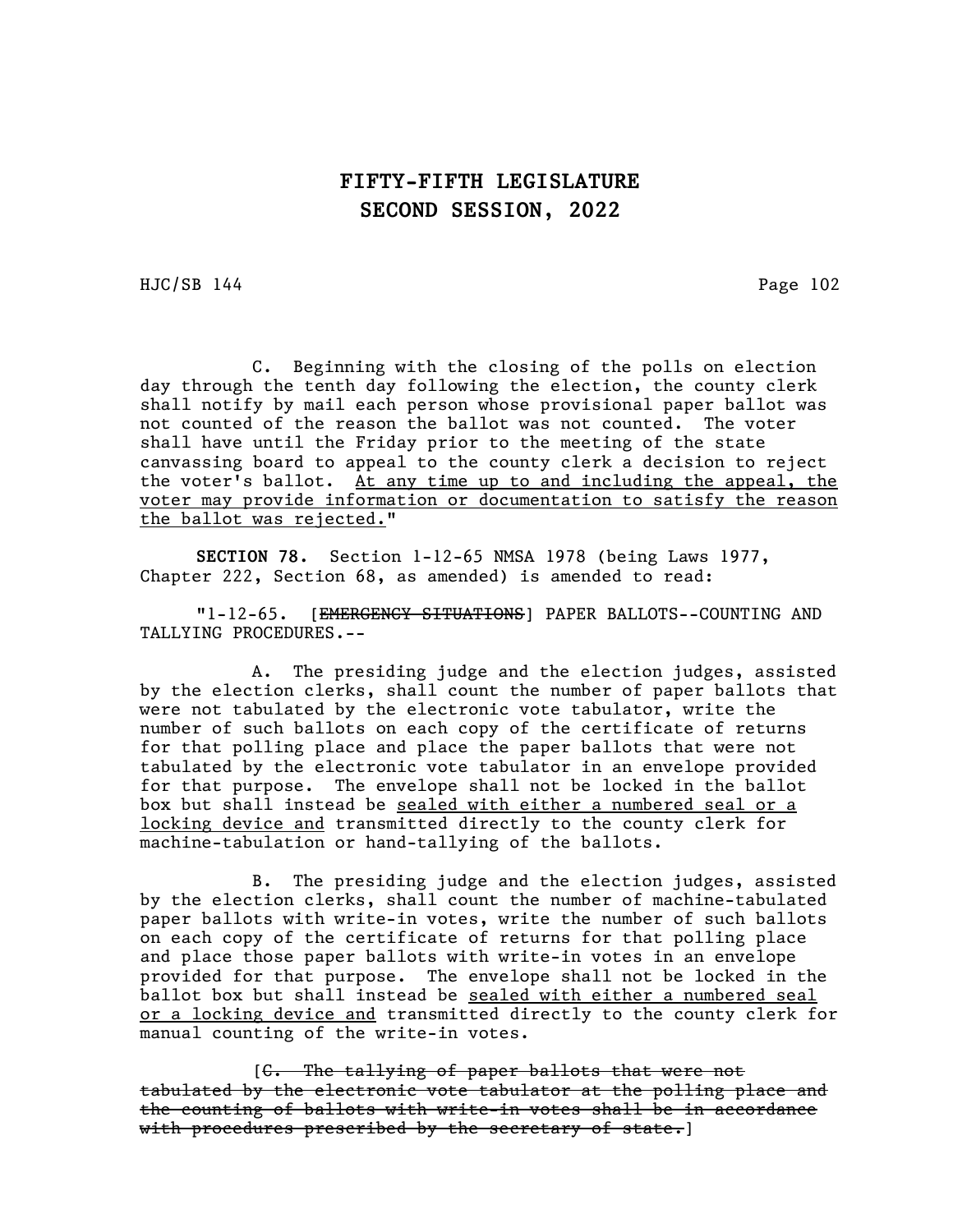$HJC/SB$  144 Page 103

C. If the county clerk receives a sealed envelope pursuant to Subsection A or B of this section and the absent voter election board has not adjourned, the sealed envelope shall be logged and transmitted to the absent voter election board to be opened and tallied immediately. If the sealed envelope is received by the county clerk after the absent voter election board has adjourned, the sealed envelope shall be logged and transmitted to be opened and tallied by an election board appointed to assist in the preparation of the county canvass report."

SECTION 79. Section 1-12-69 NMSA 1978 (being Laws 1977, Chapter 222, Section 72, as amended) is repealed and a new Section 1-12-69 NMSA 1978 is enacted to read:

"1-12-69. [NEW MATERIAL] DISPOSITION OF PAPER BALLOTS AND RECORDS RELATED TO VOTING.--

A. Paper ballots marked by voters and records related to voting in any election shall be retained and preserved for the greater of:

(1) twenty-two months from the date of the election for any election in which a federal office appears on the ballot;

(2) ten months from the date of the election for all other elections; or

(3) four months following resolution of a contest or other judicial inquiry, including all appeals, for any election, precinct or polling place that is the subject of the contest or other judicial inquiry.

B. Following the retention period, paper ballots marked by voters and records related to voting retained and preserved in the county may be destroyed at a time and in a manner as determined by the county clerk; provided that the county clerk shall use one of the destruction methods approved by the state records administrator for destruction of public records. Any interested person shall be permitted to be present during the destruction of paper ballots marked by a voter and records related to voting by the county clerk. At least seven days prior to a destruction, the clerk shall post on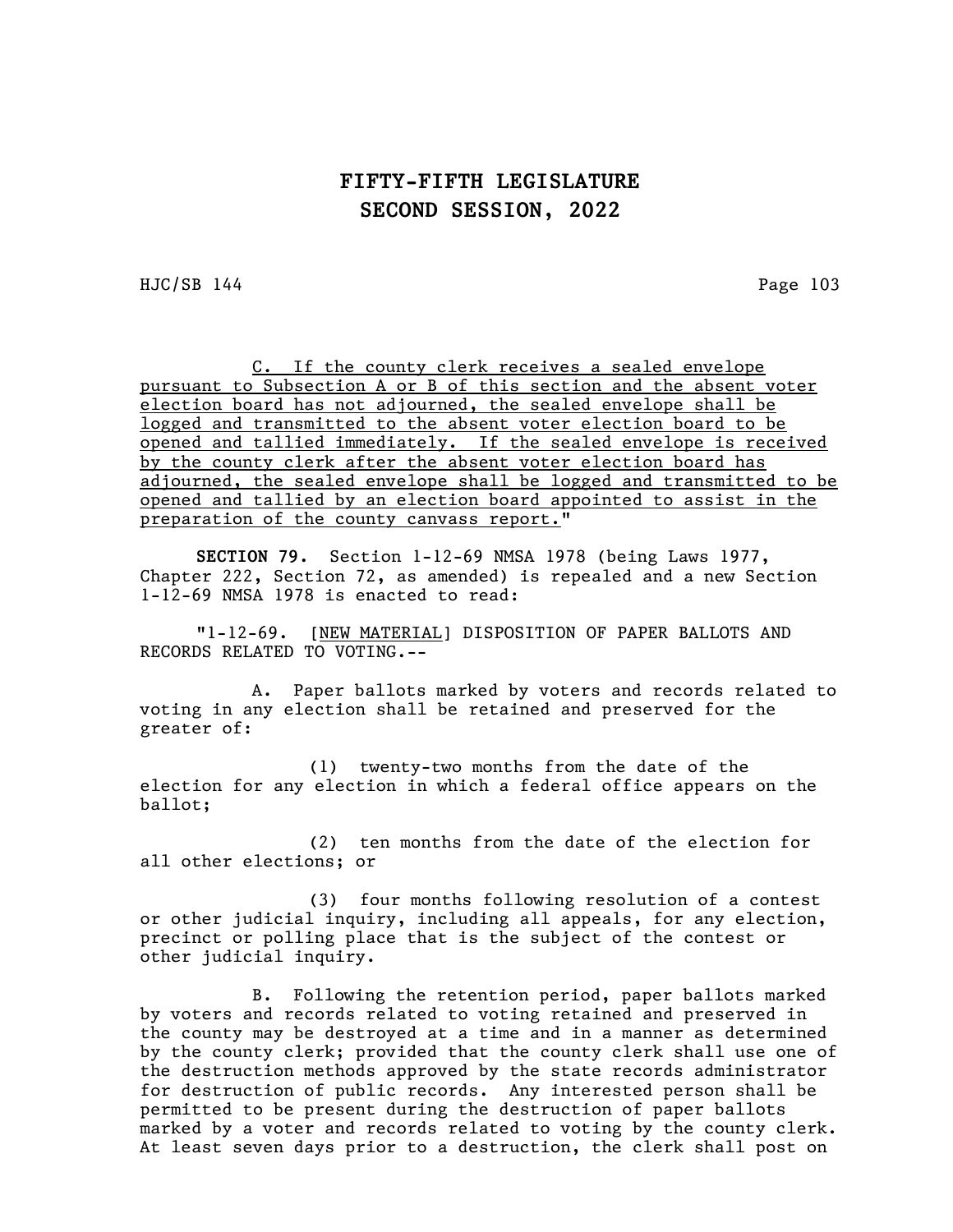HJC/SB 144 Page 104

the county website a notice of destruction of paper ballots and records related to voting and shall provide notice to the county chair of each political party participating in that election. The notice shall include information regarding the election that is the subject of the records destruction and the date, time and place where marked ballots and records related to voting will be destroyed.

C. During the retention period, the county clerk may determine that paper ballots marked by voters and physical records related to voting from an election should be retained and preserved by the state records administrator. The state records administrator shall receive for storage paper ballots marked by voters and physical records related to voting and, following the retention periods required by this section, may destroy the ballots and physical records pursuant to the procedures used by the state records administrator for destruction of public records following a retention period. The state records administrator may enter into a memorandum of understanding with the secretary of state to cover the costs of storage through the state election fund. The county clerk shall post on the county website a notice at least seven days prior to sending ballots and physical records related to voting to the state records administrator.

D. Paper ballots marked by voters, their digitized equivalents and records related to voting are exempt from thirdparty inspection except as otherwise provided in the Election Code until the later of sixty days following adjournment of the state or county canvassing board for that election or sixty days following any recount, contest or other judicial inquiry for any election, precinct or polling place that is the subject of the recount, contest or judicial inquiry. Thereafter, during the retention period and prior to destruction of the ballots or records, a third-party inspection not otherwise provided for in the Election Code shall be conducted for good cause shown and upon order of the district court. When a third-party inspection is ordered, a county clerk, the clerk's agent, the state records administrator or the state records administrator's agent shall be present during the inspection to ensure that all ballots and records are properly catalogued and returned in proper order. An inspection of paper ballots marked by voters, their digitized equivalents or records related to voting shall be conducted in such a manner as to secure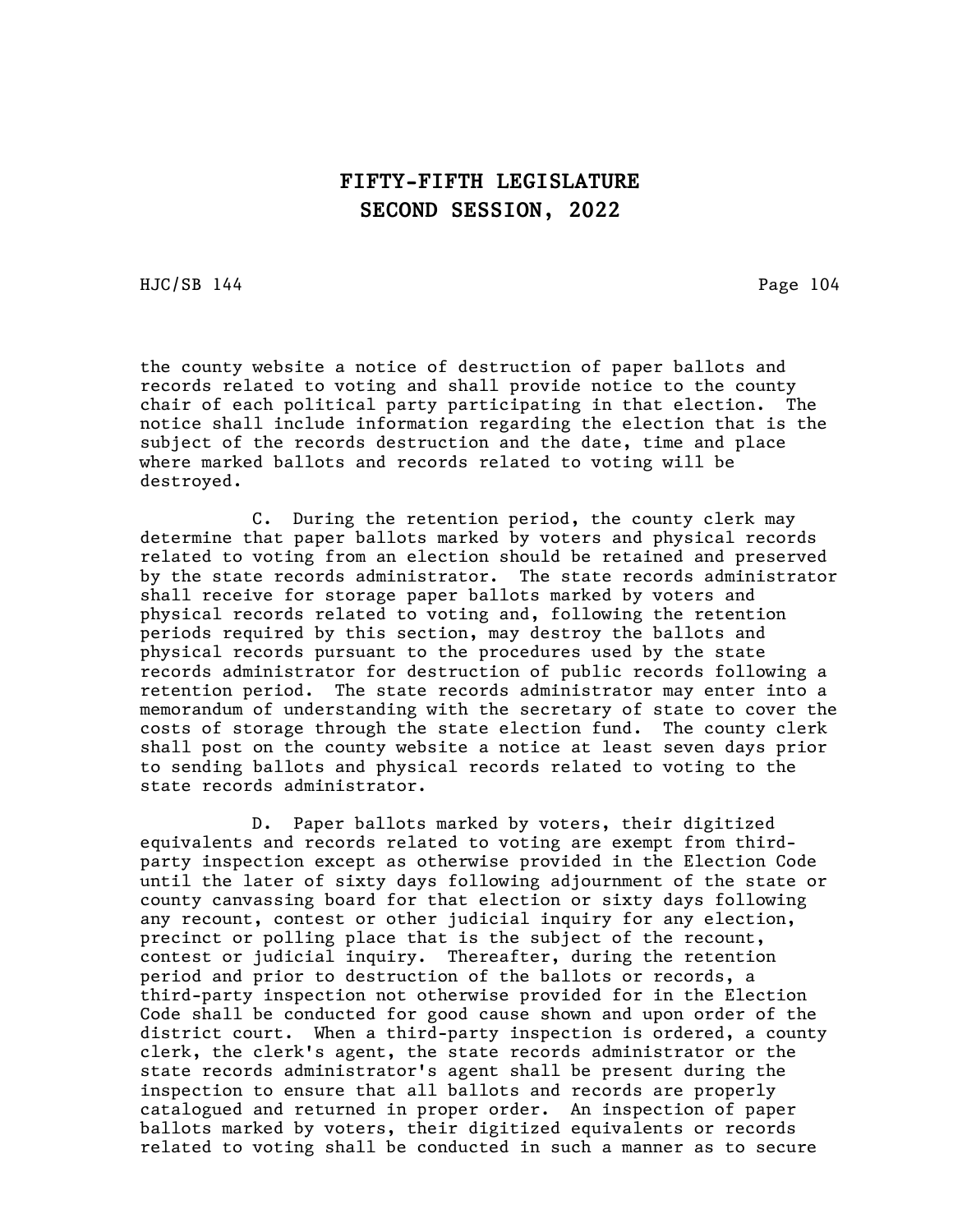HJC/SB 144 Page 105

the secrecy of the ballot."

SECTION 80. Section 1-13-1 NMSA 1978 (being Laws 1969, Chapter 240, Section 303, as amended) is amended to read:

"1-13-1. POST-ELECTION DUTIES--COUNTY CANVASSING BOARD.--

A. The board of county commissioners is ex officio the county canvassing board in each county.

B. The board of county commissioners may designate the board of registration to serve as the county canvassing board for the county. The designation shall be made in the polling place resolution adopted pursuant to Section 1-3-2 NMSA 1978 and is valid for all statewide and special elections conducted within the county until the expiration of the resolution.

C. The county canvass report prepared by the county clerk and approved by the county canvassing board shall consist of:

(1) the certificate of canvass to be signed by the county clerk and the county canvassing board members;

(2) a report of the final vote counts for each candidate contest and ballot question voted on by voters of the county separated by mailed ballots, early voting and election day voting;

(3) a report of the total ballots requested, returned, accepted and rejected from uniformed-service voters or overseas voters; and

(4) a report of all provisional ballots accepted and rejected.

D. Immediately after the meeting of the county canvassing board, the county clerk shall transmit a copy of the county canvass report, along with any hand tally sheets, to the secretary of state."

SECTION 81. Section 1-13-4 NMSA 1978 (being Laws 1969, Chapter 240, Section 306, as amended) is amended to read: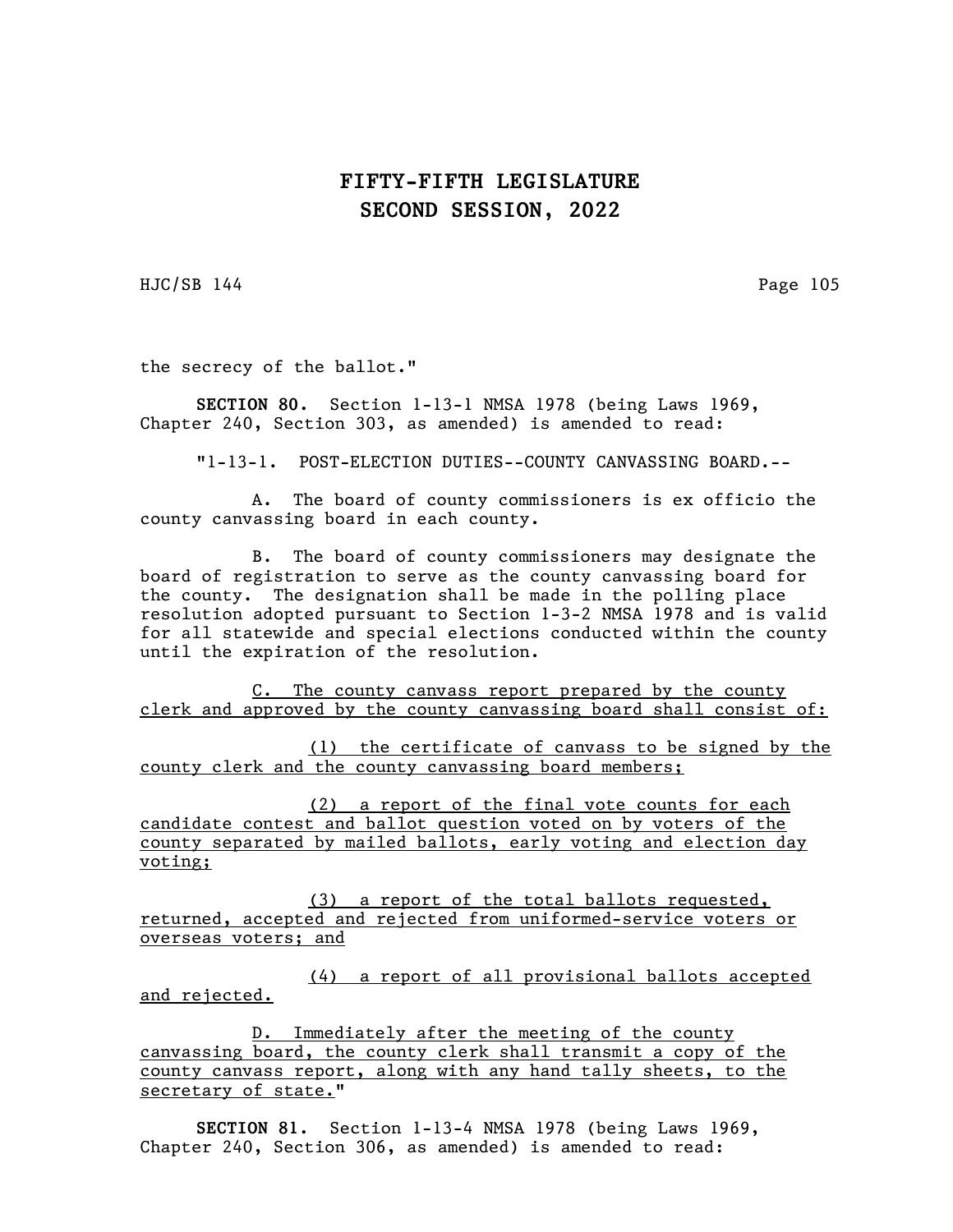HJC/SB 144 Page 106

"1-13-4. POST-ELECTION DUTIES--COUNTY CANVASS--METHOD.-- The county clerk shall:

A. appoint an election board to conduct a machinetabulation or hand-tally if the county clerk has received and logged any:

(1) paper ballots not previously tabulated;

(2) absentee ballots delivered to an election board not previously tabulated;

(3) provisional paper ballots that have been qualified and contain votes that are to be counted; or

(4) ballots with write-in votes not previously

counted;

 $[A<sub>1</sub>]$  B. prepare the report of the canvass of the election returns by carefully examining the returns of each precinct to ascertain if they contain the properly executed certificates required by the Election Code and to ascertain whether any discrepancy, omission or error appears on the face of the election returns; [and

B. G. present the report of the canvass to the county canvassing board for the board's consideration and approval; and

D. provide the county canvassing board a summary report of the ballots tallied by the election board pursuant to Subsection A of this section and deliver directly to the secretary of state a cumulative report to be used in the event of a recount."

SECTION 82. Section 1-13-8 NMSA 1978 (being Laws 1969, Chapter 240, Section 310, as amended) is amended to read:

"1-13-8. POST-ELECTION DUTIES--COUNTY CANVASS--SEARCH FOR MISSING RETURNS.--If it is necessary to open a ballot box on election night through the adjournment of the state canvass to ascertain if missing election returns are enclosed in the ballot box, the ballot box shall be opened in the presence of the presiding judge and two election judges of an election board that meets the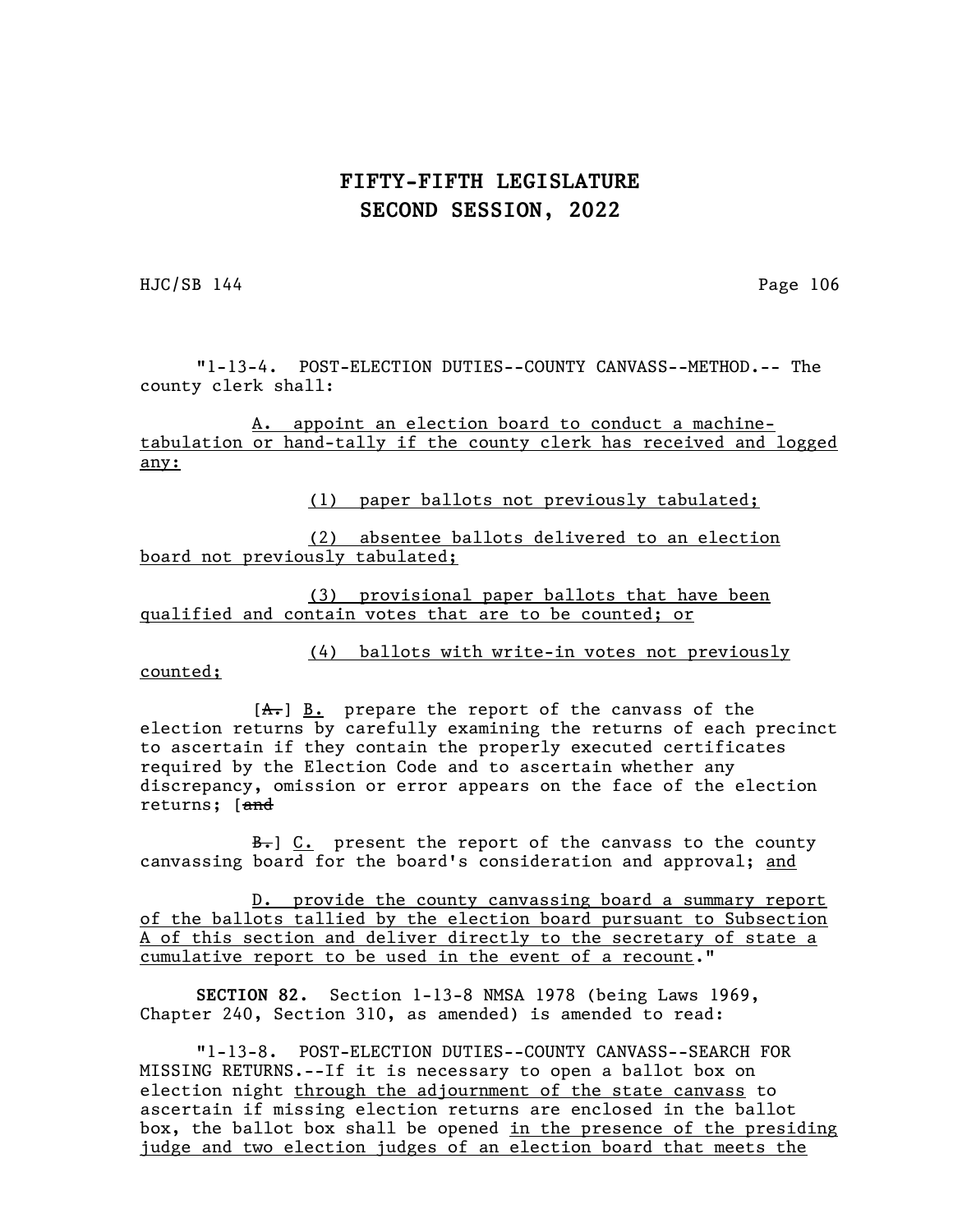HJC/SB 144 Page 107

requirements of Subsection B of Section 1-2-12 NMSA 1978 by the county clerk [and the district judge] or [someone] a deputy clerk designated by the [district judge. In the presence of the district judge or the designated representative of the district judge] county clerk. The county clerk or deputy clerk may remove the missing returns necessary to canvass the election. [When such omission or negligence of the precinct board causes an additional expense to be incurred, no compensation shall be paid to the precinct board for its services on election day] The presiding judge and election judges shall document the search for missing returns using a form prescribed by the secretary of state."

SECTION 83. Section 1-14-9 NMSA 1978 (being Laws 1971, Chapter 249, Section 2) is amended to read:

"1-14-9. IMPOUNDING BALLOTS--APPLICATION FOR COURT ORDER-- DEPOSIT REQUIRED.--

A. Upon an order of the district court, ballots may be impounded during the period of time between the completion of the county canvass and the last day to file a candidate contest in that election.

B. Any candidate in an election may petition the district court for an order impounding ballots in one or more precincts or polling places within which [he is a candidate] the candidate's name appeared on the ballot. The action shall be brought in the district court for the county in which the precincts or polling places are located. The petition shall state what specific items of ballots are requested to be impounded. Upon receipt of the petition, along with a  $sufficient$  cash deposit [of twenty-five dollars (\$25.00) per precinct] or a sufficient surety bond, to cover the costs of each precinct or polling place for which impoundment is demanded, the court shall issue an order of impoundment.

C. Ballots shall be impounded in the county courthouse or secured in the county clerk's office. When impounded ballots are being handled, a county clerk or the clerk's agent shall be present to ensure that all documents are properly catalogued and returned in proper order.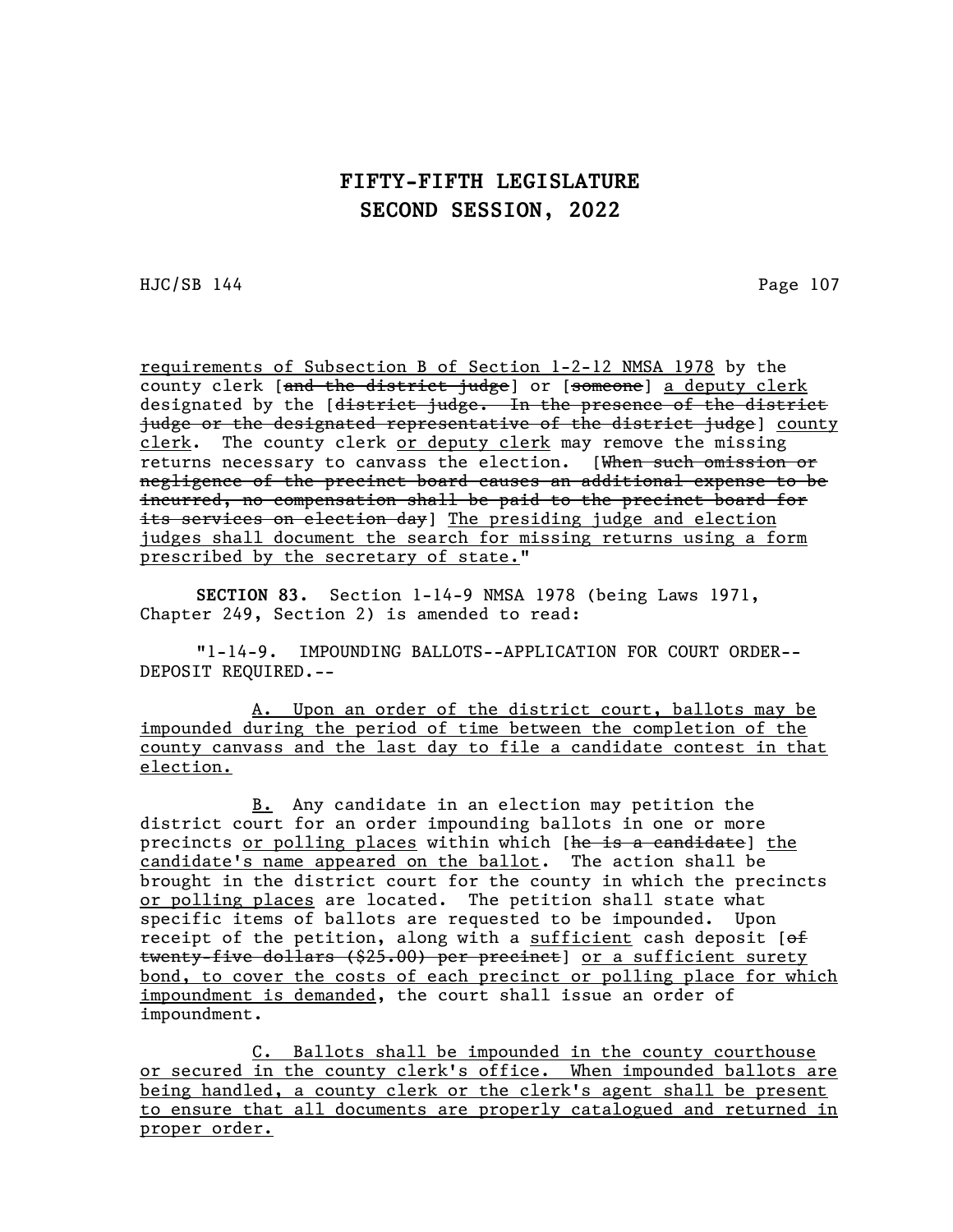HJC/SB 144 Page 108

D. The state canvassing board shall determine the estimated actual cost of impoundment per polling place and for mailed ballots no later than March 15 of even-numbered years. The secretary of state shall post the impoundment cost determinations on the secretary of state's website when the state canvassing board issues its cost determinations."

SECTION 84. Section 1-14-13.2 NMSA 1978 (being Laws 2009, Chapter 233, Section 1, as amended) is amended to read:

"1-14-13.2. POST-ELECTION DUTIES--VOTING SYSTEM CHECK.--

A. At least ninety days prior to each [general] statewide election or as soon as practicable prior to an election to fill a vacancy in the office of United States representative, the secretary of state shall contract with an auditor qualified by the state auditor to audit state agencies to oversee a check on the accuracy of precinct electronic vote tabulators, alternate voting location electronic vote tabulators and absent voter precinct electronic vote tabulators. The voting system check shall be conducted for all federal offices, for governor and for the statewide elective office, other than the office of the governor, for which the winning candidate won by the smallest percentage margin of all candidates for statewide office in New Mexico. The voting system check is waived for any office for which  $[a]$  an automatic recount is conducted.

B. For each selected office, the auditor shall publicly select a random sample of precincts from a pool of all precincts in the state no later than twelve days after the election. The random sample shall be chosen in a process that will ensure, with at least ninety percent probability for the selected offices, that faulty tabulators would be detected if they would change the outcome of the election for a selected office. The auditor shall select precincts starting with the statewide office with the largest winning margin and ending with the precincts for the statewide office with the smallest winning margin and then, in the same manner, select precincts from each congressional district. The size of the random sample for each office shall be determined as provided in Table 1 of this subsection. When a precinct is selected for one office, it shall be used in lieu of selecting a different precinct when selecting precincts for another office in the same congressional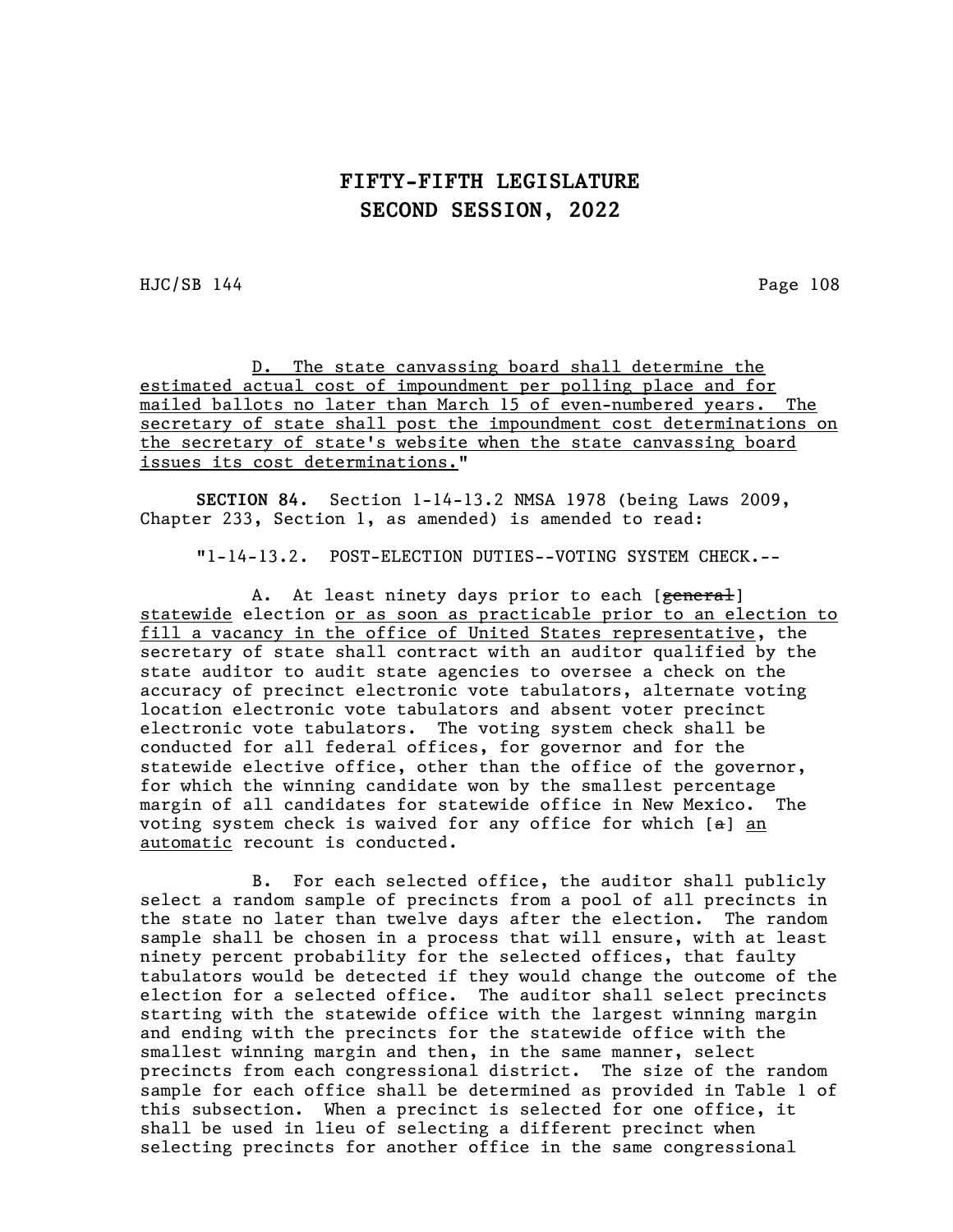HJC/SB 144 Page 109

district, or for any statewide office. If the winning margin in none of the offices for which a voting system check is required is less than fifteen percent, a voting system check for that general election shall not be required.

Table 1

| Winning margin between top<br>two candidates for the<br>office according to the<br>county canvasses | Number of precincts in the<br>state to be tested for that<br>office |  |  |
|-----------------------------------------------------------------------------------------------------|---------------------------------------------------------------------|--|--|
| Percent<br>greater than 15                                                                          | no precincts for that<br>office                                     |  |  |
| greater than 14<br>but less than or equal to 15                                                     | 4                                                                   |  |  |
| greater than 13<br>but less than or equal to 14                                                     | 4                                                                   |  |  |
| greater than 12<br>but less than or equal to 13                                                     | 5                                                                   |  |  |
| greater than 11<br>but less than or equal to 12                                                     | 5                                                                   |  |  |
| greater than 10<br>but less than or equal to 11                                                     | 6                                                                   |  |  |
| greater than 9.0<br>but less than or equal to 10                                                    | 6                                                                   |  |  |
| greater than 8.0<br>but less than or equal to 9.0                                                   | 7                                                                   |  |  |
| greater than 7.0<br>but less than or equal to 8.0                                                   | 9                                                                   |  |  |
| greater than 6.0<br>but less than or equal to 7.0                                                   | 10                                                                  |  |  |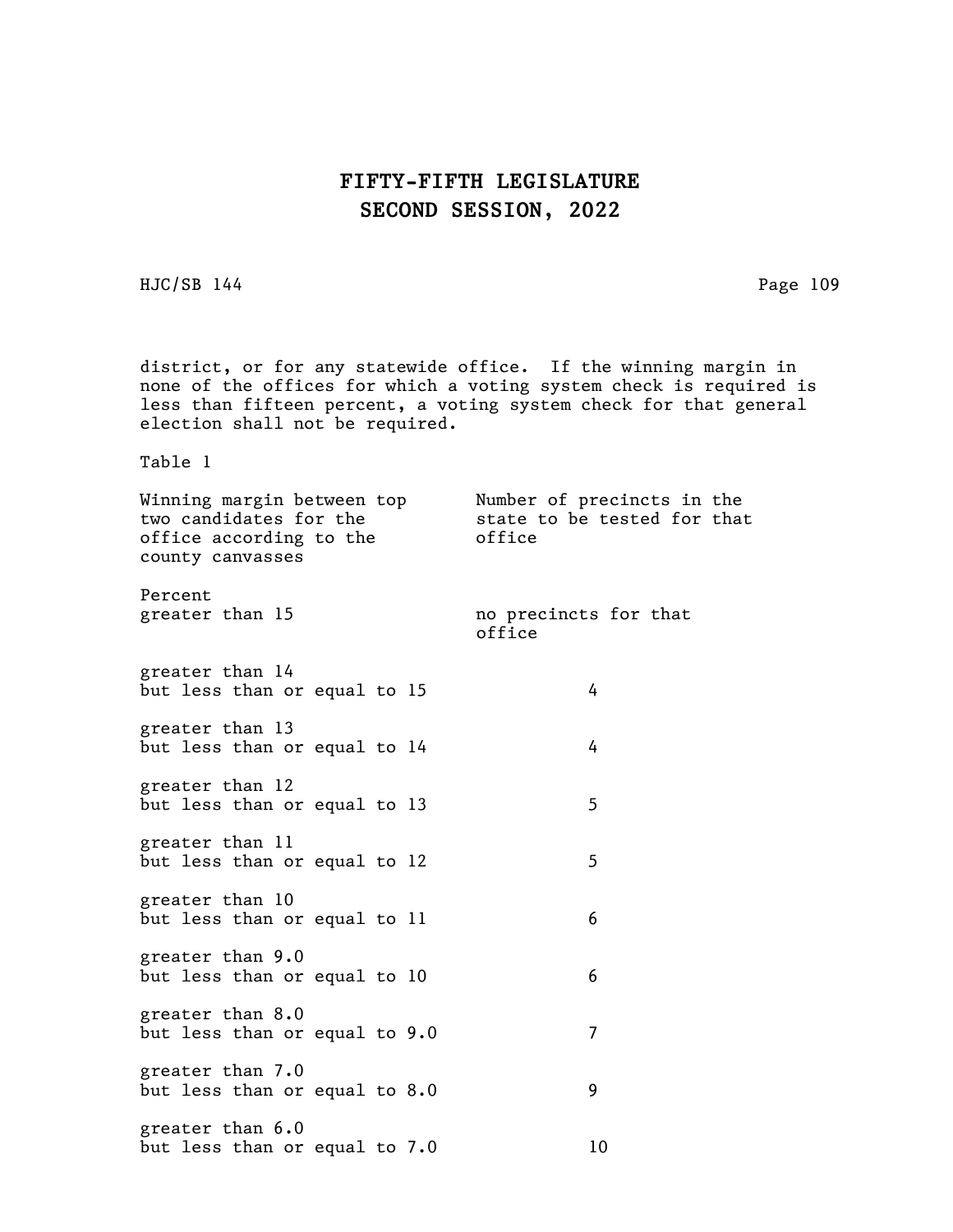HJC/SB 144 Page 110

| greater than 5.5<br>but less than or equal to 6.0 |  | 11 |
|---------------------------------------------------|--|----|
| greater than 5.0<br>but less than or equal to 5.5 |  | 13 |
| greater than 4.5<br>but less than or equal to 5.0 |  | 14 |
| greater than 4.0<br>but less than or equal to 4.5 |  | 16 |
| greater than 3.5<br>but less than or equal to 4.0 |  | 18 |
| greater than 3.0<br>but less than or equal to 3.5 |  | 22 |
| greater than 2.5<br>but less than or equal to 3.0 |  | 26 |
| greater than 2.0<br>but less than or equal to 2.5 |  | 32 |
| greater than 1.8<br>but less than or equal to 2.0 |  | 37 |
| greater than 1.6<br>but less than or equal to 1.8 |  | 42 |
| greater than 1.4<br>but less than or equal to 1.6 |  | 47 |
| greater than 1.2<br>but less than or equal to 1.4 |  | 54 |
| greater than 1.1<br>but less than or equal to 1.2 |  | 59 |
| greater than 1.0<br>but less than or equal to 1.1 |  | 65 |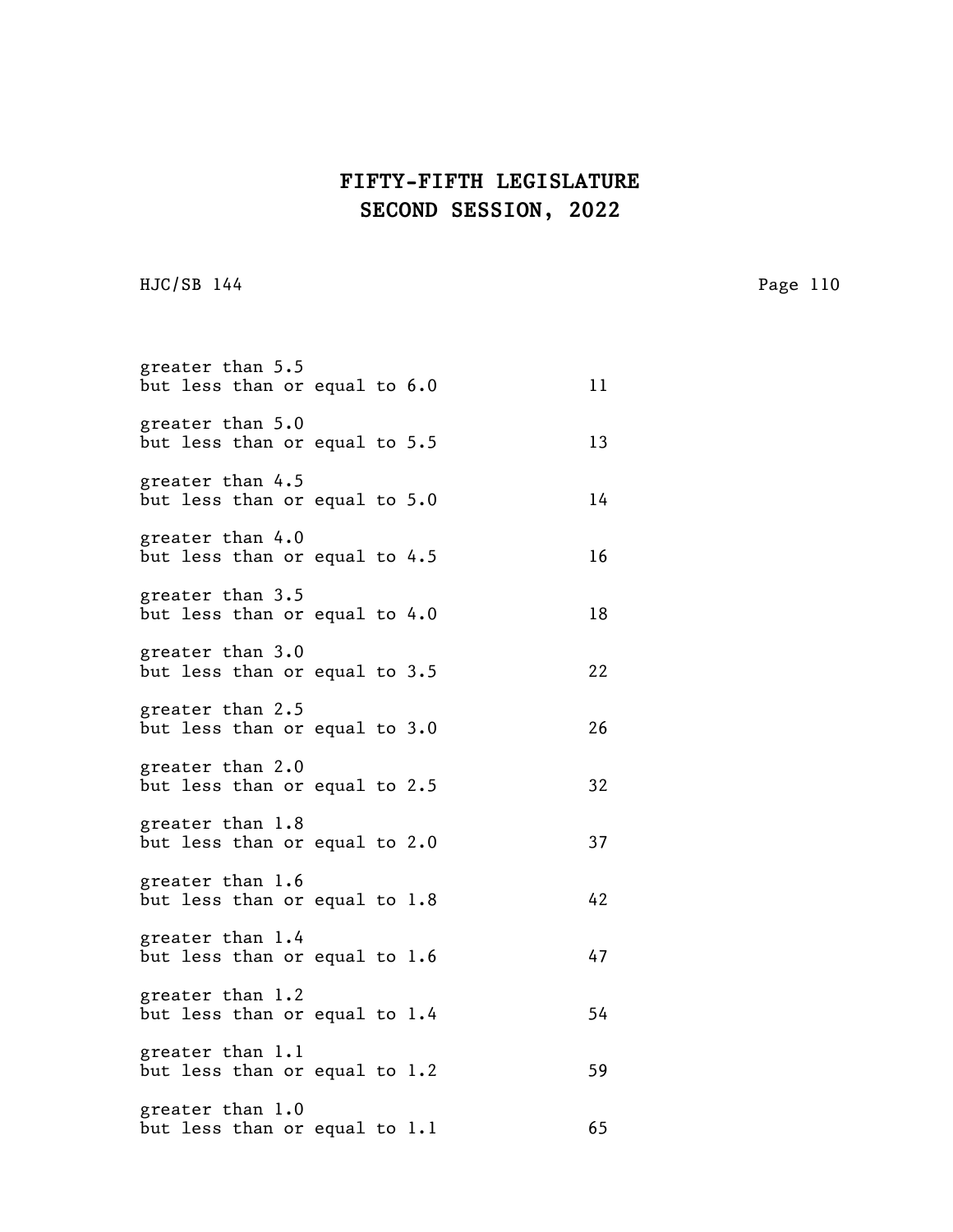HJC/SB 144 Page 111

| greater than 0.9<br>but less than or equal to 1.0   |  | 73  |
|-----------------------------------------------------|--|-----|
| greater than 0.8<br>but less than or equal to 0.9   |  | 82  |
| greater than 0.7<br>but less than or equal to 0.8   |  | 93  |
| greater than 0.6<br>but less than or equal to 0.7   |  | 109 |
| greater than $0.5$<br>but less than or equal to 0.6 |  | 130 |

0.5 or less 165.

C. After selecting the random sample of precincts pursuant to Subsection B of this section or as required for a regular local election, the auditor shall also randomly select one precinct from each county where a precinct was not selected in the random sample.

 $[G<sub>r</sub>]$  D. The auditor shall notify the appropriate county clerks of the precincts that are to be included in the voting system check upon their selection. The auditor shall direct the appropriate county clerks to open the locked ballot boxes and remove ballots from the selected precincts and:

(1) in a primary or general election, the auditor shall direct the appropriate county clerks to compare the original machine count precinct vote totals [including early absentee and absentee by mail machine count vote totals] for candidates for offices subject to the voting system check from the selected precincts for each office with the respective vote totals of a hand recount of the paper ballots from those precincts;

(2) in a regular local election, the size of the random sample shall be the largest number of precincts that were used for the random sample in the previous general election. The auditor shall direct the appropriate county clerks to compare the original machine count precinct vote totals for the three contests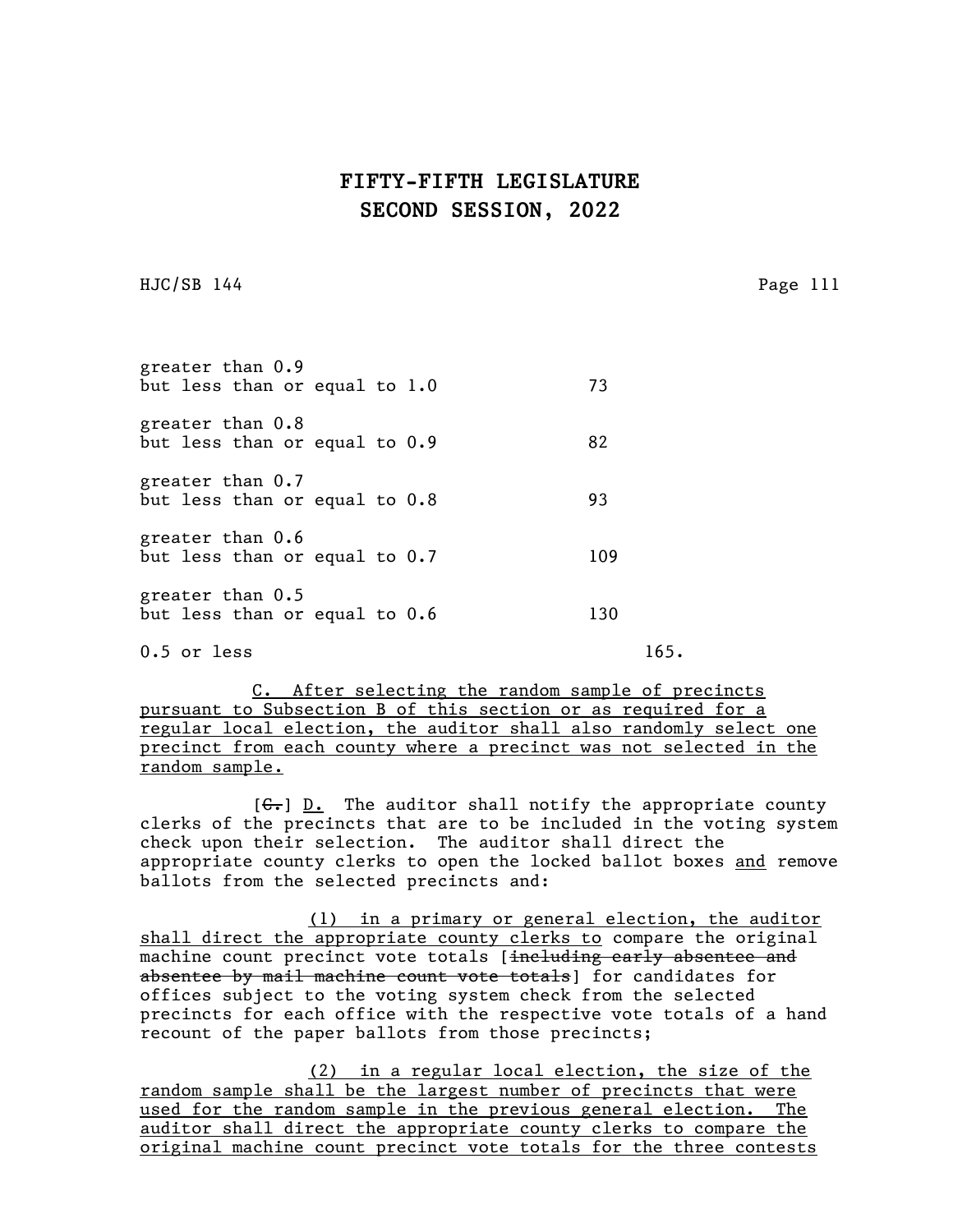HJC/SB 144 Page 112

with the closest margin between the two candidates receiving the greatest number of votes affecting the final outcome for an office from each of the selected precincts with the respective vote totals of a hand recount of the paper ballots from those precincts; provided that if there are fewer than three contested contests in a precinct, the auditor shall randomly select one or more contests so that three contests are included in the sample from that precinct; and

(3) in an election called to fill a vacancy in United States representative, the auditor shall direct the appropriate county clerks to compare the original machine count precinct vote totals for candidates for United States representative from the selected precincts with the respective vote totals of a hand recount of the paper ballots from those precincts.

E. The county clerks shall report their results to the auditor within [ten] fourteen days of the notice to conduct the voting system check unless a county clerk is aware of a recount in any office that includes one or more precincts in the county, in which case the county clerk shall report the results of the post-election audit to the auditor within [ten] fourteen days following the conclusion of the recount.

 $[\frac{D-1}{2}]$  F. Based on the results of the voting system check and any other auditing results, the auditor shall determine the error rate in the sample for each office. If the winning margin decreases and the error rate based on the difference between the vote totals of hand recounts of the paper ballots and the original precinct vote totals exceeds ninety percent of the winning margin for an office, another sample equal in size to the original sample shall be selected and the original precinct vote totals compared to the vote totals of hand recounts. The error rate based on the first and second sample shall be reported, and if it exceeds ninety percent of the winning margin for the office, the state canvassing board shall order that a full hand recount of the ballots for that office be conducted.

 $[E_r]$  G. The auditor shall report the results of the voting system check to the secretary of state upon completion of the voting system check and release the results to the public.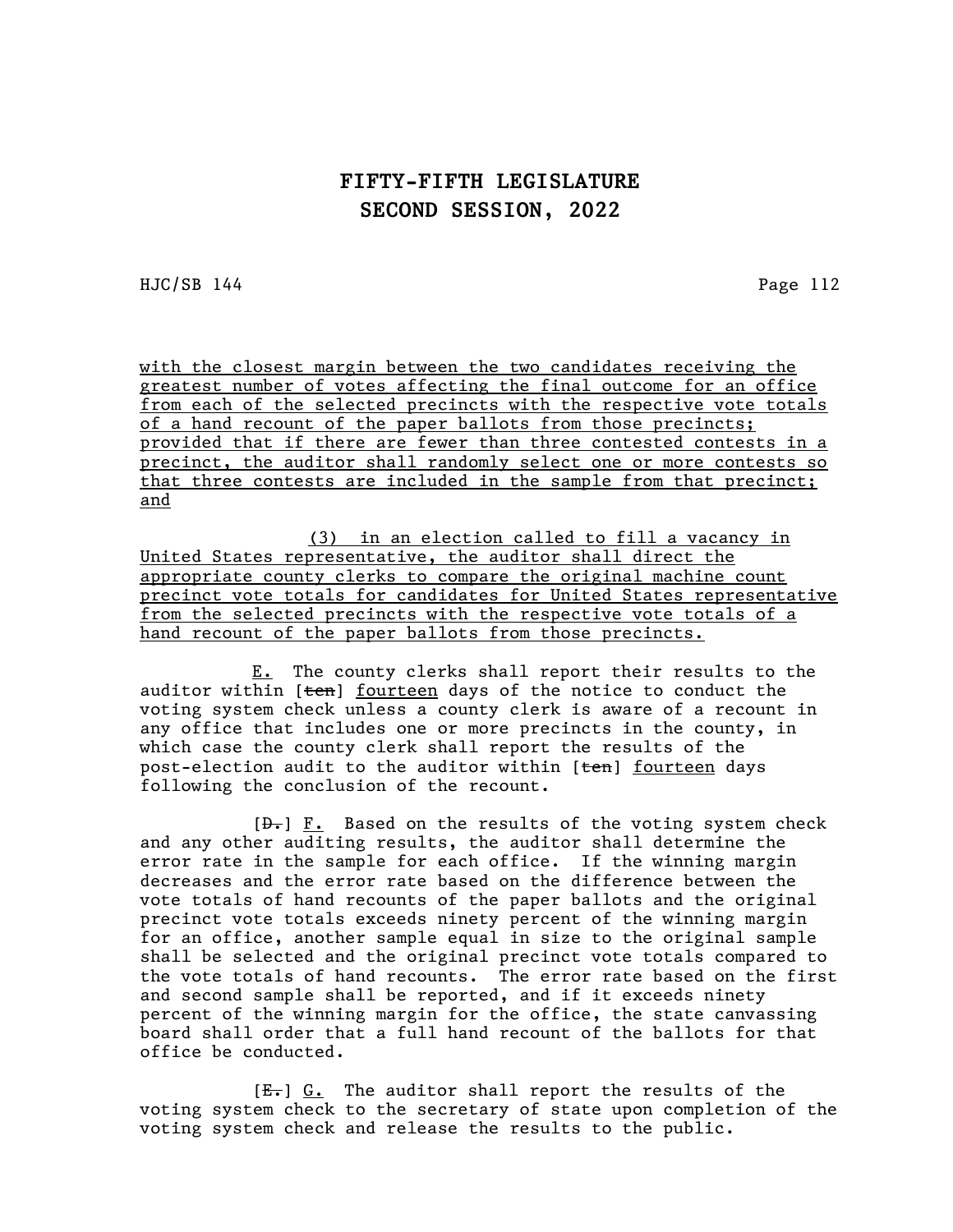HJC/SB 144 Page 113

[F.] H. Persons designated as county canvass observers may observe the hand recount described in Subsection  $[6]$  D of this section. Observers shall comply with the procedures governing county canvass observers as provided in Section 1-2-31 NMSA 1978.

 $[ $\leftarrow$ ]**F**$ . If a recount for an office selected for a voting system check is conducted pursuant to the provisions of Chapter 1, Article 14 NMSA 1978, the vote totals from the hand count of ballots for that office in precincts selected for the voting system check may be used in lieu of recounting the same ballots for the recount.

[H.] J. All costs of a voting system check or required hand recount shall be paid in the same manner as automatic recounts."

SECTION 85. Section 1-14-15 NMSA 1978 (being Laws 1978, Chapter 48, Section 1, as amended) is amended to read:

"1-14-15. RECOUNTS--RECHECKS--COST OF PROCEEDINGS.--

A. An applicant for a recount shall deposit with the proper canvassing board or, in the case of an office for which the state canvassing board issues a certificate of nomination or election, with the secretary of state sufficient cash, or a sufficient surety bond, to cover the cost of a recount for each precinct for which a recount is demanded. An applicant for a recheck shall deposit with the proper canvassing board or, in the case of an office for which the state canvassing board issues a certificate of nomination or election, with the secretary of state sufficient cash, or a sufficient surety bond, to cover the cost of the recheck for each voting machine to be rechecked. The state canvassing board shall determine the estimated actual cost of a recount per [precinct] polling place and for mailed ballots and a recheck per voting machine no later than March 15 of even-numbered years. The secretary of state shall post the recount and recheck cost determinations on the secretary of state's [web site] website when the state canvassing board issues its cost determinations.

B. The deposit or surety bond shall be security for the payment of the costs and expenses of the recount or recheck in case the results of the recount or recheck are not sufficient to change the results of the election.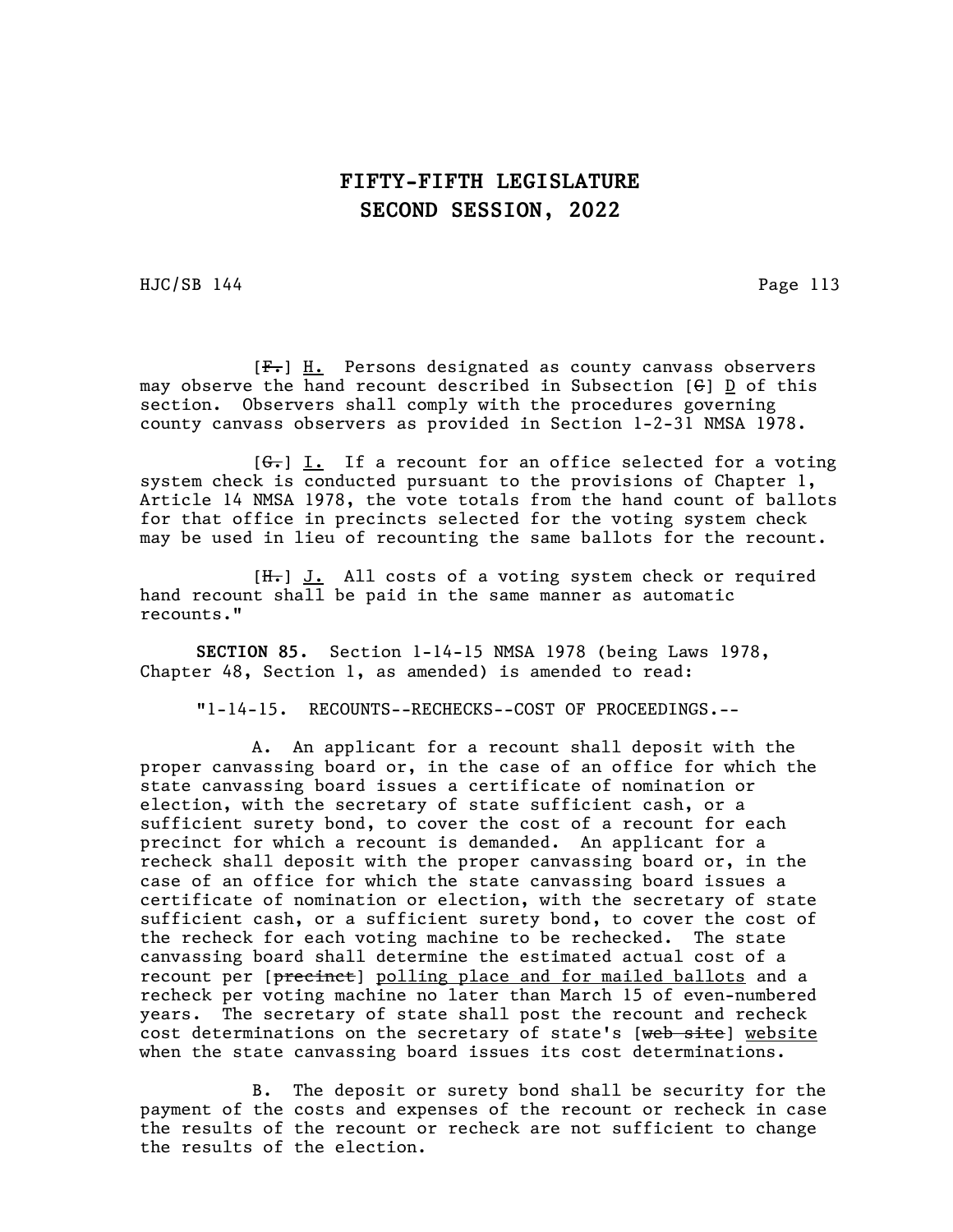HJC/SB 144 Page 114

C. If it appears that error or fraud sufficient to change the winner of the election has been committed, the costs and expenses of the recount or recheck shall be paid by the state upon warrant issued by the secretary of finance and administration supported by a voucher of the secretary of state, or shall be paid by the county upon warrant of the county clerk from the general fund of the county, as the case may be.

D. If no error or fraud appears to be sufficient to change the winner, the costs and expenses for the recount or recheck shall be paid by the applicant. Costs shall consist of any docket fees, mileage of the sheriff in serving summons and fees and mileage of [precinct] election board members, at the same rates allowed witnesses in civil actions. If error or fraud has been committed by [a precinct] an election board, the board members shall not be entitled to such mileage or fees."

SECTION 86. Section 1-14-24 NMSA 1978 (being Laws 2008, Chapter 41, Section 1, as amended) is amended to read:

"1-14-24. AUTOMATIC RECOUNTS--[ELECTIONS FOR STATE AND FEDERAL OFFICES] PROCEDURES.--

A. An automatic recount of the vote is required when the canvass of returns indicates that the margin between the two candidates receiving the greatest number of votes for an office, the margin between those supporting and those opposing a ballot question or the margin affecting the outcome of a nonpartisan judicial retention election is less than:

(1) one-fourth percent of the total votes cast in that election:

(a) for that office in the case of a federal or statewide office;

(b) on a ballot question in the case of a state ballot question; or

(c) on a nonpartisan judicial retention election in the case of the supreme court or the court of appeals;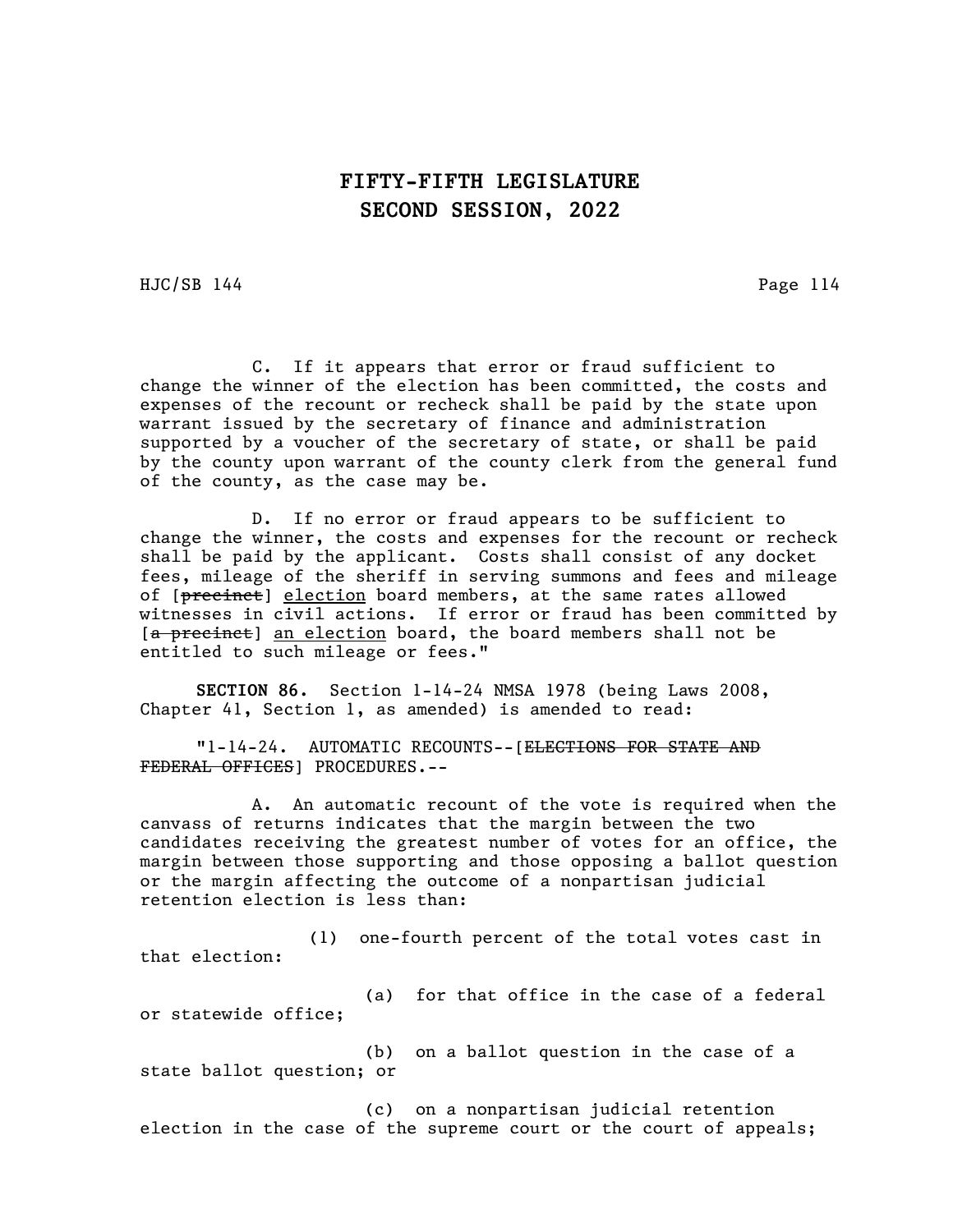HJC/SB 144 Page 115

(2) one-half percent of the total votes cast in that election:

(a) for that office in the case of a  $[\text{public}$ regulation commissioner] public education commissioner, district attorney or any office elected countywide in a county with more than one hundred fifty thousand registered voters;

(b) on a ballot question in the case of a local ballot question; or

(c) on a nonpartisan judicial retention election in the case of a district court or the metropolitan court; or

(3) one percent of the total votes cast in that election or five or fewer votes between the two candidates receiving the greatest number of votes for that office in the case of any other office.

B. For an office for which ballots were cast in more than one county, the secretary of state shall file notice with the state canvassing board upon the completion of the state canvass that an automatic recount is required, and the state canvassing board shall order a recount of the ballots for the specified office. For an office in which ballots were cast solely within one county, the secretary of state shall file notice with the state canvassing board within seven days after receiving notice from the county clerk following the completion of the county canvass that an automatic recount is required, and the state canvassing board shall order a recount of the ballots for the specified office.

C. Automatic recounts shall be conducted pursuant to the recount procedures established in Sections 1-14-16 and 1-14-18 through 1-14-23 NMSA 1978."

SECTION 87. Section 1-15-21 NMSA 1978 (being Laws 1969, Chapter 240, Section 371) is amended to read:

"1-15-21. EXPIRING TERM AND NEXT SUCCEEDING TERM-- NOMINATION.--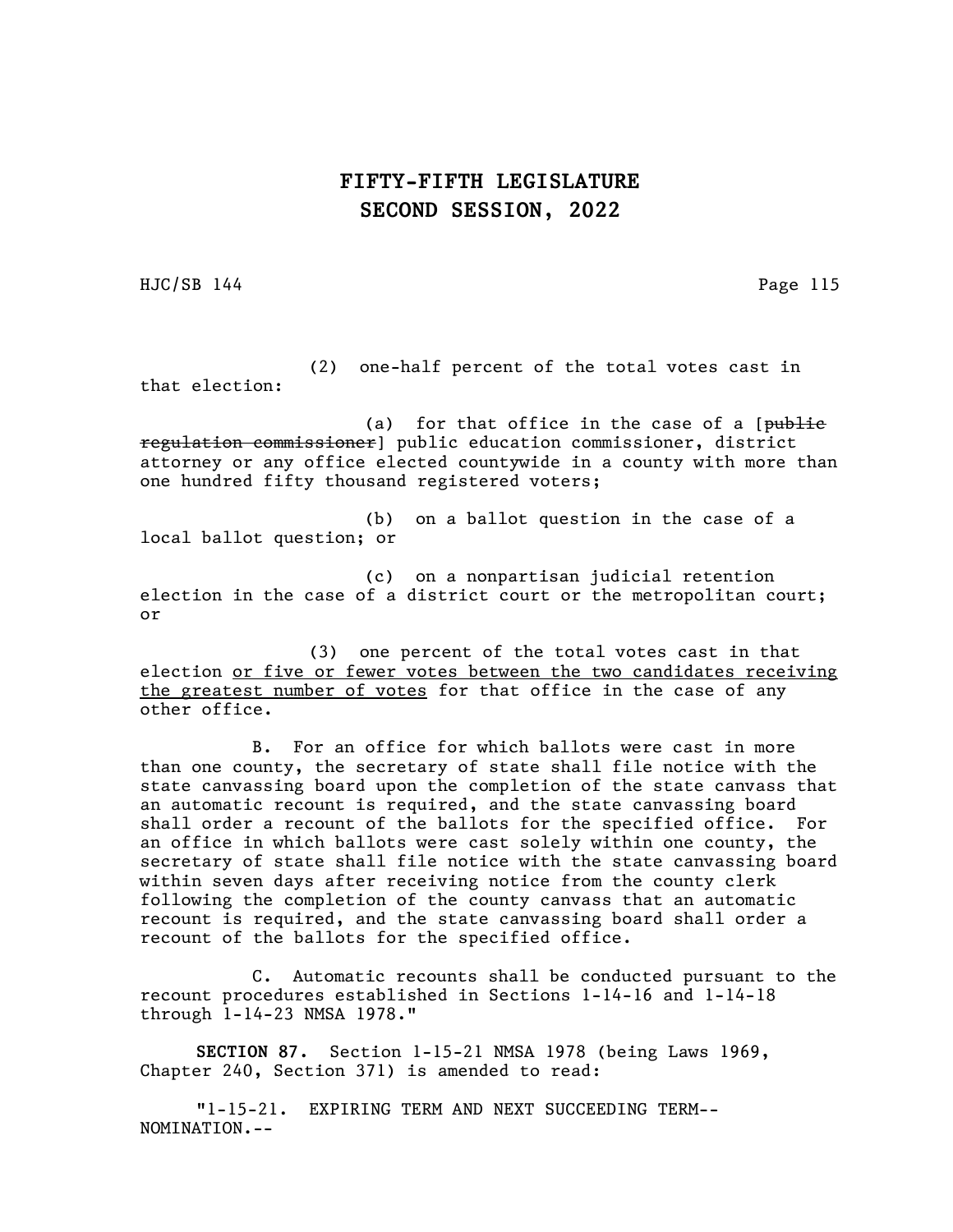HJC/SB 144 Page 116

A. If a vacancy in the office of United States representative occurs for an expiring term after the last day to amend a general election proclamation, no election shall be held pursuant to Section 1-15-18.1 NMSA 1978.

 $[A<sub>r</sub>]$  B. If any political party [convention] nominates any individual to be placed on the general election ballot for the term next succeeding the expiring term, then [such] the person nominated by the party [<del>convention</del>] shall be deemed to also be designated by the [convention] party for the expiring term. No candidate may be designated by the [convention] party for the expiring term only.

 $[\frac{B-}{C}]$  C. Any candidate whose name is placed on the [direct primary] general election ballot [in the primary election] for the term next succeeding the expiring term shall be conclusively presumed to have declared as a candidate for both the expiring term and the succeeding term."

SECTION 88. Section 1-15A-9 NMSA 1978 (being Laws 1977, Chapter 230, Section 8, as amended) is amended to read:

"1-15A-9. CERTIFICATION OF PRESIDENTIAL PRIMARY VOTE FOR NATIONAL CONVENTION.-- $[A, ]$  Upon the completion of the state canvass of the results of the presidential primary, the secretary of state shall forthwith certify to the state [chairman] chair of each political party participating in the primary and to the credentials committee of the national convention of each [such] political party [the following:

 $(1)$ ] the names of all candidates [ $and$  uncommitted category; and

(2)] in that party's presidential primary, the total vote and the percentage of the total vote [of such] the candidates [or uncommitted category] received.

[B. Each political party shall select as many delegates and alternates to the national party convention in the manner prescribed by the rules of that party and as are allotted to it by the national committee of that party.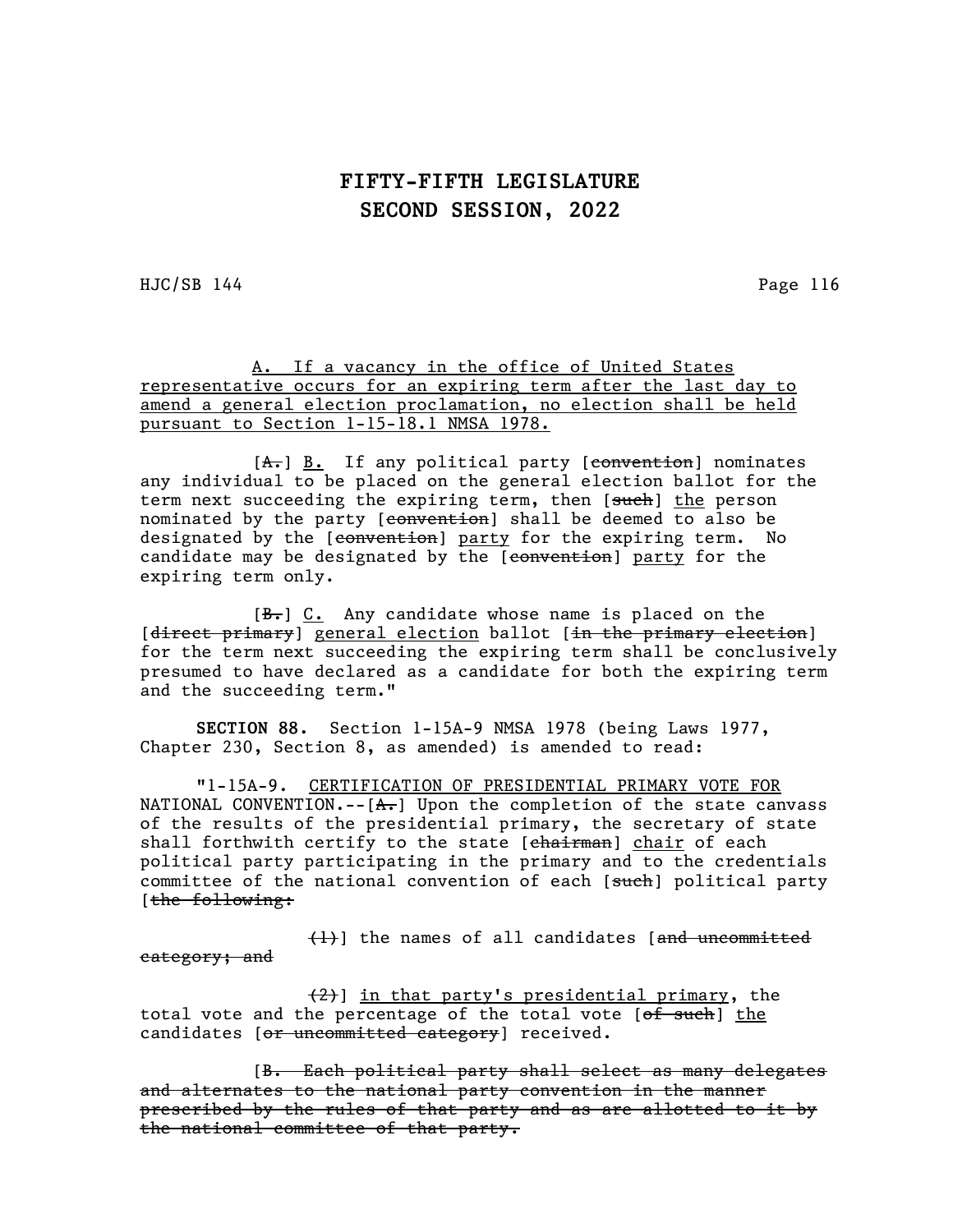HJC/SB 144 Page 117

C. The vote of the delegates or their alternates to the national convention from each such political party from New Mexico shall be cast on the first presidential nomination ballot of the national convention by the chairman of the delegation. The manner of casting the vote of each party delegation shall be as follows:

(1) each candidate and the uncommitted category shall be entitled to a share of the total vote allotted to the delegation that is equal to the proportion that the vote he received in the presidential primary bears to the total combined vote received by all qualified candidates; provided that no candidate shall be excluded who has received at least fifteen percent of the total vote cast for candidates for president of that party, and no candidate shall be excluded in violation of any political party rule; and

(2) the method used to compute the total votes allowed to a candidate or the uncommitted category shall be determined by the party rules on file in the office of the secretary of state.

D. The provisions of this section with regard to the manner of voting by the New Mexico delegations at the national party conventions apply only to the first nominating ballot cast at such conventions. Such delegations may be released prior to the first ballot from voting in the manner provided by this section upon death of the candidate or upon his written unconditional release of such votes allotted to him. Any votes so released shall be cast in the manner of votes allotted to the uncommitted category.]"

SECTION 89. Section 1-17-8 NMSA 1978 (being Laws 1969, Chapter 240, Section 393) is amended to read:

"1-17-8. REFERENDUM PETITIONS--APPROVAL BEFORE CIRCULATION.--

A. Before any referendum petition is circulated for signatures, the sponsors shall submit the original draft thereof to the secretary of state to determine whether or not it meets the requirements of law for referendum petitions. At the same time the original draft is submitted to the secretary of state, the sponsors shall also submit a suggested popular name for the law [which] that is the object of the petition.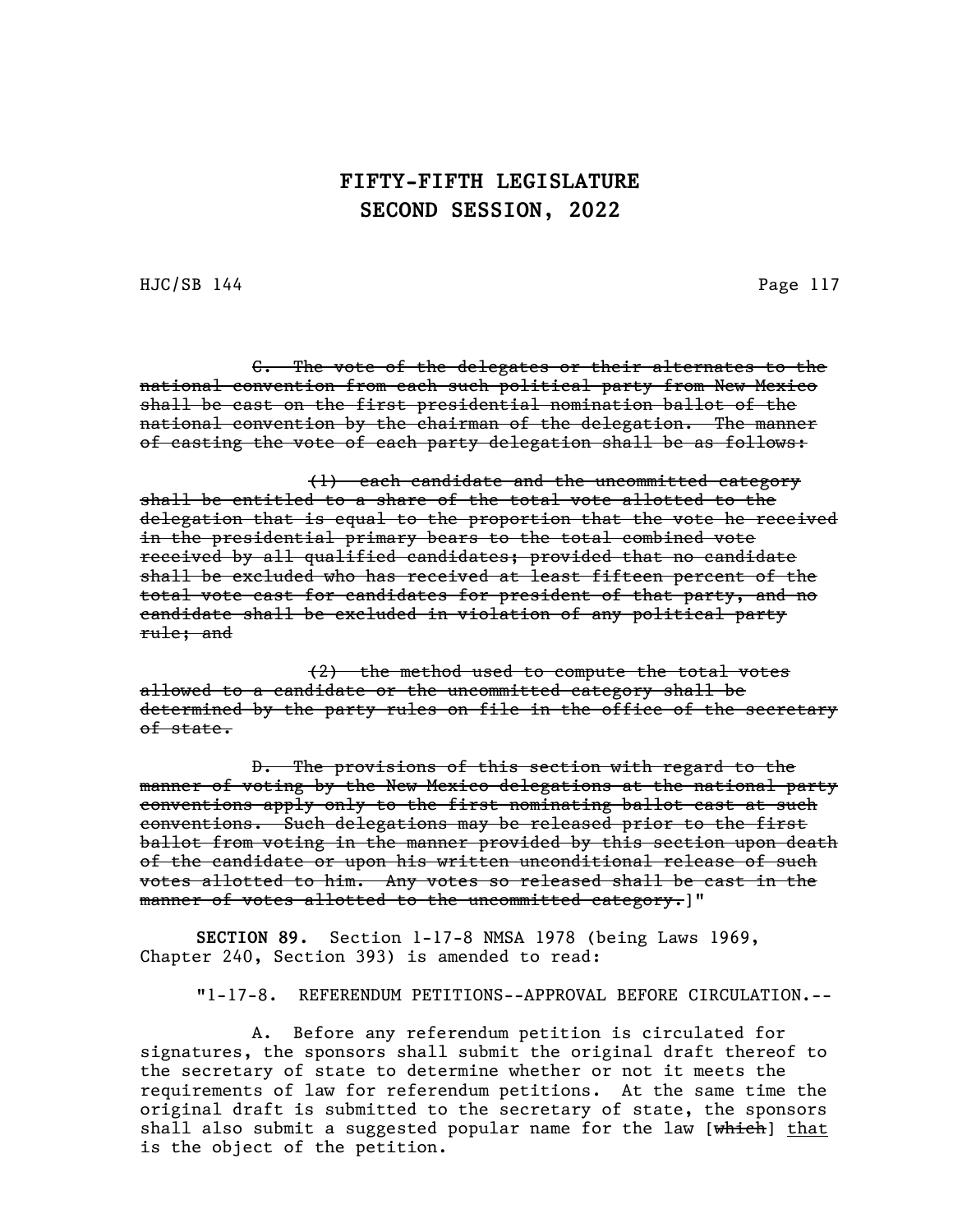HJC/SB 144 Page 118

B. Within [ten] thirty days after submission of the original draft and suggested popular name, the secretary of state shall:

(1) approve and certify the original draft of the petition and approve and certify the suggested popular name or a more suitable and correct popular name; or

(2) disapprove the original draft and specify each deficiency not in compliance with the law."

SECTION 90. Section 1-17-10 NMSA 1978 (being Laws 1969, Chapter 240, Section 395) is amended to read:

"1-17-10. REFERENDUM PETITIONS--SUFFICIENCY OR INSUFFICIENCY.--The secretary of state shall ascertain and declare the sufficiency or insufficiency of each complete referendum petition within [<del>fifteen</del>] thirty days after it is filed in [his] the secretary's office."

SECTION 91. Section 1-19-26 NMSA 1978 (being Laws 1979, Chapter 360, Section 2, as amended) is amended to read:

"1-19-26. DEFINITIONS.--As used in the Campaign Reporting Act:

A. "advertisement" means a communication referring to a candidate or ballot question that is published, disseminated, distributed or displayed to the public by print, broadcast, satellite, cable or electronic media, including recorded phone messages, or by printed materials, including mailers, handbills, signs and billboards, but "advertisement" does not include:

(1) a communication by a membership organization or corporation to its current members, stockholders or executive or administrative personnel;

(2) a communication appearing in a news story or editorial distributed through a print, broadcast, satellite, cable or electronic medium;

(3) a candidate debate or forum or a communication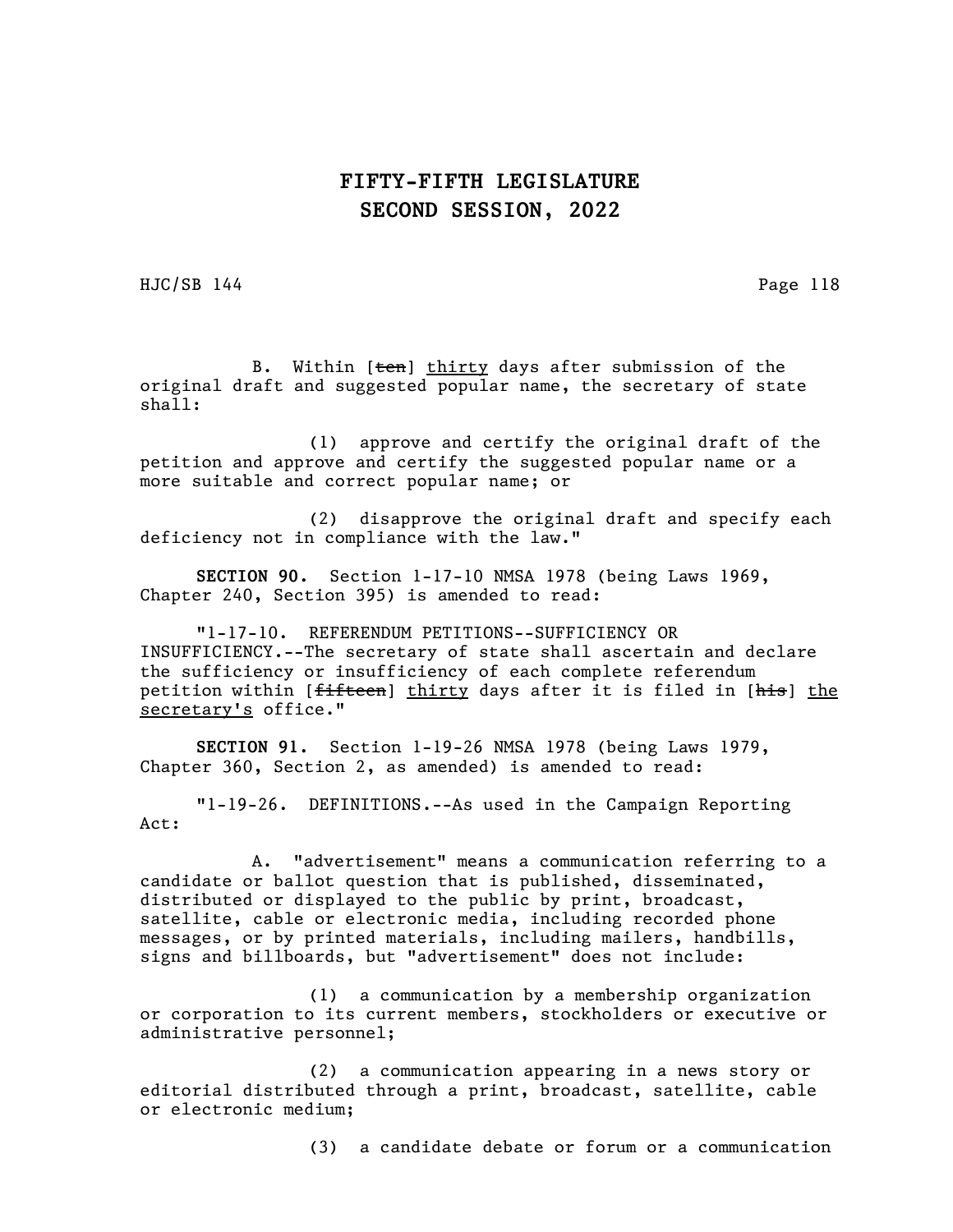HJC/SB 144 Page 119

announcing a candidate debate or forum paid for on behalf of the debate or forum sponsor; provided that two or more candidates for the same position have been invited to participate or, in the case of an uncontested election, that the single candidate for the position has been invited to participate;

(4) nonpartisan voter guides allowed by the federal Internal Revenue Code of 1986, as amended, for Section 501(c)(3) organizations; or

(5) statements made to a court or administrative board in the course of a formal judicial or administrative proceeding;

B. "anonymous contribution" means a contribution the contributor of which is unknown to the candidate or the candidate's agent or the political committee or its agent who accepts the contribution;

C. "ballot question" means a constitutional amendment or other question submitted to the voters in an election;

D. "bank account" means an account in a financial institution regulated by the United States or a state of the United States;

E. "campaign committee" means an association of two or more persons authorized by a candidate to act on the candidate's behalf for the purpose of electing the candidate to office; provided that a candidate shall not authorize more than one campaign committee;

F. "campaign expenditure" means an expenditure that is made by a campaign committee or by a candidate in support of the candidate's campaign in an election;

G. "candidate" means an individual who seeks or considers an office in an election covered by the Campaign Reporting Act, including a public official, who has filed a declaration of candidacy and has not subsequently filed a statement of withdrawal or: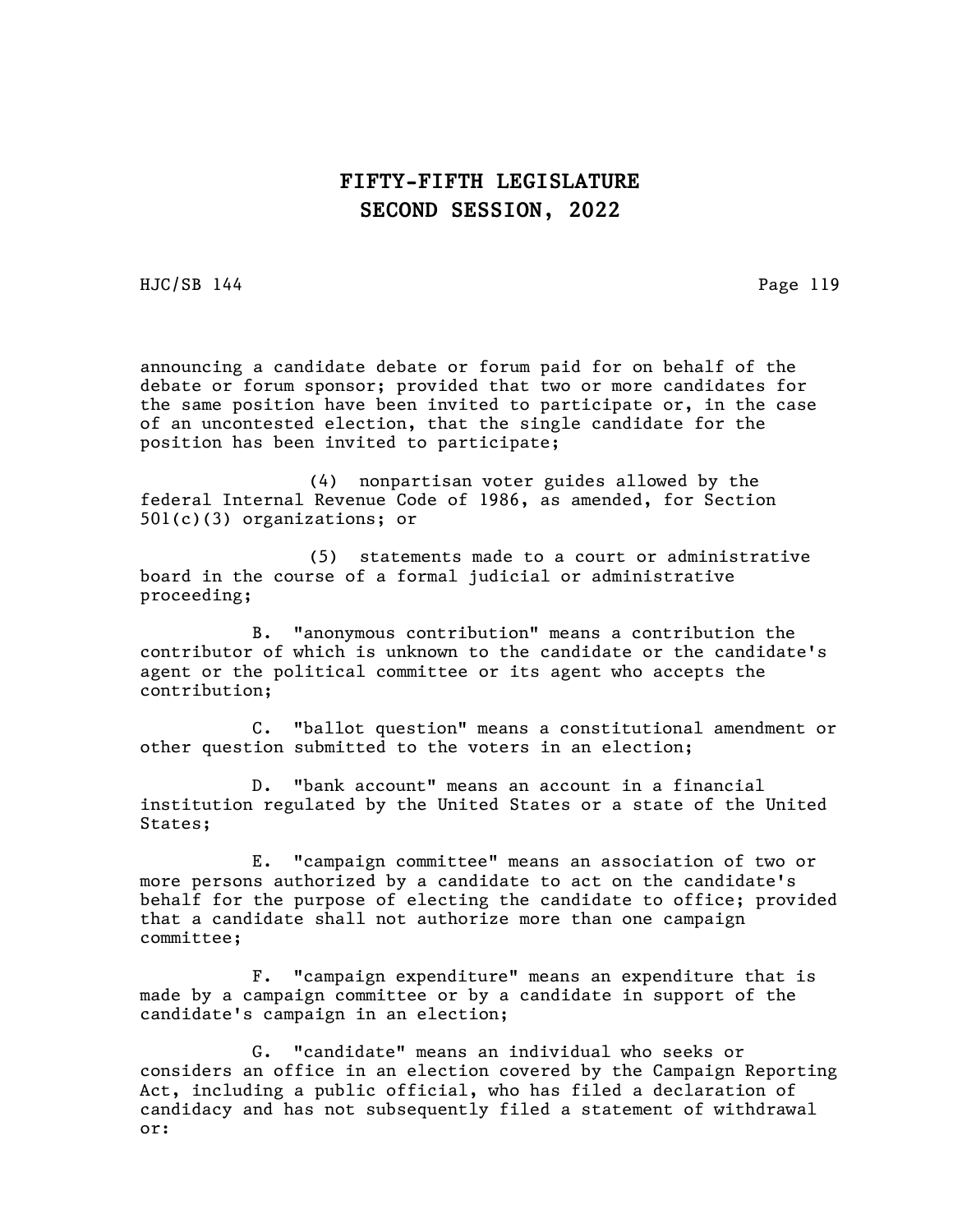HJC/SB 144 Page 120

(1) for a nonstatewide office, has received contributions or made expenditures of more than one thousand dollars (\$1,000) or authorized another person or campaign committee to receive contributions or make expenditures of more than one thousand dollars (\$1,000) for the purpose of seeking election to the office; or

(2) for a statewide office, has received contributions or made expenditures of more than three thousand dollars (\$3,000) or authorized another person or campaign committee to receive contributions or make expenditures of more than three thousand dollars (\$3,000) for the purpose of seeking election to the office or for candidacy exploration purposes in the years prior to the year of the election;

H. "contribution":

(1) means a gift, subscription, loan, advance or deposit of money or other thing of value, including the estimated value of an in-kind contribution, that is made or received for a political purpose, including payment of a debt incurred in an election campaign;

(2) includes a coordinated expenditure;

(3) does not include the value of services provided without compensation or unreimbursed travel or other personal expenses of individuals who volunteer a portion or all of their time on behalf of a candidate or political committee nor does it include the administrative or solicitation expenses of a political committee that are paid by an organization that sponsors the committee; and

(4) does not include the value of the incidental use of the candidate's personal property, home or business office for campaign purposes;

I. "coordinated expenditure" means an expenditure that is made:

(1) by a person other than a candidate or campaign

committee;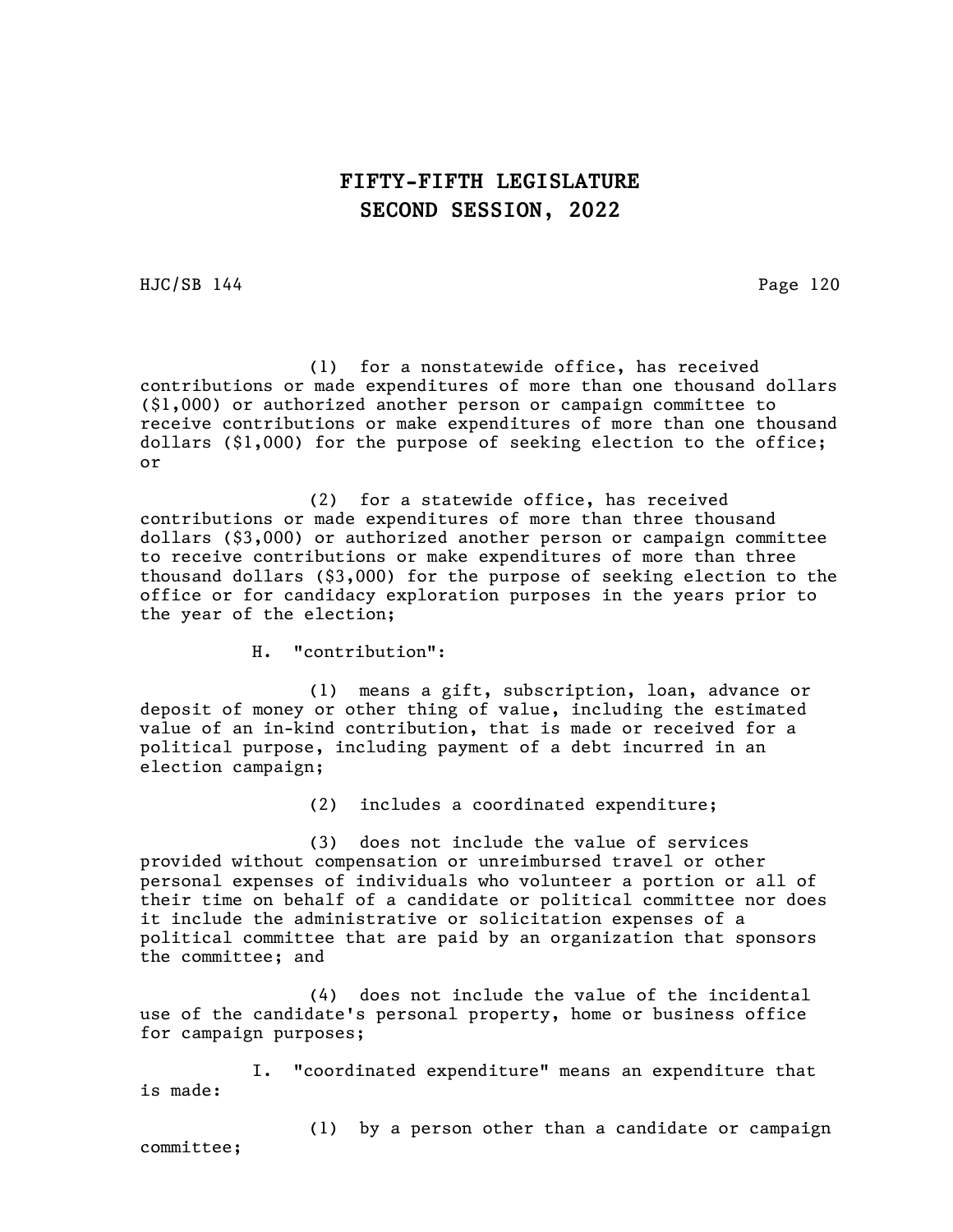HJC/SB 144 Page 121

(2) at the request or suggestion of, or in cooperation, consultation or concert with, a candidate, campaign committee or political party or any agent or representative of a candidate, campaign committee or political party; and

(3) for the purpose of:

(a) supporting or opposing the nomination or election of a candidate; or

(b) paying for an advertisement that refers to a clearly identified candidate and is published and disseminated to the relevant electorate in New Mexico within thirty days before the primary election or sixty days before the general election in which the candidate is on the ballot;

J. "deliver" or "delivery" means to deliver by certified or registered mail, telecopier, electronic transmission or facsimile or by personal service;

K. "election" means any primary, general or statewide special election in New Mexico and includes county and judicial retention elections but excludes federal, municipal, school board and special district elections;

L. "election year" means an even-numbered year in which an election covered by the Campaign Reporting Act is held;

M. "expenditure" means a payment, transfer or distribution or obligation or promise to pay, transfer or distribute any money or other thing of value for a political purpose, including payment of a debt incurred in an election campaign [or pre-primary convention];

N. "independent expenditure" means an expenditure that is:

(1) made by a person other than a candidate or campaign committee;

(2) not a coordinated expenditure as defined in the Campaign Reporting Act; and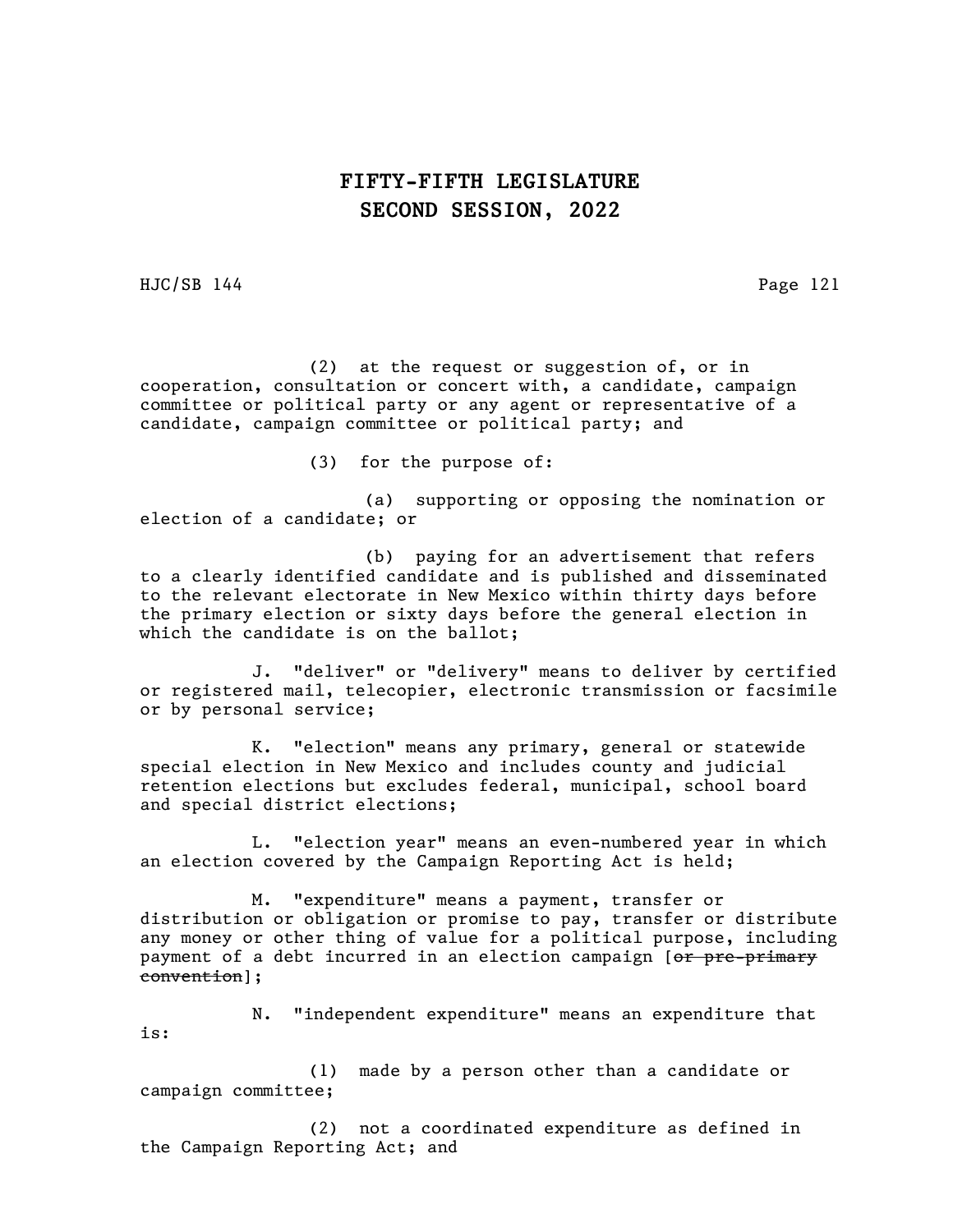HJC/SB 144 Page 122

(3) made to pay for an advertisement that:

(a) expressly advocates the election or defeat of a clearly identified candidate or the passage or defeat of a clearly identified ballot question;

(b) is susceptible to no other reasonable interpretation than as an appeal to vote for or against a clearly identified candidate or ballot question; or

(c) refers to a clearly identified candidate or ballot question and is published and disseminated to the relevant electorate in New Mexico within thirty days before the primary election or sixty days before the general election at which the candidate or ballot question is on the ballot;

O. "legislative caucus committee" means a political committee established by the members of a political party in a chamber of the legislature;

P. "person" means an individual or entity;

Q. "political committee" means:

(1) a political party;

(2) a legislative caucus committee;

(3) an association that consists of two or more persons whose primary purpose is to make contributions to candidates, campaign committees or political committees or make coordinated expenditures or any combination thereof; or

(4) an association that consists of two or more persons whose primary purpose is to make independent expenditures and that has received more than five thousand dollars (\$5,000) in contributions or made independent expenditures of more than five thousand dollars (\$5,000) in the election cycle;

R. "political party" means an association that has qualified as a political party pursuant to the provisions of Section 1-7-2 NMSA 1978;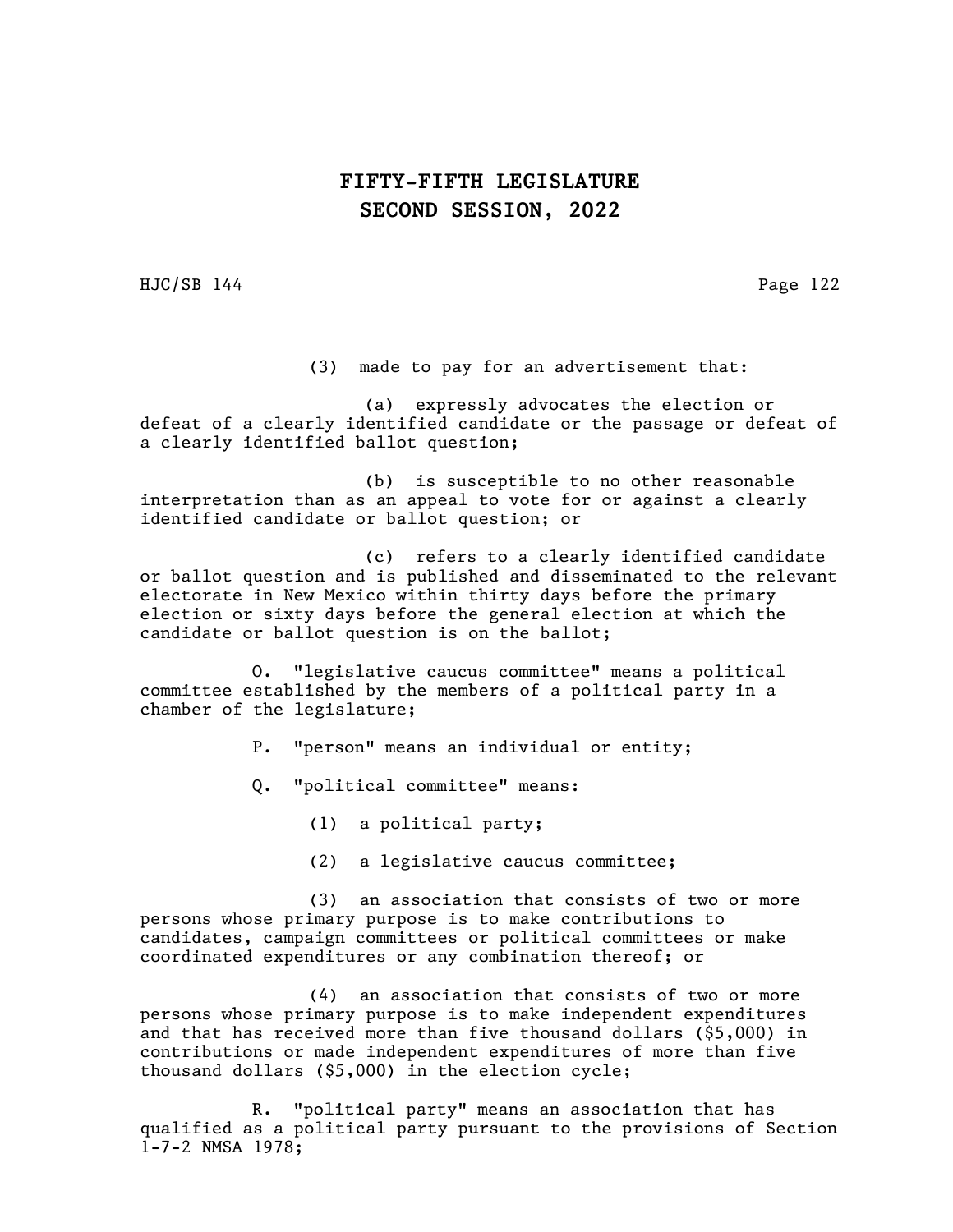HJC/SB 144 Page 123

S. "political purpose" means for the purpose of supporting or opposing a ballot question or the nomination or election of a candidate;

T. "prescribed form" means a form or electronic format prepared and prescribed by the secretary of state;

U. "public official" means a person elected to an office in an election covered by the Campaign Reporting Act or a person appointed to an office that is subject to an election covered by that act; and

V. "reporting individual" means a public official, candidate or treasurer of a campaign committee or a treasurer of a political committee."

SECTION 92. Section 1-19-29 NMSA 1978 (being Laws 1993, Chapter 46, Section 5, as amended) is amended to read:

"1-19-29. TIME AND PLACE OF FILING REPORTS.--

A. Except as otherwise provided in this section, all reporting individuals shall file with the secretary of state no later than the second Monday in April and October a report of all expenditures made and contributions received on or before the first Monday in those months and not previously reported; provided that, if the date falls on a state holiday, the report shall be filed no later than the next business day. The report shall be filed biannually until the provisions specified in Subsection F or G  $[ $\Theta$  r$ H] of this section have been satisfied.

B. In an election year, instead of the biannual reports provided for in Subsection A of this section, all reporting individuals, except for public officials who are not candidates in an election that year, shall file reports of all expenditures made and contributions received or, if applicable, statements of no activity, according to the following schedule:

(1) no later than the second Monday in April, a report of all expenditures made and contributions received on or before the first Monday in April and not previously reported;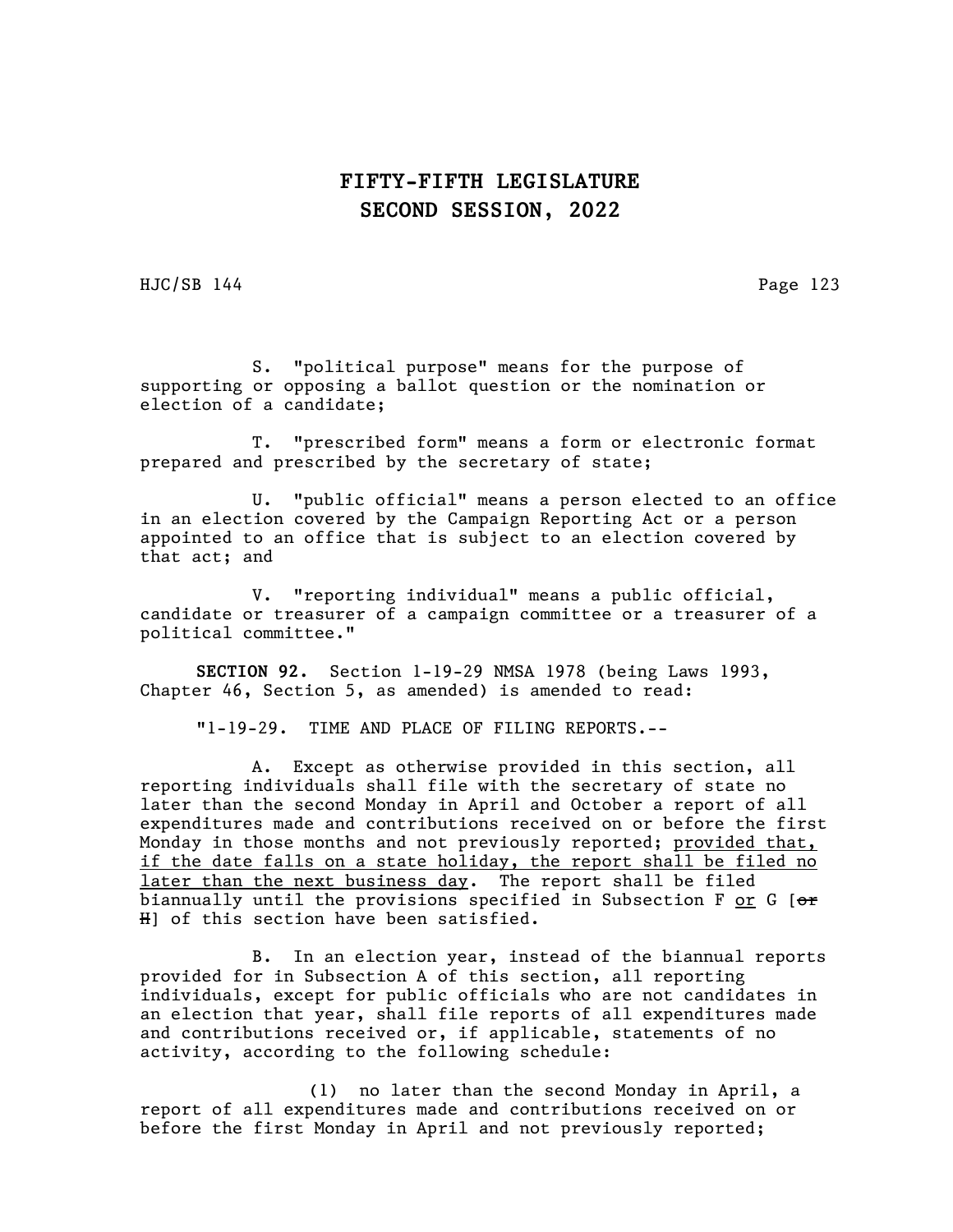HJC/SB 144 Page 124

(2) no later than the second Monday in May, a report of all expenditures made and contributions received on or before the first Monday in May and not previously reported;

(3) no later than the second Monday in September, a report of all expenditures made and contributions received on or before the first Monday in September and not previously reported;

(4) no later than the second Monday in October, a report of all expenditures made and contributions received on or before the first Monday in October and not previously reported; provided that if the second Monday of October is a state holiday, the report shall be made on the following day;

(5) no later than the Thursday before a primary, general or statewide special election, a report of all expenditures made and contributions received by 5:00 p.m. on the Tuesday before the election and not previously reported. Any contribution or pledge to contribute that is received after 5:00 p.m. on the Tuesday before the election and that is for more than one thousand dollars (\$1,000) in a nonstatewide election, or more than three thousand dollars (\$3,000) in a statewide election, shall be reported to the secretary of state either in a supplemental report on a prescribed form within twenty-four hours of receipt or in the report to be filed no later than the Thursday before a primary, general or statewide special election, except that any such contribution or pledge to contribute that is received after 5:00 p.m. on the Friday before the election may be reported by 12:00 noon on the Monday before the election;

(6) no later than the thirtieth day after a primary election, a report by all reporting individuals, except those individuals that become candidates after the primary election, of all expenditures made and contributions received on or before the twenty-fifth day after the primary election and not previously reported;

(7) no later than the thirtieth day after a statewide special election, a report of all expenditures made and contributions received on or before the twenty-fifth day after the statewide special election and not previously reported; and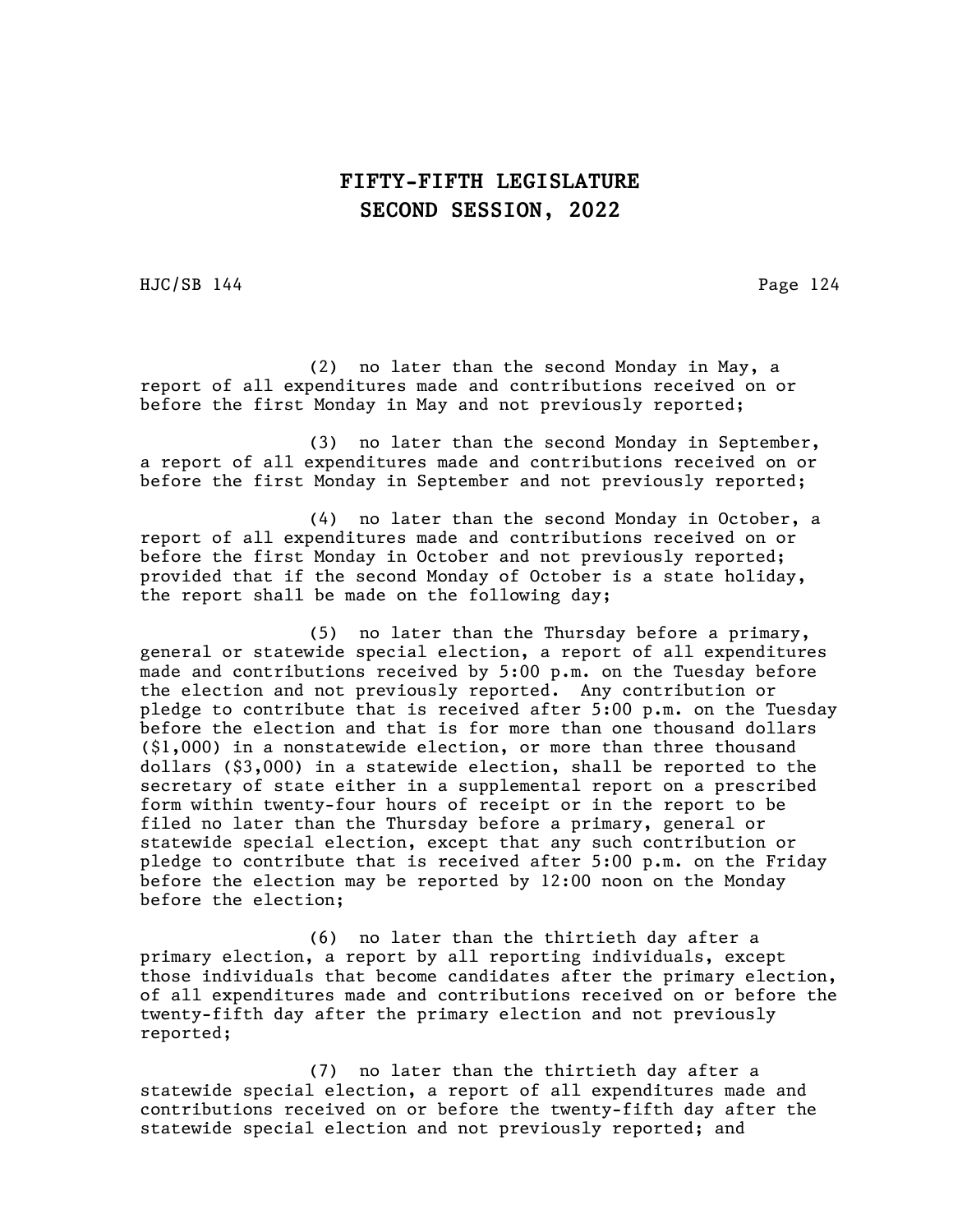HJC/SB 144 Page 125

(8) no later than January 7 after a general election, a report of all expenditures made and contributions received on or before December 31 after the general election and not previously reported.

C. If a candidate, political committee, campaign committee or public official has not received any contributions and has not made any expenditures since the candidate's, committee's or official's last report was filed with the proper filing officer, the candidate, committee or official shall only be required to file a statement of no activity, which shall not be required to be notarized, in lieu of a full report when that report would otherwise be due and shall not be required to file a full report until the next required filing date occurring after an expenditure is made or a contribution is received.

D. In an election year, a public official who is not a candidate shall file biannual reports of expenditures made and contributions received or statements of no activity in accordance with the schedule provided for in Subsection A of this section.

E. A report of expenditures and contributions filed after a deadline set forth in this section shall not be deemed to have been timely filed.

F. Except for candidates, campaign committees and public officials who file a statement of no activity, each candidate, campaign committee or public official shall file a report of expenditures and contributions pursuant to the filing schedules set forth in this section, regardless of whether any expenditures were made or contributions were received during the reporting period. Reports shall be required until the reporting individual delivers a report to the secretary of state stating that:

(1) there are no outstanding campaign debts;

(2) all money has been expended in accordance with the provisions of Section 1-19-29.1 NMSA 1978; and

(3) the bank accounts have been closed.

[G. If, during a nonelection year, a political committee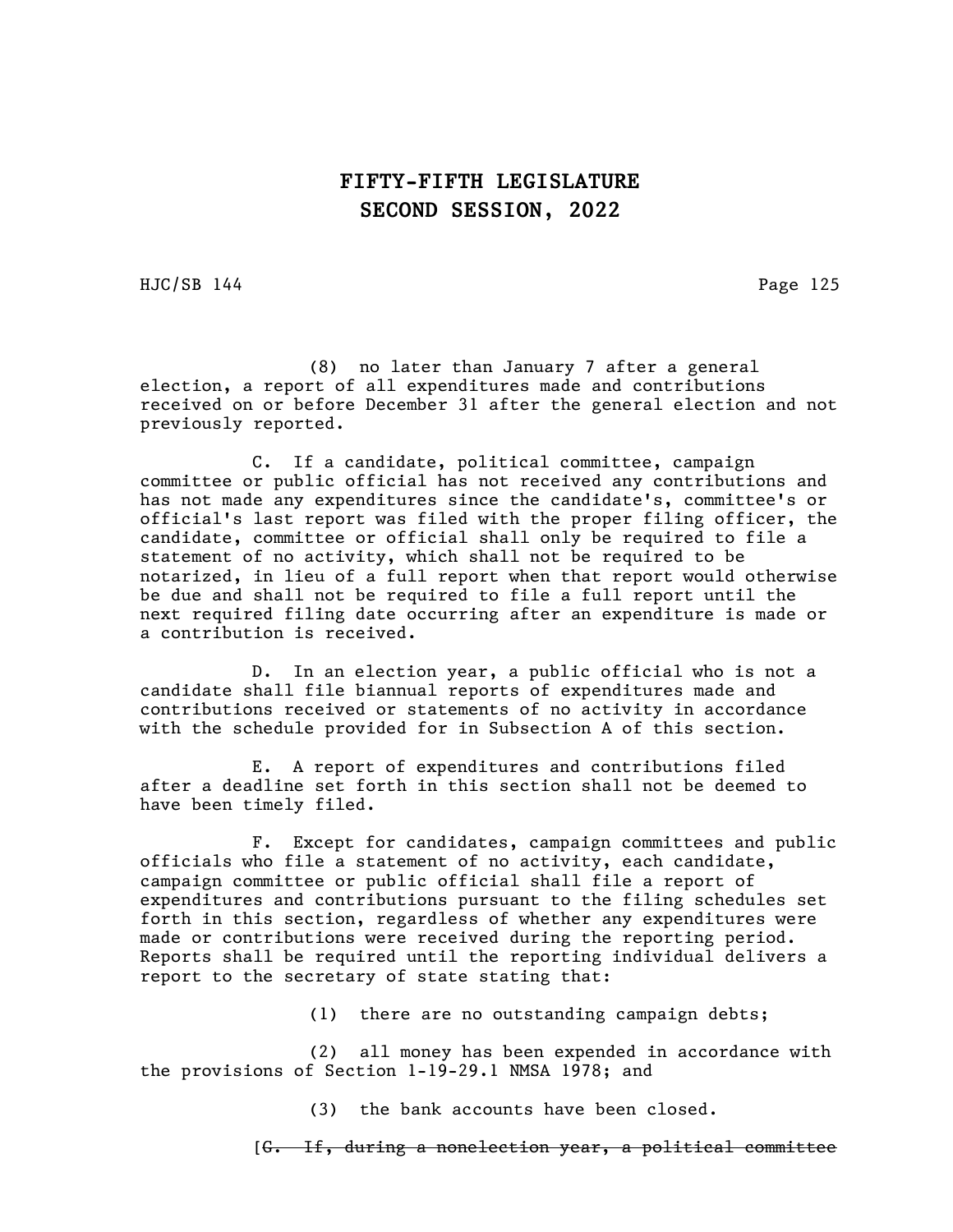HJC/SB 144 Page 126

has not received any contributions or made any coordinated or independent expenditures since it filed its last report pursuant to this section, it need not file any report under this section until the next reporting period, if any, in which it receives contributions or makes expenditures. A political committee that has not received any contributions or made any coordinated or independent expenditures for a continuous period of at least one year may cancel its registration as a political committee by submitting an appropriate request in writing to the secretary of state. The committee shall retain the obligation to submit a new registration pursuant to Section 1-19-26.1 NMSA 1978 in the event that its future activities meet the requisites for registration under that section.

H<sub>r</sub>] G. A reporting individual who is a candidate within the meaning of the Campaign Reporting Act because of the amount of contributions the candidate receives or expenditures the candidate makes and who does not ultimately file a declaration of candidacy or a nominating petition with the secretary of state and does not file a statement of no activity shall file biannual reports in accordance with Subsection A of this section.

 $[\frac{1}{\sqrt{1}}]$   $\underline{H}$ . Reports required by this section shall be subscribed and sworn to by the candidate or the treasurer of the political committee or, in the case of candidates for judicial office, by the treasurer of the candidate's campaign committee. A report filed electronically shall be electronically authenticated by the candidate or the treasurer of the committee using an electronic signature in conformance with the Electronic Authentication of Documents Act and the Uniform Electronic Transactions Act. For the purposes of the Campaign Reporting Act, a report that is electronically authenticated in accordance with the provisions of this subsection shall be deemed to have been subscribed and sworn to by the candidate or the treasurer of the committee who was required to file the report.

 $[\frac{1}{\sqrt{1}}]$  I. Reports required by this section shall be filed electronically by all reporting individuals.

 $[K_r]$  J. Reporting individuals may apply to the secretary of state for exemption from electronic filing in case of hardship, which shall be defined by the secretary of state."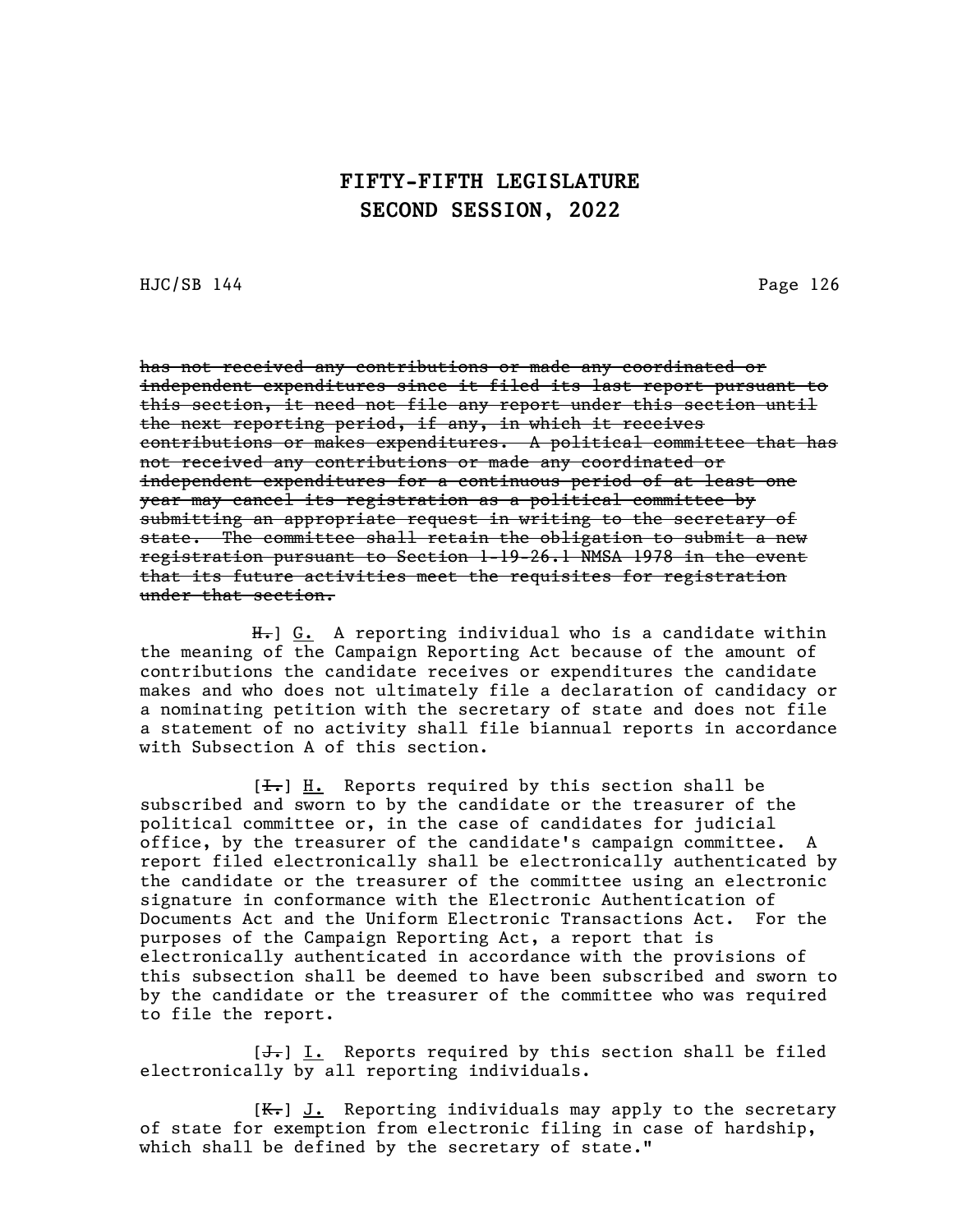HJC/SB 144 Page 127

SECTION 93. Section 1-19-34.1 NMSA 1978 (being Laws 1993, Chapter 46, Section 12, as amended) is amended to read:

"1-19-34.1. LEGISLATIVE SESSION FUNDRAISING PROHIBITION.--

A. It is unlawful during the prohibited period for [a state legislator, the attorney general, the secretary of state, the state treasurer, the commissioner of public lands or the state auditor or a candidate for state legislator, attorney general, secretary of state, state treasurer, commissioner of public lands or state auditor, or any agent on behalf of the attorney general, the secretary of state, the state treasurer, the commissioner of public lands or the state auditor or a candidate for attorney general, the secretary of state, state treasurer, commissioner of public lands or state auditor] an incumbent or candidate for a proscribed office, a campaign committee or a legislative caucus committee to [knowingly]:

(1) solicit a contribution governed by the Campaign Reporting Act; [For purposes of this subsection, "prohibited period" means that period beginning January 1 prior to any regular session of the legislature or, in the case of a special session, after the proclamation has been issued, and ending on adjournment of the regular or special session;

B. It is unlawful during the prohibited period for the governor or the lieutenant governor, or any agent on the governor's or the lieutenant governor's behalf, to knowingly solicit a contribution governed by the Campaign Reporting Act; For purposes of this subsection, "prohibited period" means that period beginning January 1 prior to any regular session of the legislature or, in the case of a special session, after the proclamation has been issued, and ending on the twentieth day following the adjournment of the regular or special session.]

(2) accept a contribution from a lobbyist, lobbyist's employer, incumbent or candidate, campaign committee or political committee;

(3) accept a contribution from any person, other than a person excluded by Paragraph (2) of this subsection, who prior to the start of a prohibited period signed up to have an automated, recurring contribution of more than one hundred dollars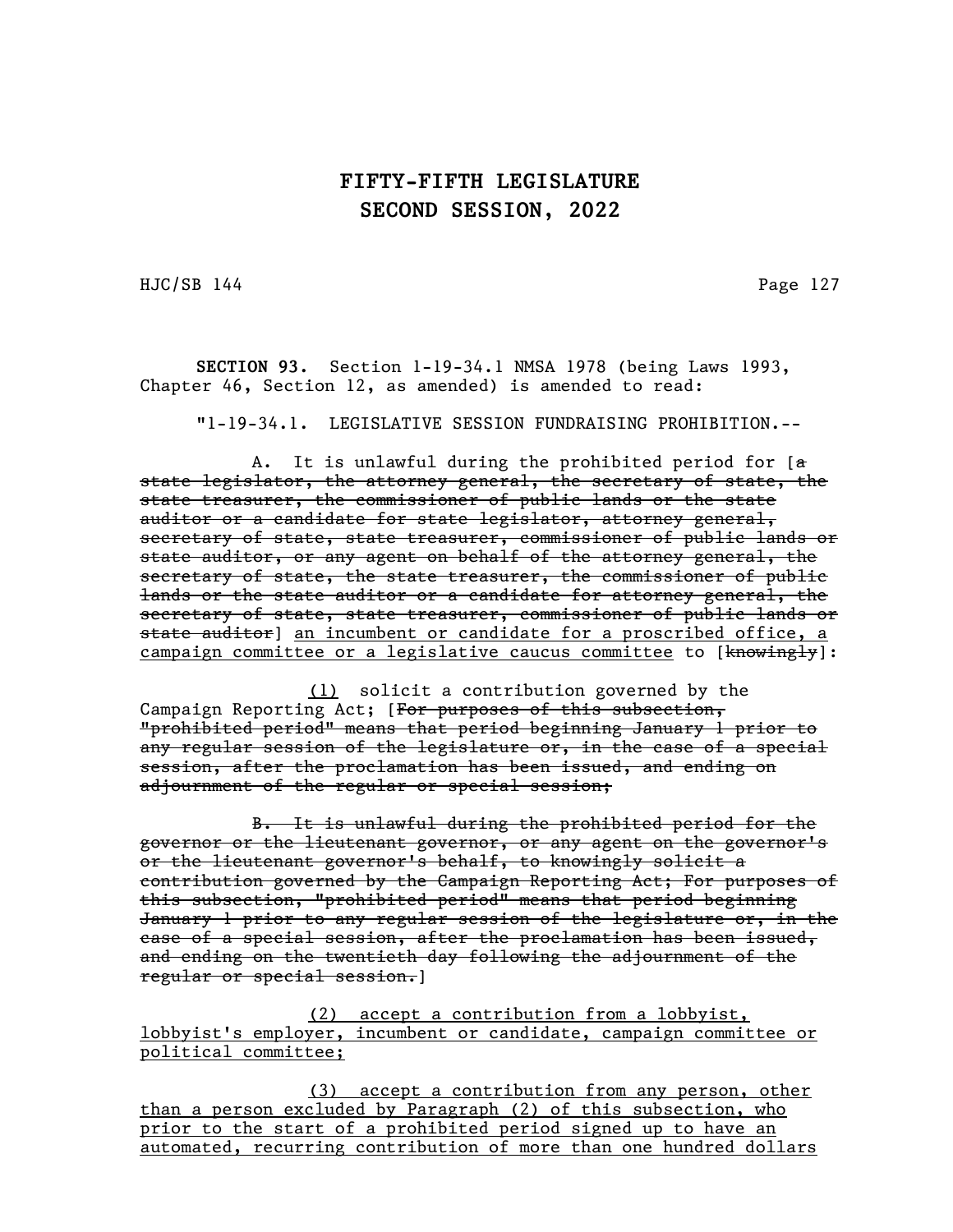HJC/SB 144 Page 128

(\$100) per month; or

(4) accept a contribution from any person, other than a person excluded by Paragraph (2) of this subsection or allowed by Paragraph (3) of this subsection, of more than one hundred dollars (\$100); provided that the aggregate of contributions of one hundred dollars (\$100) or less accepted during the prohibited period shall not exceed:

(a) two thousand dollars (\$2,000) for a campaign committee, a legislative caucus committee or an incumbent or candidate for a statewide office; and

(b) five hundred dollars (\$500) for any other incumbent or candidate for a proscribed office.

B. Any contribution received during the prohibited period in excess of the limits established in this section shall be returned to the donor or donated to the public election fund prior to the end of the reporting period in which the excess donation was received.

C. As used in this section:

(1) "incumbent or candidate" means:

(a) a person currently holding an office

subject to election;

(b) a person who is a candidate for an office subject to election;

(c) a campaign committee; or

(d) an agent on behalf of a person or a committee described in Subparagraphs (a) through (c) of this paragraph;

(2) "lobbyist" means a person who is required to register as a lobbyist pursuant to the provisions of the Lobbyist Regulation Act;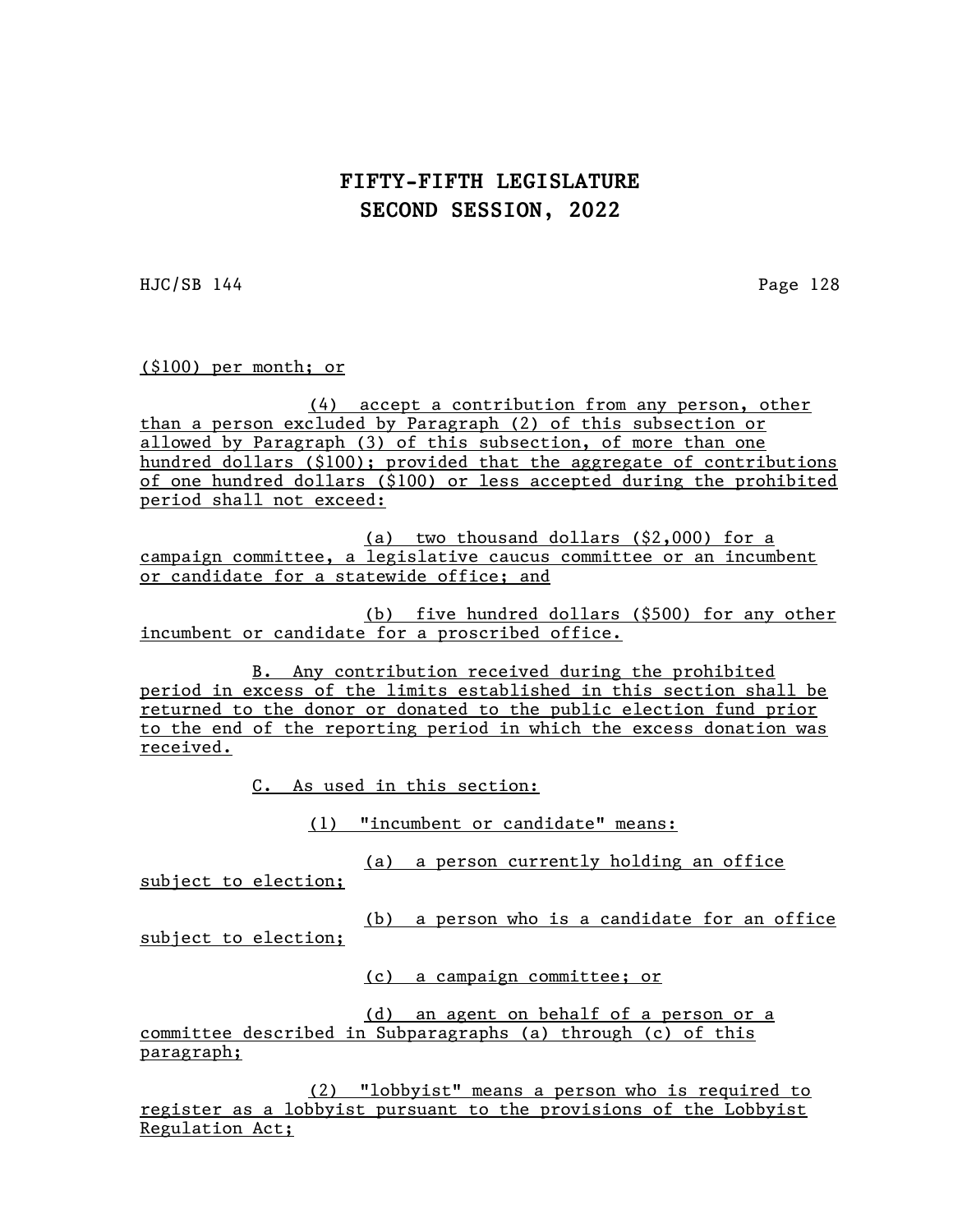HJC/SB 144 Page 129

(3) "lobbyist's employer" means the person whose interests are being represented and by whom a lobbyist is directly or indirectly retained, compensated or employed;

(4) "prohibited period" means:

(a) for an incumbent or candidate for any proscribed office other than governor or lieutenant governor and for a campaign committee or a legislative caucus committee, the period beginning January 1 prior to any regular session of the legislature or, in the case of a special or extraordinary session, the lesser of the period beginning after the proclamation has been issued or seventy-two hours prior to the start of the special or extraordinary session, and ending on the first calendar day after adjournment of the regular, special or extraordinary session; and

(b) for an incumbent or candidate for governor or lieutenant governor, the period beginning January 1 prior to any regular session of the legislature or, in the case of a special or extraordinary session, the lesser of the period beginning after the proclamation has been issued or seventy-two hours prior to the start of the special or extraordinary session, and ending on the earlier of the twenty-first day following adjournment of the regular, special or extraordinary session or the first calendar day after all bills passed by the legislature have been signed or vetoed and deposited with the secretary of state; and

- (5) "proscribed office" means:
	- (a) governor;
	- (b) lieutenant governor;
	- (c) secretary of state;
	- (d) attorney general;
	- (e) state auditor;
	- (f) state treasurer;
	- (g) commissioner of public lands;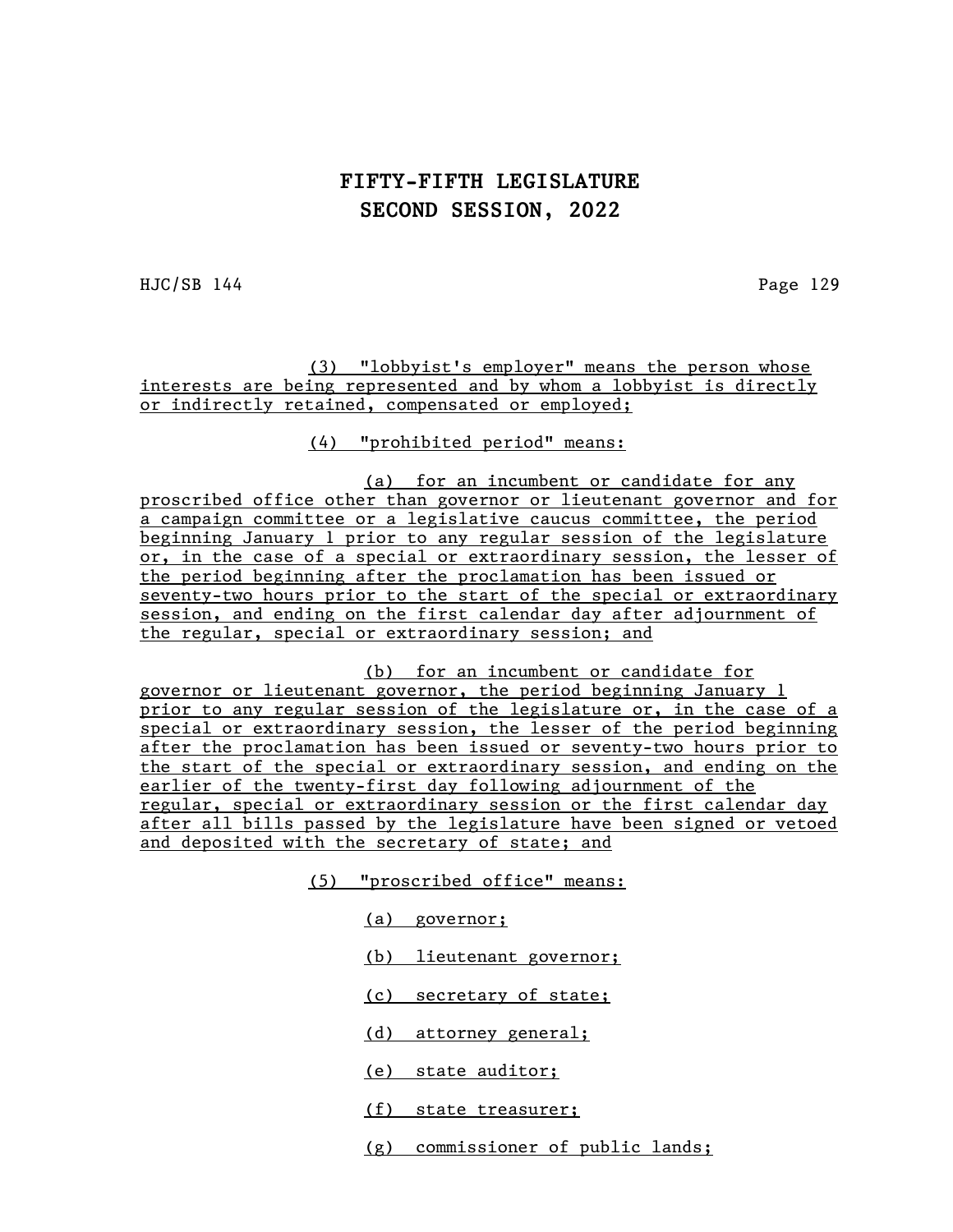HJC/SB 144 Page 130

#### (h) state senator; and

#### (i) state representative."

SECTION 94. Section 1-19A-7 NMSA 1978 (being Laws 2003, Chapter 14, Section 7, as amended) is amended to read:

"1-19A-7. GUIDELINES AND RESTRICTIONS FOR CONTRIBUTIONS TO AND EXPENDITURES OF CERTIFIED CANDIDATES.--

A. All money distributed to a certified candidate shall be used only for that candidate's campaign-related purposes in the election in which the money was distributed.

B. Money from the fund received by a candidate shall not be used for:

(1) the candidate's personal living expenses or compensation to the candidate or the candidate's spouse, domestic partner, children or stepchildren;

(2) a contribution to another campaign of the candidate or a payment to retire debt from another such campaign;

(3) a contribution to the campaign of another candidate or to a political party or political committee or to a campaign supporting or opposing a ballot proposition;

(4) an expenditure supporting the election of another candidate or the passage or defeat of a ballot proposition or the defeat of any candidate other than an opponent of the certified candidate; provided that a certified candidate may purchase joint advertisements or services with other certified candidates;

(5) payment of a fine levied by a court or the secretary; or

(6) a gift or transfer for which compensating value is not received.

C. A certified candidate shall return to the fund any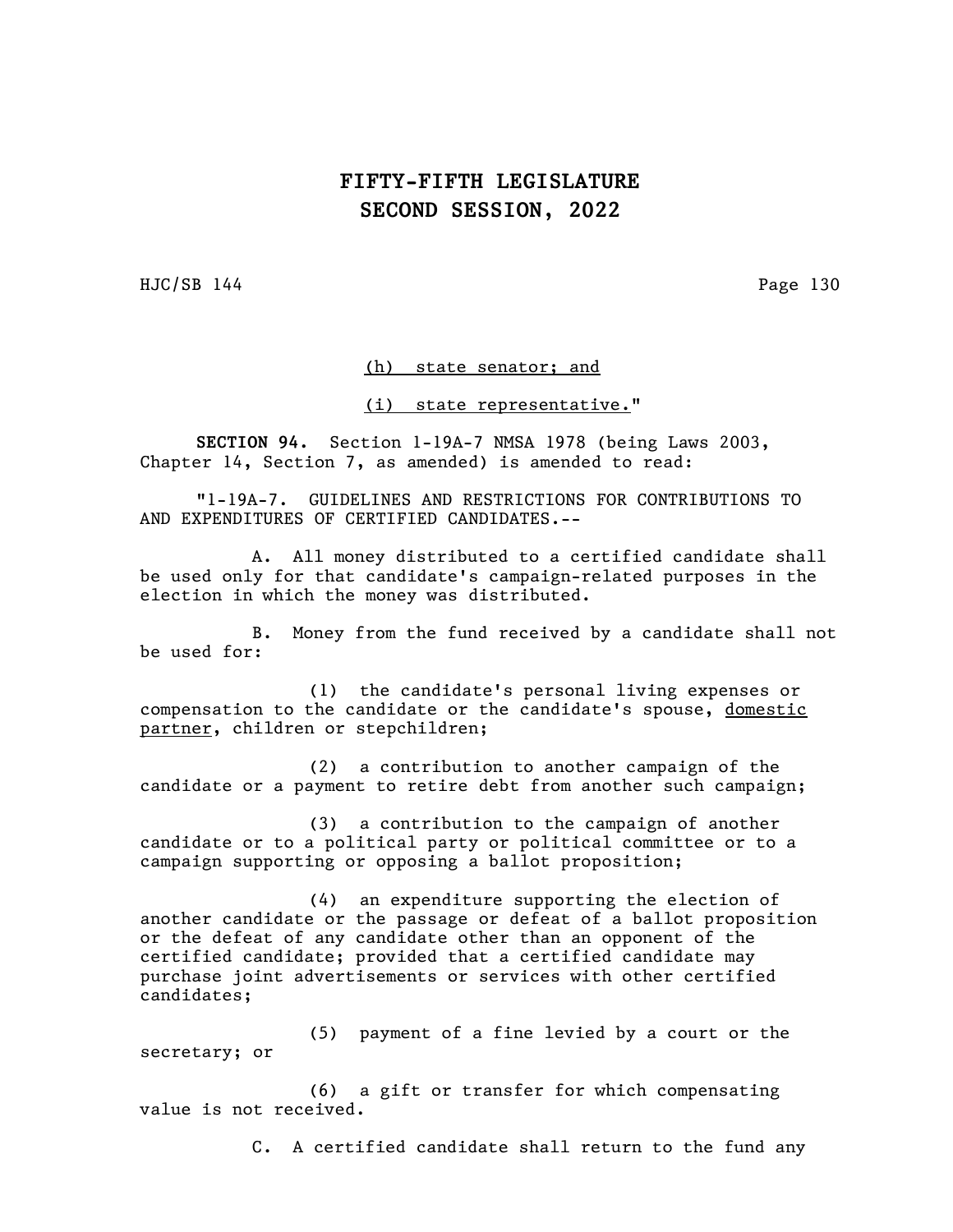HJC/SB 144 Page 131

amount that is unspent or unencumbered at the time that person ceases to be a candidate before a primary or general election for which the fund money was distributed.

D. A certified candidate shall limit total campaign expenditures to the amount of money distributed to that candidate from the fund, money received from a political party pursuant to Section 1-19A-8 NMSA 1978 and contributions collected pursuant to Section  $[8 \text{ of this } 2019 \text{ act}] \underline{1-19A-4.1} \text{ MMSA } 1978$ . A certified candidate shall not accept contributions from any other source except the certified candidate's political party, as specified in Section 1-19A-8 NMSA 1978 and contributions collected pursuant to Section  $[8$  of this 2019 act]  $1-19A-4.1$  NMSA 1978.

E. A certified candidate who does not remain a candidate in the general election shall, within thirty days after the primary election, transfer to the secretary for deposit in the fund any amount received from the fund, from a political party pursuant to Section 1-19A-8 NMSA 1978 or from private contributors pursuant to Section  $[8 - 6f + this - 2019 - 4e]$  1-19A-4.1 NMSA 1978 that remains unspent or unencumbered by the date of the primary election.

F. A certified candidate shall, within thirty days after the general election, transfer to the secretary for deposit in the fund any amount received from the fund, from a political party pursuant to Section 1-19A-8 NMSA 1978 or from private contributors pursuant to Section  $[8 \text{ of this } 2019 \text{ act}]$  1-19A-4.1 NMSA 1978 that remains unspent or unencumbered by the date of the general election.

G. If a certified candidate ceases to be a certified candidate for any reason, the previously certified candidate or candidate's campaign committee shall, within thirty days thereafter, transfer to the secretary for deposit in the fund any amount received from the fund, from a political party pursuant to Section 1-19A-8 NMSA 1978 or from private contributors pursuant to Section  $[8$  of this 2019 act]  $1-19A-4.1$  NMSA 1978 that remains unspent or unencumbered by the date the candidate ceases to be a certified candidate."

SECTION 95. Section 1-20-6 NMSA 1978 (being Laws 1969, Chapter 240, Section 431) is amended to read: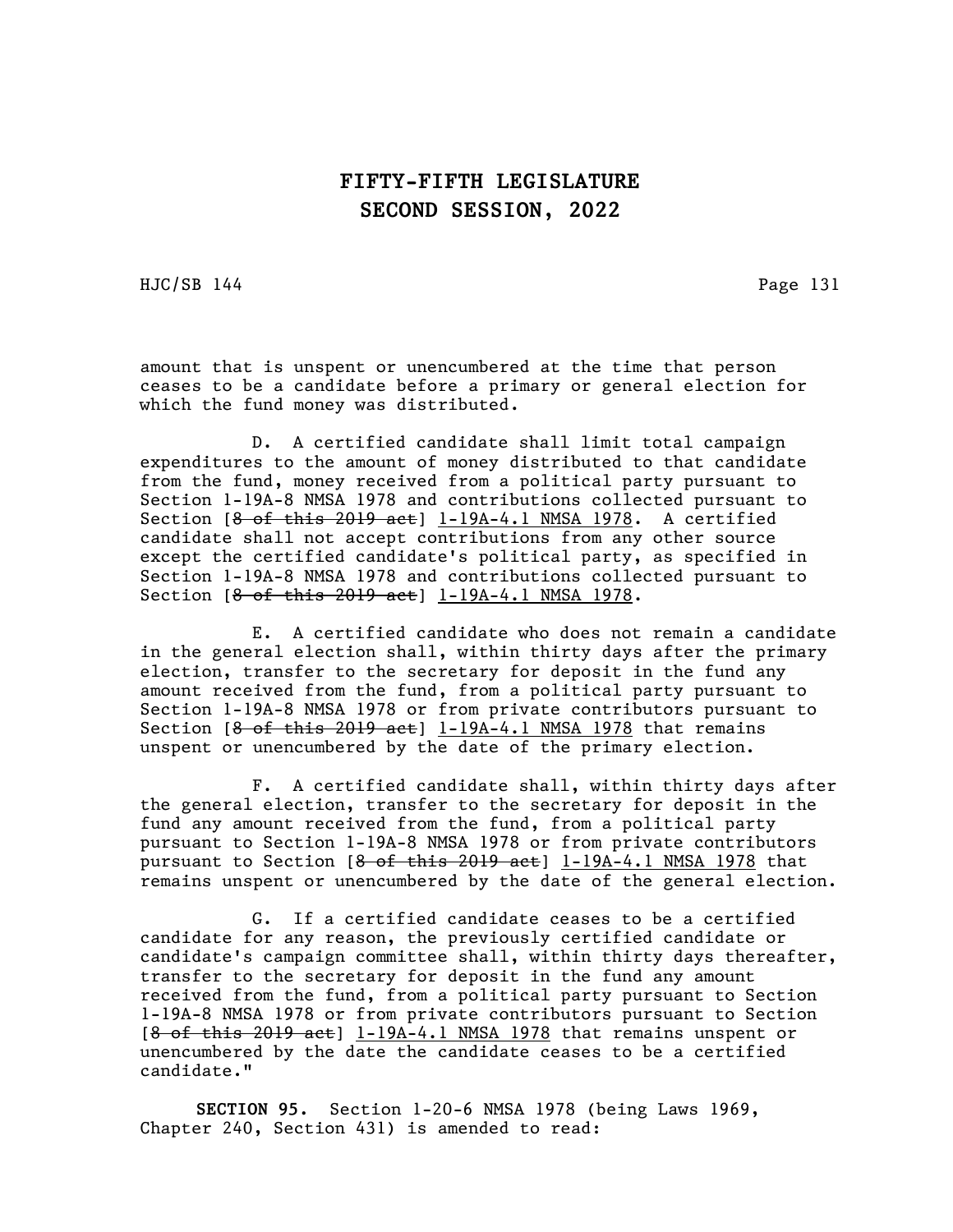HJC/SB 144 Page 132

"1-20-6. UNLAWFUL POSSESSION OF KEYS.--Unlawful possession of keys consists of the possession at any time of any key to a voting machine, [or] ballot box or monitored secured container, or possession of an imitation or duplicate thereof, or making or causing to be made any imitation or duplicate thereof, unless authorized by the Election Code. Whoever commits unlawful possession of keys is guilty of a fourth degree felony."

SECTION 96. Section 1-20-7 NMSA 1978 (being Laws 1971, Chapter 111, Section 1, as amended) is amended to read:

"1-20-7. UNLAWFUL POSSESSION OF ABSENTEE BALLOT.--Unlawful possession of absentee ballot consists of the possession at any time of absentee ballot materials when not authorized by the Election Code to be in possession of such materials, or when such materials were obtained in an unlawful manner, and includes the establishment, designation or operation of any container or receptacle to receive voted ballots by a person who is not authorized by the Election Code and entering information into or altering the absentee ballot register. As used in this section, "absentee ballot materials" means an absentee ballot, absentee ballot envelopes, the absentee ballot register or an absentee ballot return. Whoever commits unlawful possession of absentee ballot is guilty of a fourth degree felony."".

3. Renumber the succeeding section accordingly.

4. On page 2, between lines 7 and 8, insert the following new sections:

"SECTION 98. Section 1-20-17 NMSA 1978 (being Laws 1969, Chapter 240, Section 441, as amended) is amended to read:

"1-20-17. OBSTRUCTING THE POLLING PLACE.--

A. Obstructing the polling place consists of

 $(1)$  any person other than a voter offering to vote, a member of the precinct board, a lawfully appointed challenger or watcher, an election observer, an election official having business in the polling place or a person authorized by the Election Code to give assistance to a voter who, during the conduct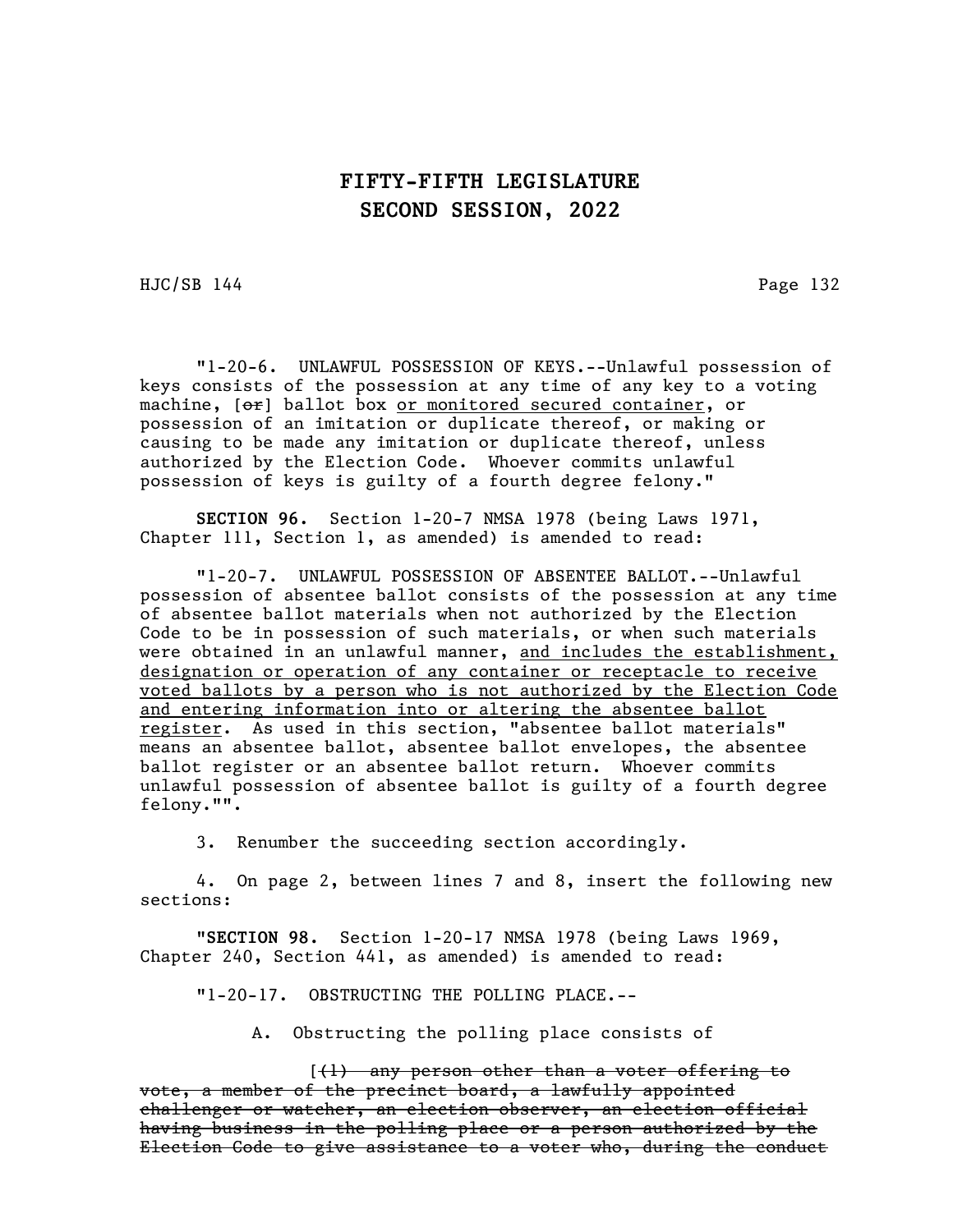$HJC/SB$  144 Page 133

of the election, approaches nearer than fifty feet from the door through which voters may enter to vote at the office of the county clerk, an alternate voting location, a mobile voting site or any location used as a polling place; or

(2) any] a person other than an authorized individual approaching nearer than fifty feet from the door through which voters may enter to vote at a polling place or a person who willfully blocks access to a monitored secured container or the entrance to a polling place so as to prevent free ingress and egress.

B. A person conducting lawful, non-election-related business nearer than fifty feet from the door through which voters may enter to vote is not guilty of obstructing a polling place, provided the person does not willfully block access to a monitored secured container or the entrance to the polling place.

C. As used in this section, "authorized individual" means an individual who is not electioneering and who is:

(1) a voter offering to vote;

(2) a member of the election board;

(3) a lawfully appointed watcher, challenger or election observer;

(4) an individual giving assistance to a specific person offering to vote;

(5) an election official or contractor having business in the polling place;

(6) an attorney representing the county or state, a political party or a candidate having business in the polling place; or

(7) a language translator where required by federal law.

[C.] D. Whoever obstructs the polling place is guilty of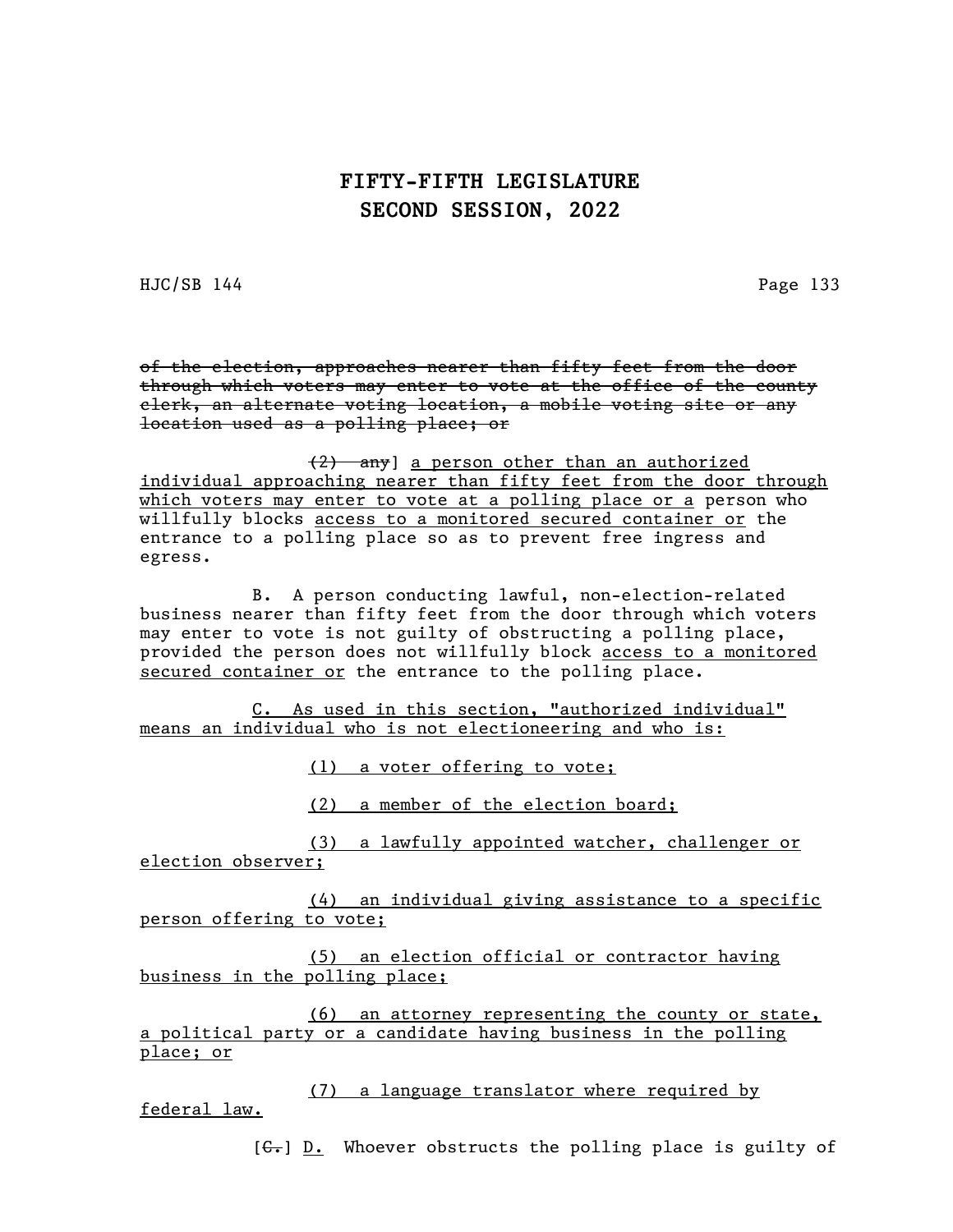HJC/SB 144 Page 134

a petty misdemeanor."

SECTION 99. Section 1-20-21 NMSA 1978 (being Laws 1969, Chapter 240, Section 445) is amended to read:

"1-20-21. UNLAWFUL POSSESSION OF ALCOHOLIC LIQUORS.--Unlawful possession of alcoholic liquors consists of the use or possession of any alcoholic liquor by any member of the [precinct] election board while performing [his] official duties on election day. [Unlawful possession also consists of the use, possession or carrying of alcoholic liquor within two hundred feet of the polling place during any election.]

Whoever commits unlawful possession of alcoholic liquors is guilty of a petty misdemeanor."

SECTION 100. A new Section 1-21A-1 NMSA 1978 is enacted to read:

"1-21A-1. [NEW MATERIAL] SHORT TITLE.--Chapter 1, Article 21A NMSA 1978 may be cited as the "Native American Voting Rights Act"."

SECTION 101. A new Section 1-21A-2 NMSA 1978 is enacted to read:

"1-21A-2. [NEW MATERIAL] DEFINITIONS.--As used in the Native American Voting Rights Act:

A. "early voting location" means an alternate voting location and a mobile alternate voting location and includes early voting in the county clerk's office;

B. "Indian nation, tribe or pueblo" means any federally recognized Indian nation, tribe or pueblo located wholly or partially in New Mexico;

C. "polling place" means an early voting location and a voter convenience center;

D. "voter convenience center" means an election day voting location; and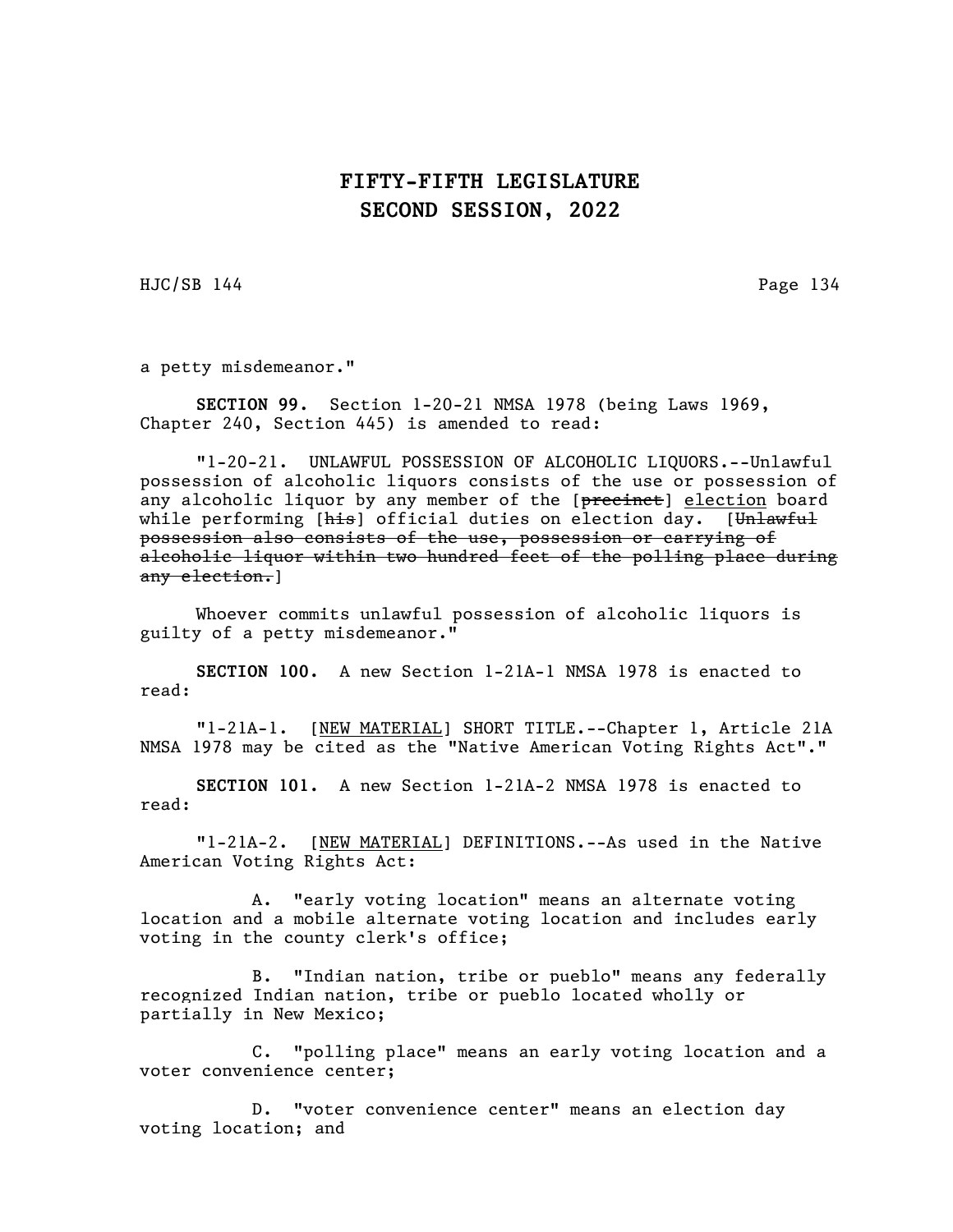HJC/SB 144 Page 135

E. "written request" means a request sent in writing by the president, governor or governing body of an Indian nation, tribe or pueblo, including a request sent by a person designated by the president, governor or governing body of an Indian nation, tribe or pueblo to submit written requests pursuant to the Native American Voting Rights Act; provided that the designation has been communicated in writing to the secretary of state and county clerk by the president, governor or governing body of the Indian nation, tribe or pueblo."

SECTION 102. A new Section 1-21A-3 NMSA 1978 is enacted to read:

"1-21A-3. [NEW MATERIAL] PRECINCT BOUNDARIES.--

A. When adjusting precinct boundaries for any group of census blocks that are on Indian nation, tribal or pueblo lands, the board of county commissioners shall inquire of each Indian nation, tribe or pueblo in the county to provide internal and external political boundaries for the Indian nation, tribe or pueblo.

B. The board of county commissioners shall adjust precinct boundaries to correspond to the internal and external political boundaries of each Indian nation, tribe or pueblo in the county.

C. The secretary of state shall reject any precinct boundary maps that do not comply with the provisions of this section."

SECTION 103. A new Section 1-21A-4 NMSA 1978 is enacted to read:

"1-21A-4. [NEW MATERIAL] REQUESTS FOR POLLING PLACES AND MONITORED SECURED CONTAINERS.--

A. An Indian nation, tribe or pueblo may submit a written request to a county clerk for locating early voting locations, voter convenience centers or monitored secured containers on or near the Indian nation's, tribe's or pueblo's lands.

B. A written request for voter convenience centers for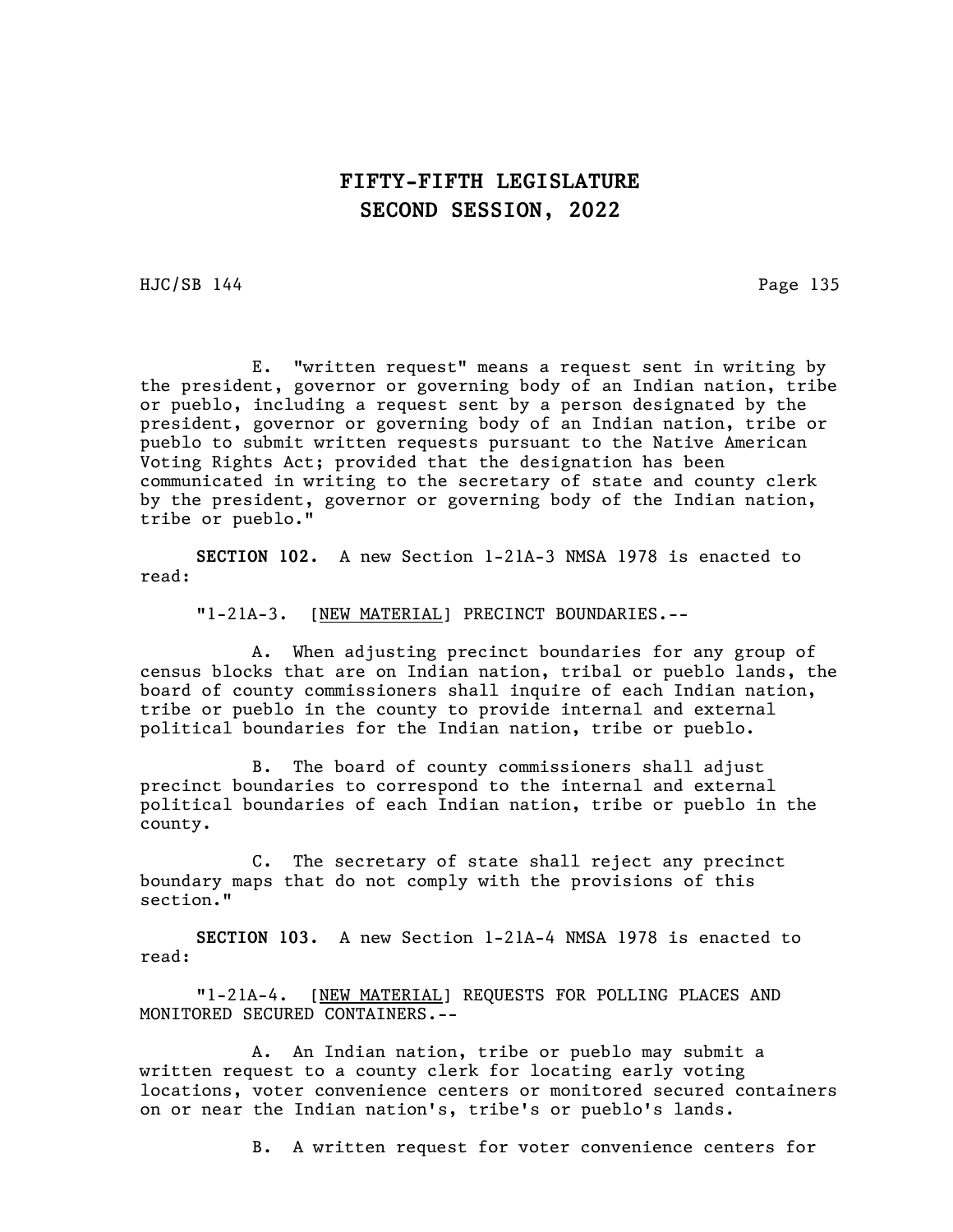HJC/SB 144 Page 136

all statewide elections in the next election cycle shall be made between the second Tuesday in March and the second Tuesday in April of each even-numbered year.

C. A written request for early voting locations for all statewide elections in the current election cycle shall be made between the second Tuesday in March and the second Tuesday in April of each odd-numbered year.

D. A written request for early voting locations for the general election in that year by an Indian nation, tribe or pueblo that has not already done so shall be made between the first business day in January and the day the secretary of state issues the proclamation for the general election.

E. A written request for monitored secured containers for future statewide elections may be made by July 15, 2022 for the 2022 general election and between the second Tuesday in March and the second Tuesday in April of any year for all subsequent elections."

SECTION 104. A new Section 1-21A-5 NMSA 1978 is enacted to read:

"1-21A-5. [NEW MATERIAL] VOTER CONVENIENCE CENTERS-- REQUIREMENTS.--

A. A county clerk who has received a written request from an Indian nation, tribe or pueblo for one or more voter convenience centers on or near Indian nation, tribal or pueblo land shall consider the request when submitting recommendations to the board of county commissioners for the biennial election day polling place resolution establishing voter convenience centers for the subsequent election cycle; provided that:

(1) any voter of the county shall have access to and be permitted to vote at the alternate voting or mobile alternate voting location;

(2) the location of the voter convenience center conforms to the requirements for voter convenience centers, except as specified in this section;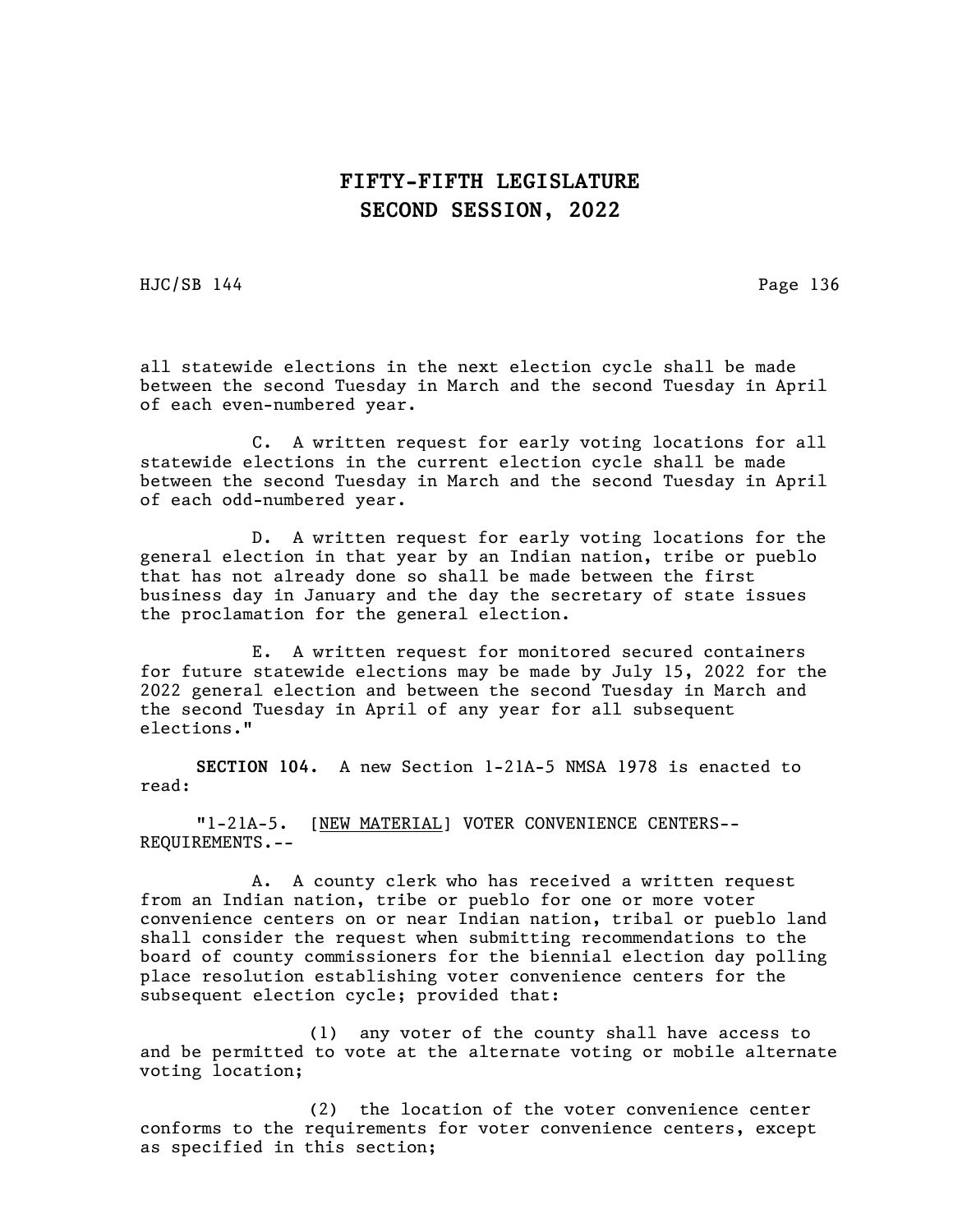HJC/SB 144 Page 137

(3) the county clerk provides federally mandated language translators at the alternate voting or mobile alternate voting locations; and

(4) if the voter convenience center is located on Indian nation, tribal or pueblo land, the Indian nation, tribe or pueblo provides the facility and services for the alternate voting or mobile alternate voting location.

B. In considering the written request, the county clerk shall evaluate the distance voters have to travel to get to the nearest voter convenience center and the number of monitored secured containers and early voting locations on or near the Indian nation, tribal or pueblo lands.

C. At the time of submitting the election day polling place resolution to the board of county commissioners, the county clerk shall inform the board of county commissioners of any written requests received by an Indian nation, tribe or pueblo for a voter convenience center.

D. Once the election day polling place resolution is adopted, a voter convenience center located on Indian nation, tribal or pueblo lands shall not be eliminated or consolidated with other voter convenience centers in that election cycle without the written agreement of the Indian nation, tribe or pueblo on whose lands the voter convenience center is located."

SECTION 105. A new Section 1-21A-6 NMSA 1978 is enacted to read:

"1-21A-6. [NEW MATERIAL] EARLY VOTING LOCATIONS-- REQUIREMENTS.--

A. A county clerk who has received a written request from an Indian nation, tribe or pueblo for one or more early voting locations shall provide at least one alternate voting or mobile alternate voting location on or near Indian nation, tribal or pueblo land; provided that:

(1) any voter of the county shall have access to and be permitted to vote at the alternate voting or mobile alternate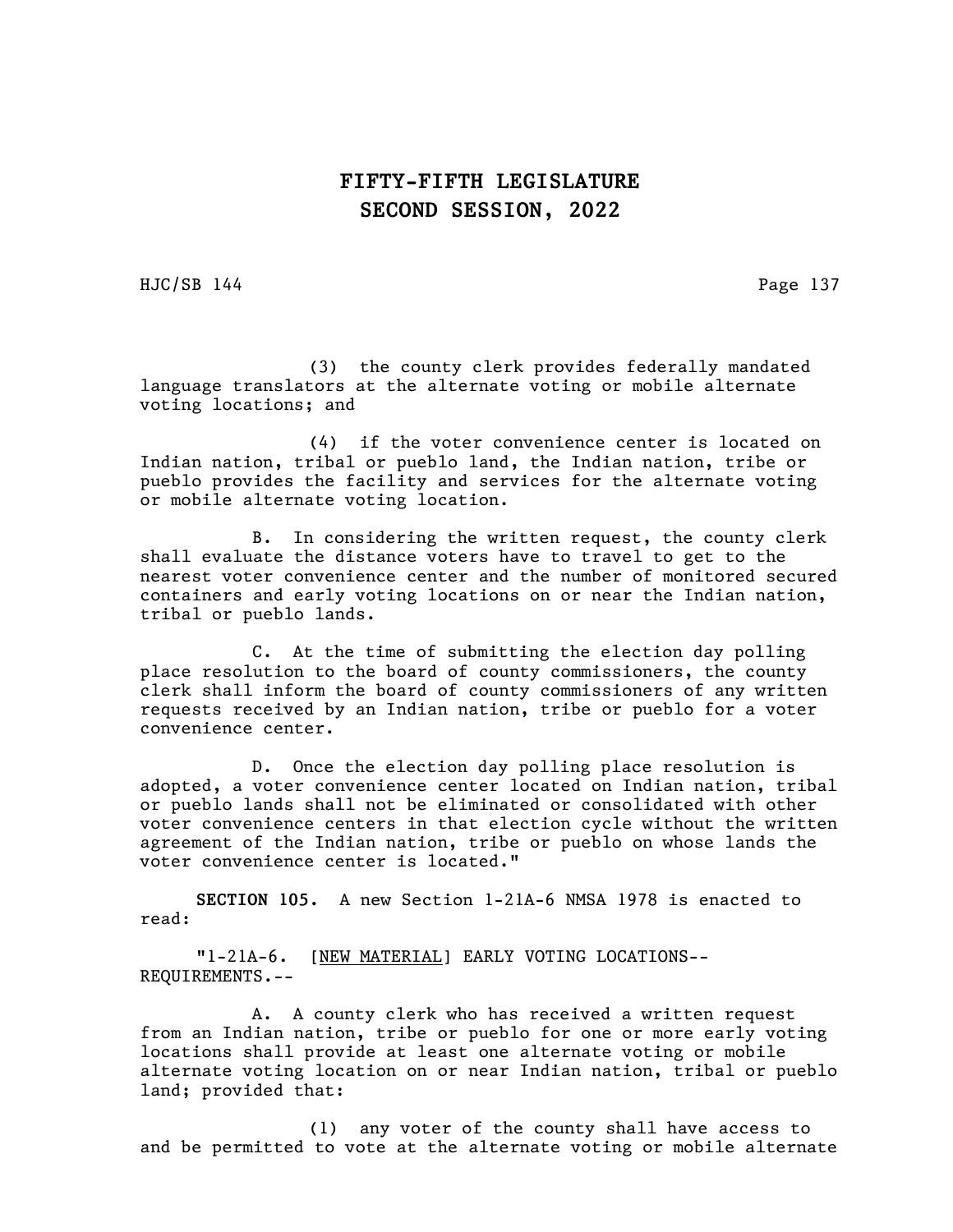HJC/SB 144 Page 138

voting location;

(2) the location of the alternate voting or mobile alternate voting location on Indian nation, tribal or pueblo land conforms to the requirements for alternate voting locations, except as specified in this section;

(3) the county clerk provides federally mandated language translators at the alternate voting or mobile alternate voting locations;

(4) the Indian nation, tribe or pueblo provides the facility and services for the alternate voting or mobile alternate voting location; and

(5) the alternate voting or mobile alternate voting location may operate for less than the full early voting period, to be decided upon between the Indian nation, tribe or pueblo and the county clerk.

B. When responding to a written request, the county clerk shall evaluate the population on the Indian nation, tribal or pueblo land, the distance voters have to travel and the number of monitored secured containers and early voting locations on or near the Indian nation, tribal or pueblo land."

SECTION 106. A new Section 1-21A-7 NMSA 1978 is enacted to read:

"1-21A-7. [NEW MATERIAL] MONITORED SECURED CONTAINERS-- REQUIREMENTS.--

A. A county clerk who has received a written request from an Indian nation, tribe or pueblo for one or more monitored secured containers on or near Indian nation, tribal or pueblo land shall evaluate the population on the Indian nation, tribal or pueblo land, the distance voters have to travel and the number of monitored secured containers and early voting locations on or near the Indian nation, tribal or pueblo land. The county clerk shall respond in writing to the Indian nation, tribe or pueblo regarding the provision of monitored secured containers on or near Indian nation, tribal or pueblo land within thirty days of receiving the written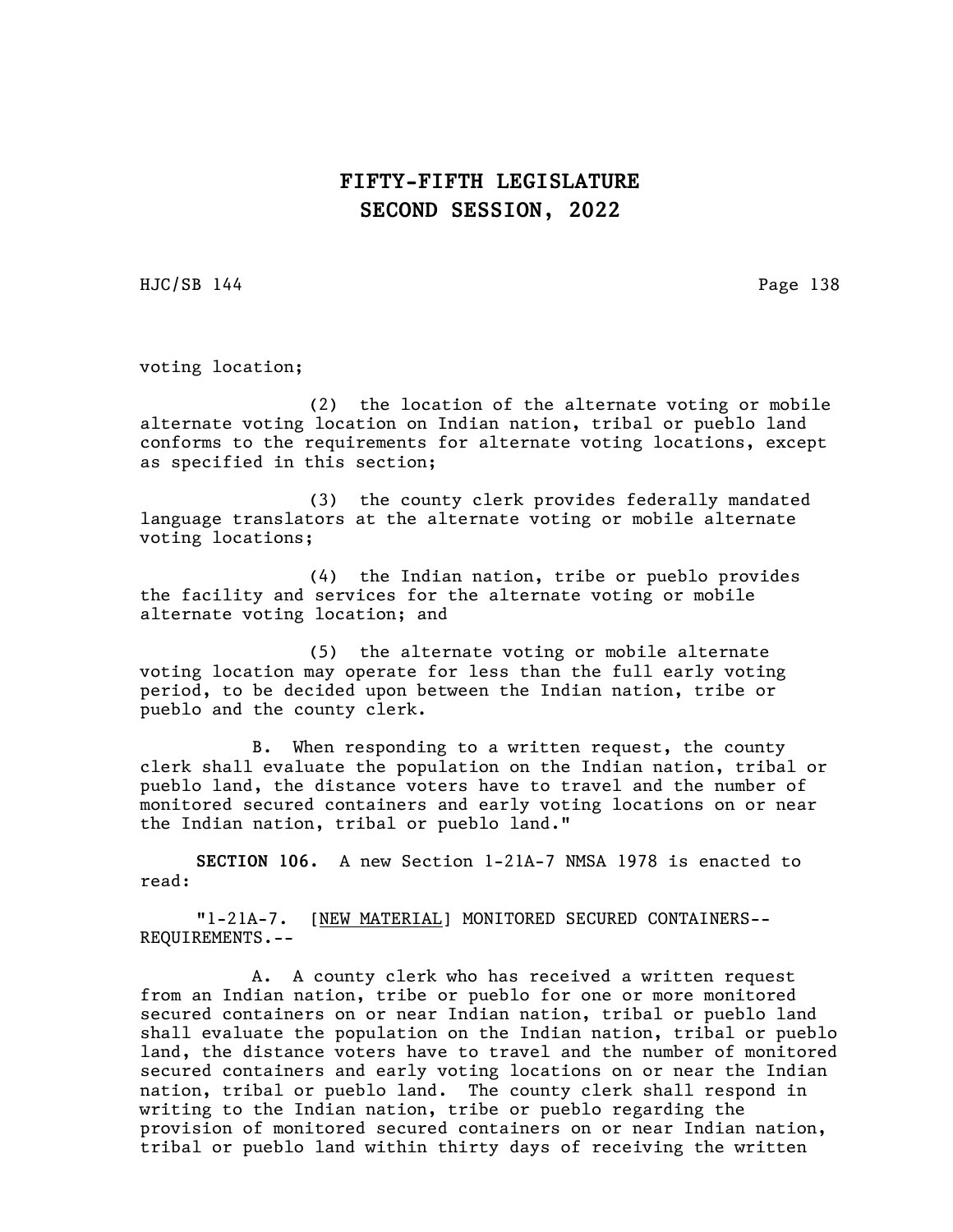HJC/SB 144 Page 139

request.

B. An Indian nation, tribe or pueblo whose written request to a county clerk for monitored secured containers is denied may appeal that decision by submitting the written request along with the denial letter from the county clerk to the secretary of state, along with any response to the denial letter from the Indian nation, tribe or pueblo. The secretary of state may place a monitored secured container on or near Indian nation, tribal or pueblo land in response to an appeal submitted by an Indian nation, tribe or pueblo.

C. A monitored secured container located on or near Indian nation, tribal or pueblo land shall comply with all requirements for monitored secured containers provided in the Election Code. If a monitored secured container is located on Indian nation, tribal or pueblo land, the Indian nation, tribe or pueblo shall provide the facility and services necessary for the monitored secured container."

SECTION 107. A new Section 1-21A-8 NMSA 1978 is enacted to read:

"1-21A-8. [NEW MATERIAL] USE OF GOVERNMENTAL AND OFFICIAL BUILDINGS AS MAILING ADDRESSES ON VOTER REGISTRATION CERTIFICATES AND MAILED BALLOT APPLICATIONS.--

A. The secretary of state shall maintain a list of government and official buildings on Indian nation, tribal and pueblo land where members of the Indian nation, tribe or pueblo may request delivery of mailed ballots. The list shall include the common name for each building and the mailing address for the building. The list shall be provided by county to each county clerk with an Indian nation, tribe or pueblo in the county.

B. If a county clerk receives a voter registration certificate or an application for a mailed ballot that lists a government or official building on Indian nation, tribal or pueblo land by name only, the county clerk shall not reject the certificate or application for lack of a mailing address and, if the certificate or application is otherwise in the proper form, shall mail the ballot and balloting materials to the voter using the address for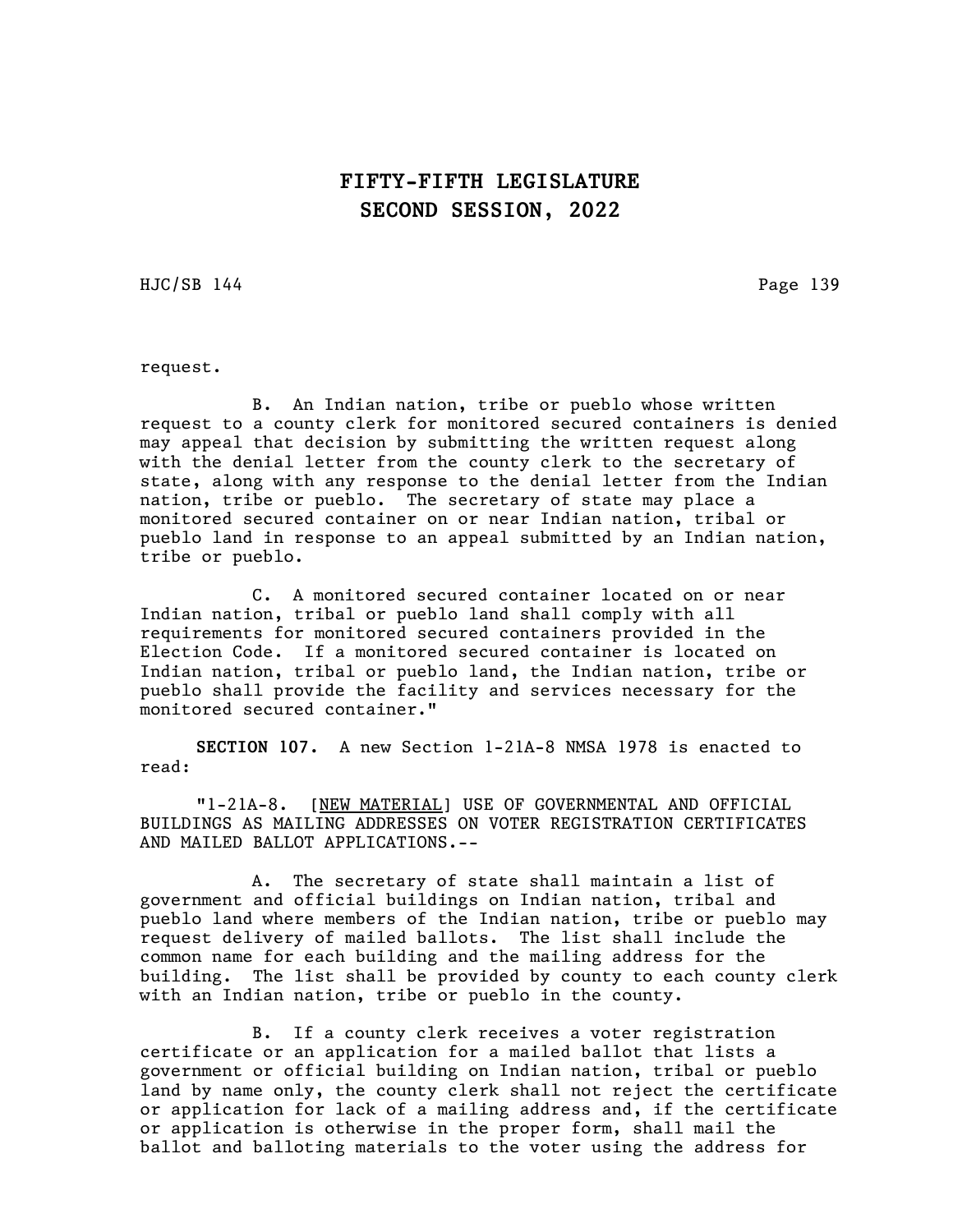HJC/SB 144 Page 140

the government or official building."

SECTION 108. A new Section 1-21A-9 NMSA 1978 is enacted to read:

"1-21A-9. [NEW MATERIAL] EMERGENCY SITUATIONS.--If the president, governor or governing body of an Indian nation, tribal or pueblo has declared a state of emergency or has invoked emergency powers pursuant to other laws:

A. a polling place located on Indian nation, tribal or pueblo land shall not be eliminated or consolidated with other polling places, nor shall the days and times of voting be modified, without the written agreement of the Indian nation, tribe or pueblo;

B. no later than ninety-eight days before a statewide election by means of a written request or no later than forty-nine days before a statewide election with a court order, the county clerk shall provide to an Indian nation, tribe or pueblo that has not previously made a written request for that election cycle at least one alternate voting or mobile alternate voting location for that election; provided that the alternate voting or mobile alternate voting location shall otherwise comply with the requirements of Section 1-21A-6 NMSA 1978;

C. no later than eighty-four days before a statewide election by means of a written request or no later than thirty-five days before a statewide election with a court order, the county clerk shall provide an election day polling place to an Indian nation, tribe or pueblo that does not already have an election day polling place within its boundaries if voters registered within the Indian nation, tribe or pueblo are unable to leave the Indian nation, tribe or pueblo during the time when voting occurs for a statewide election; and

D. the requirement that a polling place be available to all voters in the county shall be waived if an Indian nation, tribe or pueblo is inaccessible or the borders are closed."

SECTION 109. A new Section 1-21A-10 NMSA 1978 is enacted to read: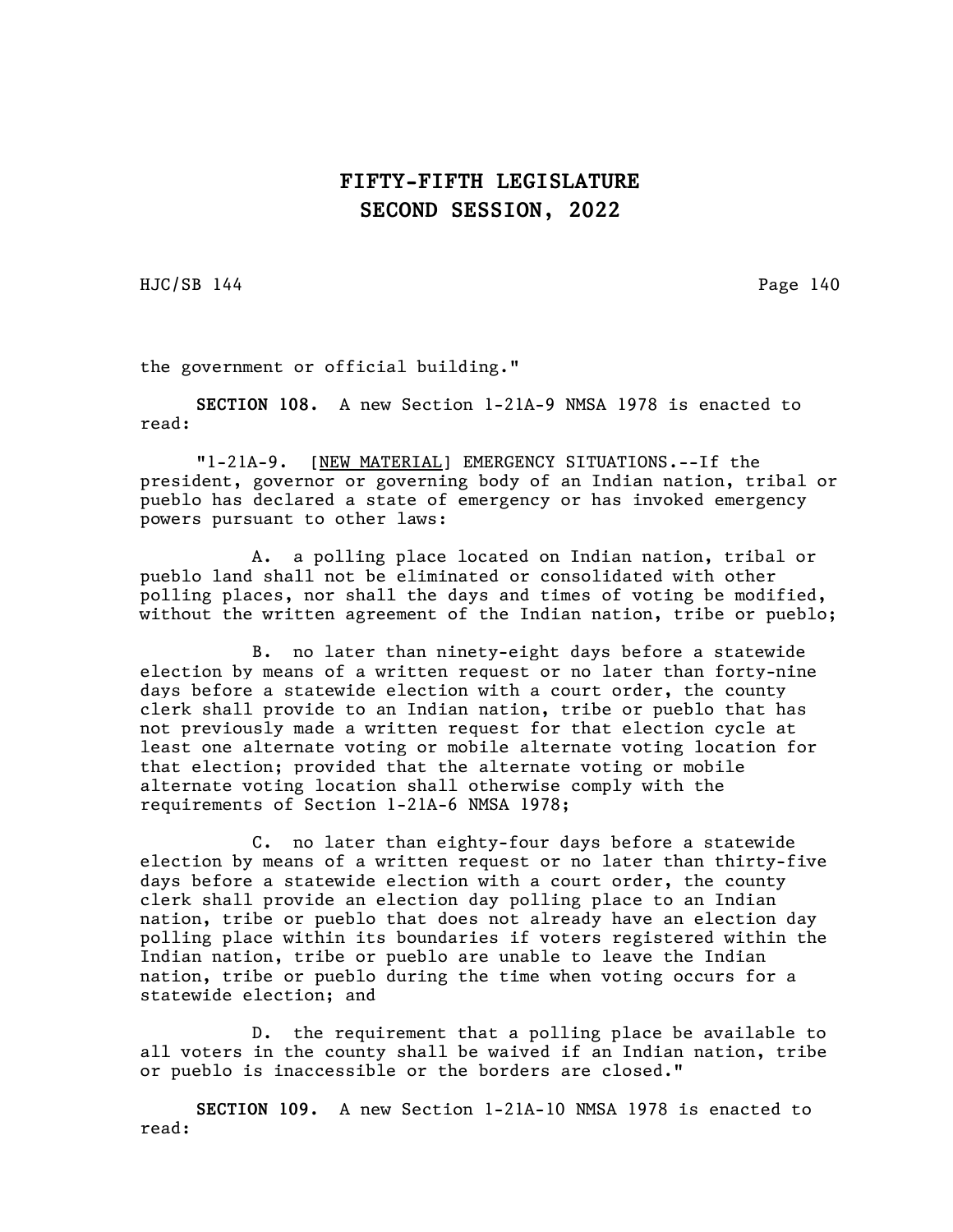HJC/SB 144 Page 141

"1-21A-10. [NEW MATERIAL] EXPENSES.--

A. All necessary and reasonable expenses incurred by a county clerk for compliance with the Native American Voting Rights Act, including the costs of voting equipment and personnel for polling places and monitored secured containers on Indian nation, tribal or pueblo land, shall be paid for by the secretary of state or shall be reimbursed to the county by the secretary of state.

B. The secretary of state shall deposit from the state election fund sufficient funds to each county election fund for the costs related to compliance with the Native American Voting Rights Act, either as grants or reimbursement."

SECTION 110. Section 1-22-4 NMSA 1978 (being Laws 2018, Chapter 79, Section 19, as amended) is amended to read:

"1-22-4. REGULAR LOCAL ELECTION--PROCLAMATION--PUBLICATION.--

[A. Between one hundred twenty and one hundred fifty days before the next regular local election, each local government shall notify the county clerk of the county in which the primary administrative office of the local government is situate of all local government positions that are to be filled at the next regular local election. Each county clerk shall inform the secretary of state of all positions to be filled no later than one hundred twelve days before the regular local election.

 $B_{\tau}$  A. The secretary of state shall by resolution issue a public proclamation in Spanish and English calling a regular local election. The proclamation shall be issued and filed by the secretary of state in the office of the secretary of state [ninety] twenty-one days preceding the filing date  $[6f]$  for the regular local election, and upon filing the proclamation, the secretary of state shall post the proclamation and certify it to each county clerk. The proclamation may be amended no later than eleven days before the filing date for the regular local election.

 $[G<sub>r</sub>]$  B. The proclamation shall specify:

(1) the date when the election will be held;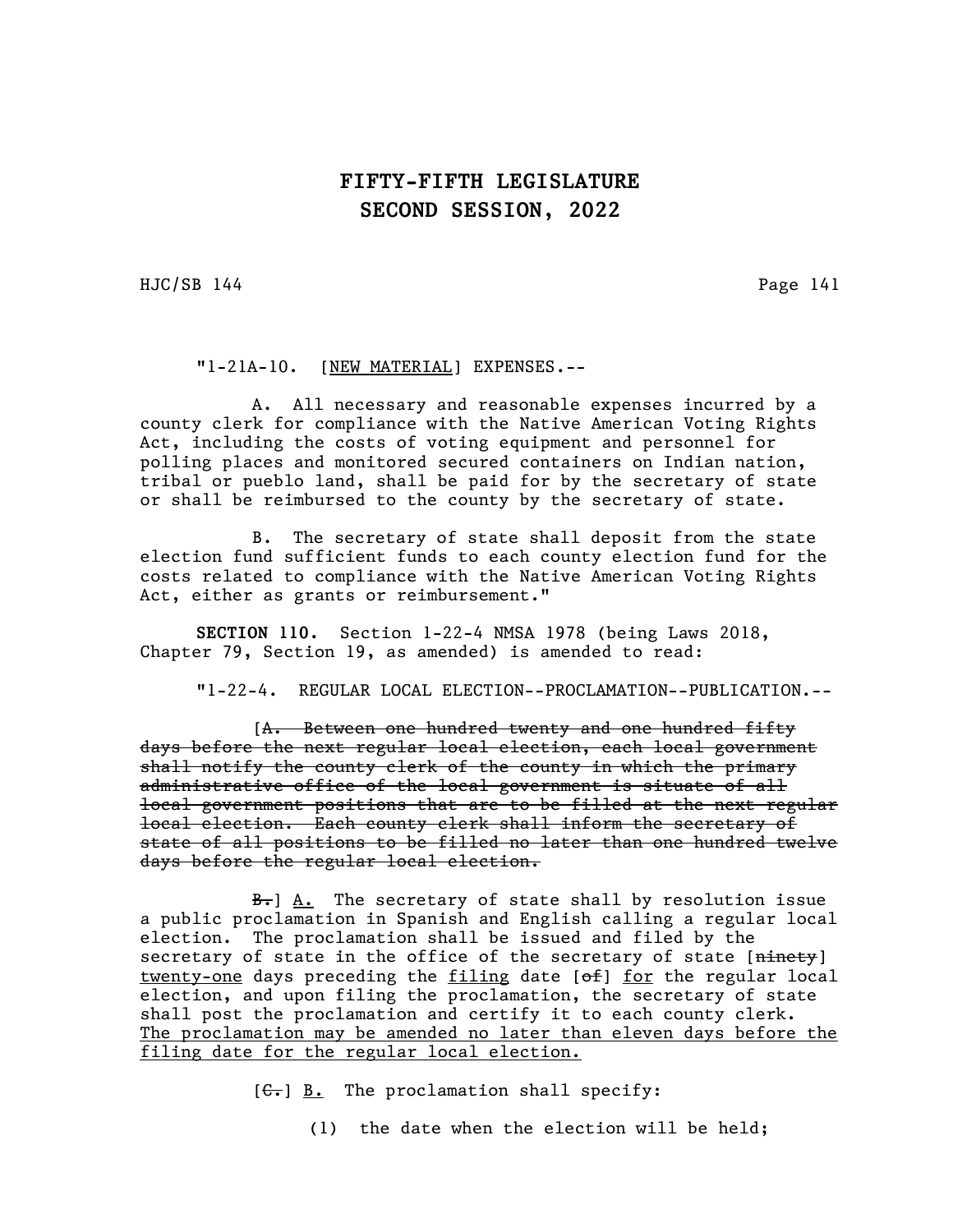HJC/SB 144 Page 142

(2) each elective office, local governing body and judicial position to be filled;

(3) the date on which declarations of candidacy are to be filed;

(4) the date on which declarations of intent to be a write-in candidate are to be filed; and

(5) the municipalities subject to a ranked-choice voting runoff election and those subject to a top-two runoff election and the date of the top-two runoff election should one be necessary.

 $[\frac{\theta}{\theta}]$  C. After receipt of the proclamation from the secretary of state, the county clerk shall post the entire proclamation on the county clerk's website and, not less than seventy-five days before the date of the election, shall publish portions of the proclamation relevant to the county at least once in a newspaper of general circulation within the county. The publication of the proclamation shall conform to the requirements of the federal Voting Rights Act of 1965, as amended, and shall specify:

(1) the date when the election will be held;

(2) for each local government situated in whole or in part in the county, each elective executive, local governing body and judicial position to be filled by voters of any precinct in the county;

(3) the date on which declarations of candidacy are to be filed and the date on which declarations of intent to be a write-in candidate are to be filed;

(4) the location, days and hours for voting at the office of the county clerk;

(5) the location, days and hours for early voting at each alternate voting location and mobile alternate voting location;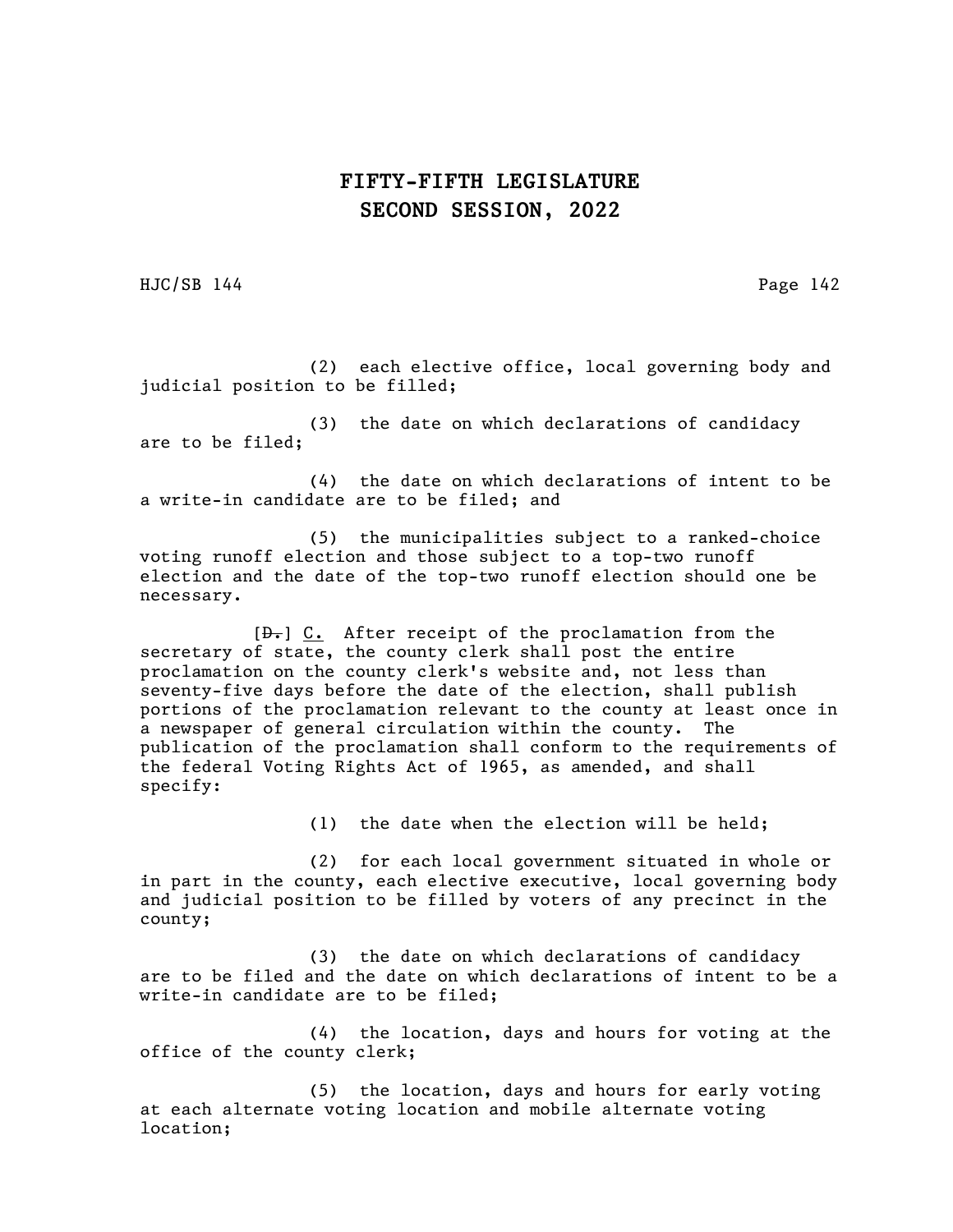HJC/SB 144 Page 143

(6) the location, date and hours for voting at each election day polling place; and

(7) the date certificates of registration shall be subscribed and sworn as required by law.

[E. Whenever two or more members of a local governing body are to be elected at large for terms of the same length of time, the secretary of state shall numerically designate the positions on the ballot as "position one", "position two" and such .<br>additional consecutively numbered positions as are necessary, but only one member shall be elected for each position. Whenever two or more members of a local governing body are to be elected to represent the same area with terms of different lengths of time, the secretary of state shall list the office with the shorter length of time first and shall designate each position with "for a term e<del>xpiring ".</del>]

D. To assist the secretary of state with preparation of the proclamation, during the month of June preceding a regular local election, each county clerk shall communicate with each local government whose primary administrative office is located in the county. The county clerk shall inquire as to which local government positions are to be filled at the next regular local election and whether the position is to be filled for a full term or a partial term, as well as the expiration date of each term. Each county clerk shall inform the secretary of state of all known positions to be filled no later than the last business day in June preceding a regular local election."

SECTION 111. Section 1-22-7 NMSA 1978 (being Laws 2018, Chapter 79, Section 20, as amended) is amended to read:

"1-22-7. DECLARATION OF CANDIDACY--FILING DATE--PENALTY.--

A. A candidate for a position that will be filled at a regular local election shall file a declaration of candidacy with the proper filing officer between 9:00 a.m. and 5:00 p.m. on the seventieth day before the date of the regular local election.

B. A candidate shall file for only one position in the same local government but may file for a position in more than one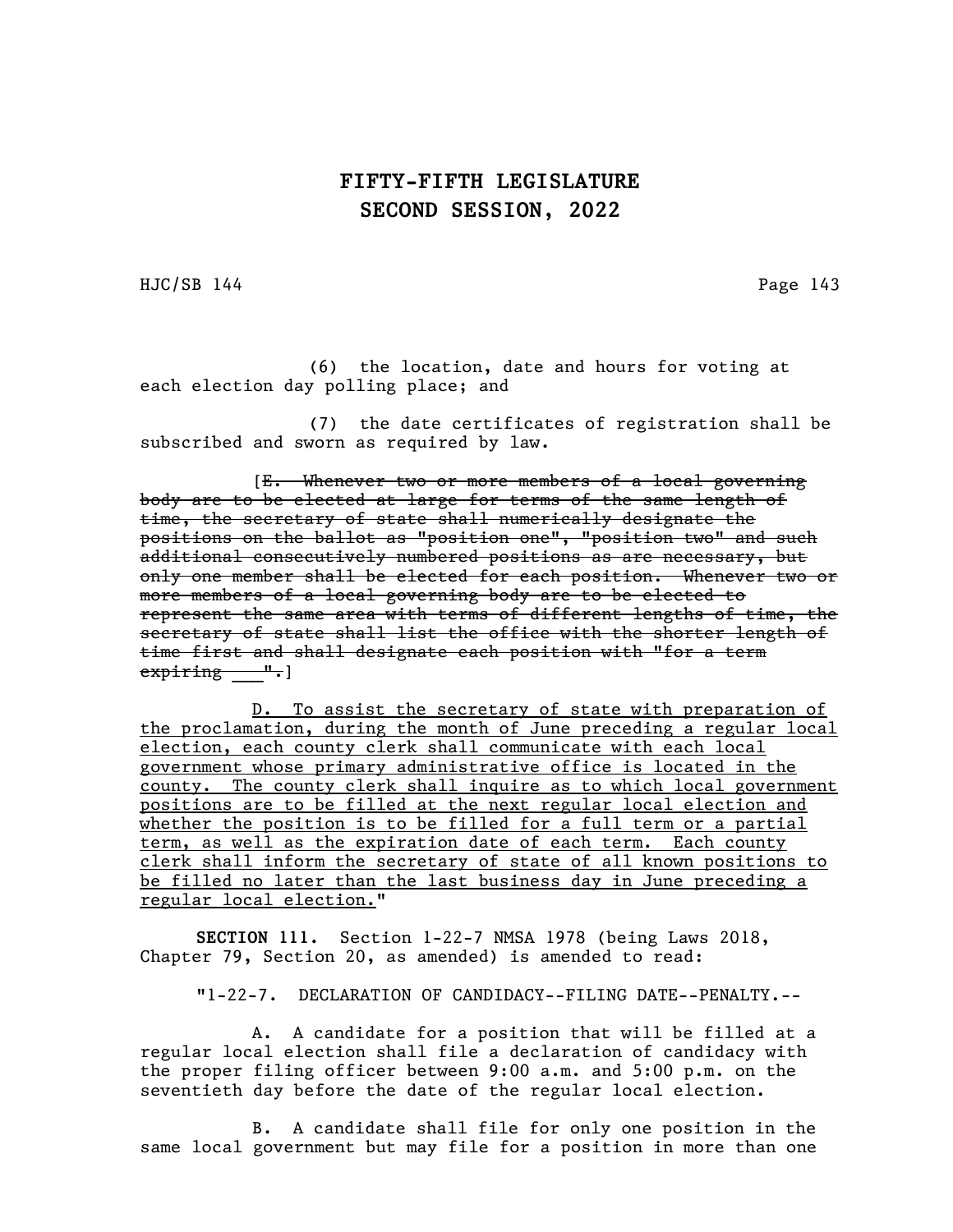HJC/SB 144 Page 144

local government on the same filing day.

C. A declaration of candidacy shall not be amended after it has been filed with the proper filing officer.

D. Each declaration of candidacy shall be accompanied by a nominating petition containing at least the number of signatures as required by law for the specific office. If not otherwise required by law for the specific office, the declaration of candidacy shall be accompanied by a nominating petition containing no fewer than ten signatures or a fifty-dollar (\$50.00) filing fee.

 $[\frac{D-}{D}]$  E. Each declaration of candidacy shall be delivered for filing in person by the eligible candidate or by a person acting by virtue of written authorization. The proper filing officer shall not accept for filing from any one individual more than one declaration of candidacy.

[E.] F. Whoever knowingly makes a false statement in a declaration of candidacy is guilty of a fourth degree felony and shall be sentenced pursuant to the provisions of Section 31-18-15 NMSA 1978."

SECTION 112. Section 1-22-8.1 NMSA 1978 (being Laws 2018, Chapter 79, Section 22, as amended) is amended to read:

"1-22-8.1. WRITE-IN CANDIDATES.--

A. Write-in candidates shall be permitted in regular local elections.

B. A person may be a write-in candidate only if the person has the qualifications to be a candidate for the position for which the person is running.

C. A person desiring to be a write-in candidate for an office shall file with the proper filing officer a declaration of [candidacy] intent to be a write-in candidate. The declaration shall be filed between 9:00 a.m. and 5:00 p.m. on the sixty-third day preceding the date of the election. [The county clerk shall ensure that a declaration of candidacy filed pursuant to this section specifies that it is for a write-in candidate.]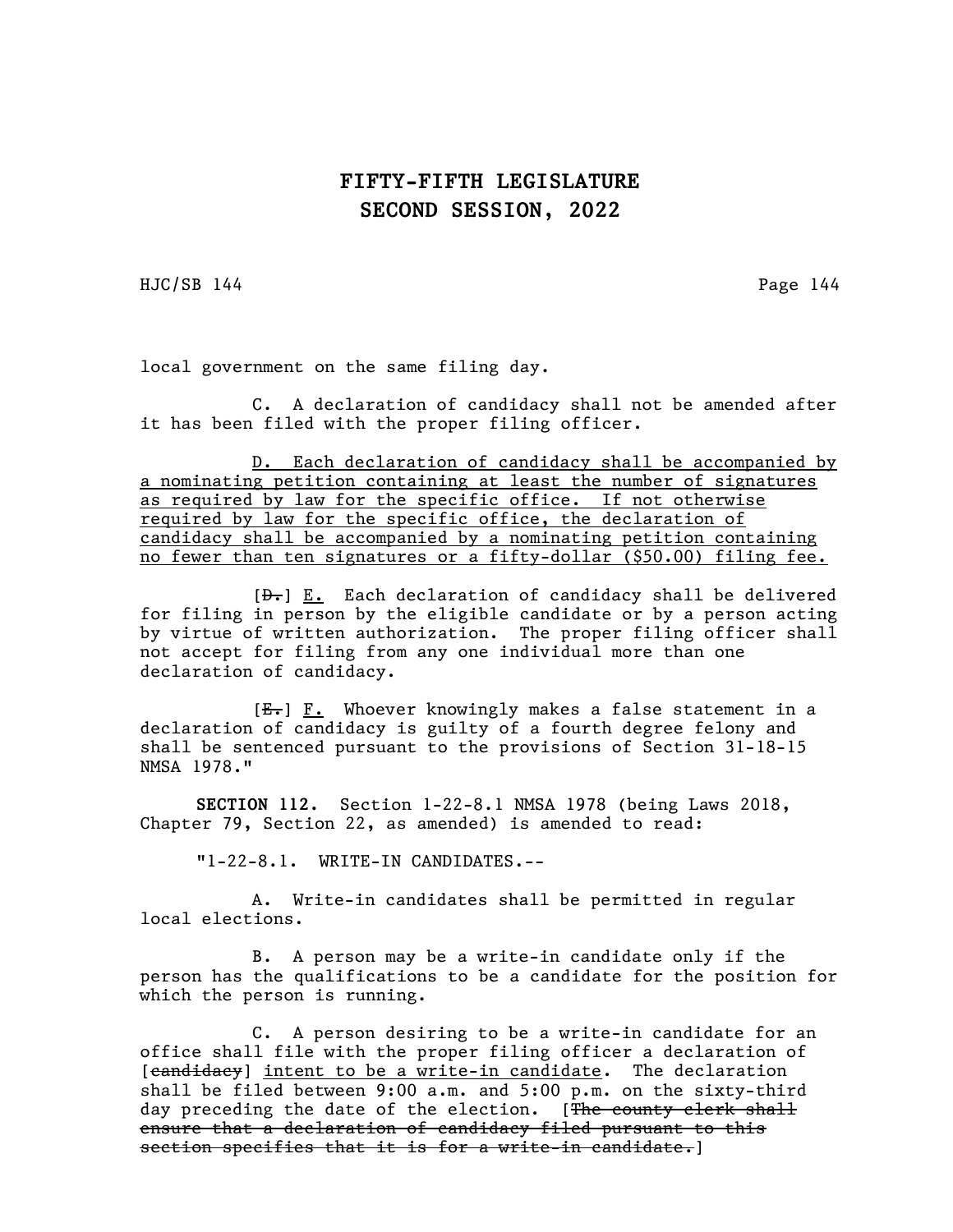$HJC/SB$  144 Page 145

D. [At the time of filing the declaration of candidacy] The declaration of intent to be a write-in candidate shall be accompanied by a nominating petition containing the same number of signatures or the filing fee required of other candidates for the same office.

E. A write-in candidate shall be considered a candidate for all purposes and provisions relating to candidates in the Local Election Act, except that the write-in candidate's name shall not be printed on the ballot nor posted in any polling place."

SECTION 113. Section 1-22-10 NMSA 1978 (being Laws 2018, Chapter 79, Section 24, as amended) is amended to read:

"1-22-10. CANDIDATE QUALIFICATION--CHALLENGES--BALLOTS.--

A. The proper filing officer shall determine whether a candidate filing a declaration of candidacy is registered to vote within the area to be elected to represent and, if required for the office being sought, whether the candidate's nominating petition for that office has been filed with a number of signatures that is equal to or greater than the number required for that office. If the candidate is so qualified and no withdrawal of candidacy has been filed as provided in the Local Election Act, the proper filing officer shall place the candidate's name on the ballot for the position specified in the declaration of candidacy and notify each candidate in writing no later than  $[5:00 \text{ p.m.} \text{ on the sixth}$  the sixty-seventh day before the local election.

B. Any voter may challenge the candidacy of any person seeking election at the regular local election for the reason that the person does not meet the requirements for the office sought by filing a petition in the district court within seven days after the day for filing a declaration of candidacy. The district court shall hear and render a decision on the matter within ten days after the filing of the petition. The decision of the district court may be appealed to the supreme court within five days after the decision is rendered. The supreme court shall hear and render a decision on the appeal forthwith.

C. Ballots for the regular local election shall be prepared by the proper filing officer and printed in accordance with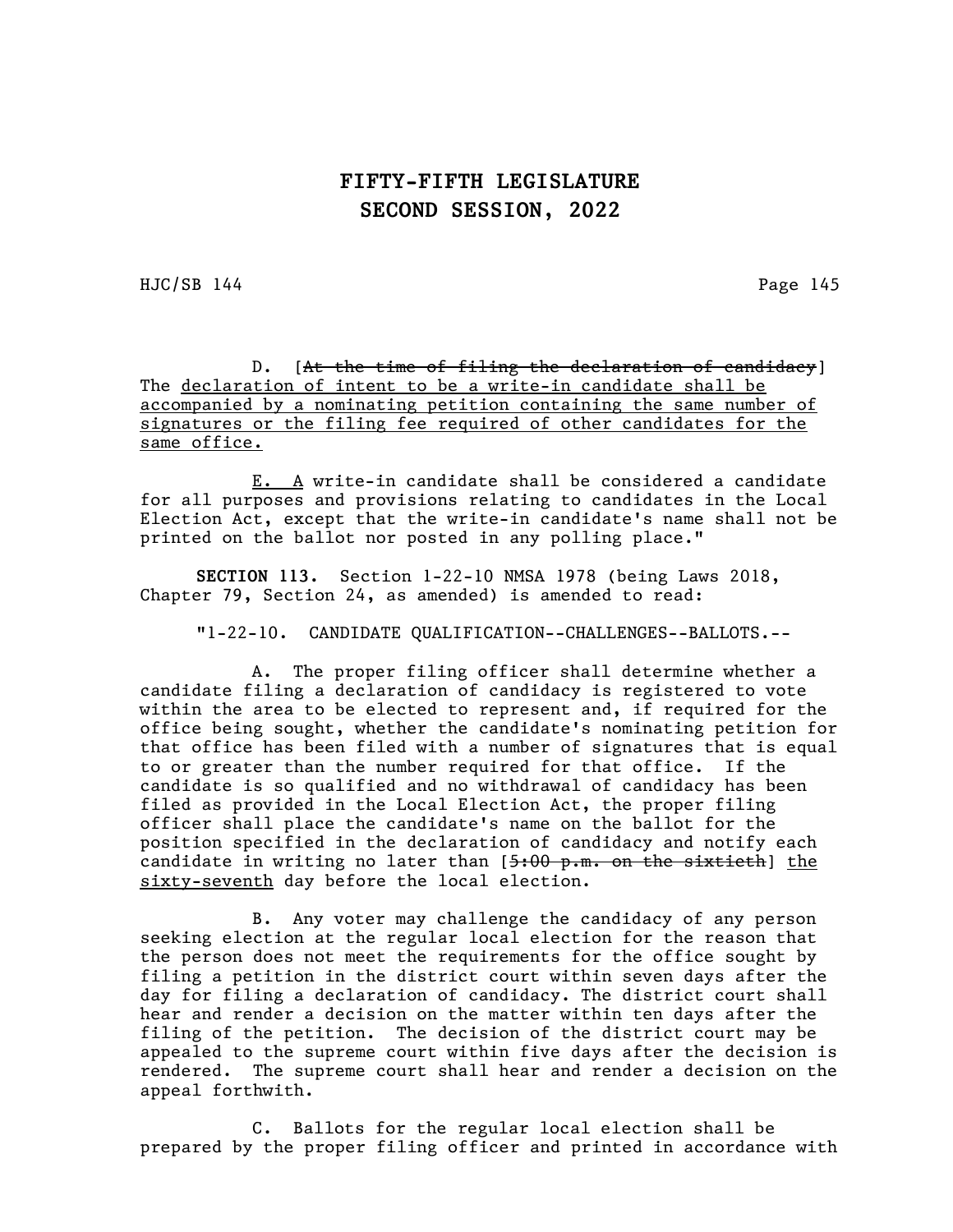HJC/SB 144 Page 146

the provisions of Section 1-10-5 NMSA 1978.

D. The printed ballot shall contain the name of each person who is a candidate and the position for which the person is a candidate.

E. The ballot shall also contain all ballot questions that are to be submitted to the voters as certified by a local governing body to the county clerk in each county in which the local government is situate and shall conform to the requirements for ballot questions on the regular local election ballot as provided in Chapter 1, Article 16 NMSA 1978."

SECTION 114. Section 1-22-18 NMSA 1978 (being Laws 2018, Chapter 79, Section 31) is amended to read:

"1-22-18. LOCAL ELECTION--DATE TERM OF OFFICE BEGINS.--

A. A candidate to whom a certificate of election has been issued shall take the oath of office before entering upon the duties of the office to which the person was elected.

B. The term of office of a candidate elected in a regular local election [or ensuing top-two runoff election] shall begin on January 1 following the candidate's election [and the candidate to whom a certificate of election has been issued shall take the oath of office before entering upon the duties of office].

C. A candidate elected in a regular local election to serve the remainder of an unexpired term shall enter upon the duties of that office on or after January 1 following the candidate's election."

SECTION 115. Section 1-24-3 NMSA 1978 (being Laws 2019, Chapter 212, Section 156) is amended to read:

"1-24-3. SPECIAL ELECTION PROCEDURES--CONDUCT.--

A. All special elections in this state shall be conducted absentee. Mailed ballots shall be used exclusively for voting in special elections. Except as otherwise provided in the Special Election Act, all special elections in this state shall be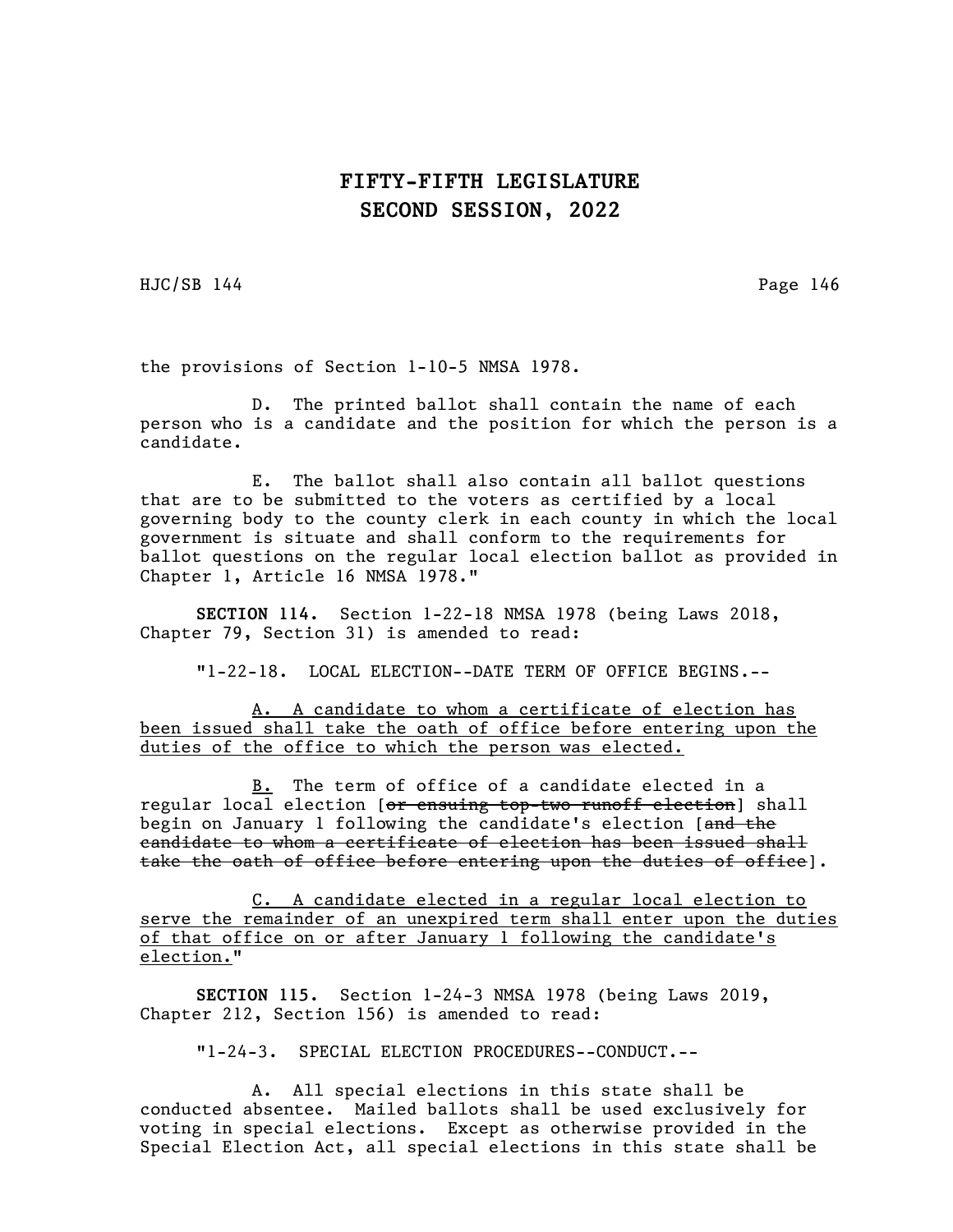HJC/SB 144 Page 147

conducted and canvassed as provided in the Election Code.

B. Without requiring a voter to file an application to receive a ballot, the county clerk shall send a mailed ballot to every voter of the county or local public body, except a voter:

(1) who was sent a notice pursuant to Subsection C of Section 1-4-28 NMSA 1978 and who has not returned the prepaid and pre-addressed return card sent pursuant to that section and has not filed a new certificate of registration with a new address;  $[ $\theta$ **r**]$ 

(2) whose voter notification pursuant to Section 1-11-4.1 NMSA 1978 was returned to the county clerk as undeliverable and the voter has not communicated with the county that the voter notification was returned as undeliverable in error or filed a certificate of registration with a new address;

 $[\frac{1}{2}]$  (3) whose official election-related mail sent through a uniform, nondiscriminatory process was returned to the county clerk or the secretary of state as undeliverable and the voter has not communicated with the county clerk that the official election-related mail was returned as undeliverable in error or filed a certificate of registration with a new address; or

(4) whose ballot is delivered pursuant to the provisions of the Intimate Partner Violence Survivor Suffrage Act.

C. Forty-two days before the election or in the case of a voter notification returned to the county clerk, as soon thereafter as practicable, the county clerk shall send to each voter of the county or local public body described in Paragraphs (1) [and  $(2)$ ] through (3) of Subsection B of this section notice, sent by forwardable mail, that the voter will not be sent a ballot for the special election unless the voter updates the voter's address as provided by the Election Code or informs the county clerk that the address on the certificate of registration is valid. The notice shall include contact information for the office of the county clerk and an internet address where the voter may update the voter's address or communicate with the county clerk. The mailed ballot register shall note which voters were sent a notice pursuant to this subsection.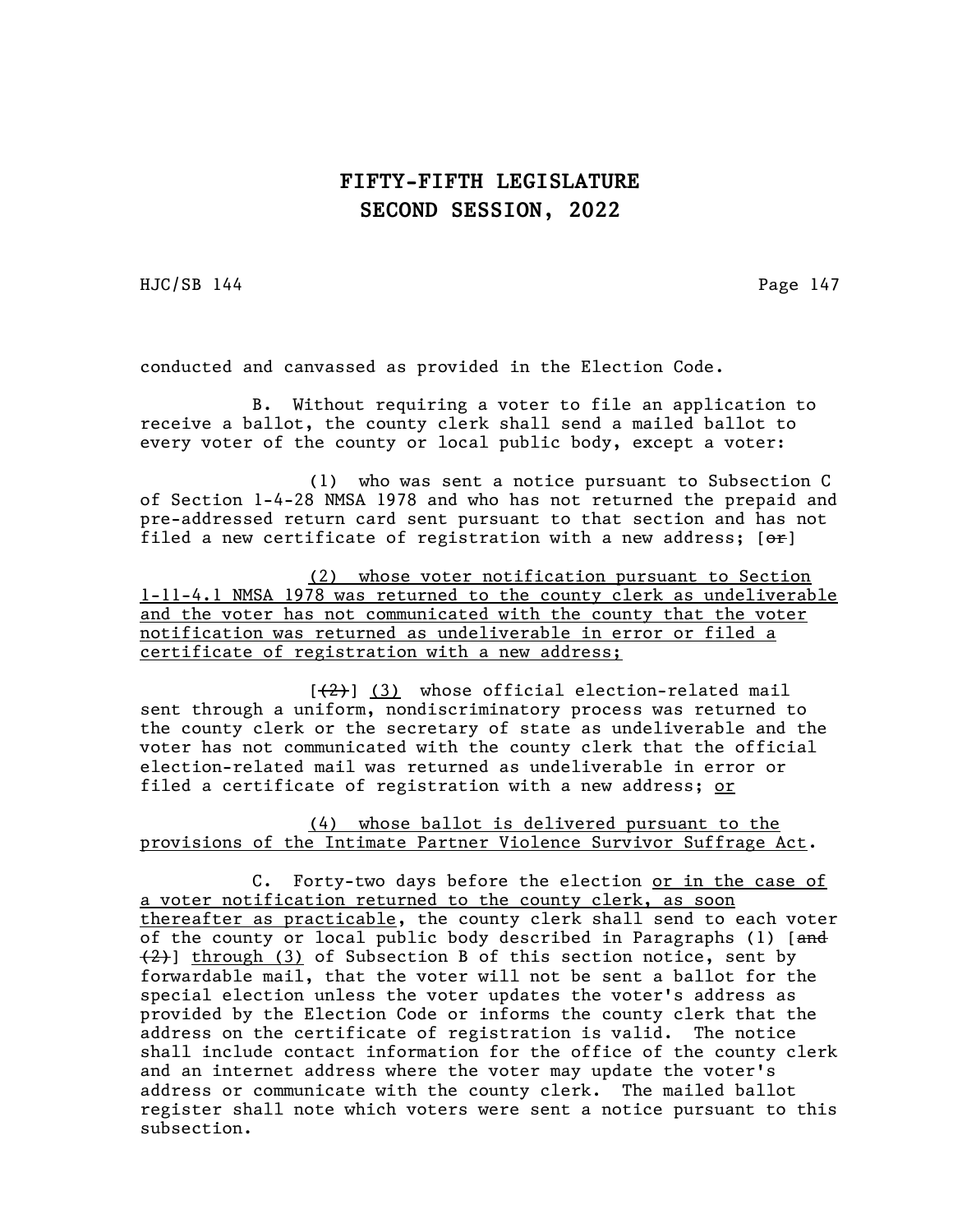HJC/SB 144 Page 148

D. Between the twenty-seventh and twenty-fifth day before the election, pursuant to Subsection B of this section, the county clerk shall send to each voter a ballot for the special election, along with a postage-paid return envelope, a notice that there will be no traditional polling places for the election, the recommended deadline to deposit the voted mailed ballot with the United States postal service for return by mail, the deadline for the ballot to be received by the county clerk and a list of the times and locations of monitored secured containers available in [addition to the United States postal service for a voter to return the ballot] the county.

E. Beginning twenty-two days before the election, the county clerk shall issue replacement and provisional ballots as provided in the Absent Voter Act for the mailed ballot process. In addition, the county clerk shall send a ballot to any voter described in Paragraphs (1)  $[\frac{and (2)}]$  through (3) of Subsection B of this section who has not previously been sent a ballot if the voter submits an application pursuant to Section 1-6-4 NMSA 1978.

F. When required by federal law, if the voter has on file with the county a valid certificate of registration that indicates that the voter is a new registrant in the state and who registered by mail without submitting the required [voter] documentary identification, the county clerk shall notify the voter that the voter must submit with the mailed ballot the required documentary identification from the list in Paragraph (3) of Subsection I of Section 1-4-5.1 NMSA 1978. The county clerk shall note on the mailed ballot register and signature roster that the applicant's mailed ballot must be returned with the required [ $v$ oter] documentary identification."

SECTION 116. Section 2-11-8.1 NMSA 1978 (being Laws 1993, Chapter 46, Section 23, as amended) is amended to read:

"2-11-8.1. RESTRICTIONS ON CAMPAIGN ACTIVITIES AND CONTRIBUTIONS.--

A. [No] A lobbyist [may] shall not serve as a campaign chair, treasurer or fundraising chair for a candidate for the legislature or other state office.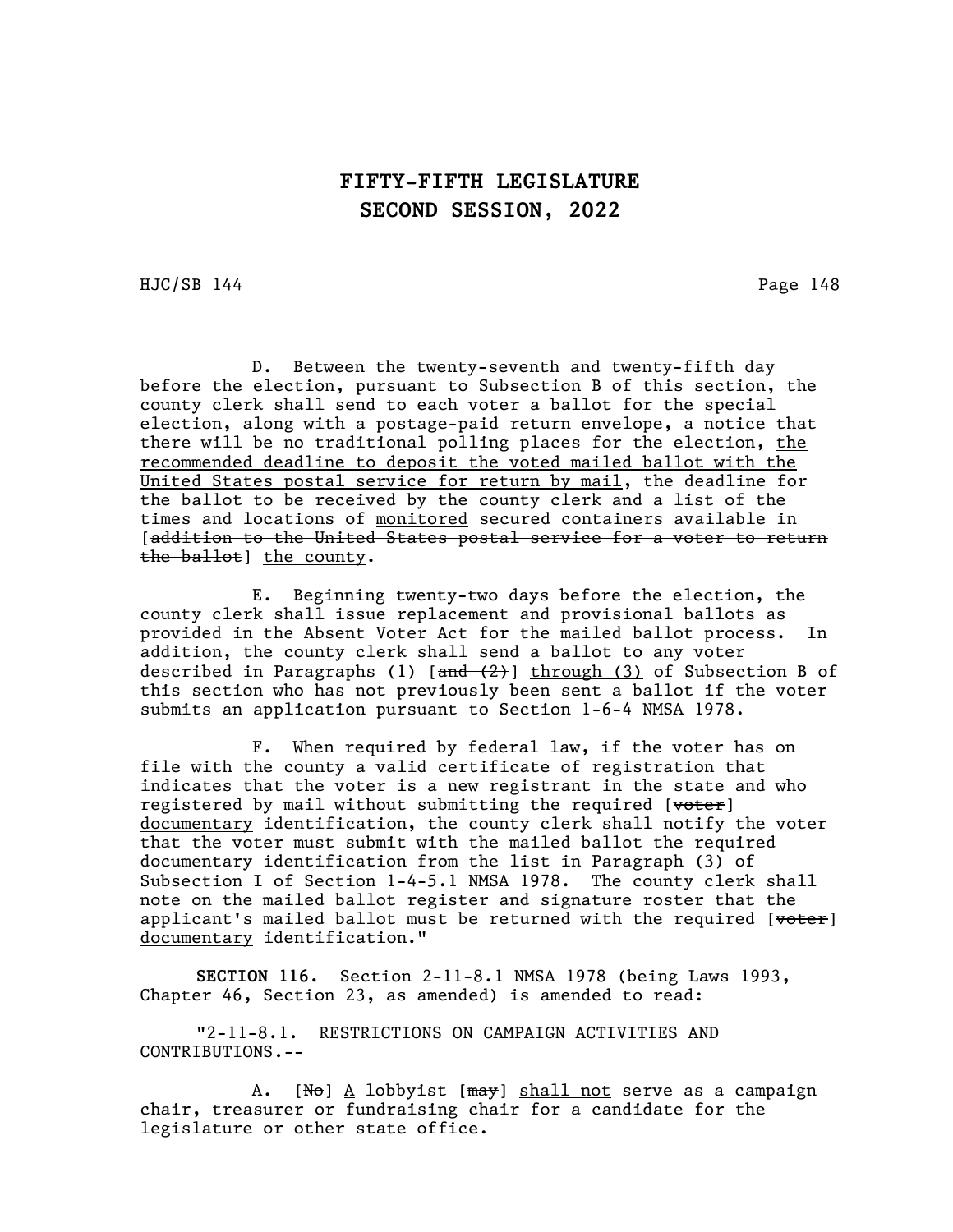HJC/SB 144 Page 149

B. It is unlawful during the prohibited period, as that term is defined in Section 1-19-34.1 NMSA 1978, for any lobbyist or lobbyist's employer to contribute to or act as an agent or intermediary for political contributions to or arrange for the making of political contributions to the campaign funds of any statewide elected official or legislator or any candidate for those offices.

[C. For purposes of this section, "prohibited period" is that period beginning January 1 prior to any regular session of the legislature or, in the case of a special session, after the proclamation has been issued, and ending on:

(1) the day the session ends for:

(a) any statewide elected official or candidate for statewide office except the governor; and

(b) a legislator or any candidate for the

legislature; and

(2) the twentieth day following the adjournment of the regular or special session for the governor or candidate for governor.]"

SECTION 117. Section 3-11-5 NMSA 1978 (being Laws 1965, Chapter 300, Section 14-10-5, as amended) is amended to read:

"3-11-5. MAYOR--APPOINTMENT OF OFFICERS AFTER [ELECTION] NEW TERMS BEGIN.--

A. At the organizational meeting of the governing body, the mayor shall submit, for confirmation by the governing body, the names of persons who shall fill the appointive offices of the municipality [and the names of persons who shall be employed by the municipality]. If the governing body fails to confirm any person as an appointive official [or employee] of the municipality, the mayor at the next regular meeting of the governing body shall submit the name of another person to fill the appointed office [or to be employed by the municipality].

B. The organizational meeting shall be held within the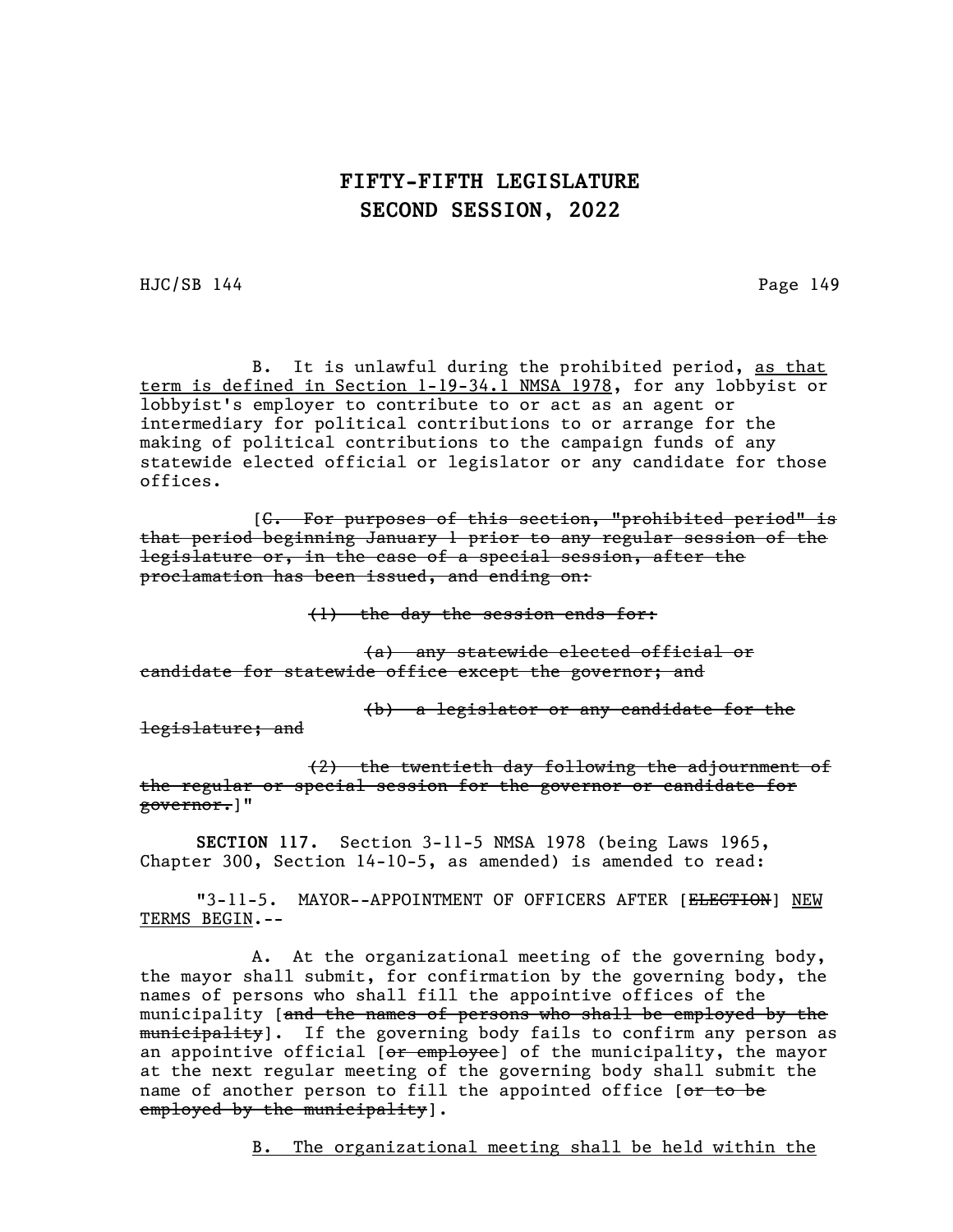$HJC/SB$  144 Page 150

first thirty days following the commencement of new terms of office after each regular municipal election. The organizational meeting may be a special meeting or a regular meeting of the governing body.

 $[\frac{B-1}{16}]$  C. Any person holding an appointed office at the time of the municipal election shall continue in that office until the person's successor has been appointed and is qualified."

SECTION 118. Section 3-12-2 NMSA 1978 (being Laws 1965, Chapter 300, Section 14-11-2, as amended) is amended to read:

"3-12-2. GOVERNING BODY--CORPORATE AUTHORITY--LEGISLATIVE BODY--MEMBERS OF COUNCIL AND BOARDS OF TRUSTEES--QUORUM.--

A. The corporate authority of a municipality is vested in the governing body that shall constitute the legislative branch of the municipality and shall not perform any executive functions except those functions assigned to it by law.

B. A majority of the members of the governing body is a quorum for the purpose of transacting business.

C. Unless otherwise provided by law, a question before the governing body shall be decided by a majority vote of the members present.

D. The governing body of a municipality having a mayor-council form of government is the council or board of trustees whose members are the mayor and not less than four or more than ten [councilmen] council members or trustees. Any governing body of more than six [councilmen] council members or trustees may provide by ordinance for the election of two [councilmen] council members or trustees for each ward or district or create or abolish wards or districts or alter the boundary of existing wards or districts; provided that only one [councilman] council member or trustee shall be elected from a ward or district at any one election.

E. In those municipalities with a mayor-council form of government, when there is a requirement that a certain fraction or percentage of the members of the entire governing body or of all the members of the governing body or of the entire membership of the governing body or other similar language other than the requirement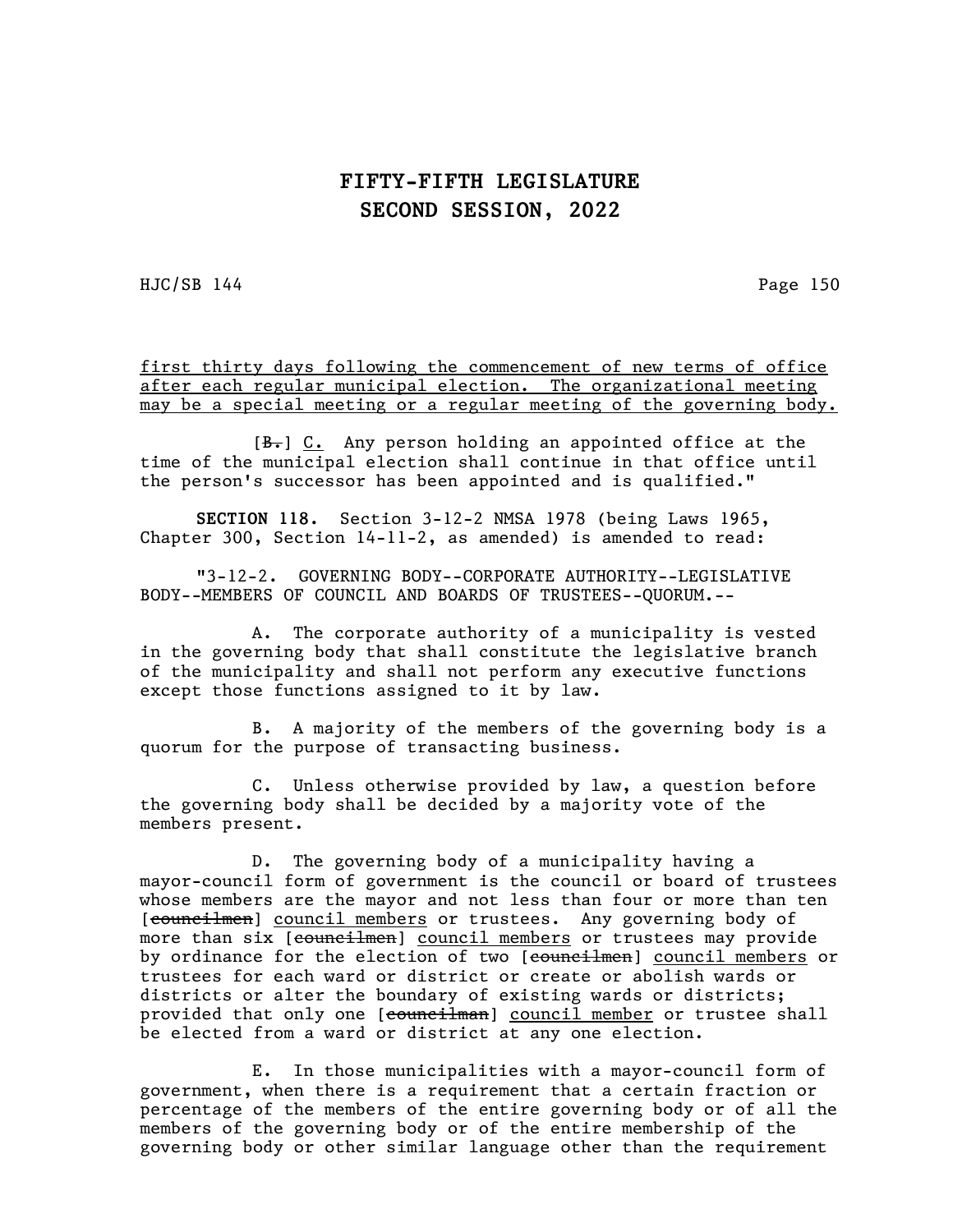HJC/SB 144 Page 151

of a simple majority vote for the measure, the mayor shall not be counted in determining the actual number of votes needed but [he] shall vote to break a tie vote as provided in Section 3-11-3 NMSA 1978 unless [he] the mayor has declared a conflict of interest.

[F. The governing body of a municipality may redistrict the municipality whenever redistricting is warranted. Upon petition signed by qualified electors equal in number to the votes cast for the councilman or trustee receiving the greatest number of votes at the last regular municipal election, the governing body of the municipality shall redistrict the municipality.]"

SECTION 119. Section 3-14-10 NMSA 1978 (being Laws 1965, Chapter 300, Section 14-13-10) is amended to read:

"3-14-10. COMMISSION-MANAGER--SELECTION OF MAYOR--DUTIES.--

A. At the [first] organizational meeting of the new commission [after each election or as soon thereafter as practical] held within the first thirty days following the commencement of new terms of office after each regular municipal election, the commissioners shall select one of their number as mayor to act for two years or until a successor is selected and qualified unless sooner removed by death, resignation or removal from office.

B. The mayor shall preside at all meetings of the commission and perform other duties consistent with [his] the office as imposed by the commission. The mayor has all powers and duties of a commissioner, including the right to vote upon all questions considered by the commission.  $[He]$  The mayor is the official head of the municipality for all ceremonial purposes, for the purpose of civil process and for military purposes. During [his] the mayor's absence or disability, [his] the mayor's duties shall be performed by another member of the commission appointed by a majority of the commission and designated as mayor pro tem.

C. The commission shall meet at least twice each month."

SECTION 120. A new Section 4-38-17.2 NMSA 1978 is enacted to read:

"4-38-17.2. [NEW MATERIAL] APPROPRIATIONS FOR ELECTIONS.--The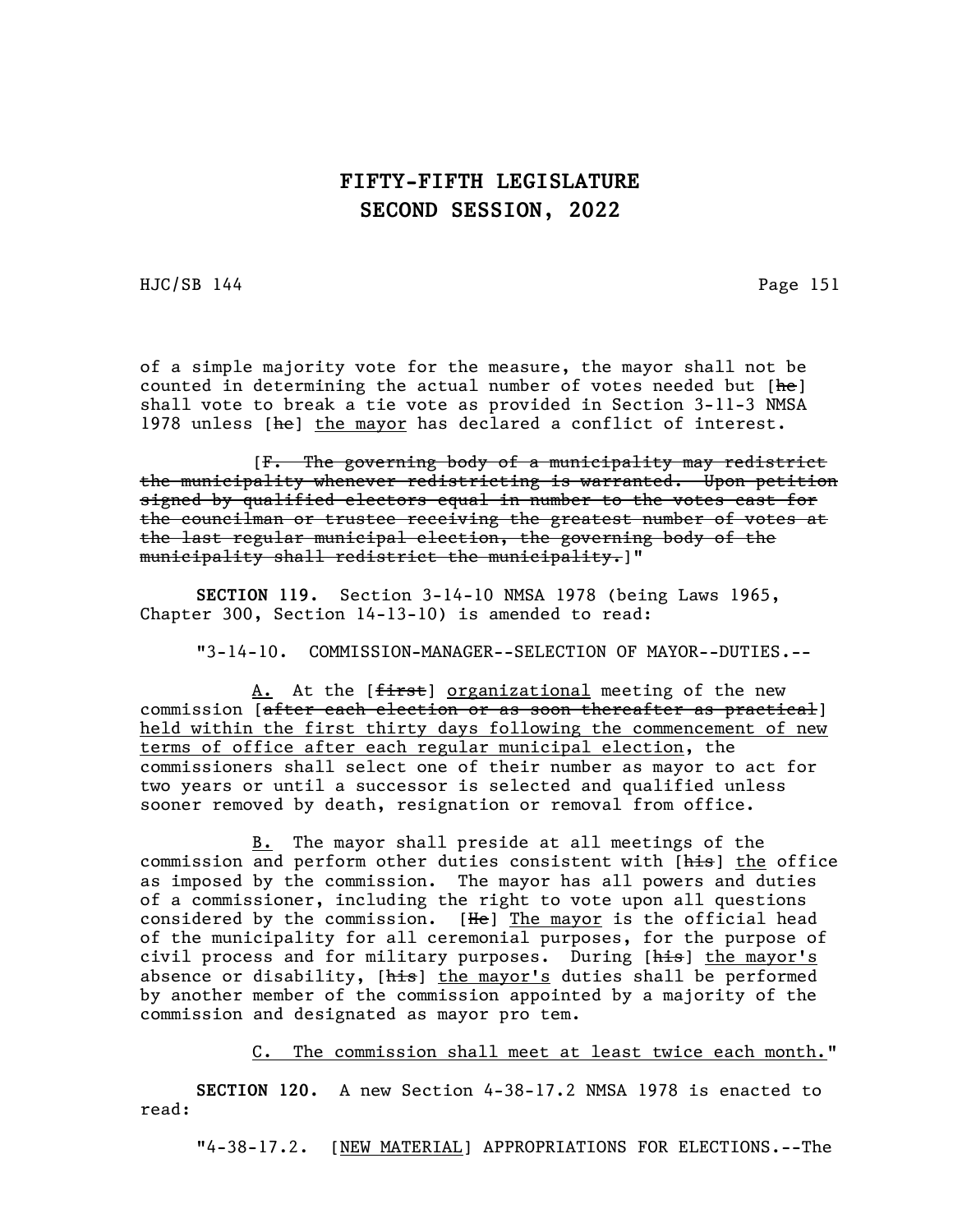HJC/SB 144 Page 152

board of county commissioners shall appropriate from the county general fund all funds necessary for the administration of elections. Such funds shall be deposited into the county election fund for election-related expenses as provided by law."

SECTION 121. A new Section 4-40-11 NMSA 1978 is enacted to read:

"4-40-11. [NEW MATERIAL] QUALIFICATIONS FOR CLERK'S CERTIFICATES.--The secretary of state, in cooperation and in keeping with the standards of accredited educational programs, shall establish by rule the qualifications that are prerequisite to the issuance of each grade of clerk's certificate."

SECTION 122. A new Section 4-40-12 NMSA 1978 is enacted to read:

"4-40-12. [NEW MATERIAL] ADDITIONAL COMPENSATION TO CLERKS.-- In addition to the salaries provided for county clerks in Chapter 4, Article 44 NMSA 1978, county clerks may receive:

A. an additional five hundred dollars (\$500) a year for holding a "clerk 1" certificate;

B. an additional one thousand dollars (\$1,000) a year for holding a "clerk 2" certificate;

C. an additional one thousand dollars (\$1,000) a year for holding a "clerk 3" certificate; and

D. an additional one thousand dollars (\$1,000) a year for holding a "clerk 4" certificate."

SECTION 123. A new Section 4-40-13 NMSA 1978 is enacted to read:

"4-40-13. [NEW MATERIAL] ADDITIONAL COMPENSATION TO DEPUTY CLERKS.--A board of county commissioners may provide additional cumulative increments to the salary of any chief deputy or deputy clerk employed in the office of the clerk as an incentive for obtaining greater qualification levels up to the following amounts: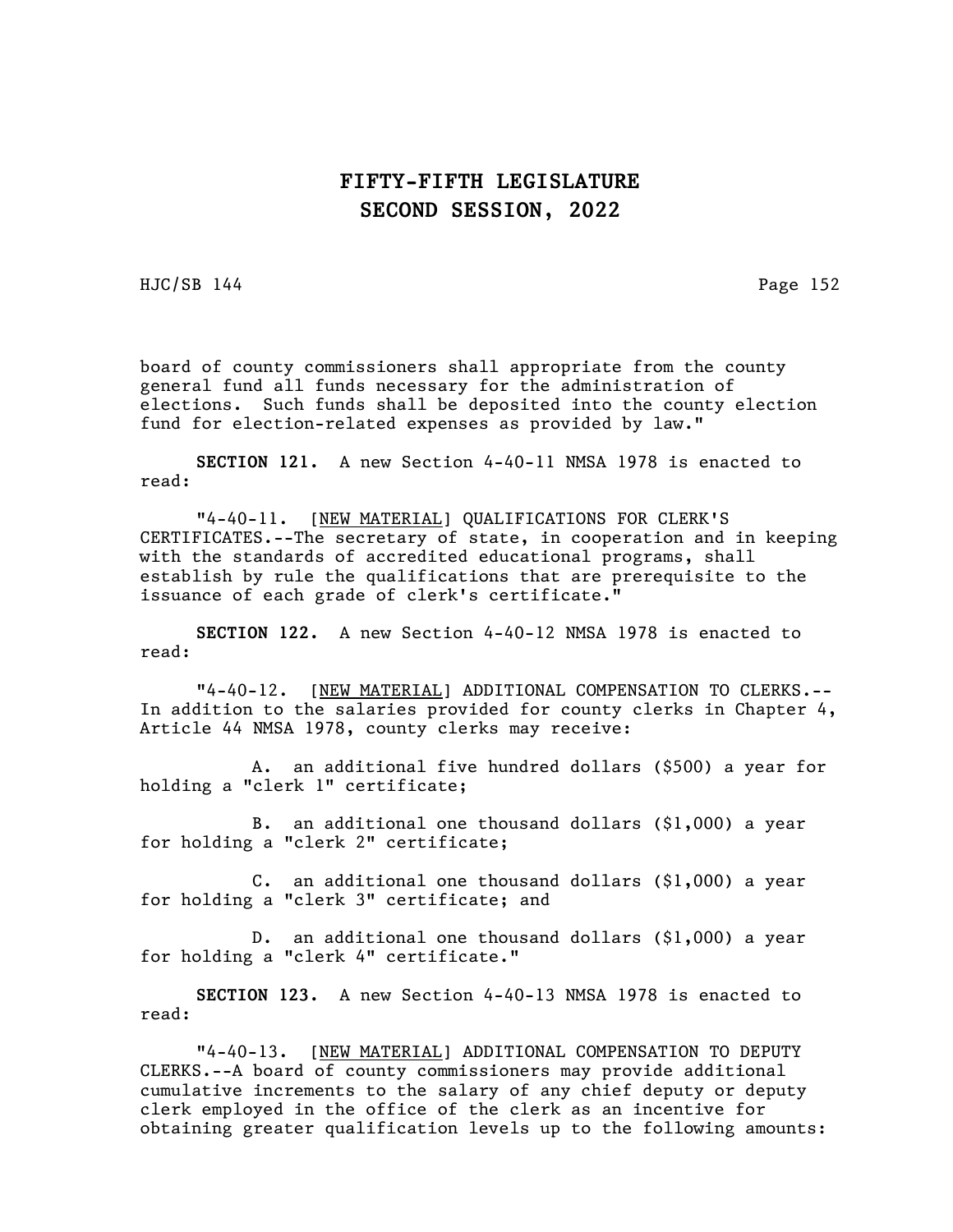$HJC/SB$  144 Page 153

A. an additional five hundred dollars (\$500) a year for holding a "clerk 1" certificate;

B. an additional one thousand five hundred dollars (\$1,500) a year for holding a "clerk 2" certificate;

C. an additional two thousand five hundred dollars (\$2,500) a year for holding a "clerk 3" certificate; and

D. an additional three thousand dollars (\$3,000) a year for holding a "clerk 4" certificate."

SECTION 124. Section 7-1-8.8 NMSA 1978 (being Laws 2019, Chapter 87, Section 2, as amended) is amended to read:

"7-1-8.8. INFORMATION THAT MAY BE REVEALED TO OTHER STATE AGENCIES.--An employee of the department may reveal to:

A. a committee of the legislature for a valid legislative purpose, return information concerning any tax or fee imposed pursuant to the Cigarette Tax Act;

B. the attorney general, return information acquired pursuant to the Cigarette Tax Act for purposes of Section 6-4-13 NMSA 1978 and the master settlement agreement defined in Section 6-4-12 NMSA 1978;

C. the commissioner of public lands, return information for use in auditing that pertains to rentals, royalties, fees and other payments due the state under land sale, land lease or other land use contracts;

D. the secretary of human services or the secretary's delegate under a written agreement with the department, the last known address with date of all names certified to the department as being absent parents of children receiving public financial assistance, but only for the purpose of enforcing the support liability of the absent parents by the child support enforcement division or any successor organizational unit;

E. the department of information technology, by electronic media, a database updated quarterly that contains the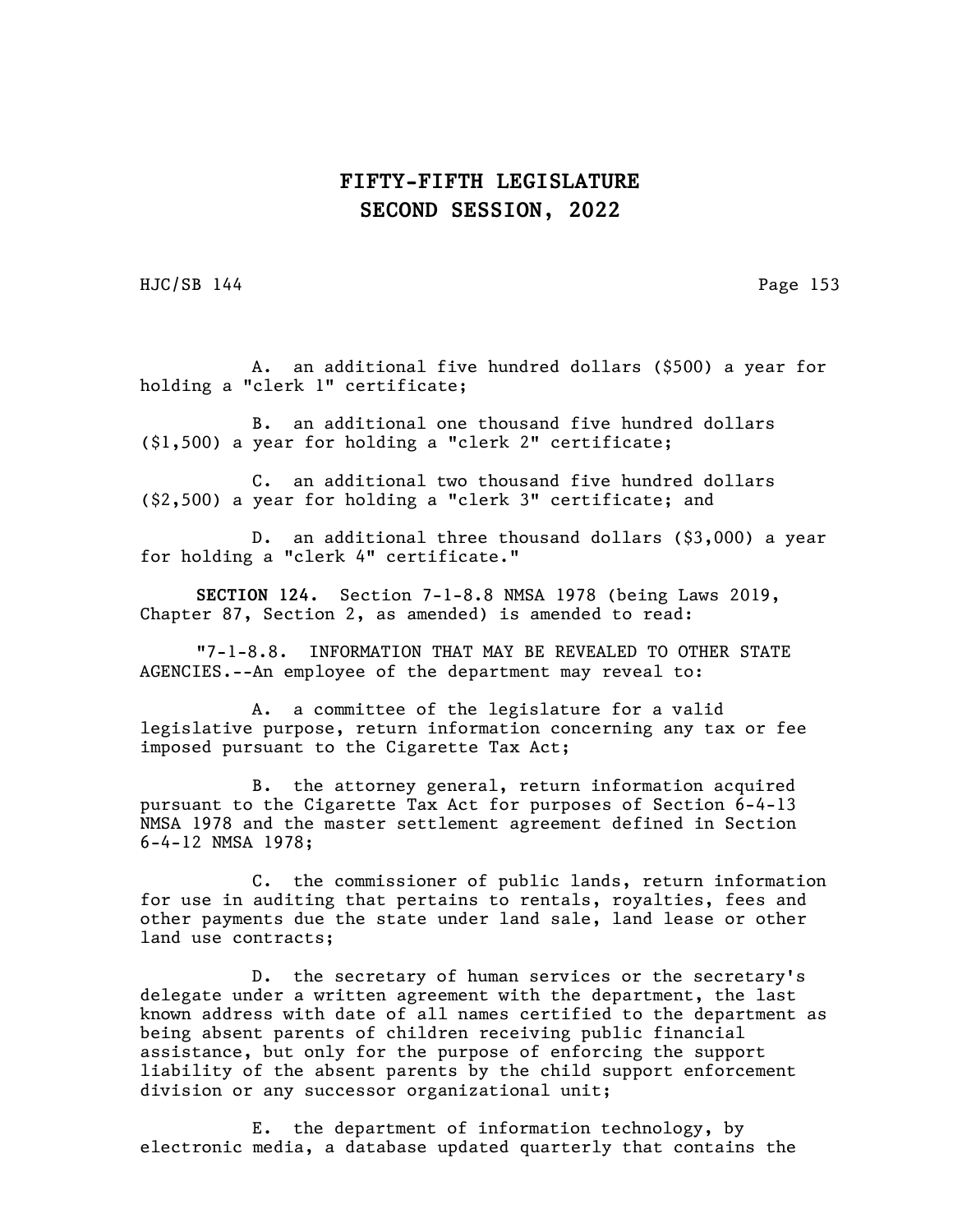HJC/SB 144 Page 154

names, addresses, county of address and taxpayer identification numbers of New Mexico personal income tax filers, but only for the purpose of producing the random jury list for the selection of petit or grand jurors for the state courts pursuant to Section 38-5-3 NMSA 1978;

F. the state courts, the random jury lists produced by the department of information technology under Subsection E of this section;

G. the director of the New Mexico department of agriculture or the director's authorized representative, upon request of the director or representative, the names and addresses of all gasoline or special fuel distributors, wholesalers and retailers;

H. the public regulation commission, return information with respect to the Corporate Income and Franchise Tax Act required to enable the commission to carry out its duties;

I. the state racing commission, return information with respect to the state, municipal and county gross receipts taxes paid by racetracks;

J. the gaming control board, tax returns of license applicants and their affiliates as provided in Subsection E of Section 60-2E-14 NMSA 1978;

K. the director of the workers' compensation administration or to the director's representatives authorized for this purpose, return information to facilitate the identification of taxpayers that are delinquent or noncompliant in payment of fees required by Section 52-1-9.1 or 52-5-19 NMSA 1978;

L. the secretary of workforce solutions or the secretary's delegate, return information for use in enforcement of unemployment insurance collections pursuant to the terms of a written reciprocal agreement entered into by the department with the secretary of workforce solutions for exchange of information;

M. the New Mexico finance authority, information with respect to the amount of municipal and county gross receipts taxes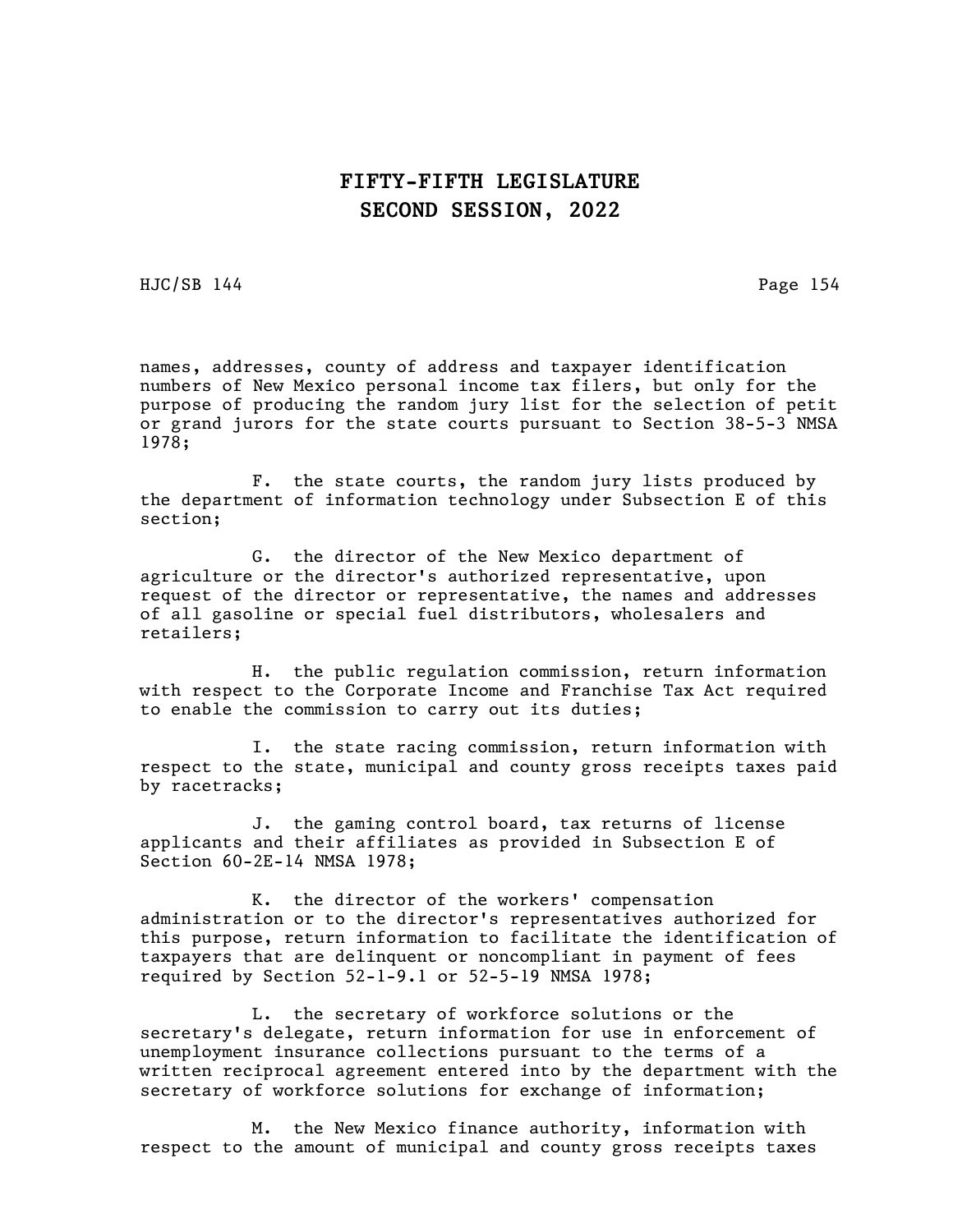HJC/SB 144 Page 155

collected by municipalities and counties pursuant to any local option municipal or county gross receipts taxes imposed, and information with respect to the amount of governmental gross receipts taxes paid by every agency, institution, instrumentality or political subdivision of the state pursuant to Section 7-9-4.3 NMSA 1978;

N. the secretary of human services or the secretary's delegate; provided that a person who receives the confidential return information on behalf of the human services department shall not reveal the information and shall be subject to the penalties in Section 7-1-76 NMSA 1978 if the person fails to maintain the confidentiality required:

(1) that return information needed for reports required to be made to the federal government concerning the use of federal funds for low-income working families;

(2) the names and addresses of low-income taxpayers for the limited purpose of outreach to those taxpayers; provided that the human services department shall pay the department for expenses incurred by the department to derive the information requested by the human services department if the information requested is not readily available in reports for which the department's information systems are programmed; and

(3) return information required to administer the Health Care Quality Surcharge Act;

O. the superintendent of insurance, return information with respect to the premium tax and the health insurance premium surtax;

P. the secretary of finance and administration or the secretary's designee, return information concerning a credit pursuant to the Film Production Tax Credit Act;

Q. the secretary of economic development or the secretary's designee, return information concerning a credit pursuant to the Film Production Tax Credit Act;

R. the secretary of public safety or the secretary's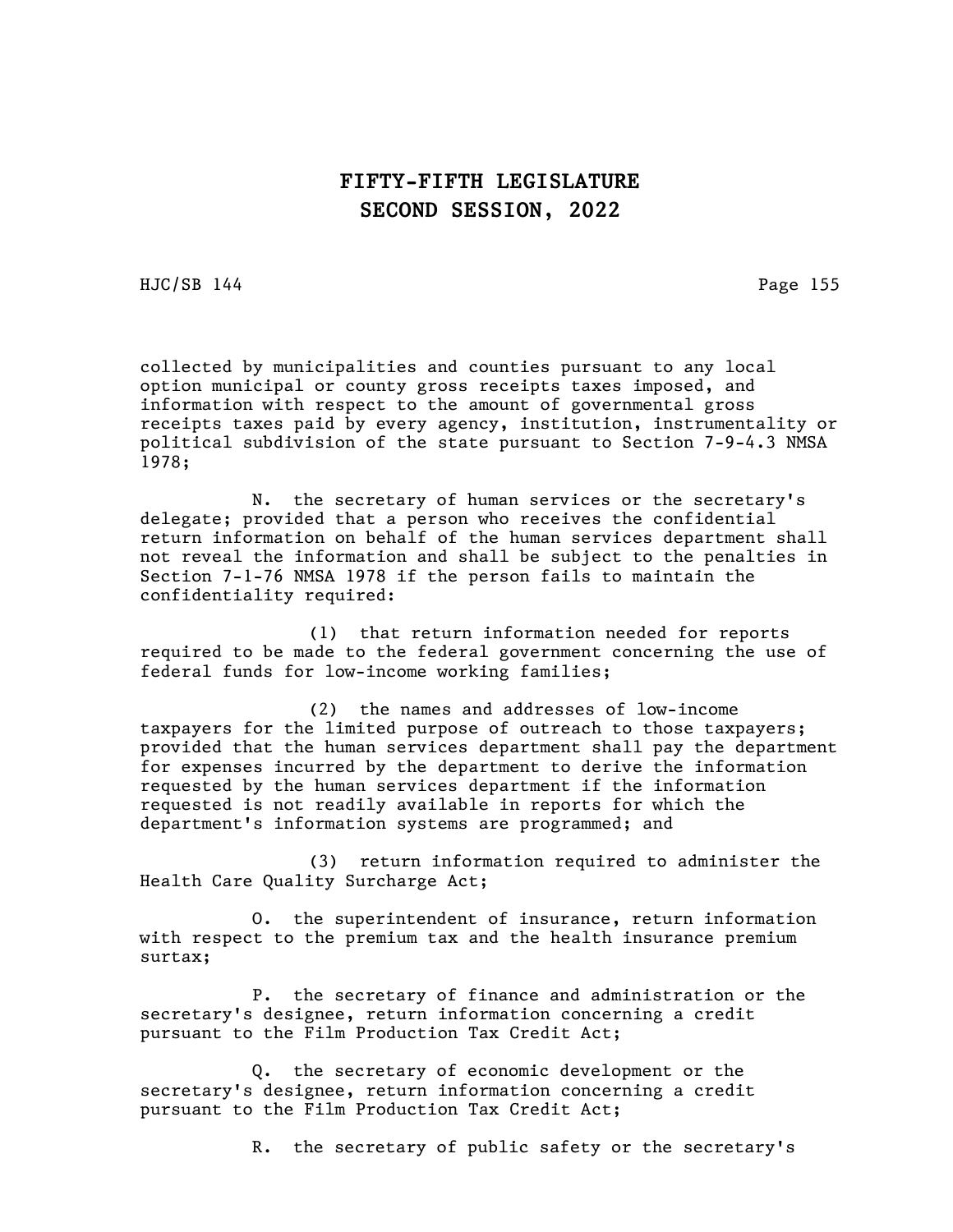HJC/SB 144 Page 156

designee, return information concerning the Weight Distance Tax Act;

S. the secretary of transportation or the secretary's designee, return information concerning the Weight Distance Tax Act;

T. the secretary of energy, minerals and natural resources or the secretary's designee, return information concerning tax credits or deductions for which eligibility is certified or otherwise determined by the secretary or the secretary's designee;  $[and]$ 

U. the secretary of environment or the secretary's designee, return information concerning tax credits for which eligibility is certified or otherwise determined by the secretary or the secretary's designee; and

V. the secretary of state or the secretary's designee, taxpayer information required to maintain voter registration records and as otherwise provided in the Election Code."

SECTION 125. Section 8-4-4 NMSA 1978 (being Laws 1969, Chapter 272, Section 1, as amended) is amended to read:

"8-4-4. FEES OF SECRETARY OF STATE.--

A. The secretary of state shall collect the following fees to be deposited with the state treasurer for credit to the general fund:

> $[A_r]$   $(1)$  photocopies of records, per page ------------------------ twenty-five cents (\$.25);

> $[\frac{B-1}{12}]$  each certification ------------------------------------------three dollars (\$3.00);

[<del>C. filing each official oath ------</del> --------------- three dollars (\$3.00);]

> $[\frac{1}{2}, \frac{1}{3}]$  search of records where another fee is not prescribed, per hour of search ---------------- ------------------ ten dollars (\$10.00);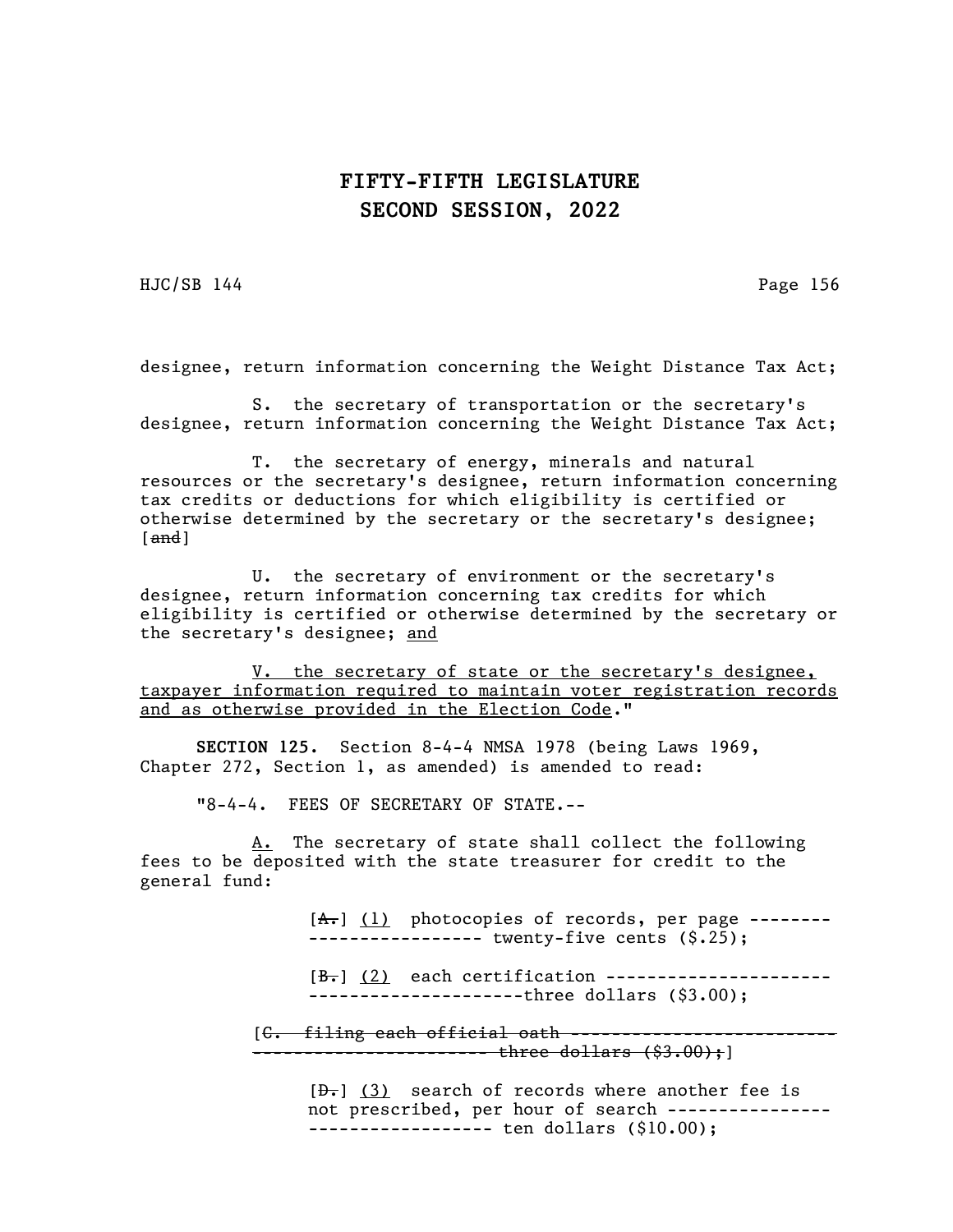HJC/SB 144 Page 157

 $[E_r]$  (4) duplicate commission of office or  $certificate$ ------------- three dollars  $(§3.00);$ 

 $[F-]$  (5) service of process where another fee is not prescribed ------------------------------------ ---------- twenty-five dollars (\$25.00);

 $[G<sub>1</sub>]$  (6) computer printout of Uniform Commercial Code records, per page ------------------------------------ one dollar (\$1.00); and

 $[H-]$  (7) computer generated records other than voter registration records, per record -------- --- -------------------------- ten cents (\$.10).

B. The secretary of state shall not collect a fee for the following documents when filed in the office of the secretary of state:

(1) oath of office; and

(2) notice of appointment to a vacancy in office."

SECTION 126. Section 14-8-12.2 NMSA 1978 (being Laws 1985, Chapter 122, Section 2, as amended) is amended to read:

"14-8-12.2. COUNTY CLERK RECORDING AND FILING FUND--USES.--

A. A "county clerk recording and filing fund" is established in each county.

B. Expenditures from the county clerk recording and filing fund shall be determined  $[annually]$  by the county clerk  $[and]$ approved by the board of county commissioners].

C. Expenditures from the county clerk recording and filing fund may be expended only:

(1) to rent, purchase, lease or lease-purchase recording, redaction and archiving equipment and services and for supplies, training and maintenance for such equipment; provided that equipment acquired pursuant to this paragraph may be used for other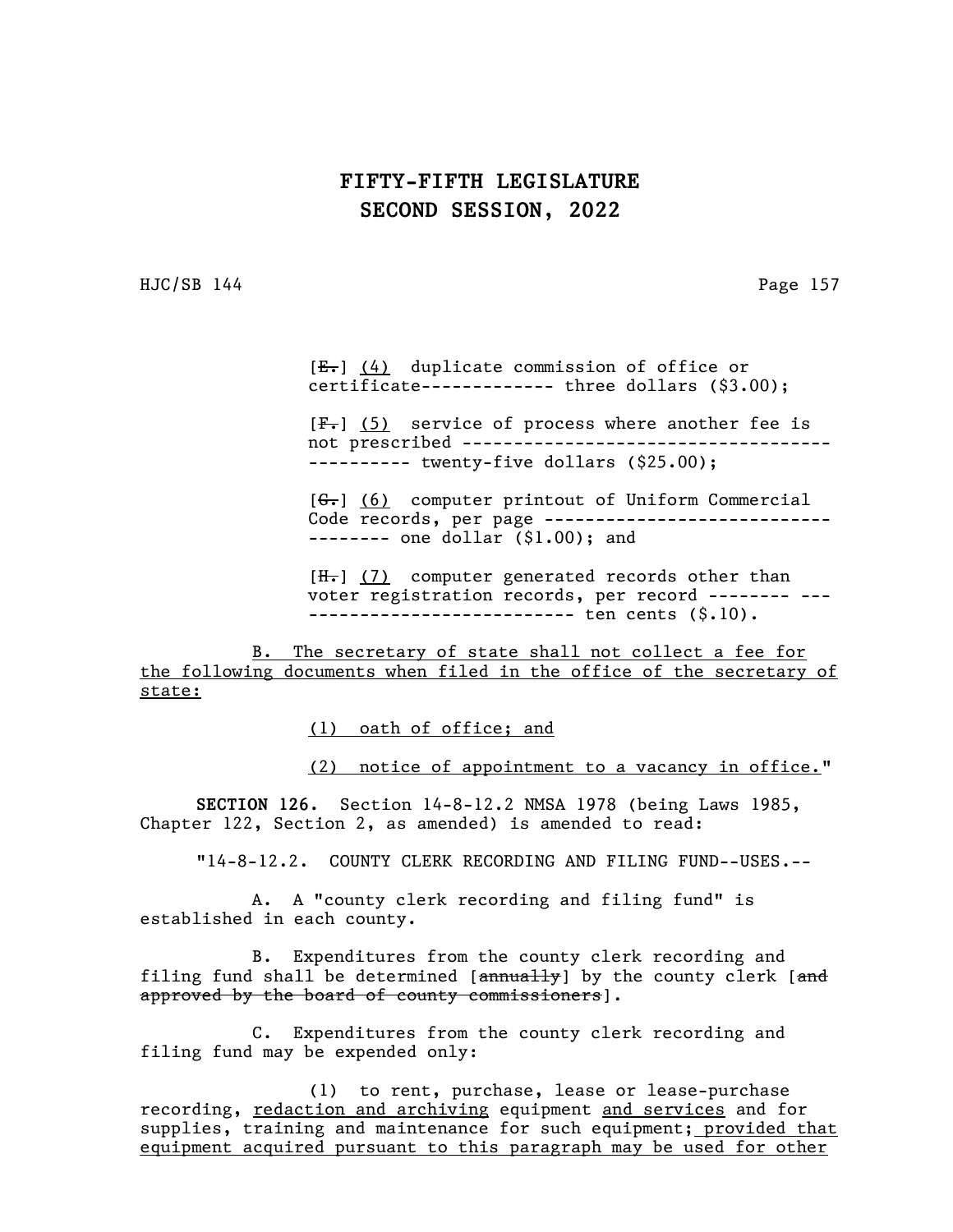HJC/SB 144 Page 158

regular duties in the county clerk's office as long as the primary purpose of the equipment is recordation, redaction and archiving;

(2) to rent, purchase, lease or lease-purchase vehicles associated with all regular duties in the county clerk's office and for supplies, training and maintenance for such vehicles; provided that the county clerk shall report annually to the board of county commissioners the usage, mileage and necessity of any vehicle acquired pursuant to this paragraph;

(3) for technical assistance or for training associated with all regular duties of the county clerk's office; or

(4) for staff travel associated with all regular duties of the county clerk's office pursuant to the Per Diem and Mileage Act.

D. The county clerk recording and filing fund is subject to being audited in the same manner as other funds in the county. The county clerk shall prepare a report detailing the source of funds deposited into the county clerk recording and filing fund, the use of funds and remaining balances within the county clerk recording and filing fund during the annual county budgeting process."

SECTION 127. Section 22-2-8.1 NMSA 1978 (being Laws 1986, Chapter 33, Section 2, as amended by Laws 2011, Chapter 35, Section 1 and by Laws 2011, Chapter 154, Section 1) is amended to read:

"22-2-8.1. SCHOOL YEAR--LENGTH OF SCHOOL DAY--MINIMUM.--

A. Except as otherwise provided in this section, regular students shall be in school-directed programs, exclusive of lunch, for a minimum of the following:

(1) kindergarten, for half-day programs, two and one-half hours per day or four hundred fifty hours per year or, for full-day programs, five and one-half hours per day or nine hundred ninety hours per year;

(2) grades one through six, five and one-half hours per day or nine hundred ninety hours per year; and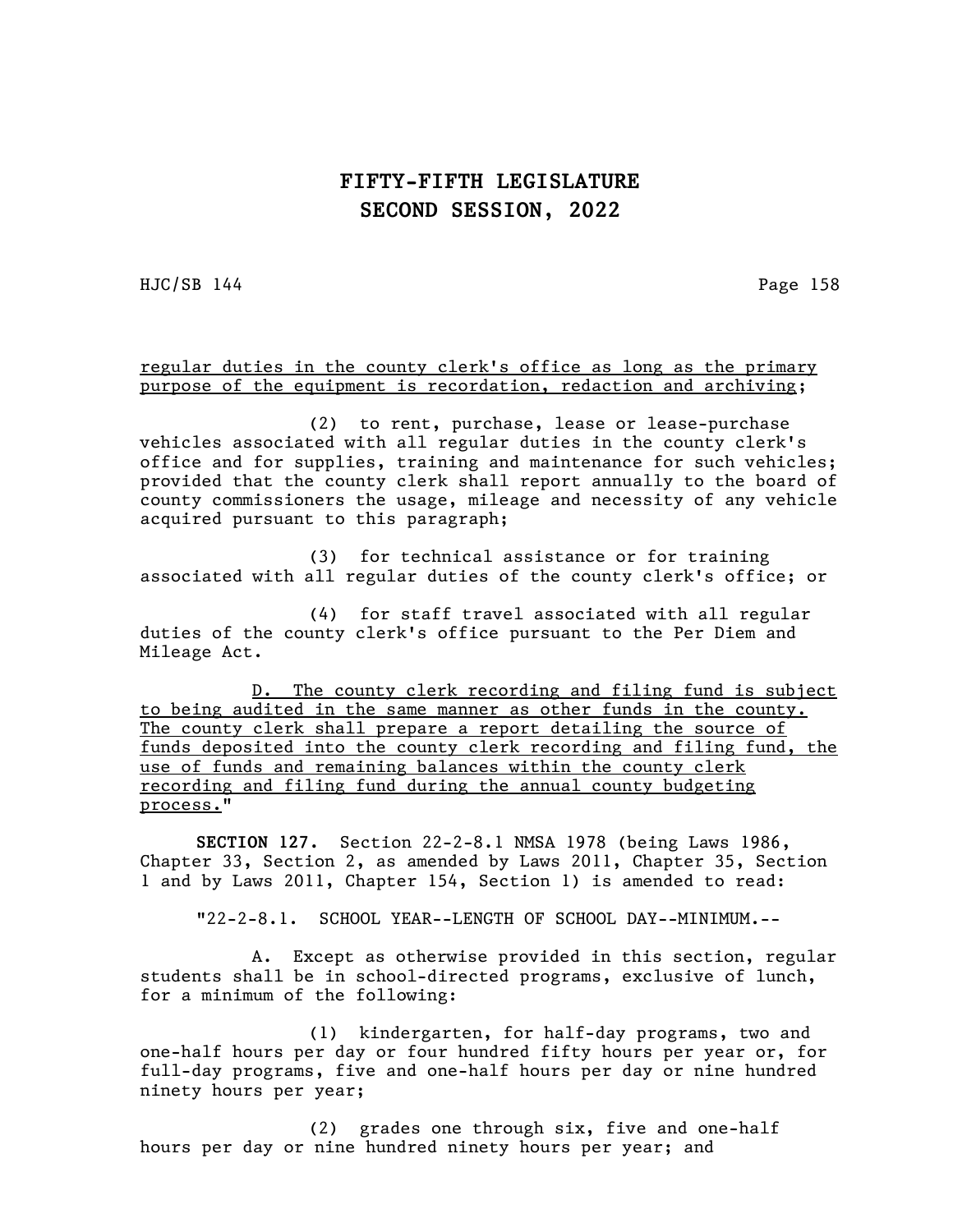HJC/SB 144 Page 159

(3) grades seven through twelve, six hours per day or one thousand eighty hours per year.

B. Up to thirty-three hours of the full-day kindergarten program may be used for home visits by the teacher or for parentteacher conferences. Up to twenty-two hours of grades one through six programs may be used for home visits by the teacher or for parent-teacher conferences. Up to twelve hours of grades seven through twelve programs may be used to consult with parents to develop next step plans for students and for parent-teacher conferences.

C. Nothing in this section precludes a local school board from setting a school year or the length of school days in excess of the minimum requirements established by Subsection A of this section.

D. The secretary may waive the minimum length of school days in those school districts where such minimums would create undue hardships as defined by the department as long as the school year is adjusted to ensure that students in those school districts receive the same total instructional time as other students in the state.

E. Notwithstanding any other provision of this section, provided that instruction occurs simultaneously, time when breakfast is served or consumed pursuant to a state or federal program shall be deemed to be time in a school-directed program and is part of the instructional day.

F. Every general election and regular local election shall be a school holiday for students and staff at each public school in this state."

SECTION 128. Section 31-13-1 NMSA 1978 (being Laws 1963, Chapter 303, Section 29-14, as amended) is amended to read:

"31-13-1. FELONY CONVICTION--RESTORATION OF [<del>CITIZENSHIP</del>] RIGHT TO HOLD OFFICE OF PUBLIC TRUST.--

 $[A. \quad A$  person who has been convicted of a felony shall not be permitted to vote in any statewide, county, municipal or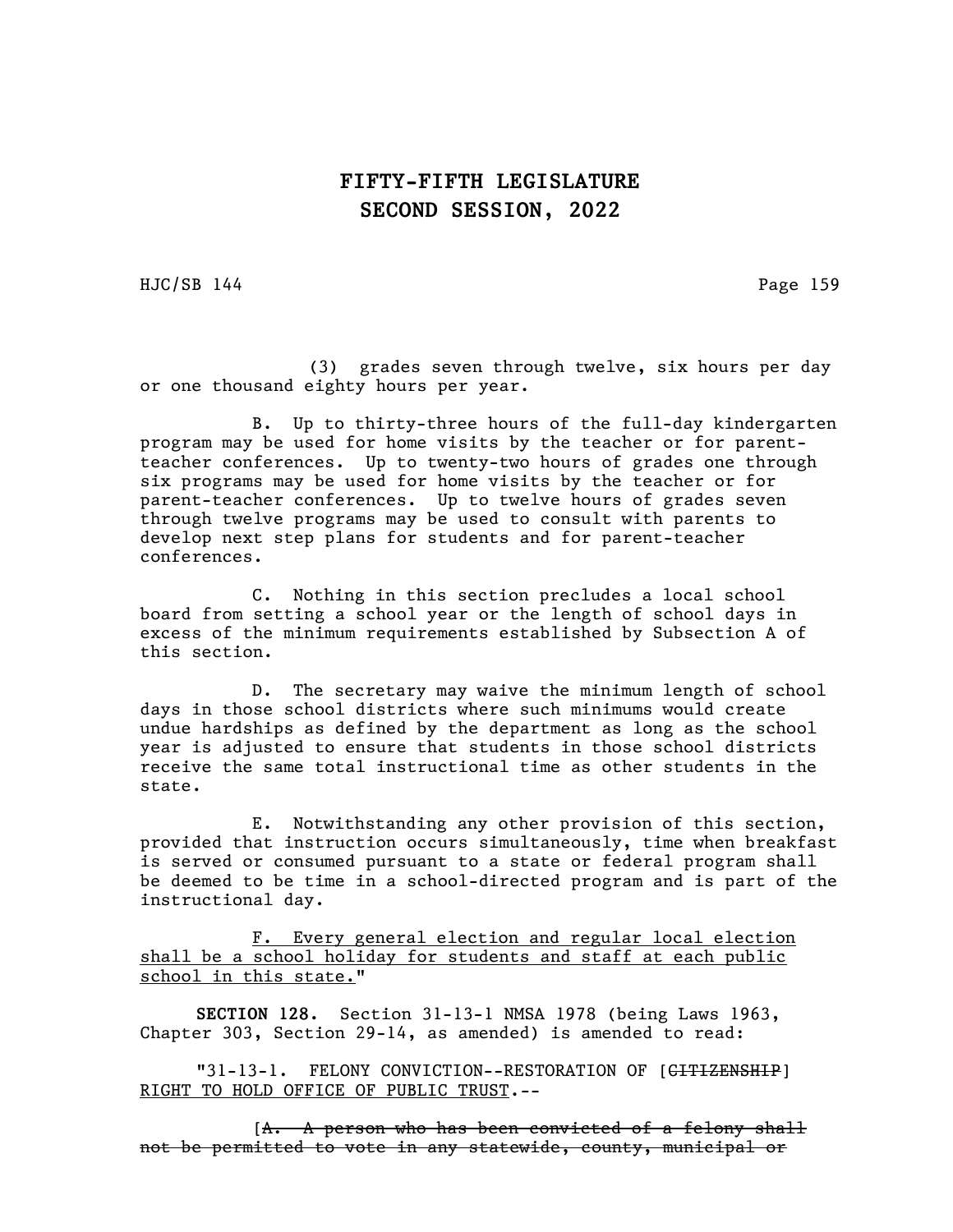HJC/SB 144 Page 160

district election held pursuant to the provisions of the Election Code, unless the person:

(1) has completed the terms of a suspended or deferred sentence imposed by a court;

(2) was unconditionally discharged from a correctional facility under the jurisdiction of the corrections department or was conditionally discharged from a correctional facility under the jurisdiction of the corrections department and has completed all conditions of probation or parole;

(3) was unconditionally discharged from a correctional facility under the jurisdiction of a federal corrections agency or was conditionally discharged from a correctional facility under the jurisdiction of a federal corrections agency and has completed all conditions of probation or parole; or

(4) has presented the governor with a certificate verifying the completion of the sentence and was granted a pardon or a certificate by the governor restoring the person's full rights of citizenship.

B. When a person has completed the terms of a suspended or deferred sentence imposed by a court for a felony conviction, the clerk of the district court shall notify the secretary of state. The secretary of state shall notify all county clerks that the person is eligible for registration.

C. A person who has served the entirety of a sentence imposed for a felony conviction, including a term of probation or parole shall be issued a certificate of completion by the corrections department. Upon issuance, the corrections department shall inform the person that the person is entitled to register to vote. The certificate of completion shall state that the person's voting rights are restored.

D. When the corrections department issues a person a certificate of completion, the corrections department shall notify the secretary of state that the person is entitled to register to vote. The secretary of state shall notify all county clerks that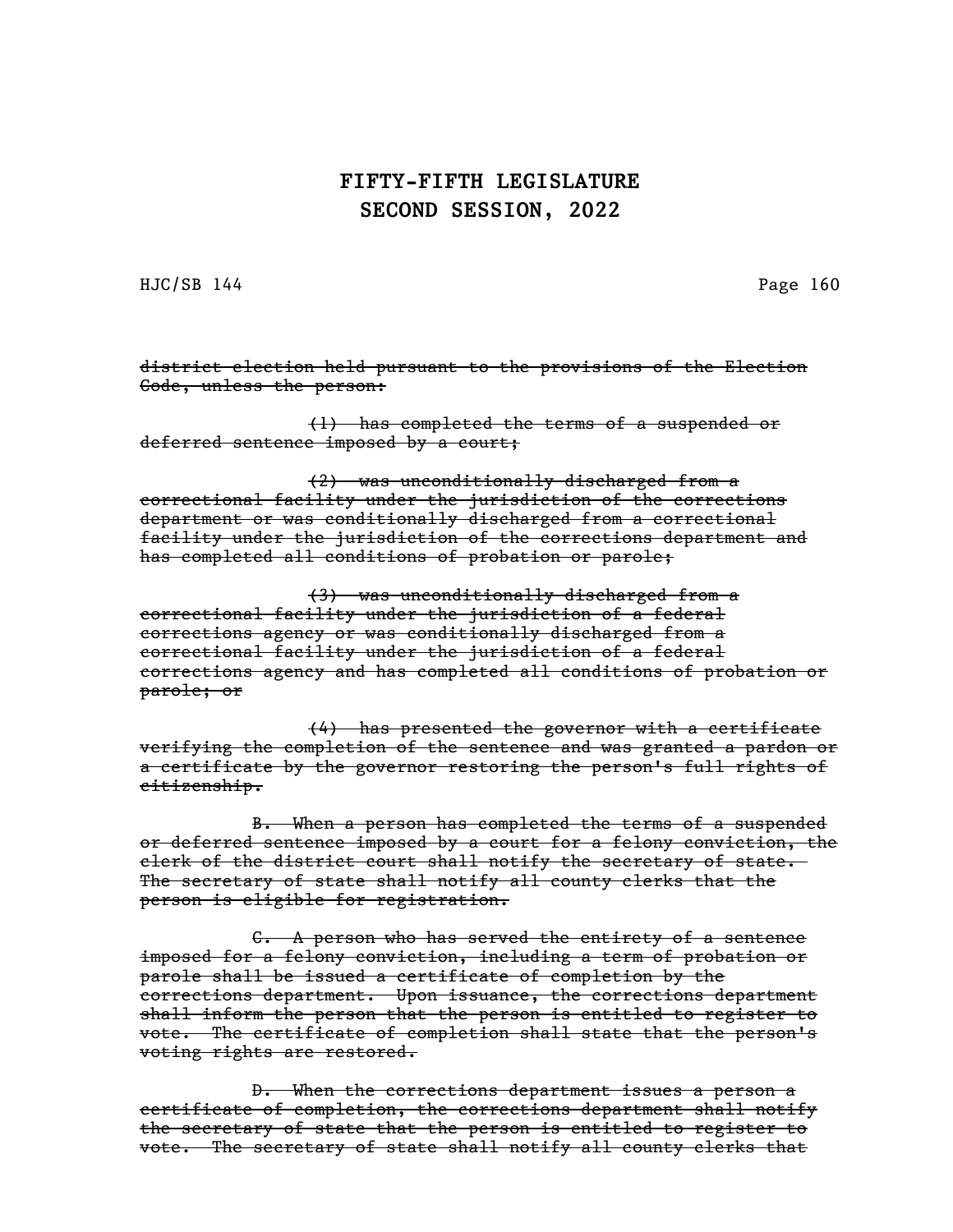HJC/SB 144 Page 161

the person is eligible for registration. Additionally, a county clerk shall accept the following documents as proof that a person has served the entirety of the sentence for a felony conviction and is eligible for registration:

(1) a judgment and sentence from a court of this state, another state or the federal government, which shows on its face that the person has completed the entirety of the sentence;

(2) a certificate of completion from the corrections department; or

(3) a certificate of completion from another state or the federal government.

 $E_{\tau}$  A person who has been convicted of a felony shall not be permitted to hold an office of public trust for the state, a county, a municipality or a district, unless the person has presented the governor with a certificate verifying the completion of the sentence and was granted a pardon or a certificate by the governor restoring the person's full rights of citizenship."

SECTION 129. Section 40-13B-1 NMSA 1978 (being Laws 2018, Chapter 40, Section 1) is amended to read:

"40-13B-1. SHORT TITLE.--[This act] Chapter 40, Article 13B NMSA 1978 may be cited as the "Confidential Substitute Address Act"."

SECTION 130. Section 40-13B-3 NMSA 1978 (being Laws 2018, Chapter 40, Section 3) is amended to read:

"40-13B-3. CONFIDENTIAL SUBSTITUTE ADDRESS PROGRAM-- APPLICATION.--

A. The "confidential substitute address program" is created in the office of the secretary of state to provide a process by which a victim of domestic violence may protect the confidentiality of the victim's residential and delivery addresses in public records.

B. An applicant, with the assistance of an application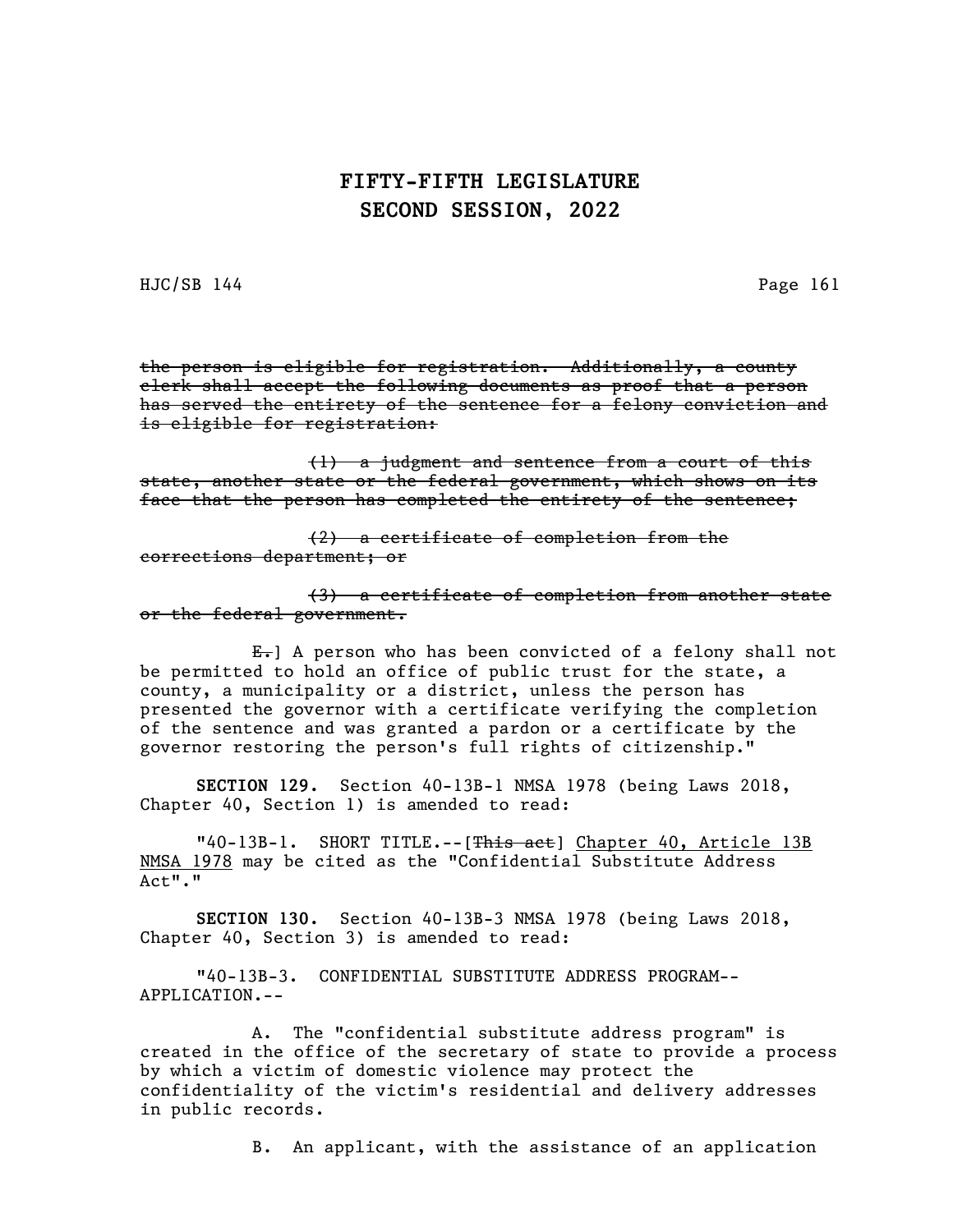HJC/SB 144 Page 162

assistant, shall submit an application to the secretary of state on a form prescribed by the secretary of state. The application assistant's signature shall serve as recommendation that the applicant participate in the confidential substitute address program.

C. An application shall be signed and dated by the applicant and the application assistant and shall include:

(1) the applicant's name;

(2) the applicant's statement that the applicant fears for the safety of the applicant, the applicant's child or another person in the applicant's household because of a threat of immediate or future harm;

(3) the applicant's statement that the disclosure of the applicant's residential or delivery address would endanger the applicant, the applicant's child or another person in the applicant's household;

(4) the applicant's statement that the applicant has confidentially relocated in the past ninety days or will relocate within the state in the next ninety days;

(5) a designation of the secretary of state as the applicant's agent for the purpose of receiving mail, deliveries and service of process, notice or demand;

(6) the names and ages of those persons in the applicant's household who will also be participants in the program if the applicant is admitted into the program. Each person in an applicant's household listed in the application shall be considered a separate participant in the program;

 $[ (6) ] (7)$  the applicant's residential and delivery addresses, if different, the confidentiality of which the applicant seeks to protect;

 $[\overline{(+7)}]$  (8) the applicant's telephone number and email address; and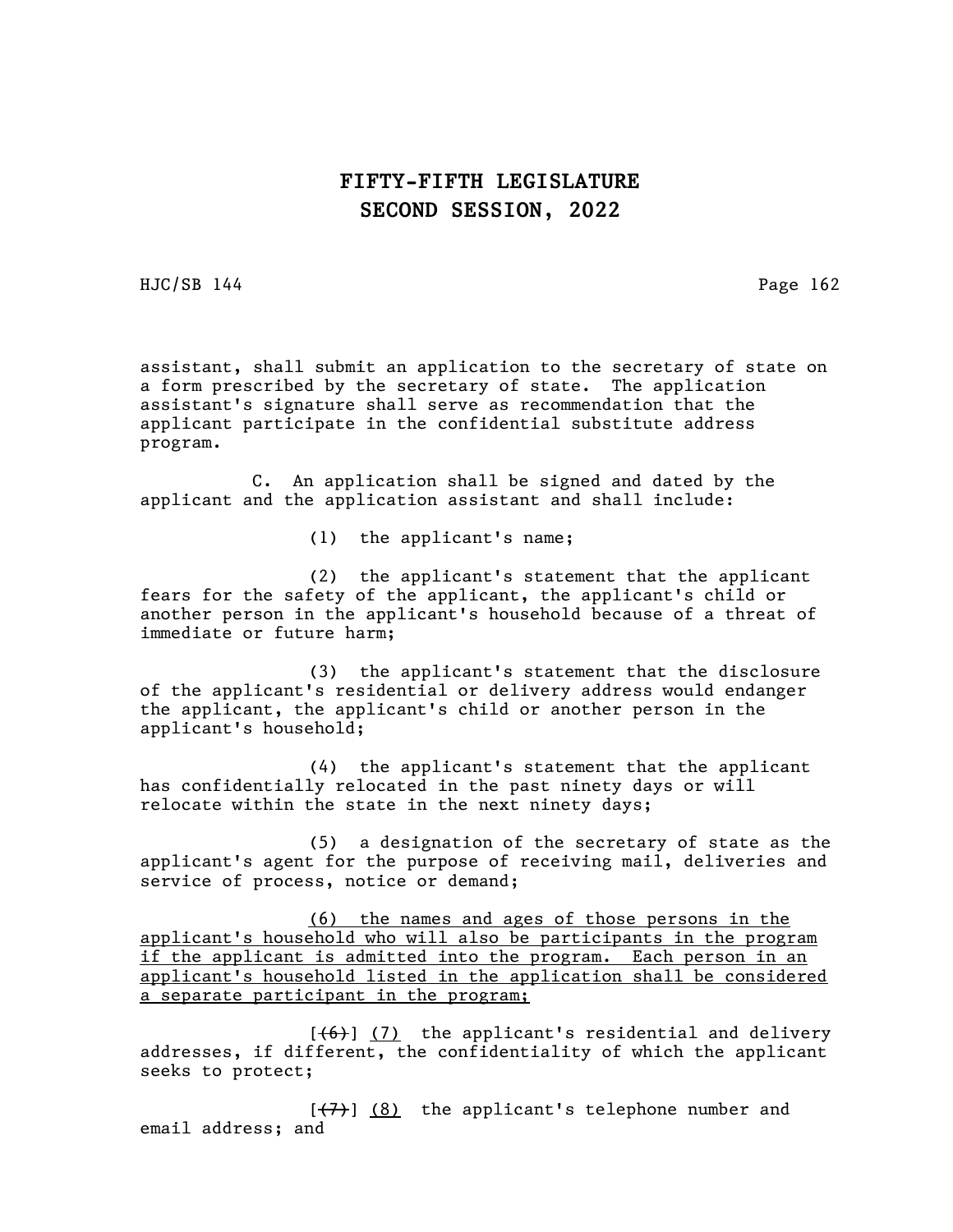HJC/SB 144 Page 163

 $[$ (8)] (9) the applicant's statement under penalty of perjury that the information contained in the application is true."

SECTION 131. Section 40-13B-6 NMSA 1978 (being Laws 2018, Chapter 40, Section 6) is amended to read:

"40-13B-6. CHANGE OF PARTICIPANT NAME, ADDRESS OR TELEPHONE NUMBER--REQUIREMENTS.--

A. A participant shall notify the secretary of state within ten days of legally changing the participant's name and shall provide the secretary of state with a certified copy of documentation of the legal name change.

B. A participant shall notify the secretary of state within ten days of a change to the participant's residential address, delivery address, telephone number or email address.

C. A participant shall notify the secretary of state within ten days if a new person in the participant's household needs to become a participant in the program."

SECTION 132. Section 40-13B-7 NMSA 1978 (being Laws 2018, Chapter 40, Section 7) is amended to read:

"40-13B-7. PARTICIPANT DECERTIFICATION.--

A. A participant shall be decertified from the confidential substitute address program if:

(1) the participant submits a request to withdraw from the confidential substitute address program to the secretary of state;

(2) the participant fails to notify the secretary of state of a legal name change or a change to the participant's residential address, delivery address, telephone number or email address; [or]

(3) mail that is forwarded by the secretary of state to the participant's delivery address is returned as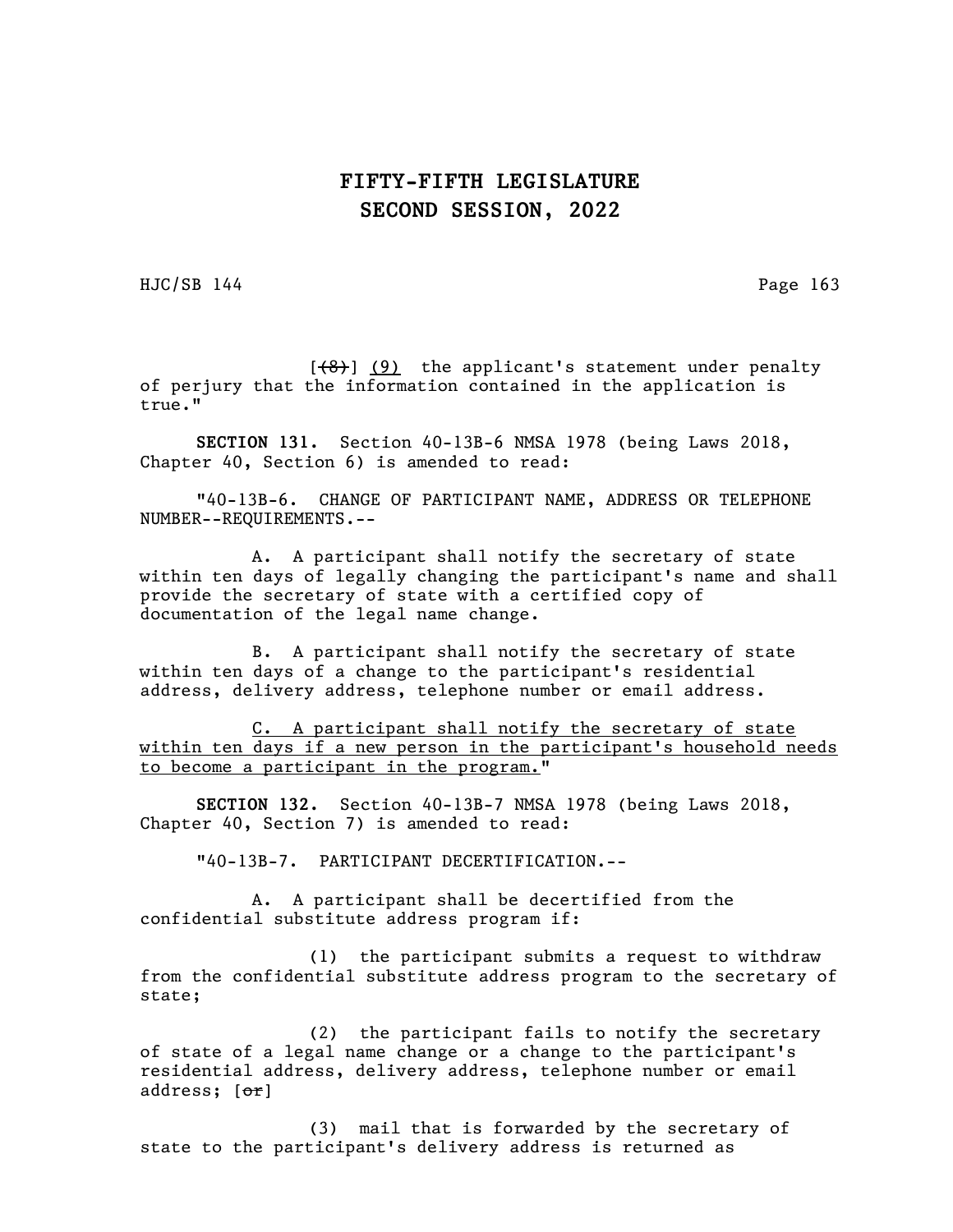$HJC/SB$  144 Page 164

undeliverable; or

#### (4) the participant does not comply with the provisions of the Intimate Partner Violence Survivor Suffrage Act.

B. If the secretary of state determines that one or more of the causes for decertification provided in Subsection A of this section exist, the secretary of state shall send notice of the participant's decertification to the participant's delivery and residential addresses and shall attempt to notify the participant by telephone and email. The participant shall be given ten days from the date of decertification to appeal the decertification.

C. A person who is decertified from the confidential substitute address program shall not continue to use the person's confidential substitute address.

D. For six months after a participant has been decertified, the secretary of state shall forward mail and deliveries to an address provided by the former participant. Upon receipt of mail and deliveries pursuant to this subsection, a former participant shall provide an updated address to the sender."

SECTION 133. Section 40-13B-8 NMSA 1978 (being Laws 2018, Chapter 40, Section 8, as amended) is amended to read:

"40-13B-8. PARTICIPANT RECORDS--CONFIDENTIALITY--DISCLOSURE PROHIBITED.--

A. The secretary of state and an agency shall not disclose the residential address, delivery address, telephone number or email address of a participant unless the information is required to be disclosed pursuant to a court order. A person or agency that receives a participant's residential address, delivery address, telephone number or email address pursuant to a court order shall not in turn disclose that information unless pursuant to a court order or unless the person who was a participant has been decertified.

B. The secretary of state shall maintain the confidentiality of all records relating to an applicant for or participant in the confidential substitute address program while the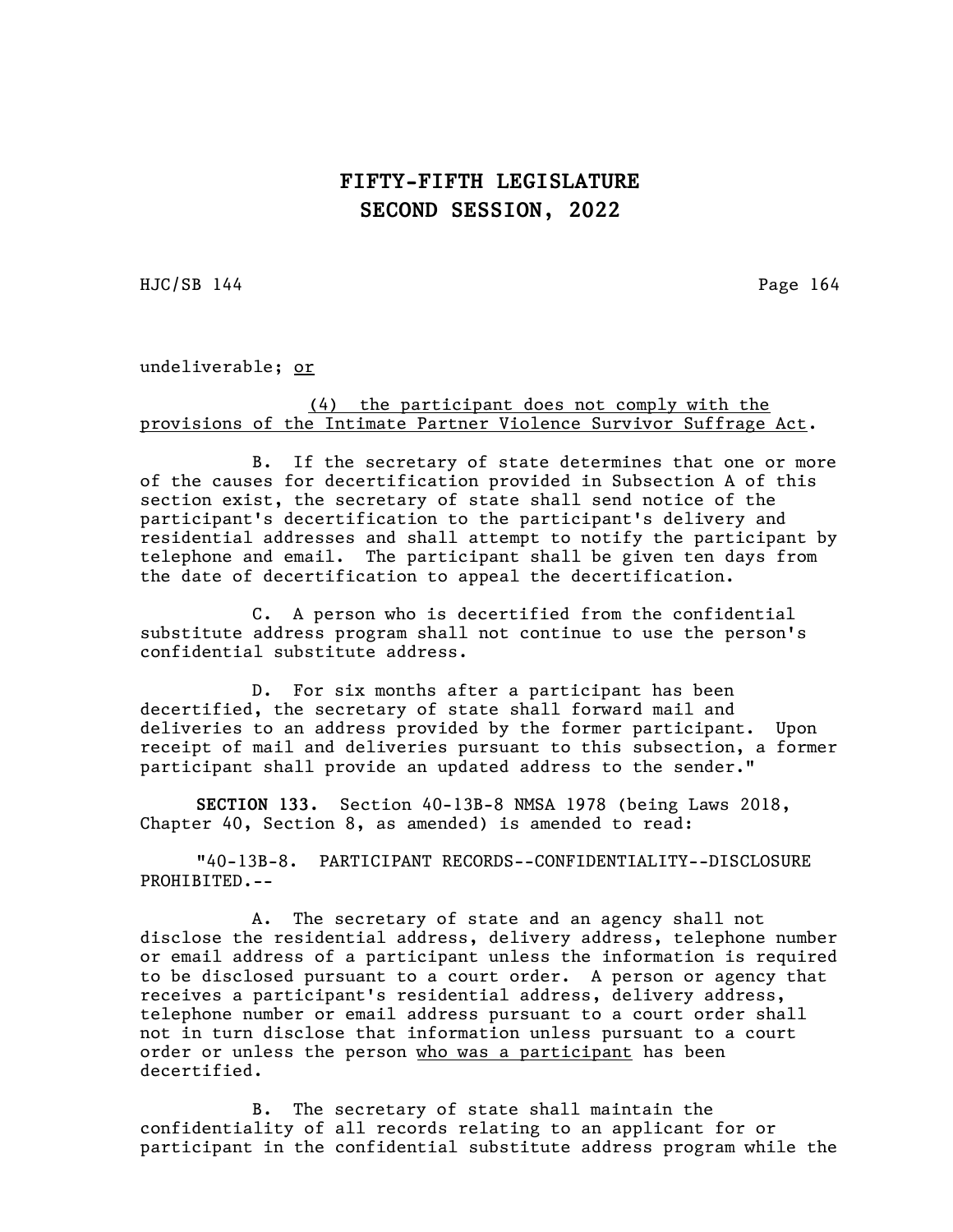HJC/SB 144 Page 165

person is a participant and shall:

(1) store all tangible copies of program records in locked equipment;

(2) store all electronic copies of program records in a password-protected system;

(3) restrict access to all program records to secretary of state staff members who are approved to access the records as provided in this section; and

(4) release program records only on a court's order.

C. The secretary of state shall establish a system for restricting access to program records to approved staff members. Before being approved and granted access to program records, the staff member shall:

(1) submit to a criminal background check performed by the department of public safety;

(2) not have a record of a sex offense, felony or a misdemeanor violation related to domestic violence or sexual assault on the results of the person's criminal background check; and

(3) complete forty hours of training, including a domestic violence training course provided by the children, youth and families department and sexual assault training provided by the department of health or the crime victims reparation commission or its successor.

D. The secretary of state shall appoint a person to be the administrator of the election component of the confidential substitute address program in accordance with the Intimate Partner Violence Survivor Suffrage Act. The administrator shall meet the requirements of Subsection C of this section, and administration of the Intimate Partner Violence Survivor Suffrage Act shall conform to the requirements of Subsections A and B of this section and Subsection E of Section 40-13B-5 NMSA 1978."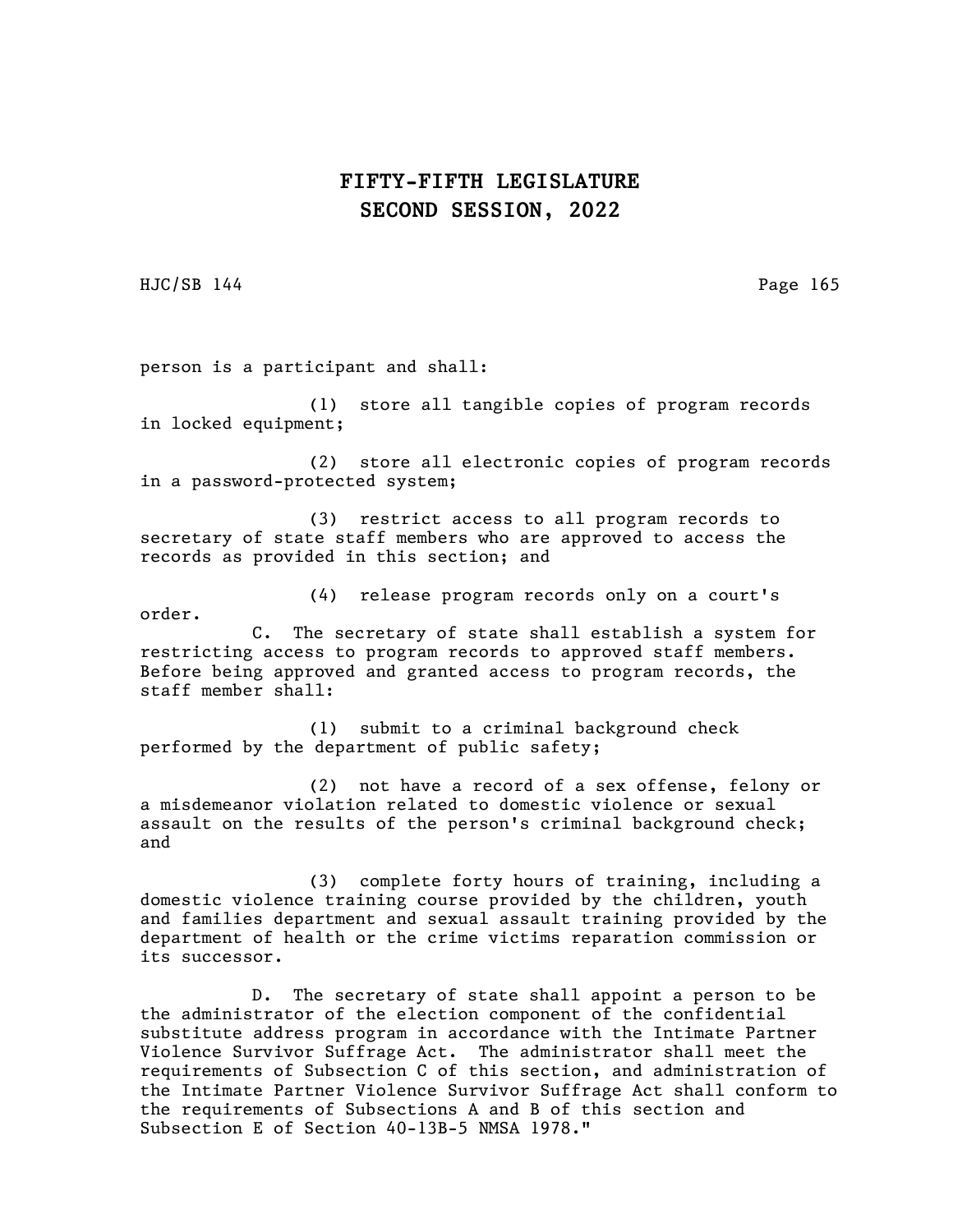HJC/SB 144 Page 166

SECTION 134. TEMPORARY PROVISION--2021 POLLING PLACE RESOLUTION--VOTER CONVENIENCE CENTER FOR ALL STATEWIDE ELECTIONS IN CALENDAR YEARS 2022 AND 2023.--Each election day polling place established in the 2021 polling place resolution for each county or any election day polling place established by any subsequent amendment to such a resolution shall operate as a voter convenience center for all statewide elections in calendar years 2022 and 2023.

SECTION 135. TEMPORARY PROVISION--RECOMPILATION.--Section 2-21-1 NMSA 1978 (being Laws 2019, Chapter 262, Section 15) is recompiled as a section of the Campaign Reporting Act.

SECTION 136. TEMPORARY PROVISION--COMPILER'S INSTRUCTION.--

A. The compiler shall rename in tables of contents and headings Chapter 2, Article 21 NMSA 1978 as "Recompiled".

B. The compiler shall change the title of Chapter 12, Article 4 NMSA 1978 to "Repealed".

SECTION 137. REPEAL.--

A. Sections 1-6-9.2, 1-8-41, 1-10-8.1, 1-15A-8, 1-15A-10, 1-15A-11, 3-12-1.1, 3-14-11, 4-38-3 and 22-5-1.1 NMSA 1978 (being Laws 1999, Chapter 267, Section 1; Laws 1973, Chapter 228, Section 11; Laws 1981, Chapter 166, Section 1; Laws 1977, Chapter 230, Section 7; Laws 1977, Chapter 230, Section 9; Laws 1977, Chapter 230, Section 11; Laws 1985, Chapter 203, Section 1; Laws 1965, Chapter 300, Section 14-13-11; Laws 1876, Chapter 1, Section 10; and Laws 1985, Chapter 202, Section 1, as amended) are repealed.

B. Laws 2020, Chapter 9, Sections 1 through 9 and Laws 2018, Chapter 79, Sections 139, 140, 142, 144, 145, 147, 149, 154, 155, 156 and 158 are repealed.

SECTION 138. DELAYED REPEAL.--Sections 1-3-7.2, 1-6-5.8, 1-8-21.1 and 1-8-39.1 NMSA 1978 (being Laws 2021, Chapter 107, Section 1; Laws 2009, Chapter 251, Section 2; and Laws 1993, Chapter 55, Sections 11 and 10, as amended) are repealed effective July 1, 2022.

SECTION 139. APPLICABILITY.--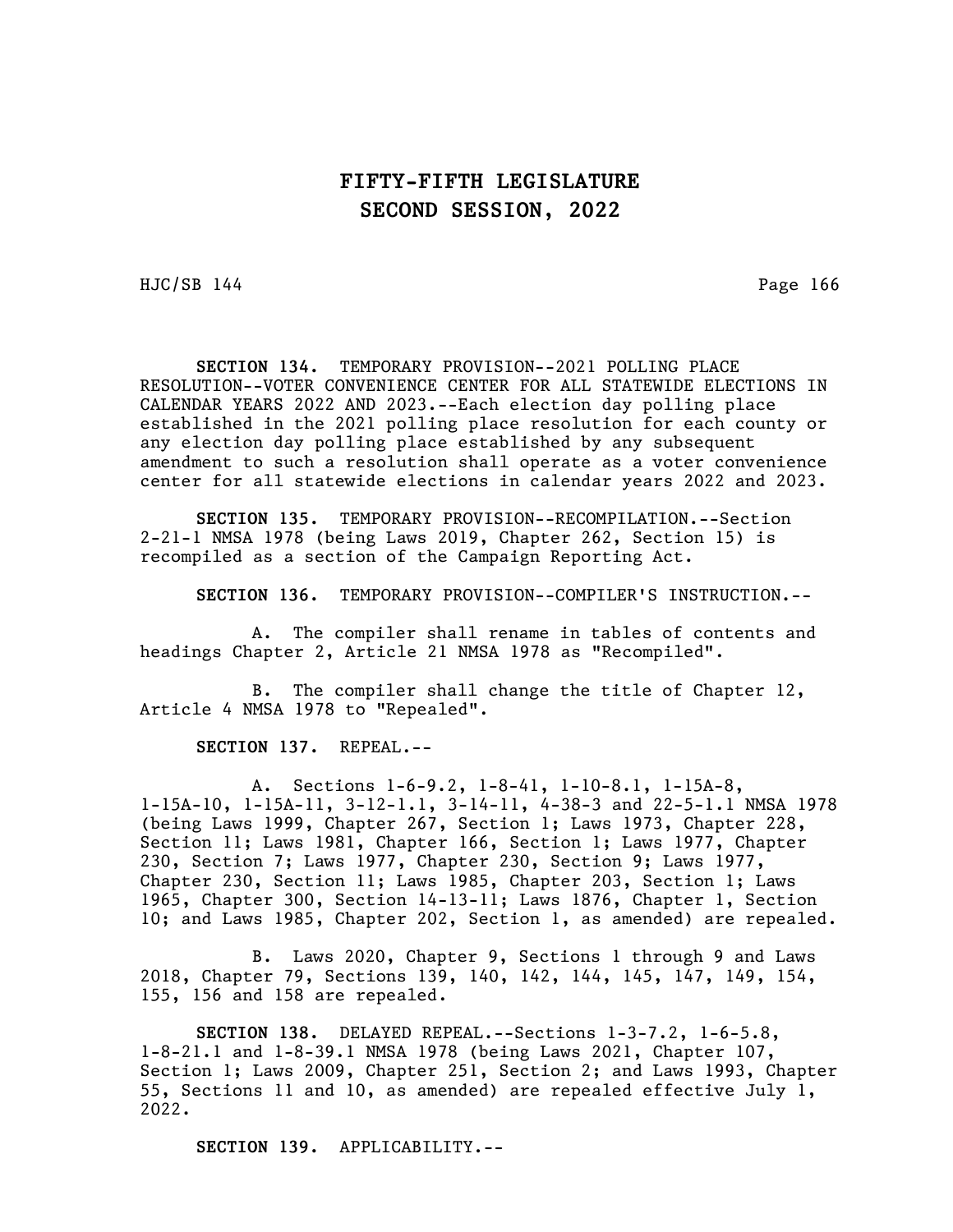HJC/SB 144 Page 167

A. The provisions of this act relating to the procedures for conducting elections shall not apply to the 2022 municipal officer election.

B. The provisions of this act that remove references to a pre-primary convention shall not apply to the 2022 primary election.

SECTION 140. EFFECTIVE DATE.--

A. The effective date of the provisions of Sections 4, 17 through 21, 24, 25, 75, 93, 100 through 109, 116, 128 and 138 of this act is July 1, 2022.

B. The effective date of the provisions of Sections 29 and 127 of this act is January 1, 2023.

C. The effective date of the provisions of Sections 27 and 62 of this act is July 1, 2023.".

1. On page 1, line 13, before the period, insert "; REPEALING AND REENACTING SECTION 1-4-5.8 NMSA 1978 (BEING LAWS 2019, CHAPTER 67, SECTION 2) RELATING TO AUTOMATIC VOTER REGISTRATION AND UPDATES".

2. On page 1, between lines 15 and 16, insert the following new section:

"SECTION 1. Section 1-4-5.8 NMSA 1978 (being Laws 2019, Chapter 67, Section 2) is repealed and a new Section 1-4-5.8 NMSA 1978 is enacted to read:

"1-4-5.8. [NEW MATERIAL] AUTOMATIC VOTER REGISTRATION-- AUTOMATIC VOTER REGISTRATION UPDATES.--

A. In addition to the requirements of Section 1-4-47 NMSA 1978:

(1) a qualified elector registering to vote or updating an existing certificate of registration when conducting a transaction to apply for or renew a driver's license or state-issued identification card: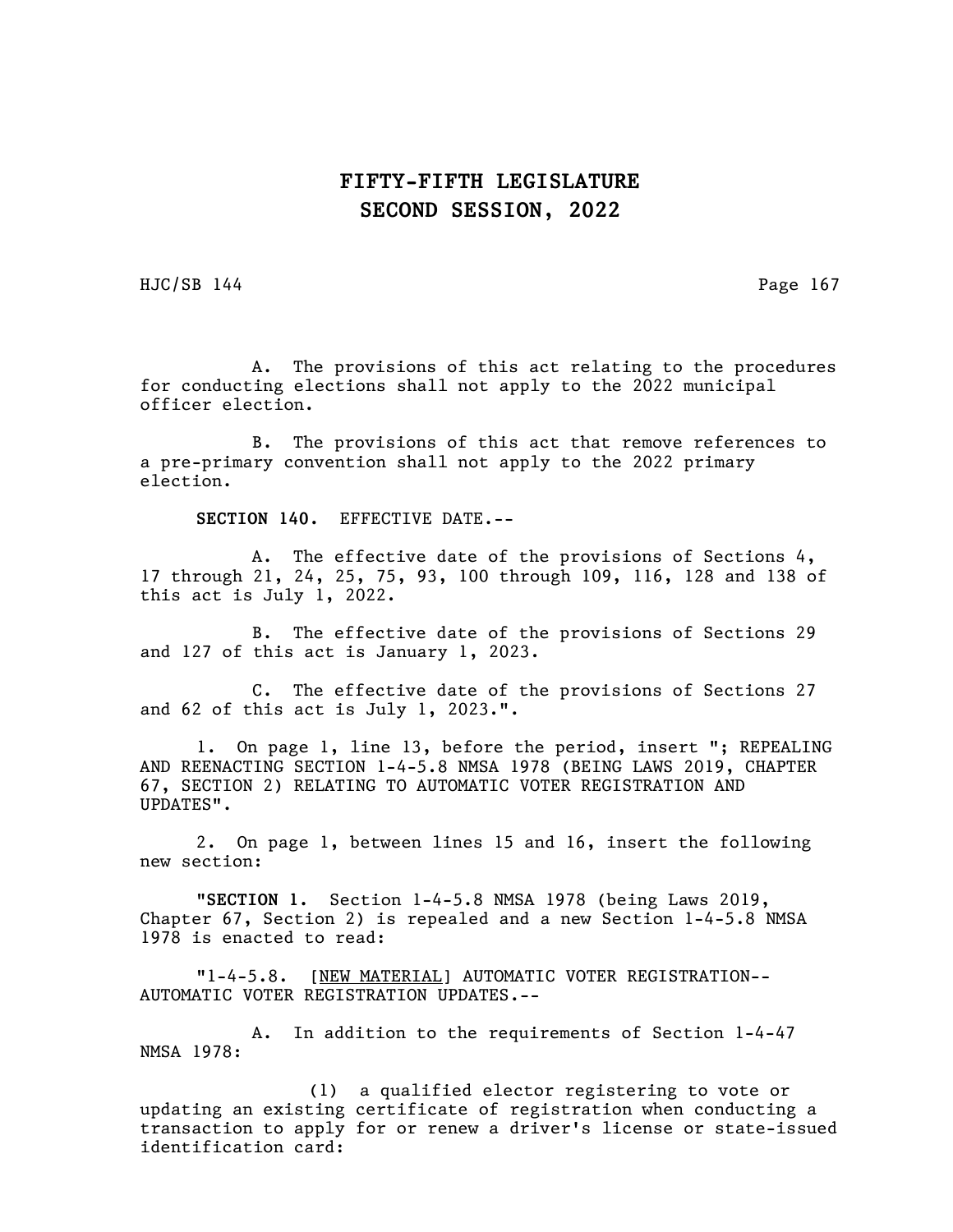HJC/SB 144 Page 168

(a) shall not be required to provide a second time any information that duplicates information required in the driver's license portion of the transaction; and

(b) immediately at the conclusion of each in-person transaction to apply for or renew a driver's license or state-issued identification card, shall receive written notification by the motor vehicle division of the taxation and revenue department informing the person if a voter registration transaction was processed and, if so, providing information regarding any voter registration transaction transmitted by the motor vehicle division of the taxation and revenue department as a result of that application for or renewal of a driver's license or state-issued identification card; and

(2) if a voter provides an address different from the existing address of registration when conducting a transaction to apply for or renew a driver's license or state-issued identification card, the secretary of state shall send the voter a notice to the existing address of registration informing the voter that a new address was provided for the voter to the motor vehicle division of the taxation and revenue department and that unless the voter returns the enclosed card within thirty days, the voter's certificate of registration will be updated with the new address. If, forty-five days after the notice was sent, no card is returned and the new address is:

(a) in the same county, the secretary of state shall send the information to the county clerk of the county where the voter is registered, who shall process a change to the official list of eligible voters in accordance with the change of residence information on the notice; or

(b) in another county, the secretary of state shall send the information to the county clerk of the county where the new address is located and the county clerk to whom the notice was forwarded shall process the change of residence as a transferred registration into the county.

B. In addition to the requirements of Section 1-4-48 NMSA 1978, the human services department shall develop procedures to be approved by the secretary of state to ensure that each benefit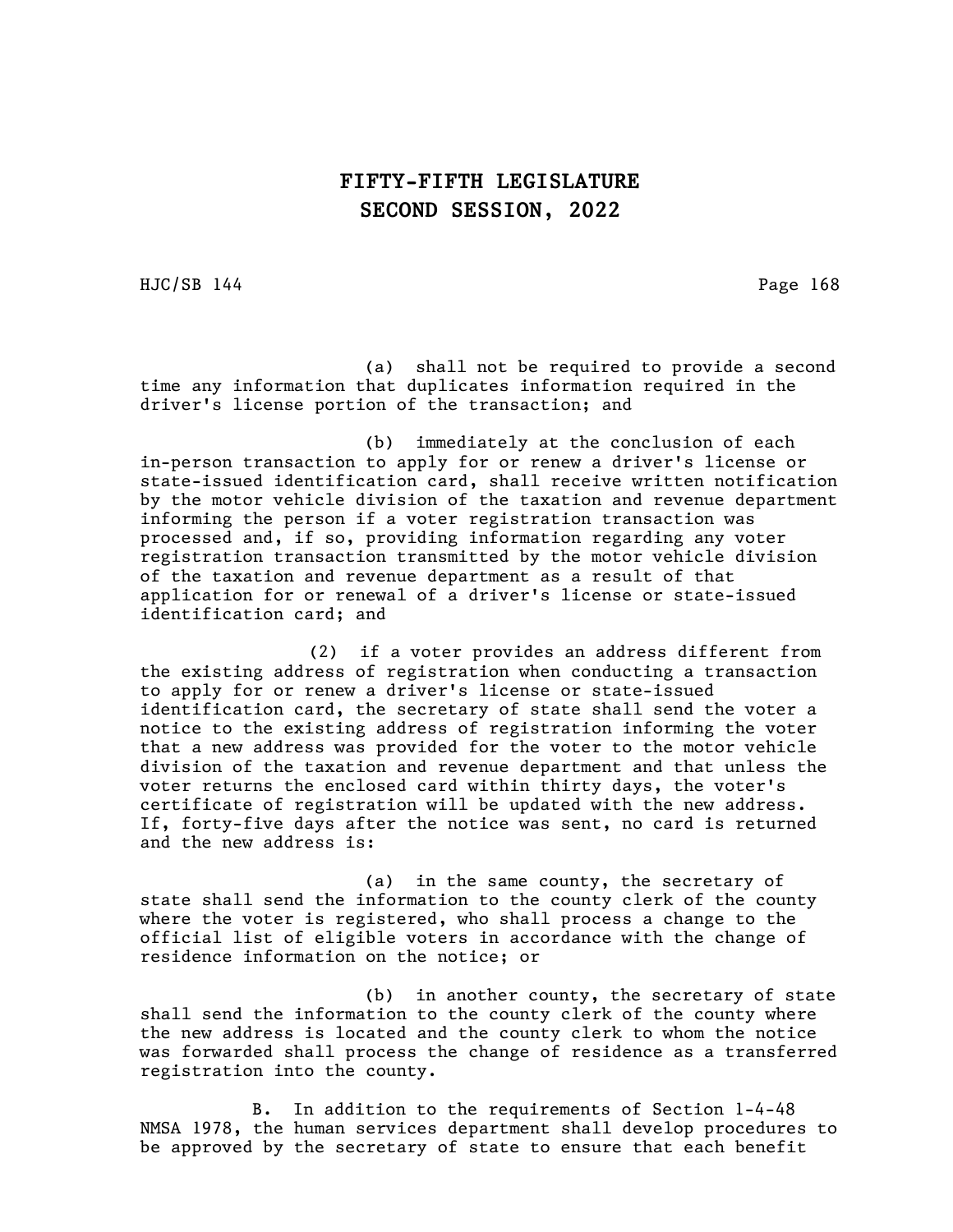HJC/SB 144 Page 169

program administered by the department appropriately ensures that qualified electors receiving benefits are offered the opportunity to register to vote or update an existing certificate of registration without duplication of information contained by the department or by the secretary of state. No later than the last day of August of each calendar year, the human services department shall issue an annual report detailing implementation of the requirements of this subsection. The report shall be sent to the legislative council service, the secretary of state and each county clerk.

C. If a person who is not a qualified elector becomes registered to vote pursuant to this section, that registration shall not be valid and the county clerk shall remove the certificate of registration from the register of voters."".

3. Renumber the succeeding section accordingly.

4. On page 2, between lines 7 and 8, insert the following new section:

"SECTION 3. EFFECTIVE DATE.--The effective date of the provisions of Section 1 of this act is January 1, 2023.".,

Respectfully submitted,

 Gail Chasey, Chair

Adopted Not Adopted

(Chief Clerk) (Chief Clerk)

Date